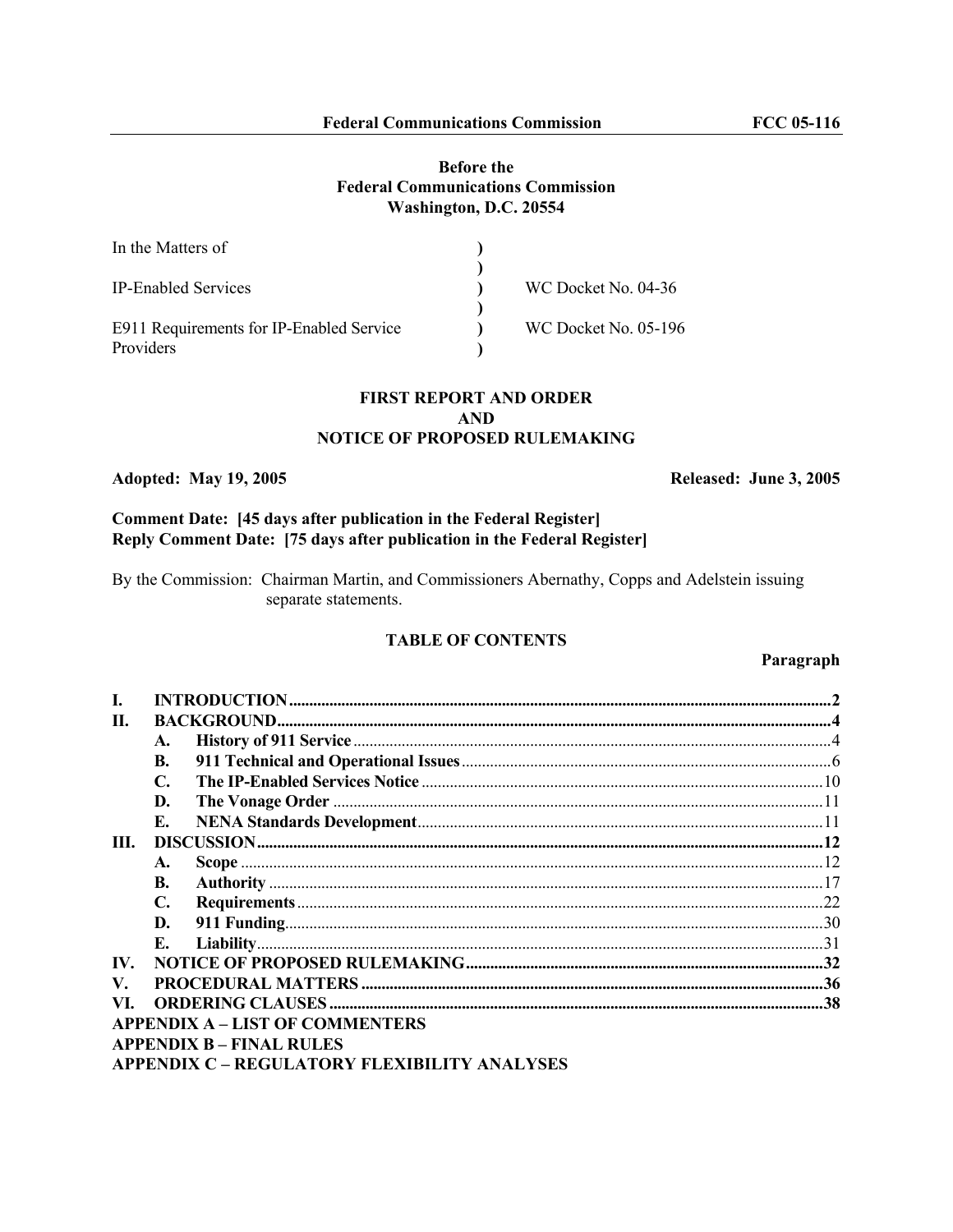## **I. INTRODUCTION**

 $\overline{a}$ 

1. In this Order, we adopt rules requiring providers of interconnected voice over Internet Protocol (VoIP) service to supply enhanced 911 (E911) capabilities to their customers.<sup>1</sup> Interconnected VoIP providers may satisfy this requirement by interconnecting indirectly through a third party such as a competitive local exchange carrier (LEC), interconnecting directly with the Wireline E911 Network, or through any other solution that allows a provider to offer E911 service. The characteristics of interconnected VoIP services have posed challenges for 911/E911 and threaten to compromise public safety.<sup>2</sup> Thus, we require providers of interconnected VoIP service to provide E911 services to all of their customers as a standard feature of the service, rather than as an optional enhancement. We further require them to provide E911 from wherever the customer is using the service, whether at home or away from home.

2. We adopt an immediate E911 requirement that applies to all interconnected VoIP services. In some cases, this requirement relies on the customer to self-report his or her location. We intend in a future order to adopt an advanced E911 solution for interconnected VoIP that must include a method for determining a user's location without assistance from the user as well as firm implementation deadlines for that solution. To this end, we seek comment in the Notice of Proposed Rulemaking (*NPRM*) on possible additional solutions including technical options and possible timelines for implementation.

3. In many ways, our action today is a necessary and logical follow-up to the *Vonage Order* issued late last year.<sup>3</sup> In that order, the Commission determined that Vonage's DigitalVoice service – an interconnected VoIP service – cannot be separated into interstate and intrastate communications and that

 $1$ <sup>1</sup> The term "interconnected" refers to the ability of the user generally to receive calls from and terminate calls to the public switched telephone network (PSTN), including commercial mobile radio service (CMRS) networks. *See infra* Part III.A.

<sup>2</sup> In this Order, we act on the E911 issues before the other issues pending in the *IP-Enabled Services* proceeding because of the urgent need to address public safety issues related to interconnected VoIP. For example, we are aware of a recent incident in Texas in which it was reported that a 911 call was not completed when an interconnected VoIP user dialed 911 to seek emergency assistance during a home invasion burglary. *See, e.g.*, Attorney General of Texas, *Texas Attorney General Abbott Takes Legal Action to Protect Internet Phone Customers*, News Release (Mar. 22, 2005)

<sup>&</sup>lt;http://www.oag.state.tx.us/oagnews/release.php?id=850&PHPSESSID=251eucgngcvrihiolvs370jo3>; Paul Davidson, *Net-based 911 Fight Puts Lives on Line: Regulatory Issues Among Obstacles*, USA Today (Mar. 1, 2005). In another incident, it was reported that a Connecticut woman was not able to reach an emergency dispatcher by dialing 911 using her interconnected VoIP service when her infant son needed emergency medical attention. *See* Connecticut Attorney General, *Attorney General, DCP Sue Broadband Phone Company for Misrepresenting Its 9-1-1 Emergency Capabilities*, Press Release (May 3, 2005)

<sup>&</sup>lt;http://www.cslib.org/attygenl/mainlinks/tabindex4.htm>; Marian Gail Brown, *Dialing Up Panic with 911*, Connecticut Post (May 2, 2005); *see also* Alicia A. Caldwell, *Pair Crusades for Better Access to 911 from High-Tech Phones*, Orlando Sentinel (May 7, 2005) (describing an incident in which a Florida mother reportedly was not able to reach an emergency dispatcher by dialing 911 using her interconnected VoIP service to get emergency medical assistance for her infant daughter); NASUCA Comments at 49-50.

<sup>3</sup> *See Vonage Holdings Corporation Petition for Declaratory Ruling Concerning an Order of the Minnesota Public Utilities Commission*, WC Docket No. 03-211, Memorandum Opinion and Order, 19 FCC Rcd 22404, 22405, para. 2 (2004) (*Vonage Order*), *appeal pending*, *National Ass'n of State Util. Consumer Advocates v. FCC*, No. 05-71238 (9th Cir. filed Feb. 22, 2005); *id.* at 22432, para. 44 ("[W]e intend to address the 911 issue as soon as possible, perhaps even separately.").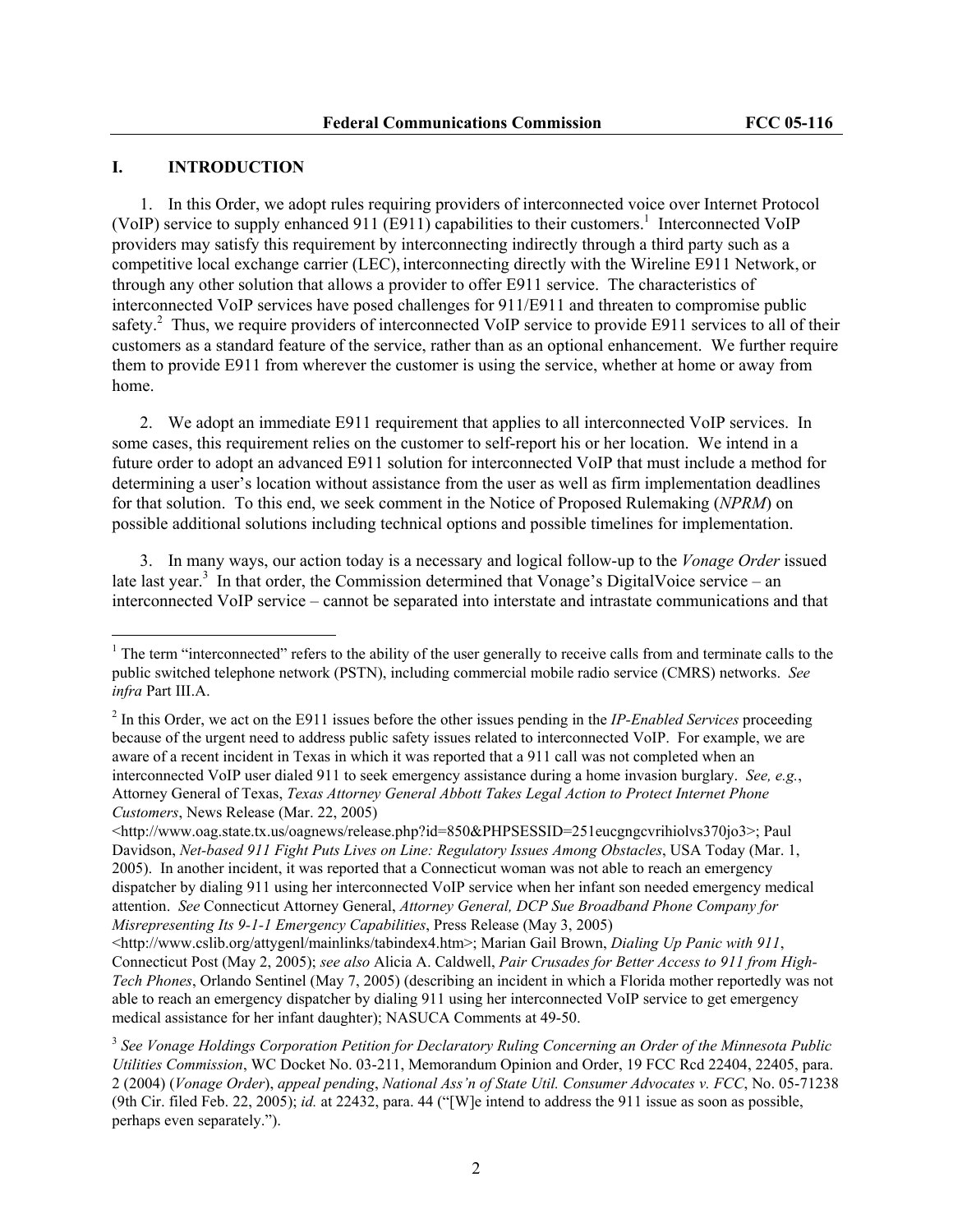this Commission has the responsibility and obligation to decide whether certain regulations apply to DigitalVoice and other IP-enabled services having similar capabilities.<sup>4</sup> The *Vonage Order* also made clear that questions regarding what regulatory obligations apply to providers of such services would be addressed in the pending *IP-Enabled Services* proceeding.<sup>5</sup> Today, in accord with that statement, we take critical steps to advance the goal of public safety by imposing E911 obligations on certain VoIP providers, steps we believe will have support in the public safety community and the industry.<sup>6</sup>

4. The IP-enabled services marketplace is the latest new frontier of our nation's communications landscape. As such, new entrants and existing stakeholders are rushing to bring IP-enabled facilities and services to this market, relying on new technologies to provide a quickly evolving list of service features and functionalities. Although the Commission is committed to allowing these services to evolve without undue regulation in accord with our nation's policies for Internet services, we are, at the same time, aware of our obligation to promote "safety of life and property"<sup>7</sup> and to "encourage and facilitate the prompt deployment throughout the United States of a seamless, ubiquitous, and reliable end-to-end infrastructure<sup>38</sup> for public safety. Congress has also established 911 as the national emergency number to enable all citizens to reach emergency services directly and efficiently, irrespective of whether a citizen uses wireline or wireless technology when calling for help by dialing  $911<sup>9</sup>$  As the Commission previously has stated,<sup>10</sup> and as commenters generally recognize, 911 service is critical to our nation's

<sup>4</sup> *See Vonage Order,* 19 FCC Rcd at 22405, 22424, paras. 1, 32.

<sup>5</sup> On March 10, 2004, the Commission released a Notice of Proposed Rulemaking to examine issues relating to services and applications making use of Internet Protocol (IP), including but not limited to VoIP services (collectively, "IP-enabled services"). *See IP-Enabled Services*, WC Docket No. 04-36, Notice of Proposed Rulemaking, 19 FCC Rcd 4863, 4864, para. 1 n.1 (2004) (*Notice*) (defining the term "IP-enabled services"). Comments were filed by May 28, 2004 and reply comments were filed by July 14, 2004. *See Pleading Cycle Established for Comments in IP-Enabled Services Rulemaking Proceeding*, WC Docket No. 04-36, Public Notice, 19 FCC Rcd 5589 (2004); *Wireline Competition Bureau Extends Reply Comment Deadlines for IP-Enabled Services Rulemaking and SBC's "IP Platform Services" Forbearance Petition*, WC Docket Nos. 04-29, 04-36, Public Notice, 19 FCC Rcd 10474 (2004); *see also* Appendix A (List of Commenters). In the *Notice*, the Commission sought comment on, among other things, the potential applicability of "basic 911," "enhanced 911," and related critical infrastructure regulation to VoIP and other IP-enabled services. *See Notice*, 19 FCC Rcd at 4898-99, para. 53. The remaining issues raised in the *Notice* will be addressed in the pending *IP-Enabled Services* proceeding.

<sup>6</sup> See, e.g., Vonage Comments at 37 ("Vonage understands that it is in the public interest to provide customers access to emergency services, and believes that the continued development of these services is an important national priority.").

<sup>7</sup> *See* 47 U.S.C. § 151.

 $\overline{a}$ 

<sup>8</sup> Wireless Communications and Public Safety Act of 1999, Pub. L. No. 106-81, 113 Stat. 1286,  $\S$  2(b) (1999) (911 Act).

<sup>9</sup> *See* 911 Act § 3 (codified at 47 U.S.C. § 251(e)).

<sup>10</sup> *See, e.g.*, *Revision of the Commission's Rules to Ensure Compatibility with Enhanced 911 Emergency Calling Systems*, CC Docket No. 94-102, RM-8143, 11 FCC Rcd 18676, 18679, para. 5 (1996) (*E911 First Report and Order*) ("E911 saves lives and property by helping emergency services personnel do their jobs more quickly and efficiently."); *Revision of the Commission's Rules to Ensure Compatibility with Enhanced 911 Emergency Calling Systems; Amendment of Parts 2 and 25 to Implement the Global Mobile Personal Communications by Satellite (GMPCS) Memorandum of Understanding and Arrangements; Petition of the National Telecommunications and Information Administration to Amend Part 25 of the Commission's Rules to Establish Emissions Limits for Mobile and Portable Earth Stations Operating in the 1610-1660.5 MHz Band*, CC Docket No. 94-102, IB Docket No.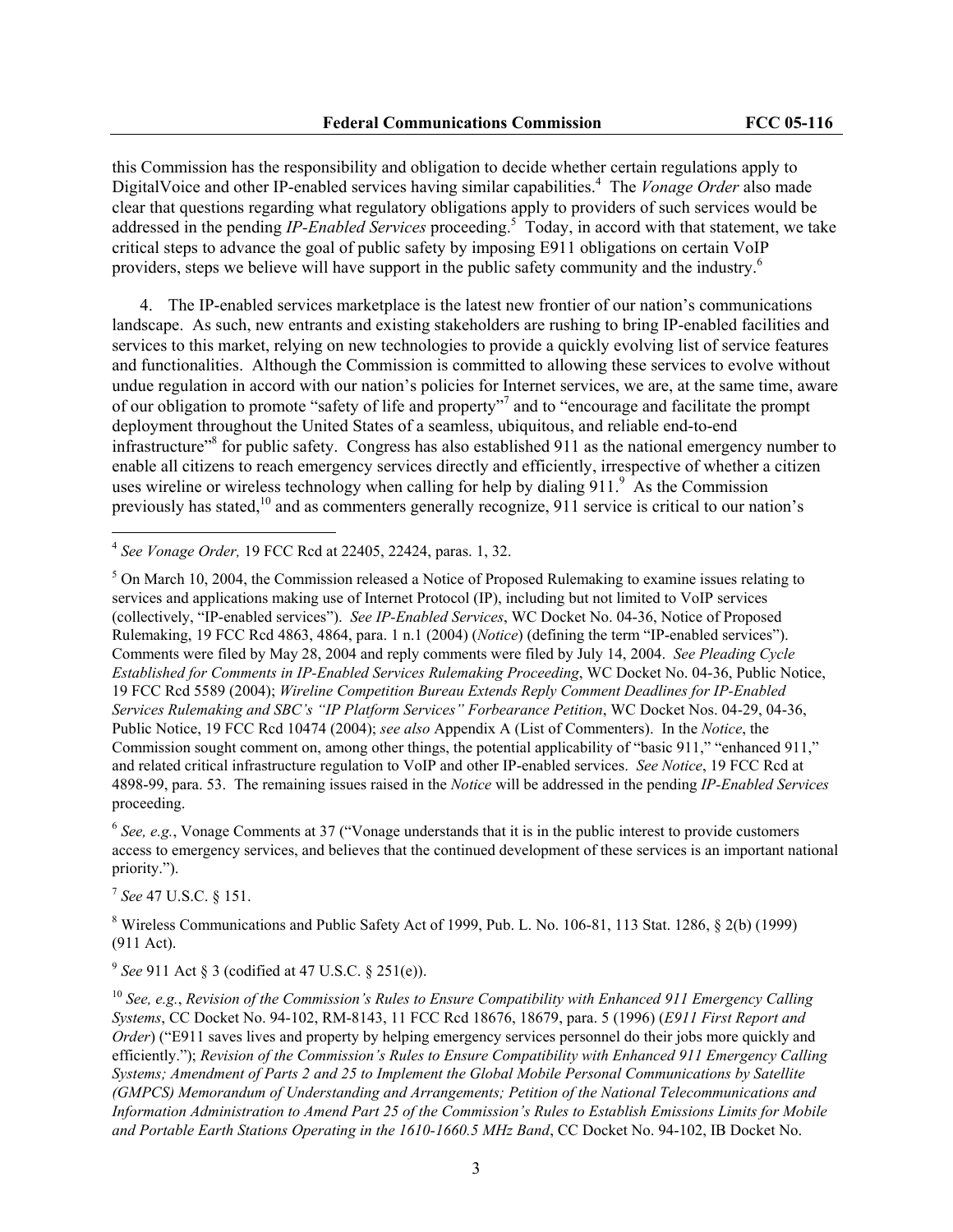ability to respond to a host of crises.<sup>11</sup> Efforts by federal, state, and local government, along with the significant efforts by wireline and wireless service providers, have resulted in the nearly ubiquitous deployment of this life-saving service.<sup>12</sup>

5. Our decisions in this Order simply extend our longstanding and continuing commitment to a nationwide communications system that promotes the safety and welfare of all Americans. We believe that it is critically important to impose E911 obligations on interconnected VoIP providers and to set firm but realistic target deadlines for implementation of those requirements. At the same time, however, we allow the providers flexibility to adopt a technological solution that works best for them. In this Order, we take the necessary steps to promote cooperative efforts by state and local governments, public safety answering point (PSAP) administrators, 911 systems service providers, and interconnected VoIP providers that will lead to improved emergency services. Accordingly, today we adopt a balanced approach that takes into consideration the expectations of consumers, the need to strengthen Americans' ability to access public safety in times of crisis, and the needs of entities offering these innovative services.

## **II. BACKGROUND**

#### **A. History of 911 Service**

6. Since AT&T first made the digits "9-1-1" available nationally for wireline access to emergency services in 1965,<sup>13</sup> the American public increasingly has come to depend on 911 service; the National Emergency Number Association (NENA) estimates that as of February 2005, some form of 911 service was available to nearly 99 percent of the population in 96 percent of the counties in the United States, <sup>14</sup> and 200 million calls are made to 911 in the United States each year.<sup>15</sup> It should therefore come as no

<sup>12</sup> *See E911 Scope Order*, 18 FCC Rcd at 25340, para. 1*.* 

<sup>13</sup> *See Revision of the Commission's Rules to Ensure Compatibility with Enhanced 911 Emergency Calling Systems*, CC Docket No. 94-102, Notice of Proposed Rulemaking, 9 FCC Rcd 6170, 6172, para. 3 (1994) (*E911 NPRM*); *Implementation of the 911 Act; The Use of N11 Codes and Other Abbreviated Dialing Arrangements*, WT Docket No. 01-110, CC Docket No. 92-105, Fourth Report and Order and Third Notice of Proposed Rulemaking, and Notice of Proposed Rulemaking, 15 FCC Rcd 17079, 17084, para. 9 (2000) (*N11 Codes Fourth Report and Order*) (citing *E911 First Report and Order*, 11 FCC Rcd at 18678, paras. 1-2).

<sup>14</sup> *See* National Emergency Number Association, *911 Fast Facts* (visited Apr. 25, 2005) <http://www.nena.org/911\_facts/911fastfacts.htm> (NENA 911 Fast Facts).

<sup>15</sup> *See id.*

 $\overline{\phantom{a}}$ 

<sup>99-67,</sup> Report and Order and Second Further Notice of Proposed Rulemaking, 18 FCC Rcd 25340, 25340, para. 1 (2003) (*E911 Scope Order*) ("As many citizens, elected representatives, and public safety personnel recognize, 911 service is critical to our Nation's ability to respond to a host of crises.").

<sup>11</sup> *See, e.g.*, AARP Comments at 2; APCO Comments at 4; Arizona Commission Comments at 13-14; Avaya Comments at 17; BRETSA Comments at 1; Cisco Comments at 11; CUB Comments at 28; FERUP Comments at 14; Missouri Commission Comments at 10; NASUCA Comments at 47; NENA Comments at 3; New Jersey Ratepayer Advocate Comments at 17; NCL Comments at 4; CWA Comments at 21; King County Comments at 6; Qwest Comments at 42; TCCFUI Comments at 4; USTA Comments at 40; Utah Commission Comments at 7-8; Cingular Reply at 15; Florida Commission Reply at 22; IAC Reply at 7-8; NASUCA Reply at 43-44; NENA Reply at 2; New Jersey Ratepayer Advocate Reply at 12; NATOA *et al.* Reply at 14-15.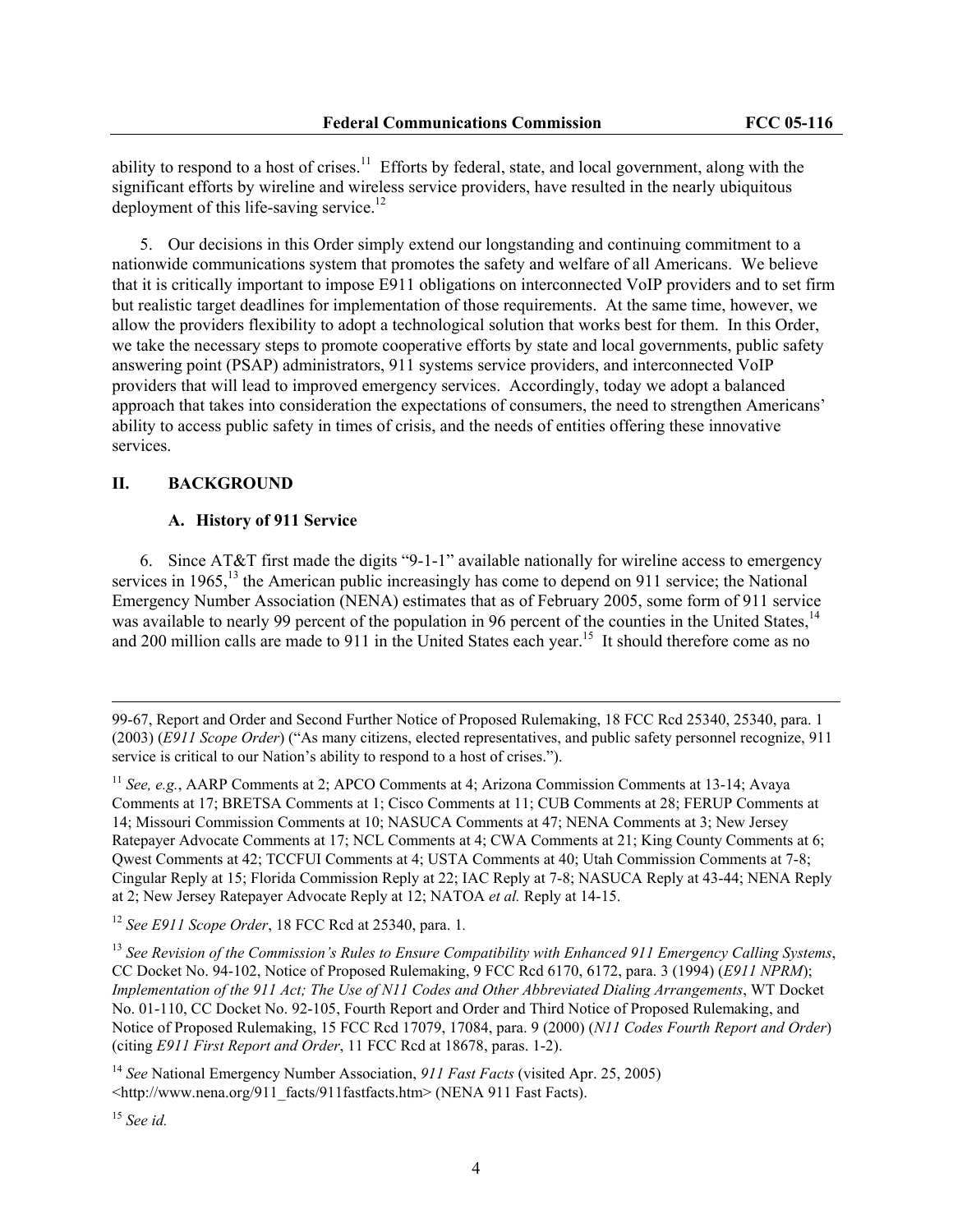surprise that the American public has developed certain expectations with respect to the availability of 911 and E911 emergency services via certain classes of communications devices.<sup>16</sup>

7. The availability of this critical service is due largely to the efforts of state and local authorities and telecommunications carriers, who have used the 911 abbreviated dialing code to provide access to increasingly advanced and effective emergency service capabilities.<sup>17</sup> Indeed, absent appropriate action by, and funding for, states and localities, there can be no effective 911 service. Responsibility for establishing and designating PSAPs or appropriate default answering points, purchasing customer premises equipment (CPE), retaining and training PSAP personnel, purchasing 911 network services, and implementing a cost recovery mechanism to fund all of the foregoing, among other things, falls squarely on the shoulders of states and localities.

8. At the same time, however, new communications technologies have posed technical and operational challenges to the 911 system, necessitating the adoption of a uniform national approach to ensure that the quality and reliability of 911 service is not damaged by the introduction of such communications technologies. For example, following the introduction of CMRS in the United States, the Commission in 1996 established rules requiring CMRS carriers to implement basic 911 and E911 services.<sup>18</sup> Virtually all CMRS carriers and wireline LECs now provide at least basic 911 service.<sup>19</sup>

<sup>16</sup> *See generally* Dale N. Hatfield, *A Report on Technical and Operational Issues Impacting the Provision of Wireless Enhanced 911 Services* <http://gullfoss2.fcc.gov/prod/ecfs/retrieve.cgi?

native or pdf=pdf&id document=6513296239> (Hatfield Report). Indeed, one of the criteria the Commission identified in the *E911 Scope Order* as relevant to determining whether particular entities should be subject to some form of 911/E911 regulation was whether customers using the service or device have a reasonable expectation of access to 911 and E911 services. *See E911 Scope Order*, 18 FCC Rcd at 25347, paras. 18-19. Numerous commenters in this proceeding also noted the expectations that Americans have developed with respect to the availability of 911 service. *See, e.g.*, Alcatel Comments at 18-19; APCO Comments at 4, 7; Arizona Commission Comments at 13-14; CenturyTel Comments at 24; Cox Comments at 19; King County E911 Program Comments at 2; SBC Comments at 60; IAC Reply at 7; NENA Reply at 1. *But see* EFF Comments at 5 (questioning the Commission's ability to assess consumer expectations accurately and noting that consumer expectations change over time).

<sup>17</sup> *See N11 Codes Fourth Report and Order*, 15 FCC Rcd at 17084, para. 9 (citing *E911 First Report and Order*, 11 FCC Rcd 18676, paras. 1-2); *see also, e.g.*, Letter from Gino P. Menchini, Commissioner, New York City Department of Information Technology and Telecommunications, and Inspector Charles F. Dowd, Commanding Officer, Communications Division/NYC E-911, New York City Police Department, to Marlene H. Dortch, Secretary, FCC, WC Docket No. 04-36 (filed Apr. 22, 2005) (New York City Apr. 22, 2005 *Ex Parte* Letter).

<sup>&</sup>lt;sup>18</sup> The basic 911 rules require covered carriers to deliver all 911 calls to the appropriate PSAP or a designated answering point. *See* 47 C.F.R. §§ 20.18(b), 64.3001. Basic 911 requirements, however, do not address what information the PSAP should receive from that call; rather they are designed to ensure the appropriate delivery of 911 calls. *See Notice*, 19 FCC Rcd at 4898, para. 52; *E911 First Report and Order*, 11 FCC Rcd at 18679, 20862- 69, paras. 4, 29-46. The Commission therefore adopted enhanced 911 rules requiring covered wireless carriers to be capable of delivering the calling party's call back number and the calling party's location information to requesting PSAPs. *See* 47 C.F.R. § 20.18; *E911 First Report and Order*, 11 FCC Rcd at 18689-722, paras. 54-91; *infra* note 41.

<sup>19</sup> *See* Federal Communications Commission, *Basic 911 Carrier Transition Reports* (last modified Nov. 24, 2004)  $\langle \text{http://www.fcc.gov/911/basic/ceptors/>}.$  Although there are no Commission requirements that wireline LECs provide E911 service, some states have laws imposing such requirements. *See, e.g.*, N.J. Stat. Ann. § 52:17C-4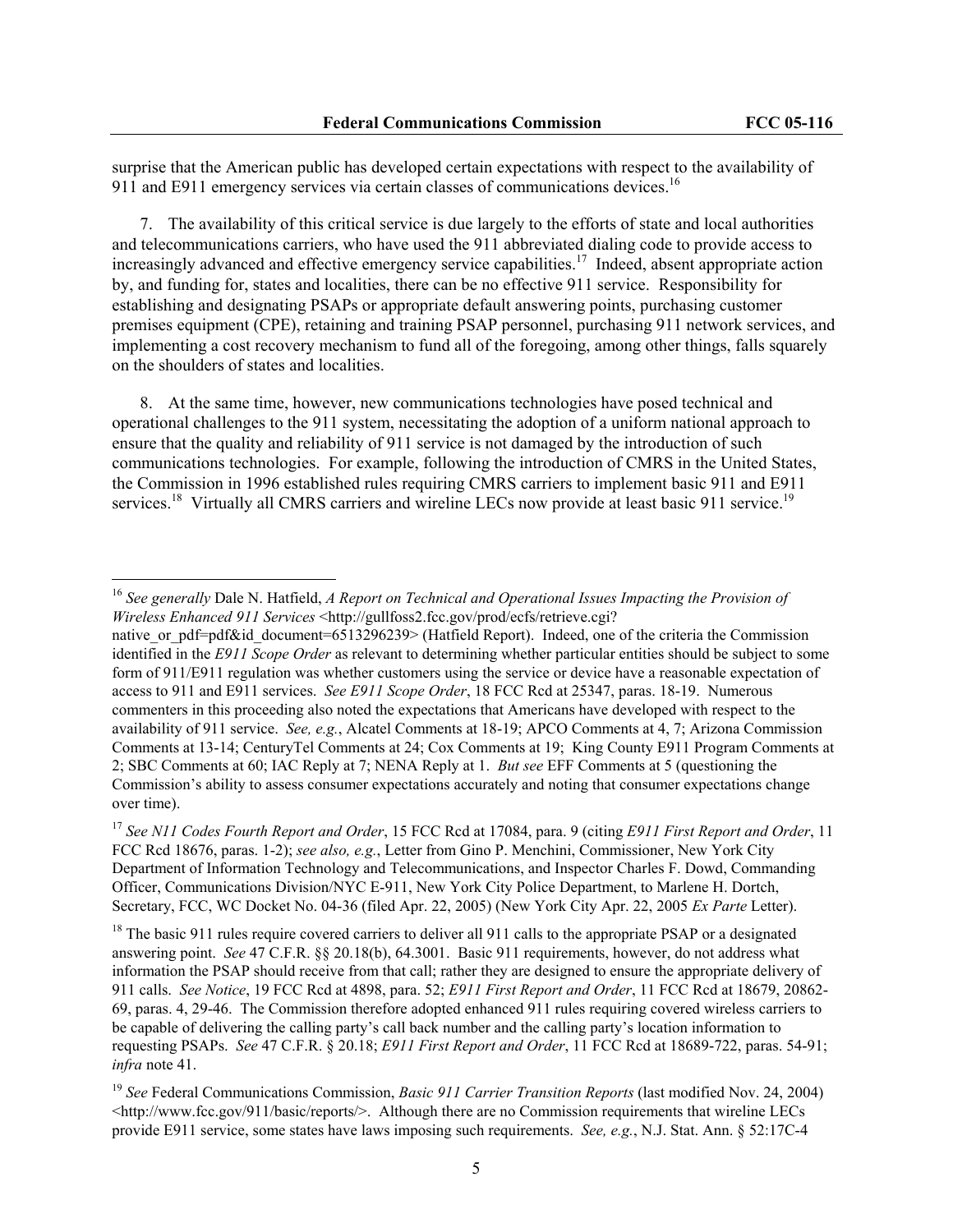9. Congress adopted the 911 Act to promote and enhance public safety through the use of wireless communications services.<sup>20</sup> More broadly, the 911 Act directed the Commission to designate 911 as the universal emergency assistance number for wireless and wireline calls, $^{21}$  which the Commission accomplished in August 1999.<sup>22</sup> The 911 Act further requires the Commission to "consult and cooperate" with state and local officials" in its role of encouraging and supporting the deployment of "comprehensive end-to-end emergency communications infrastructure and programs.<sup>323</sup> The Commission continues to meet Congress' mandate,<sup>24</sup> and states and localities continue to make progress towards meeting Congress'  $goal.<sup>25</sup>$ 

10. As the Commission has previously noted, the emergence of IP as a means of transmitting voice and data and providing other services via wireless, cable, and wireline infrastructure has significant implications for meeting the nation's critical infrastructure and 911 communications needs.<sup>26</sup> Intrado has estimated that while the number of residential 911 calls placed over VoIP services (VoIP 911 calls) will account for less than two percent of all residential 911 calls for the period 2004-2006, the number of residential VoIP 911 calls will rise from 370,000 in 2004 to 3.5 million in 2006.<sup>27</sup> This nearly tenfold increase in expected VoIP 911 calls dictates swift action on our part. Through this Order, we fulfill our role to ensure that the increasingly widespread deployment of a new communications technology does not damage the ability of states and localities to provide reliable and high-quality 911 service to all citizens.

## **B. 911 Technical and Operational Issues**

11. 911 service features, and the ability of PSAPs to make use of them, vary from location to location and network to network. 911 service generally, however, falls into two categories – basic and enhanced.

<sup>20</sup> *See* H.R. Rep. No. 106-25 at 1.

<sup>21</sup> *See* 911 Act § 3(a) (codified at 47 U.S.C. § 251(e)(3)).

<sup>22</sup> *See N11 Codes Fourth Report and Order*, 15 FCC Rcd at 17083-85, paras. 8-14.

 $23$  911 Act  $\frac{1}{2}$  3(b).

 $\overline{\phantom{a}}$ 

<sup>24</sup> *See, e.g.*, *Implementation of the 911 Act; The Use of N11 Codes and Other Abbreviated Dialing Arrangements*, CC Docket No. 92-105, WT Docket No. 00-110, Fifth Report and Order, First Report and Order and Memorandum Opinion and Order on Reconsideration, 16 FCC Rcd 22264 (2001) (*N11 Codes Fifth Report and Order*); Federal Communications Commission, *State 911 Deployment Plans* (last modified Nov. 24, 2004) <http://www.fcc.gov/911/stateplans/>; Federal Communications Commission, *Wireless E911 Coordination Initiative* (last modified Apr. 23, 2004) <http://wireless.fcc.gov/outreach/e911/>.

<sup>25</sup> *See, e.g.*, Federal Communications Commission, *Enhanced 911 Reports* (last modified Nov. 24, 2004)  $\langle$ http://www.fcc.gov/911/enhanced/reports/ $>$  (providing access to carrier generated reports regarding wireless E911 deployment).

<sup>26</sup> *See Notice*, 19 FCC Rcd at 4897-98, para. 51.

<sup>27</sup> *See* Intrado Inc., *VoIP 9-1-1 Frequently Asked Questions* (visited Apr. 20, 2005) <http://www.intrado.com/main/home/news/features/voipfaq.jsp>.

<sup>(2005);</sup> Me. Rev. Stat. Ann. tit. 25, § 2933 (2005). Wireline LECs provide some level of enhanced 911 service (*i.e.*, at least a call back number) for callers located in 93% of counties with 911 coverage. *See* NENA 911 Fast Facts.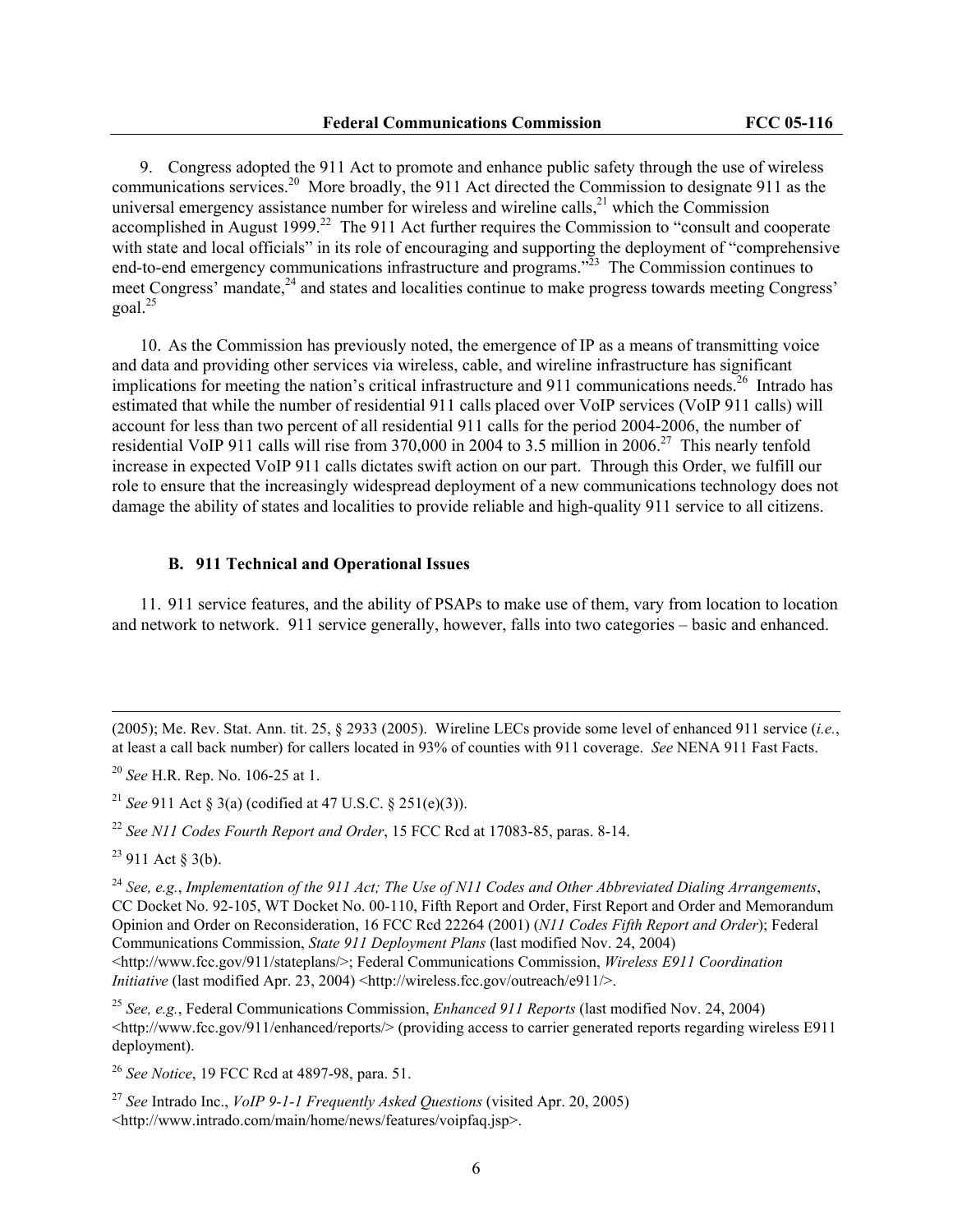12. *Basic 911.* Basic 911 service is a forwarding arrangement in which calls dialed to 911 are transmitted from the service provider's switch to a single geographically appropriate PSAP or public safety agency, usually over dedicated emergency trunks.<sup>28</sup> Basic 911 networks are not capable of processing the caller's location, but simply forward all 911 calls to the appropriate PSAP or public safety agency.<sup>29</sup> Nor does basic 911 provide PSAP call takers with the caller's location information or, in some cases, a call back number.<sup>30</sup> Although some emergency systems provide only basic 911 service, most systems have implemented E911 service.<sup>31</sup>

13. *E911.* E911 systems route 911 calls through the use of a Selective Router to a geographically appropriate PSAP based on the caller's location.<sup>32</sup> E911 also provides the call taker with the caller's call back number, referred to as Automatic Numbering Information  $(ANI)$ ,  $33$  and, in many cases, location information – a capability referred to as Automatic Location Identification (ALI). Both wireline and wireless carriers provide E911 services in many localities.

14. *Wireline E911.* The core of the existing wireline E911 network is a dedicated, redundant, highly reliable wireline network (Wireline E911 Network), which is interconnected with but largely separate from the PSTN.<sup>34</sup> The Wireline E911 Network generally has been implemented, operated, and

<sup>30</sup> *See* Hatfield Report at 3-4.

 $\overline{a}$ 

<sup>31</sup> *See* NENA 911 Fast Facts.

<sup>32</sup> See Hatfield Report at 5. Thus, unlike normal phone calls, 911 calls are routed based on the calling number (which is linked to a particular geographic area and political jurisdiction), not the called number. *See id.*; *see also E911 First Report and Order*, 11 FCC Rcd at 18679, para. 5. The Selective Router is described in greater detail in para. 15 *infra*.

 $33$  The use of the term "ANI" is not intended as a reference to billing number presentation provided as part of Feature Group B or D local exchange services. Although the number presented to a PSAP on a wireline E911 call may be derived from Feature Group B or D services, the number presented to a PSAP on a wireless or VoIP call may be generated by several other means. Thus, the term ANI merely identifies a call back number associated with the caller. The term does not reflect a specific service or technology. *See* 47 C.F.R. § 20.3.

<sup>34</sup> *See* Hatfield Report at 5; Letter from Cindy Schonhaut, Director, Federal Regulatory Affairs, Level 3 Communications, Inc., to Marlene H. Dortch, Secretary, FCC, WC Docket No. 04-36, Attach. at 2 (filed Apr. 7, 2005) (Level 3 Apr. 7, 2005 *Ex Parte* Letter). Our description of the Wireline E911 Network is intended to be illustrative, not definitive. As the Commission has noted previously, there are a variety of situations existing in the more than 6,000 PSAPs across the nation, including differences in state laws and regulations governing the provision of 911 services, the configuration of wireless systems, the technical sophistication of existing 911 network components, and existing agreements between carriers and PSAPs. *See, e.g.*, Letter from Thomas J. Sugrue, Chief, Wireless Telecommunications Bureau, to Marlys R. Davis, E911 Program Manager, Department of Information and Administrative Services, King County, Washington, CC Docket No. 94-102 at 3 (dated May 7, 2001) (*King County Letter*), *pet. recon. denied*, *Revision of the Commission's Rules to Ensure Compatibility with Enhanced 911 Emergency Calling Systems, Request of King County, Washington*, CC Docket No. 94-102, Order on Reconsideration, 17 FCC Rcd 14789, 14790, para. 3 (2002) (*King County Reconsideration Order*).

<sup>28</sup> *See E911 NPRM*, 9 FCC Rcd at 6171, para. 5.

<sup>&</sup>lt;sup>29</sup> See Hatfield Report at 3. This limitation of basic 911 service can be problematic when a single end office serves a geographic area that encompasses multiple political jurisdictions; call takers not only must determine the caller's location but also determine which jurisdiction's first responders should be dispatched. *See id.* at 4-5.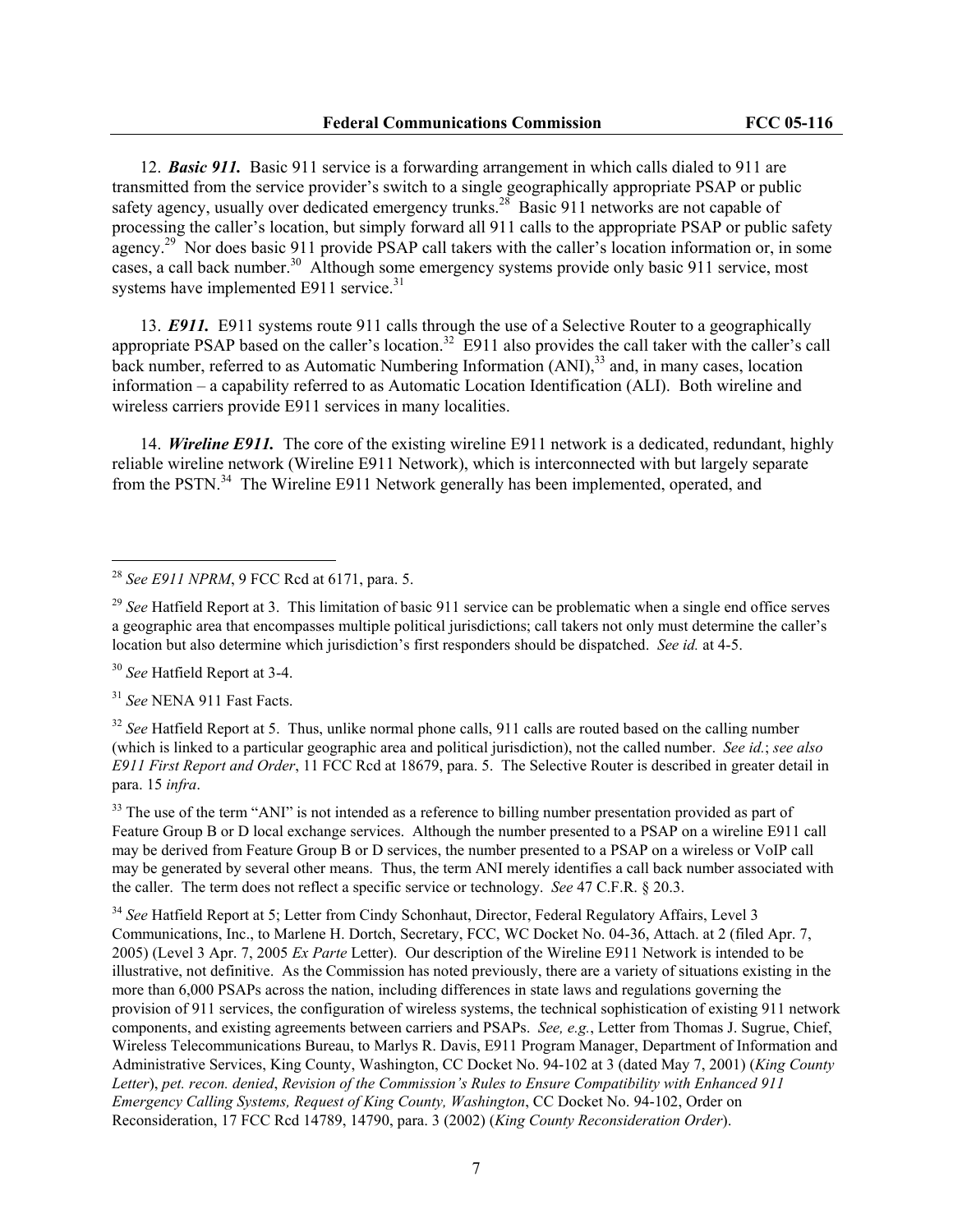maintained by a subset of incumbent LECs, and generally is paid for by PSAPs through tariffs.<sup>35</sup> Network implementations vary from carrier to carrier and jurisdiction to jurisdiction, but usually are based on a 25-year-old architecture and implemented with legacy components that place significant limitations on the functions that can be performed over the network.<sup>36</sup>

15. In a typical implementation, the Wireline E911 Network includes the Selective Router, which receives 911 calls from competitive and incumbent LEC central offices over dedicated trunks.<sup>37</sup> The Selective Router, after querying an incumbent LEC-maintained Selective Router Database (SRDB) to determine which PSAP serves the caller's geographic area, forwards the calls to the PSAP that has been designated to serve the caller's area, along with the caller's phone number (ANI). The PSAP then forwards the caller's ANI to an incumbent LEC-maintained Automatic Location Information database (ALI Database),  $38$  which returns the caller's physical address (that has previously been verified by comparison to a separate database known as the Master Street Address Guide (MSAG)).<sup>39</sup> The Wireline E911 Network thus consists of: the Selective Router; the trunk line(s) between the Selective Router and the PSAP; the ALI Database; the SRDB; the trunk line(s) between the ALI database and the PSAP; and the MSAG.<sup>40</sup>

16. *Wireless E911.* Under the Commission's wireless E911 rules, wireless carriers are obligated to "provide the telephone number of the originator of a 911 call" (*i.e.*, ANI) and information regarding the caller's location (*i.e.*, ALI) to any PSAP that has requested that such information be delivered with 911 calls. $41$ 

<sup>&</sup>lt;sup>35</sup> Incumbent LECs own and operate most of the Selective Routers, ALI Databases, the trunks to carry 911 calls, and sometimes the CPE upon which a PSAP's 911 system is based. The service between the incumbent LEC and PSAP is contractual in nature and paid for by the PSAP typically through a special tariff filed with the state public utility commission. *See, e.g.*, *Revision of the Commission's Rules to Ensure Compatibility with Enhanced 911 Emergency Calling Systems*, CC Docket No. 94-102, 14 FCC Rcd 20850, 20886-87, paras. 92, 94 (1999) (*E911 Second Memorandum Opinion and Order*); *E911 First Report and Order*, 11 FCC Rcd at 18710, para. 66. States and localities have developed cost recovery mechanisms to fund PSAPs. *See infra* Part III.D.

<sup>36</sup> *See* Hatfield Report at 14.

<sup>&</sup>lt;sup>37</sup> The Selective Router also is known as an E911 Control Office or E911 Tandem. *See id.* at 5. The presence of and functionality provided by the Selective Router is the key characteristic that distinguishes basic 911 from E911 service. *See id.*

<sup>&</sup>lt;sup>38</sup> The SRDB and the ALI Database may be the same database.

<sup>&</sup>lt;sup>39</sup> The ALI Database may also return additional information, such as the name of the individual who is billed for telephone service at that address.

<sup>40</sup> *See King County Letter* at 3-6; *King County Reconsideration Order*, 17 FCC Rcd at 14792-96, paras. 8-16; Hatfield Report at 3-5*.*

<sup>&</sup>lt;sup>41</sup> The Commission's wireless E911 requirements are comprised of two phases. Pursuant to the Phase I rules, wireless carriers are required to provide a call back number for the handset placing the 911 call and report the location of the cell site or base station that received the call. The Phase I rules required compliance by April 1, 1998, or within six months of a PSAP request, whichever is later. *See* 47 C.F.R. § 20.18(d). Under the Phase II rules, wireless carriers are required to provide more accurate 911 call location information. *See* 47 C.F.R. § 20.18(e). The degree of location accuracy required under the Phase II rules varies, depending on whether the carrier utilizes a network-based or handset-based solution. *See* 47 C.F.R. § 20.18(h).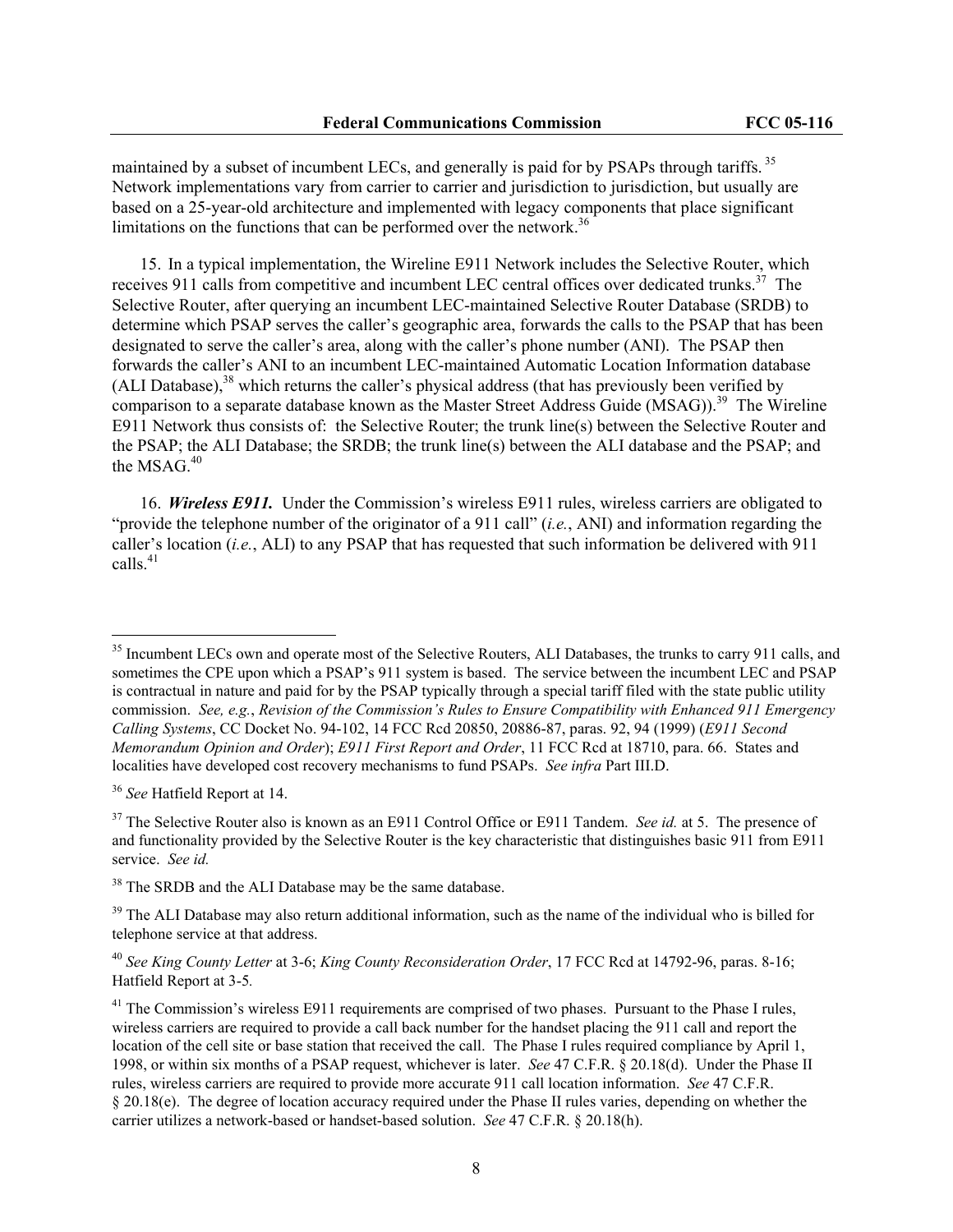17. The mobile nature of wireless technology and service presents significant obstacles to making E911 effective – in particular the provision to PSAPs of accurate ALI.<sup>42</sup> Specifically, the mobility of wireless subscribers renders the use of permanent street addresses as a location indicator useless, and in fact may require the provision of real-time location updates to the PSAP.<sup>43</sup> Wireless carriers therefore have developed various techniques to provision ANI and ALI to the PSAP that involve enhancements and/or "add-ons" to the existing Wireline E911 Network.<sup>44</sup> Many of these techniques involve the use of "pseudo-ANI" or "p-ANI": a "number, consisting of the same number of digits as ANI, that is not a North American Numbering Plan telephone directory number and may be used in place of ANI to convey special meaning" to the Selective Router, PSAP, and other elements of the 911 system.<sup>45</sup> For example, Selective Routers that have been programmed to handle p-ANI will be able to properly route 911 calls from any wireless subscriber to a geographically appropriate PSAP, even if the caller has an NPA-NXX number $46$  not associated with his or her location.<sup>47</sup> PSAPs that are equipped to handle p-ANI can distinguish wireless from wireline calls, and can use the p-ANI to query the ALI Database for nontraditional location information.<sup>48</sup> Forms of p-ANI known as "Emergency Services Routing Key" (ESRK), "Emergency Services Query Key" (ESQK), and "Emergency Services Routing Digits" (ESRD) currently are used to cause the Wireline E911 Network to properly handle and process E911 calls placed by CMRS subscribers.<sup>49</sup>

18. Development and implementation of these enhancements required significant cooperative efforts from wireless and wireline providers, manufacturers, third-party providers, state and local governments, public safety authorities, and consumer interest groups.<sup>50</sup> The Commission ultimately held, however, that in the absence of an agreement to the contrary, the appropriate demarcation point for allocating responsibilities and costs between wireless carriers and PSAPs for such enhancements is the input to the Selective Router.<sup>51</sup> Thus, a wireless carrier is responsible for all hardware and software components and

<sup>42</sup> *See E911 First Report and Order*, 11 FCC Rcd at 18680, para. 7.

<sup>43</sup> *See* Hatfield Report at 9.

<sup>44</sup> *See E911 Second Memorandum Opinion and Order*, 14 FCC Rcd at 20881-86, paras. 75-92. For a detailed description of the E911 implementations utilized by wireless carriers, *see* Hatfield Report at 9-11. *See also* NENA, NENA Generic E9-1-1 Requirements Technical Information Document, Issue 1 at 7 (July 23, 2004) <http://www.nena9-1-1.org/9-1-1TechStandards/TechInfoDocs/E9-1-1%20Requirements%2008-502u.pdf> (NENA TID).

<sup>45</sup> *See* 47 C.F.R. § 20.3. The special meaning assigned to the pseudo-ANI is determined by agreements, as necessary, between the system originating the call, intermediate systems handling and routing the call, and the destination system. *See id.*

<sup>&</sup>lt;sup>46</sup> Telephone numbers consist of ten digits in the form NPA-NXX-XXXX. The first three digits, or the "NPA," refer to the area code. The second three digits, or the "NXX," refer to the central office code. *See* 47 C.F.R. §§ 52.7(a), (c).

<sup>47</sup> *See King County Reconsideration Order*, 17 FCC Rcd at 14792-93, para 8 n.17; Hatfield Report at 9-11; NENA TID at 4-5.

<sup>48</sup> *See King County Reconsideration Order*, 17 FCC Rcd at 14792-93, para 8 n.17; Hatfield Report at 9-11; NENA TID at 17-18, 19-20.

<sup>49</sup> *See generally* NENA TID.

<sup>50</sup> *See E911 Second Memorandum Opinion and Order*, 14 FCC Rcd at 20855, para. 10.

<sup>51</sup> *See King County Reconsideration Order*, 17 FCC Rcd at 14790-91, para 4.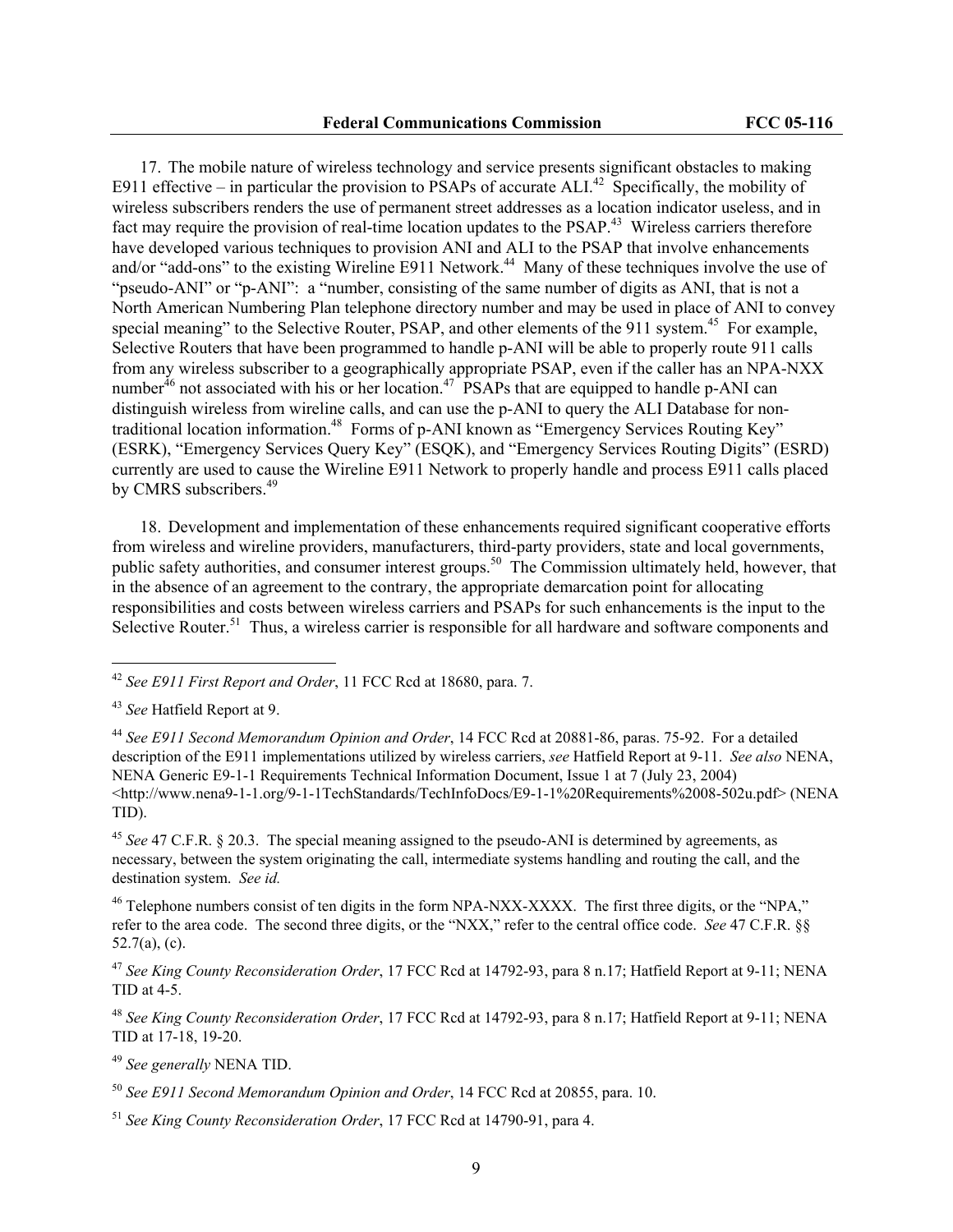functionalities that precede the Selective Router, including the trunk from the carrier's Mobile Switching Center to the Selective Router, and the particular databases, interface devices, and trunk lines that may be needed to deliver E911 data to the PSAP.<sup>52</sup> The PSAP is responsible for any costs associated with the Selective Router itself, any required upgrades to the Selective Router, the ALI Database and any upgrades thereto, the SRDB and any upgrades thereto, the MSAG, the trunk from the Selective Router to the PSAP, and the PSAP CPE.<sup>53</sup>

#### **C. The IP-Enabled Services Notice**

19. In the *Notice*, we asked, among other things, about the potential applicability of "basic 911," "enhanced 911," and related critical infrastructure regulation to VoIP and other IP-enabled services.<sup>54</sup> Specifically, after noting that the Commission previously found in the *E911 Scope Order* that it has statutory authority under sections 1, 4(i), and  $251(e)(3)$  of the Communications Act of 1934, as amended  $(Act)$ ,<sup>55</sup> to determine what entities should be subject to the Commission's 911 and E911 rules,<sup>56</sup> the Commission sought comment on whether it should exercise its regulatory authority in the context of IPenabled services.<sup> $57$ </sup> The Commission further sought comment on the appropriate criteria for determining whether and to what extent IP-enabled services should fall within the scope of its 911 and E911 regulatory framework,<sup>58</sup> and whether IP-enabled services are technically and operationally capable of meeting the Commission's basic and/or E911 rules or of providing analogous functionalities that would meet the intent of the 911 Act and the Commission's regulations.<sup>59</sup>

 $\overline{a}$ 

<sup>57</sup> *See id.* at 4898-99, 4900-01, paras. 53, 55-56.

<sup>58</sup> *See id.* at 4900-01, paras. 55-56. The *Notice* sets forth four criteria the Commission previously has used to determine whether particular entities should, in the public interest, be subject to some form of 911/E911 regulation: (1) the entity offers real-time, two-way switched voice service, interconnected with the public switched network, either on a stand-alone basis or packaged with other telecommunications services; (2) customers using the service or device have a reasonable expectation of access to 911 and E911 services; (3) the service competes with traditional CMRS or wireline local exchange service; and (4) it is technically and operationally feasible for the service or device to support E911. *See id.* at 4900, para. 55. The Commission first relied on these criteria in the *E911 Scope Order*, where the Commission made clear that factors other than the four listed criteria could also inform the Commission's decision regarding what 911/E911 obligations should be imposed on a service provider. *See id.* (citing *E911 Scope Order*, 18 FCC Rcd at 25347, para. 19). In the *Notice*, the Commission sought comment on whether VoIP services, and other IP-enabled services, satisfy these four criteria. The Commission also sought comment on whether these four criteria provide the appropriate analytical framework for determining whether, and to what extent, IP-enabled services should fall within the scope of the Commission's 911/E911 regulatory framework, and whether modifications to these criteria, or other criteria, would better serve the public interest in light of the variety of IP-enabled services and their very different functionalities. *See id.*

<sup>52</sup> *See id.*

<sup>53</sup> *See id.*

<sup>54</sup> *See Notice*, 19 FCC Rcd at 4898-99, para. 53.

 $55$  47 U.S.C. §§ 151, 154(i), 251(e)(3).

<sup>56</sup> *See Notice*, 19 FCC Rcd at 4898-99, para. 53 n.160 (citing *E911 Scope Order*, 18 FCC Rcd at 25345-46, paras. 13-15).

<sup>59</sup> *See Notice*, 19 FCC Rcd at 4898-900, paras. 53-54.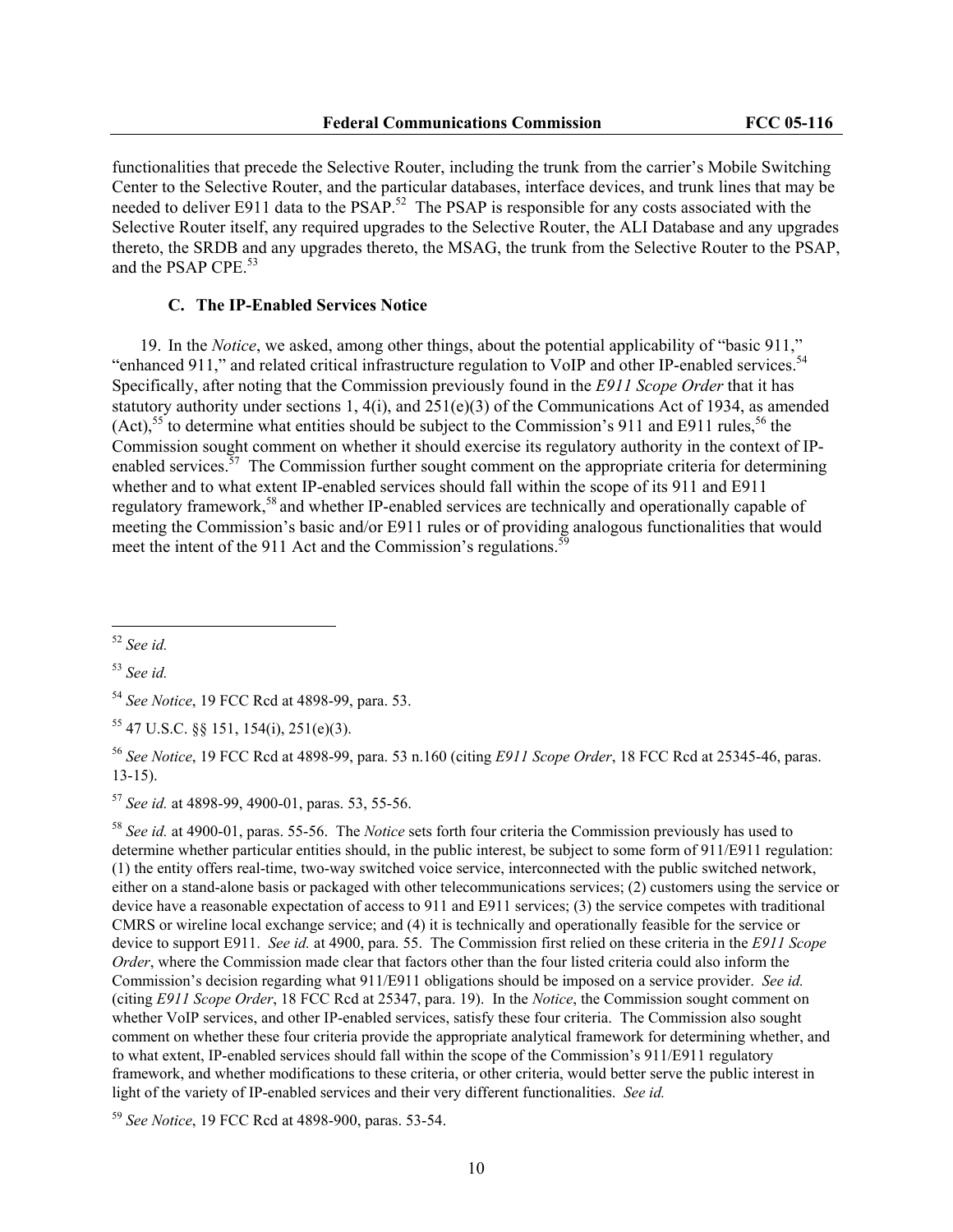#### **D. The Vonage Order**

20. On November 12, 2004, the Commission released the *Vonage Order*, in which it preempted an order of the Minnesota Public Utilities Commission (Minnesota Commission) that applied Minnesota's traditional "telephone company" regulations to Vonage's DigitalVoice service.<sup>60</sup> Vonage's DigitalVoice service is a portable service that is available anywhere the Vonage customer is able to obtain a broadband connection.<sup>61</sup> Vonage does not supply that broadband connection.<sup>62</sup> Vonage's DigitalVoice service assigns its users North American Numbering Plan (NANP) numbers and provides them the ability to place and receive calls to and from the PSTN.<sup>63</sup> As described more fully in that order, the Commission held that DigitalVoice cannot be separated into interstate and intrastate communications for compliance with Minnesota's requirements without negating valid federal policies and rules.<sup>64</sup> Thus, without classifying Vonage's service as either an information service or as a telecommunications service under the Act, the Commission preempted the Minnesota Commission's requirements and ruled that the Minnesota Commission "may not require Vonage to comply with its certification, tariffing or other related requirements as conditions to offering DigitalVoice in that State."65 The Commission expressed no opinion with respect to the applicability to Vonage of Minnesota's general laws governing entities conducting business within the state.<sup>66</sup> Appeals of that order were filed before a number of United States Courts of Appeals.<sup>67</sup>

## **E. NENA Standards Development**

21. Consistent with the December 2003 agreement between NENA and the Voice on the Net (VON) Coalition, industry participants, state agencies and commissions, public safety officials and PSAPs, and the Association of Public-Safety Communications Officials - International, Inc. (APCO) have been working together under the auspices of NENA to develop solutions that will lead to VoIP subscribers

<sup>60</sup> *See Vonage Order*, 19 FCC Rcd at 22411, para. 14. DigitalVoice is an IP-enabled service that provides real-time, multidirectional voice functionality to its end users over any broadband connection. *See id.* at 22407, para. 7.

<sup>61</sup> *See id.* at 22406, para. 5.

<sup>62</sup> *See id.*

<sup>63</sup> *See id.* at 22407-08, paras. 8-9.

<sup>64</sup> *See id.* at 22411-12, para. 14.

<sup>65</sup> *Id.* at 22432, para. 46.

<sup>66</sup> *See id.* at 22405, para. 1.

<sup>67</sup> *See, e.g.*, *California v. FCC*, No. 05-70007 (9th Cir. filed Jan. 3, 2005); *New York v. FCC*, No. 05-1060 (2d Cir. filed Jan. 7, 2005); *Pub. Util. Comm'n of Ohio v. FCC*, No. 05-3056 (6th Cir. filed Jan. 7, 2005); *Minnesota Pub. Util. Comm'n v. FCC*, No. 05-1069 (8th Cir. filed Jan. 6, 2005); *Nat'l Ass'n of State Util. Consumer Advocates v. FCC*, No. 05-1122 (8th Cir. filed Jan. 11, 2005). Each of these cases was consolidated in the United States Court of Appeals for the Ninth Circuit (Ninth Circuit) in *California v. FCC*. *See California v. FCC* (No. 05-70007). On April 15, 2005, however, the Ninth Circuit granted a motion by the state of California and the California Public Utility Commission for voluntary dismissal, and currently is considering a motion to transfer the remaining cases to the United States Court of Appeals for the Eighth Circuit. *See* Petitioners Joint Motion to Transfer Proceedings and Amend Briefing Schedule, *National Ass'n of State Util. Consumer Advocates v. FCC*, No. 05-71238 (9th Cir. filed Feb. 22, 2005).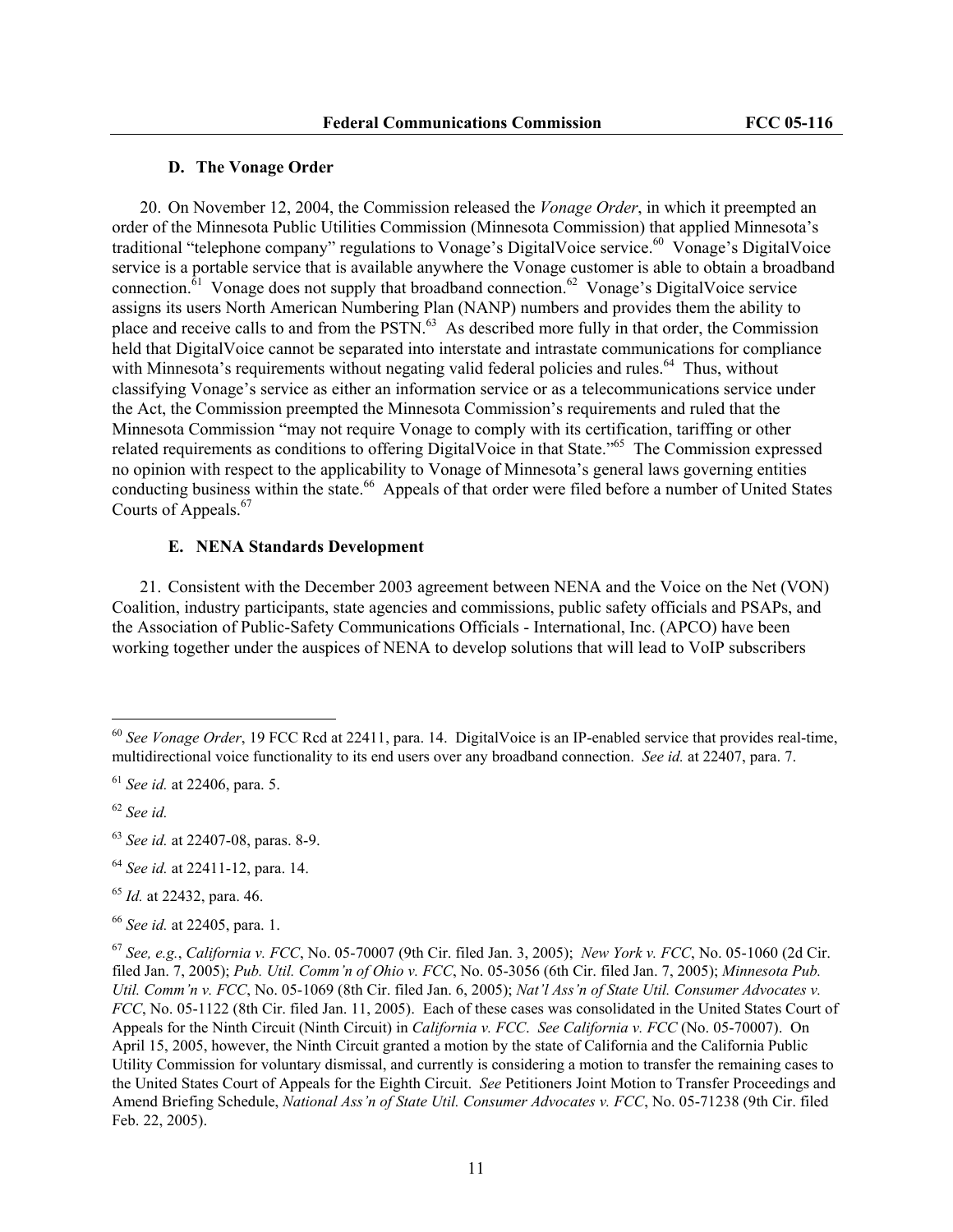receiving E911 functionality.<sup>68</sup> Specifically, NENA is expected to publish within the next few months an "I2" standard designed to allow VoIP providers to deliver 911 calls through the Wireline E911 Network with call back numbers and location information.<sup>69</sup> The Commission applauds NENA's leadership and industry's efforts in this regard, which will likely play a critical role in the provision of E911 services by interconnected VoIP service providers.

### **III. DISCUSSION**

22. In this Order, we define "interconnected VoIP service" and require providers of this type of VoIP service to incorporate E911 service into all such offerings within the period of time specified below. We commit ourselves to swift and vigorous enforcement of the rules we adopt today. Because we have not decided whether interconnected VoIP services are telecommunications services or information services, we analyze the issues addressed in this Order primarily under our Title I ancillary jurisdiction to encompass both types of service. We decline to exempt providers of interconnected VoIP services from liability under state law related to their E911 services. Accompanying today's Order is an *NPRM* that addresses a number of issues raised by our decision today.

#### **A. Scope**

 $\overline{a}$ 

23. Our first task is to determine what IP-enabled services should be the focus of our concern. We begin by limiting our inquiry to VoIP services, for which some type of 911 capability is most relevant.<sup>70</sup> The Commission previously has determined that customers today lack any expectation that 911 will function for non-voice services like data services.<sup>71</sup> The record clearly indicates, however, that consumers expect that VoIP services that are interconnected with the PSTN will function in some ways

<sup>68</sup> *See* VON Coalition and NENA, *Public Safety and Internet Leaders Connect on 911*, Press Release (Dec. 1, 2003) <http://www.von.org/usr\_files/VOIP%20press%20release%20FINAL%20112803> (setting forth agreement for how two industry groups will work together as VoIP is deployed).

<sup>69</sup> *See* Letter from Cronan O'Connell, Vice President-Federal Regulatory, Qwest, to Marlene H. Dortch, Secretary, FCC, WC Docket No. 04-36, at 2 (filed Apr. 11, 2005) (Qwest Apr. 11, 2005 *Ex Parte* Letter) ("I2 NENA Specifications targeted for completion in April/May 2005"); VON Coalition and NENA, *Answering the Call for 9-1-1 Emergency Services in an Internet World* at 7 (Jan. 2005)

<sup>&</sup>lt;http://www.von.org/usr\_files/911%20VON%20White%20Paper%201-12-05%20final.pdf > (VON/NENA Jan. 2005 White Paper) (stating that I2 specification will be available in the second quarter of 2005).

<sup>70</sup> *Cf*. *Telecommunications Relay Services and Speech-to-Speech Services for Individuals with Hearing and Speech Disabilities*, CC Docket Nos. 90-571, 98-67, CG Docket No. 03-123, Report and Order, Order on Reconsideration, and Further Notice of Proposed Rulemaking, 19 FCC Rcd 12475, 12521-22, paras. 116-18 (2004) (granting extension of waiver exempting Video Relay Services providers from requirement automatically and immediately to transfer emergency calls to an appropriate PSAP); *Provision of Improved Telecommunications Relay Services and Speech-to-Speech Services for Individuals with Hearing and Speech Disabilities*, CC Docket No. 98-67, Order on Reconsideration, 18 FCC Rcd 4761, 4766, para. 12 (2003) ("waiv[ing] the TRS mandatory minimum standard requiring emergency call handling for a five year period as applied to IP Relay providers").

<sup>71</sup> *Cf. E911 Scope Order*, 18 FCC Rcd at 25351, para. 28 (exempting from mobile satellite service 911 requirements any service that utilizes terrestrial temporary fixed earth station terminals which are designed only for data services). As the Commission stated in the context of mobile satellite service 911 obligations, we may revisit this exemption in the future should the technology or consumer expectations change. *See id*.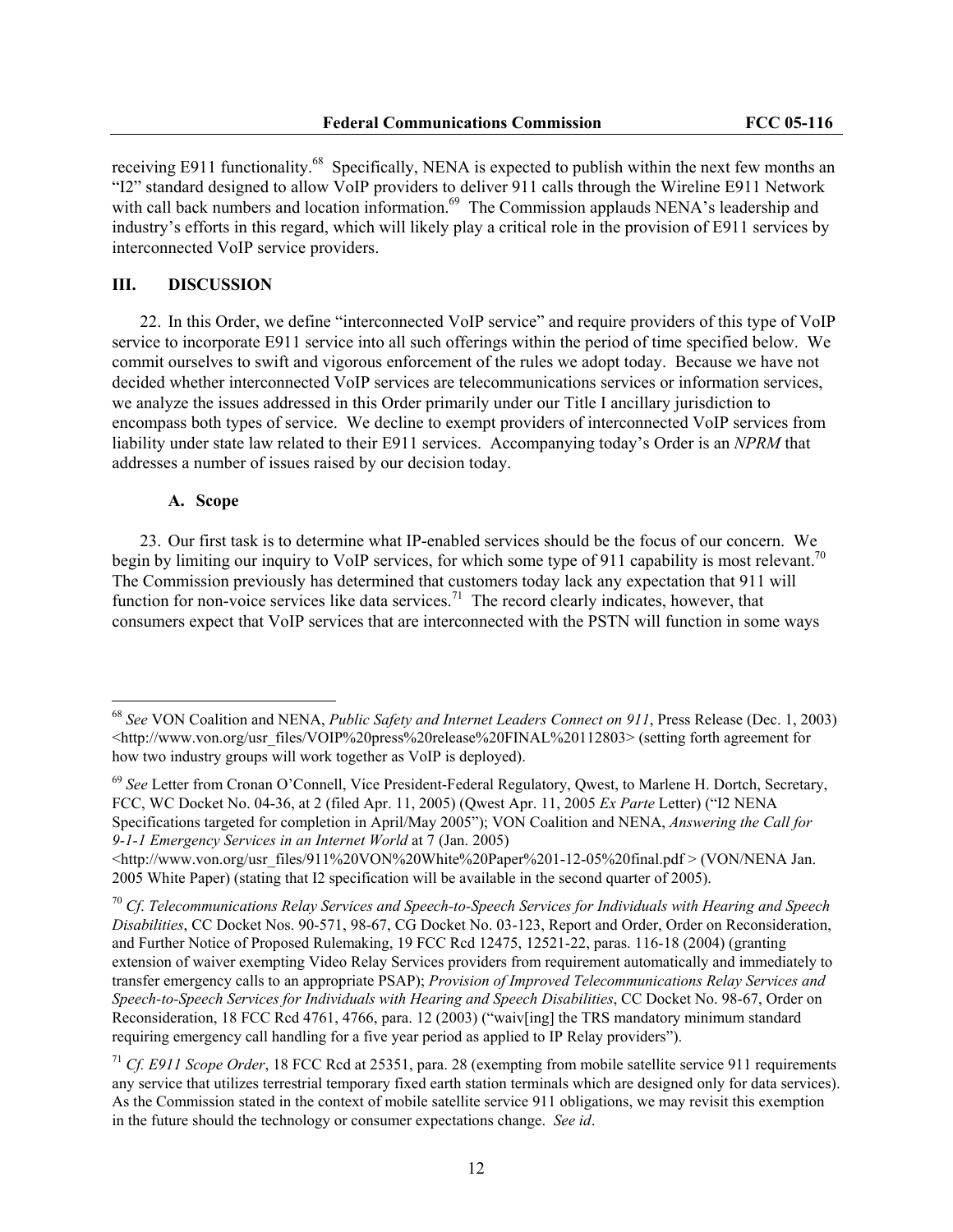like a "regular telephone" service.<sup>72</sup> At least regarding the ability to provide access to emergency services by dialing 911, we find these expectations to be reasonable. If a VoIP service subscriber is able to receive calls from other VoIP service users *and* from telephones connected to the PSTN, and is able to place calls to other VoIP service users *and* to telephones connected to the PSTN, a customer reasonably could expect to be able to dial 911 using that service to access appropriate emergency services.<sup>73</sup> Thus, we believe that a service that enables a customer to do everything (or nearly everything<sup>74</sup>) the customer could do using an analog telephone, and more, can at least reasonably be expected and required to route 911 calls to the appropriate destination.

24. The E911 rules the Commission adopts today apply to those VoIP services that can be used to receive telephone calls that originate on the PSTN and can be used to terminate calls to the PSTN – "interconnected VoIP services." Although the Commission has not adopted a formal definition of "VoIP," we use the term generally to include any IP-enabled services offering real-time, multidirectional voice functionality, including, but not limited to, services that mimic traditional telephony.<sup>75</sup> Thus, an interconnected VoIP service is one we define for purposes of the present Order as bearing the following characteristics: (1) the service enables real-time, two-way voice communications; (2) the service requires

<sup>73</sup> *See, e.g.*, King County Comments at 2 ("The service provider of any device that functions like a telephone and has the ability to connect to the Public Switched Telephone Network (PSTN) to deliver voice calls should be required to provide E911 service to their customers. The public expectation is that any device that can make voice phone calls can call 911.").

 $74$  For example, some VoIP services that have full interconnection to the PSTN may not be line powered and so, unlike an analog telephone connected to the PSTN, may not work in a power outage. *See, e.g.*, New Jersey Ratepayer Advocate Comments at 23 (stating that packet switched networks do not have the same built-in power source that circuit switched networks do, and thus are more susceptible to service outages); Sonic.net Comments at 3; Montana Commission Comments at 5; Letter from Kathleen Grillo, Vice President – Federal Regulatory, Verizon, to Marlene H. Dortch, Secretary, FCC, WC Docket No. 04-36, Attach. 2 at 4 (filed Apr. 15, 2005) (Verizon Apr. 15, 2005 *Ex Parte* Letter) (stating in VoiceWing's Terms of Service that a power or broadband service outage will prevent all service, including 911 service).

<sup>75</sup> *See Notice*, 19 FCC Rcd at 4866, para. 3 n.7.

<sup>72</sup> *See, e.g.*, APT Comments at 6 (stating that "[c]onsumers have expectations that VOIP services are fundamentally equivalent to telephony services" and quoting a Vonage advertisement stating that VoIP service is "like the home phone service you have today" (citing Vonage, http://www.vonage.com/learn\_tour.php (visited May 20, 2004))); Alcatel Comments at 18-19 (stating that customers have a reasonable expectation that 911/E911 services will be available for most VoIP services, and noting that voice functions provided as part of an Xbox video game service are a VoIP service for which such an expectation is not reasonable because a video game service is not a replacement for PSTN service); Nebraska Commission Comments at 6 (claiming that consumers would expect a service to offer similar protections as compared to traditional local exchange service if the service uses NANP numbers; utilizes the PSTN in either originating or terminating service; is advertised or used as telephone service or as a replacement service for POTS; and is functionally equivalent to traditional telephony); New Jersey Ratepayer Advocate Comments at 16, 22 (stating that consumers likely will expect to have rapid access to emergency services via 911 for VoIP services that are marketed and sold as a substitute for traditional telephone service – which we understand generally are interconnected VoIP services); SBC Comments at 58-61 (arguing that consumers would be more likely to expect that 911 service would work for interconnected real-time voice services than for strictly peerto-peer services or data services); Time Warner Comments at 8; Letter from Glenn S. Richards, Counsel for VON Coalition, to Marlene H. Dortch, Secretary, FCC, WC Docket No. 04-36, Attach. at 4 (filed May 12, 2005) (VON Coalition May 12, 2005 *Ex Parte* Letter); *cf.* EFF Comments at 3-4 (arguing that evaluating consumer expectations is difficult and that at a minimum the Commission should presume that services with no PSTN nexus should be exempt from traditional telecommunications regulation).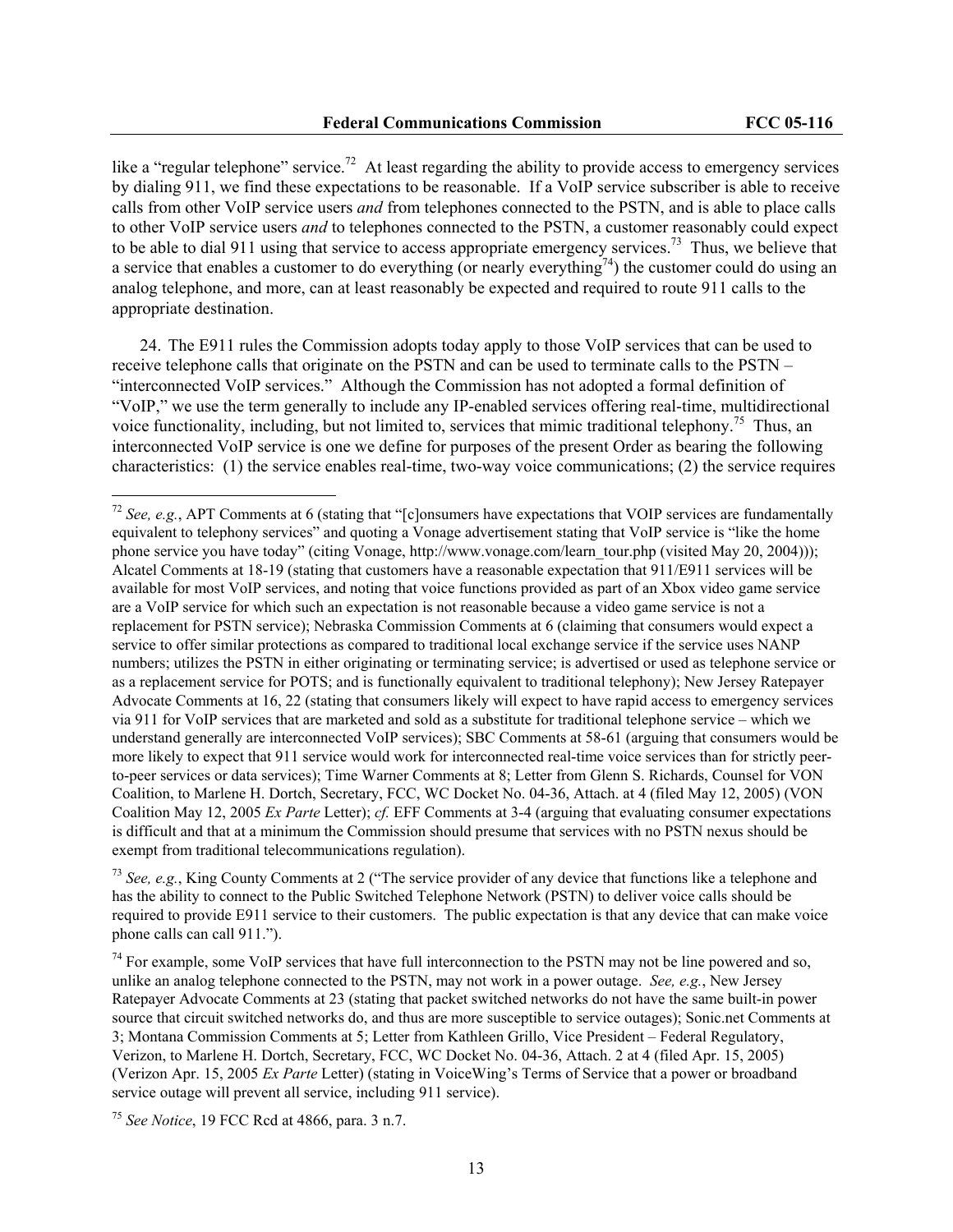a broadband connection from the user's location;<sup>76</sup> (3) the service requires IP-compatible CPE;<sup>77</sup> and (4) the service offering permits users generally to receive calls that originate on the PSTN *and* to terminate calls to the PSTN.78 We make no findings today regarding whether a VoIP service that is

 $\overline{a}$ 

 $77$  The term "IP-compatible CPE" refers to end-user equipment that processes, receives, or transmits IP packets. Users may in some cases attach conventional analog telephones to certain IP-compatible CPE in order to use an interconnected VoIP service. For example, IP-compatible CPE includes, but is not limited to, (1) terminal adapters, which contain an IP digital signal processing unit that performs digital-to-audio and audio-to-digital conversion and have a standard telephone jack connection for connecting to a conventional analog telephone; (2) a native IP telephone; or (3) a personal computer with a microphone and speakers, and software to perform the conversion (softphone). *See Vonage Order*, 19 FCC Rcd at 22407, para. 6; *see also Petition for Declaratory Ruling That Pulver.com's Free World Dialup Is Neither Telecommunications Nor a Telecommunications Service*, WC Docket No. 03-45, Memorandum Opinion and Order, 19 FCC Rcd 3307, 3308 n.2 (2004) (*Pulver Order*).

<sup>78</sup> *Cf*. *Vonage Order*, 19 FCC Rcd at 22407-08, paras. 8-9 (describing the origination and termination of Vonage DigitalVoice calls to and from the PSTN). The instant Order does not apply to providers of other IP-based services such as instant messaging or Internet gaming because although such services may contain a voice component, customers of these services cannot place calls to and receive calls from the PSTN. The rules we adopt today apply to interconnected VoIP services rather than the sale or use of IP-compatible CPE, such as an IP-PBX, that itself uses other telecommunications services or VoIP services to terminate traffic to and receive traffic from the PSTN. The rules we adopt in today's Order also apply only to providers that offer a single service that provides the functionality described above. *But see infra* para. 58 (tentatively concluding that separate service offerings that can be combined by the user should also be subject to our E911 requirements). Thus, the E911 requirements we impose in this Order apply to all VoIP services that are encompassed within the scope of the *Vonage Order*. In the *Vonage Order*, the Commission preempted certain state regulation of Vonage's "DigitalVoice" VoIP service, and indicated that the Commission would preempt similar state regulation of other types of IP-enabled services having basic characteristics similar to DigitalVoice. It is incumbent on this Commission to ensure that customers of these services are still able to obtain access to appropriate emergency services when dialing 911. We further note that imposing E911 regulation on interconnected VoIP service providers is consistent with the four criteria the Commission identified in the *E911 Scope Order* that have been used to determine whether particular entities should be subject to some form of 911/E911 regulation. *See supra* note 58 (citing *Notice*, 19 FCC Rcd at 4900, para. 55 (setting forth the four criteria)). In addition, the criteria we use to define the scope of the present Order are similar, though not identical, to proposals suggested by some commenters. For instance, NCTA proposes that the Commission impose certain requirements, such as 911 requirements, on VoIP services that: (1) use NANP resources; (2) receive calls from – or terminate them to – the PSTN; (3) represent a possible replacement for POTS; and (4) use IP transmission between the service provider and the end user customer, including use of an IP terminal adapter and/or IP-based telephone set. NCTA, *Balancing Responsibilities and Rights: A Regulatory Model for Facilities-Based VoIP Competition*, at 4, 22 (Feb. 2004) <http://www.ncta.com/PDF\_files/VoIPWhitePaper.pdf> (NCTA VoIP White Paper). *See also* Level 3 Comments at 3, 25 (stating that VoIP providers should be required to provide "911 and E911 (where technically and operationally feasible) for those services that compete with traditional PSTN services and for which consumers have an expectation of such access"); SBC Comments at 58-61 (stating that it is most important to ensure that interconnected VoIP services offer 911 calling capabilities, as opposed to data-only services or services that are not interconnected to the PSTN); Time Warner Comments at 8, 13 (proposing that the scope of VoIP services subject to an E911 service obligation "be limited to those services that: (1) assign their subscribers NANP numbers; and (2) allow subscribers to receive calls from and terminate calls to the PSTN"); Letter from John T. Nakahata, Counsel for Microsoft, to Marlene H. Dortch, Secretary, FCC, WC Docket No. 04-36 (filed May 8, 2005) (urging the Commission to limit the scope of the VoIP services that would be subject to an E911 mandate to "consumer real-time, two-way switched voice services offered for a fee that are

<sup>76</sup> *Cf*. *Vonage Order*, 19 FCC Rcd at 22424, para. 32. While we recognize that some kinds of VoIP service can be supported over a dialup connection, we expect that most VoIP services will be used over a broadband connection. We seek comment in the *NPRM* on whether we should expand the scope of the present Order to include VoIP services that do not require a broadband connection. *See infra* Part IV.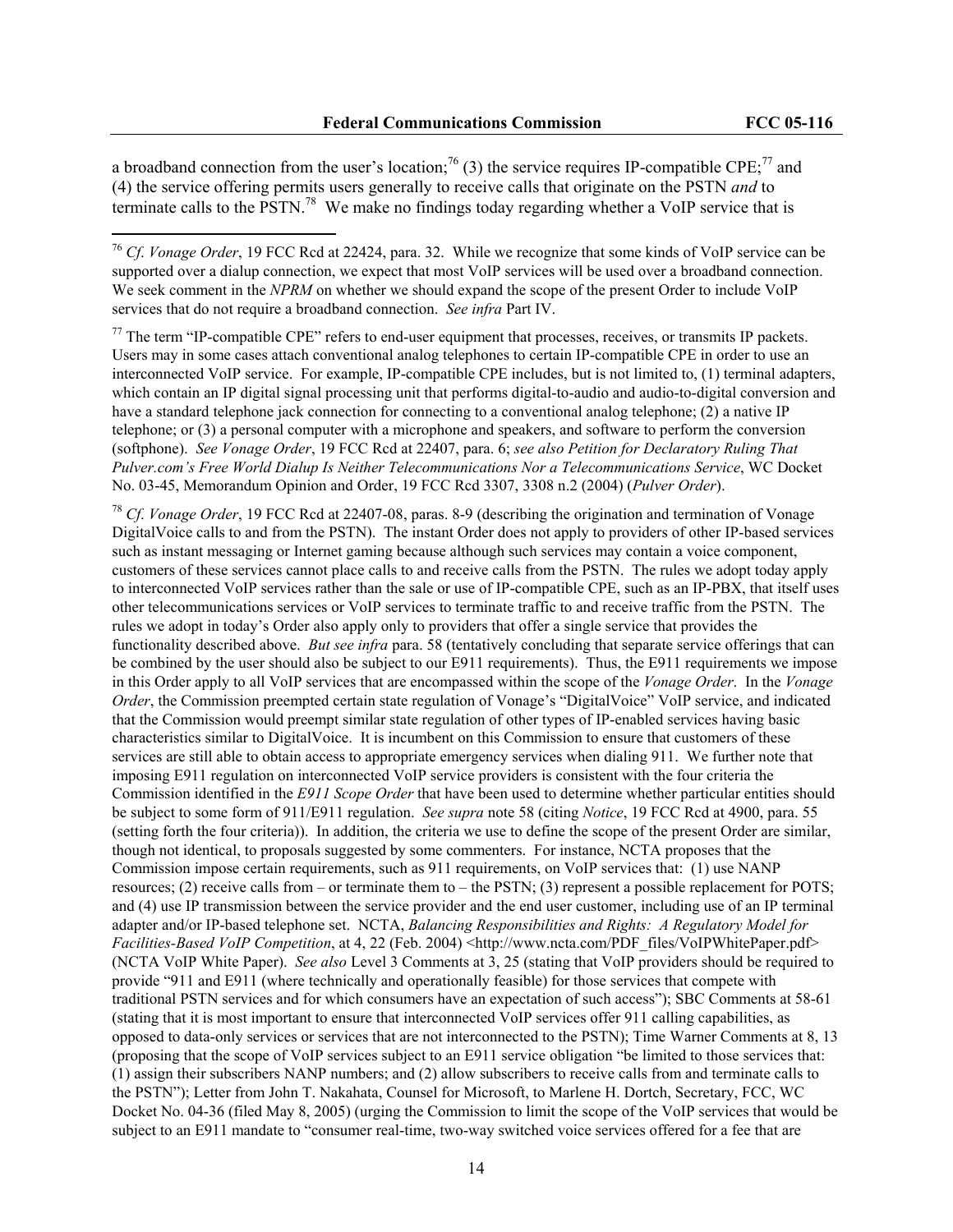interconnected with the PSTN should be classified as a telecommunications service or an information service under the Act.<sup>79</sup>

25. While the rules we adopt today apply to providers of all interconnected VoIP services, we recognize that certain VoIP services pose significant E911 implementation challenges. For example, the mobility enabled by a VoIP service that can be used from any broadband connection creates challenges similar to those presented in the wireless context.<sup>80</sup> These "portable" VoIP service providers often have no reliable way to discern from where their customers are accessing the VoIP service.<sup>81</sup> The

interconnected with the PSTN, capable of both receiving calls from and terminating calls to the PSTN, and for which the service provider assigns the end users using the VoIP service a unique working North American Numbering Plan telephone number (other than numbers, such as toll-free numbers, that are used to reach a database that determines the destination telephone number)"); Letter from Henry Goldberg, Counsel for Skype, to Marlene H. Dortch, Secretary, FCC, WC Docket No. 04-36 at 1 (filed May 10, 2005) (Skype May 10, 2005 *Ex Parte* Letter) (urging the Commission to impose E911 obligations on interconnected VoIP providers that use NANP phone numbers and "include or enable use of either traditional CPE or CPE that, like traditional CPE, is always on and offers a dial tone"); VON Coalition May 12, 2005 *Ex Parte* Letter, Attach. at 4.

<sup>79</sup> *Cf. Vonage Order*, 19 FCC Rcd 22414, para. 18 (declining to classify Vonage's specific service as a telecommunications service or an information service under the Act).

 $\overline{\phantom{a}}$ 

80 In general, providers of solely "fixed" VoIP services (*i.e.*, those that are not portable) face fewer technical obstacles to providing their customers with E911 service. *See, e.g.*, Letter from Bennett L. Ross, General Counsel-D.C., BellSouth D.C., Inc. to Marlene H. Dortch, Secretary, FCC, WC Docket No. 04-36 at 1-2 (filed May 12, 2005) (BellSouth May 12, 2005 *Ex Parte* Letter) (comparing E911 challenges for fixed and nomadic services); *see also* VON Coalition May 12, 2005 *Ex Parte* Letter, Attach. at 4 (claiming that the most "workable" definition of fixed services is defining those VoIP services that are "incapable of being nomadic"). It appears that most fixed VoIP service providers already have deployed, or are in the process of deploying, E911 services very much like those provided to wireline telephone customers. *See, e.g.*, Letter from James L. Casserly, Counsel for Comcast, to Marlene H. Dortch, Secretary, FCC, WC Docket No. 04-36 at 1 (filed May 12, 2005) ("The VoIP service that Comcast is currently offering . . . is E911 capable. Comcast selectively routes its customers' 911 calls to the appropriate PSAPs, and Automatic Location information associated with the customer's service address is transmitted to the PSAPs along with the caller's telephone number."); NCTA Comments at 13-14 (listing various cable operators that already provide E911); Cablevision*, Optimum Voice Terms of Service, Part B* (visited May 9, 2005) <http://www.optimumvoice.com/index.jhtml?pageType=terms\_of\_service> (providing that "[e]nhanced 911 (E-911) is a feature of the Optimum Voice service that allows emergency operators to automatically know the telephone number and address of the dialing party"); Cox, *VoIP: Ready for Prime Time*, at 2 (visited May 9, 2005) <http://www.cox.com/about/NewsRoom/files/VoIPreadyMay04.pdf> ("Cox's managed VoIP technology enables Enhanced 911 (E-911) service, while some Internet Telephony providers do not.").

<sup>81</sup> *See Vonage Order*, 19 FCC Rcd at 22406, para. 5; *see also Pulver Order*, 19 FCC Rcd at 3322, para. 22; Letter from James R. Hobson, Counsel for Greater Harris County (Texas) 9-1-1, Tarrant County (Texas) 9-1-1, and NENA to Marlene H. Dortch, Secretary, FCC, WC Docket No. 04-36, Attach. at 3 (Greater Harris County/Tarrant County/NENA Apr. 15, 2005 *Ex Parte* Letter) ("Since the application is separate from the transmission facility, it is highly unlikely the VoIP service provider knows where its subscriber is using the service at a given time."); Letter from James K. Smith, Executive Director - Federal Regulatory, SBC Telecommunications, Inc., to Marlene H. Dortch, Secretary, FCC, WC Docket Nos. 04-36, 04-29 and 03-211, Attach. at 19 (filed Oct. 8, 2004) (stating that it is "[i]nfeasible to locate [the] geographic end point on the IP side of an IP-PSTN communication" because "IP communications are routed to devices, not geographic locations"). The record demonstrates that there currently are no solutions that allow a provider of portable VoIP services to determine the location of an end user absent the end user affirmatively telling the service provider where he or she is. *See* Greater Harris County/Tarrant County/NENA Apr. 15, 2005 *Ex Parte* Letter, Attach. at 3 ("[T]he subscriber must play an active role in identifying his or her location for accurate 9-1-1 call routing and ALI purposes.").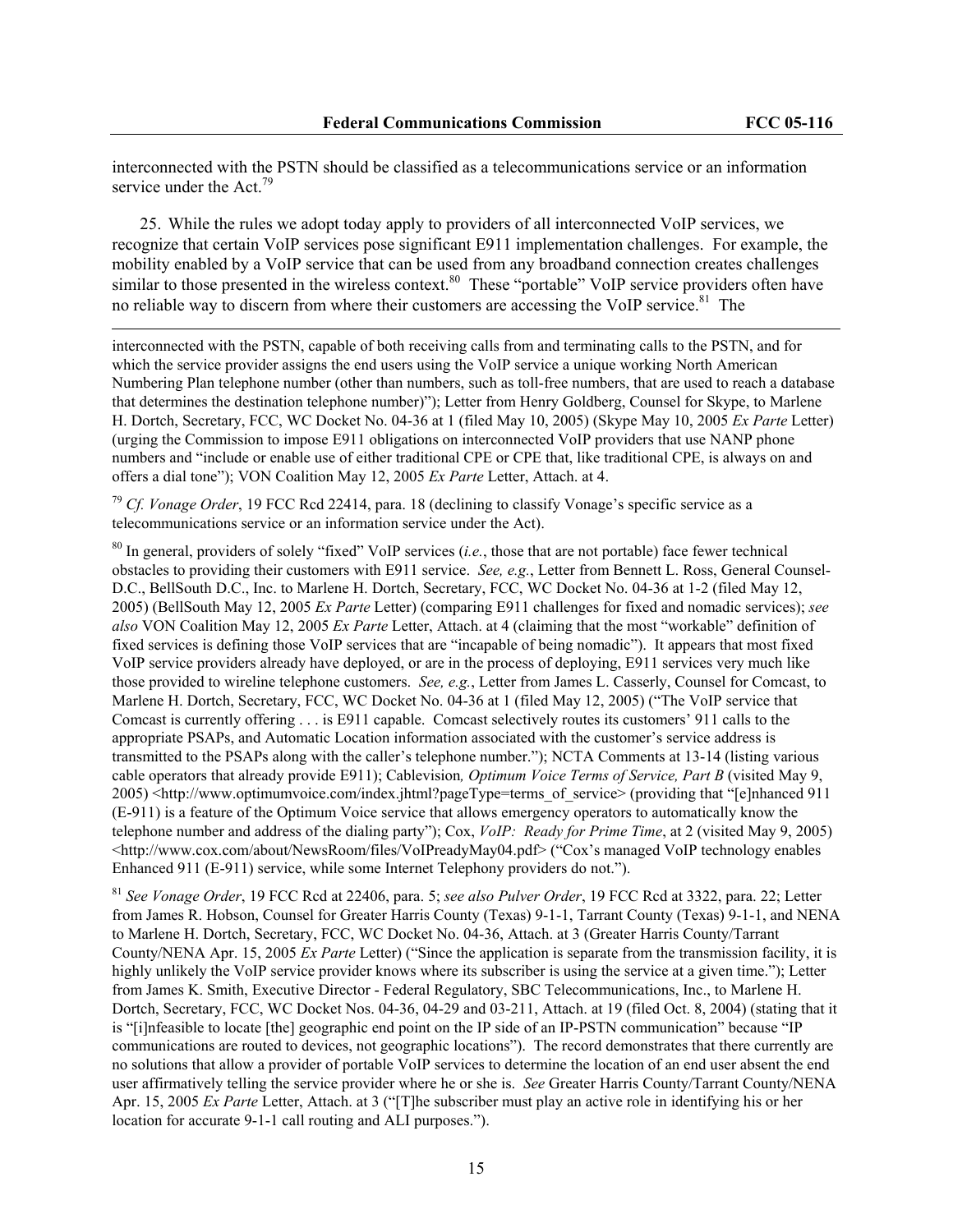Commission's past experience with setting national rules for 911/E911 service is informative, and we expect that our adoption today of E911 service obligations for providers of interconnected VoIP service will speed the further creation and adoption of such services, similar to the manner in which the Commission's adoption of E911 service obligations in the wireless context helped foster the widespread availability of E911 services for mobile wireless users, where it formerly was not possible for wireless carriers automatically to determine the precise geographic location of their customers.<sup>82</sup> We recognize and applaud the progress that has already been made to ensure that VoIP customers have E911 services.<sup>83</sup>

<sup>&</sup>lt;sup>82</sup> But see Letter from John T. Nakahata, Counsel to Level 3, to Marlene H. Dortch, Secretary, FCC, WC Docket No. 04-36 at 6-7 (filed May 12, 2005) (Level 3 May 12, 2005 *Ex Parte* Letter).

<sup>&</sup>lt;sup>83</sup> See supra note 80. For instance, some VoIP service providers have contracted with a third party such as a competitive LEC to indirectly interconnect with the Wireline E911 Network at the Selective Router. *See, e.g.*, Letter from Glenn T. Reynolds, Vice President – Federal Regulatory, BellSouth Corporation to Marlene H. Dortch, Secretary, FCC, WC Docket No. 04-36, Attach. at 3 (BellSouth Apr. 19, 2005 *Ex Parte* Letter). In addition, a VoIP service provider has established direct interconnection with the Selective Router(s) in at least one state. *See* Letter from William B. Wilhelm, Jr., Counsel for Vonage, to Marlene H. Dortch, Secretary, FCC, WC Docket No. 04-36, Attach. 1 (filed May 9, 2005) (Vonage May 9, 2005 *Ex Parte* Letter) (explaining that in Rhode Island Vonage routes calls directly to the Selective Router that services the Rhode Island PSAP). Further, several incumbent LECs are offering, or have announced their intent to offer, VoIP service providers direct interconnection to their Selective Routers through tariff, contract, or a combination thereof. *See* Letter from Cronan O'Connell, Vice President – Federal Regulatory, Qwest to Marlene H. Dortch, Secretary, FCC, WC Docket No. 04-36 at 1, Attach. at 6, 8 (Qwest Apr. 12, 2005 *Ex Parte* Letter); Verizon, *Verizon Identifies Solution Enabling VoIP Companies to Connect to E911 Emergency Calling System*, Press Release (rel. Apr. 26, 2005) <http://newscenter.verizon.com>; Letter from Glenn T. Reynolds, Vice President – Federal Regulatory, BellSouth, to Marlene H. Dortch, Secretary, FCC, WC Docket No. 04-36 (filed May 11, 2005) (setting forth BellSouth's "commitment to expeditious development" and provision of an additional product allowing VoIP providers to purchase direct connection to the E911 selective routers"); *see also, e.g.*, Letter from Mary Boyd, Vice President Government & External Affairs, Intrado, to Marlene H. Dortch, Secretary, FCC, WC Docket No. 04-36, Attach. at 7 (filed Apr. 4, 2005) (Intrado Apr. 4, 2005 *Ex Parte* Letter) (stating that VoIP service providers can use existing 911/E911 infrastructure for certain services); NENA *Ex Parte* Comments, WC Docket No. 04-36 at 7 (filed Feb. 22, 2005) (stating that competitive LECs and cable VoIP providers already have access to systems necessary to provide E911 service). We further understand that it is technically possible today for interconnected VoIP providers to deliver a 911 caller's call back number and location to a geographically appropriate PSAP over the Wireline E911 Network utilizing location information provided by the caller. *See, e.g.*, Letter from Jeffrey A. Citron, Chairman and CEO, Vonage Holdings Corp., to Christopher Rice, Executive Vice President, Network Planning & Engineering, SBC, WC Docket 04-36 at 1 (filed Mar. 30, 2005) (Vonage Mar. 30, 2005 *Ex Parte* Letter) (noting that Vonage has already deployed a VoIP E911 solution in Rhode Island and trialed a solution in Qwest's King County territory); Intrado Apr. 4, 2005 *Ex Parte* Letter, Attach. at 5 ("Technology exists to enable full E9-1-1 for VoIP subscribers regardless of movement and [telephone number] assignment."); Letter from William B. Wilhelm, Jr., Counsel for Vonage Holdings Corp., to Marlene H. Dortch, Secretary, FCC, WC Docket No. 04-36 at 1-2 (filed Apr. 7, 2005) (Vonage Apr. 7, 2005 *Ex Parte* Letter) (noting interim solution trial with Verizon in New York and 911 access made available by SBC to its VoIP affiliate); New York City Apr. 22, 2005 *Ex Parte* Letter (stating that New York is working with Vonage and others so that VoIP users will have access to the City's 911 emergency response system); Verizon Apr. 15, 2005 *Ex Parte* Letter at 1 (noting that a Verizon VoIP 911 solution is being developed in New York City); Letter from Kathleen Grillo, Vice President, Federal Regulatory, Verizon to Marlene H. Dortch, Secretary, FCC, WC Docket No. 04-36 at 2-3 (filed May 11, 2005) (Verizon May 11, 2005 *Ex Parte* Letter) (detailing New York City solution); Qwest Apr. 12, 2005 *Ex Parte* Letter at 1, Attach. at 6-8 (discussing the Vonage/Qwest King County trial and Qwest's PS/ALI offering); Letter from William B. Wilhelm, Jr., Counsel for Vonage Holdings Corp., to Marlene H. Dortch, Secretary, FCC, WC Docket No. 04-36 at 2 (filed Apr. 18, 2005) (Vonage Apr. 18, 2005 *Ex Parte* Letter) (noting that "Qwest's cooperation has shown that implementing the I2 solution is technically feasible"); Greater Harris County/Tarrant County/NENA Apr. 15, 2005 *Ex Parte* Letter, Attach. at 1, 5; Letter from Mary Boyd, Vice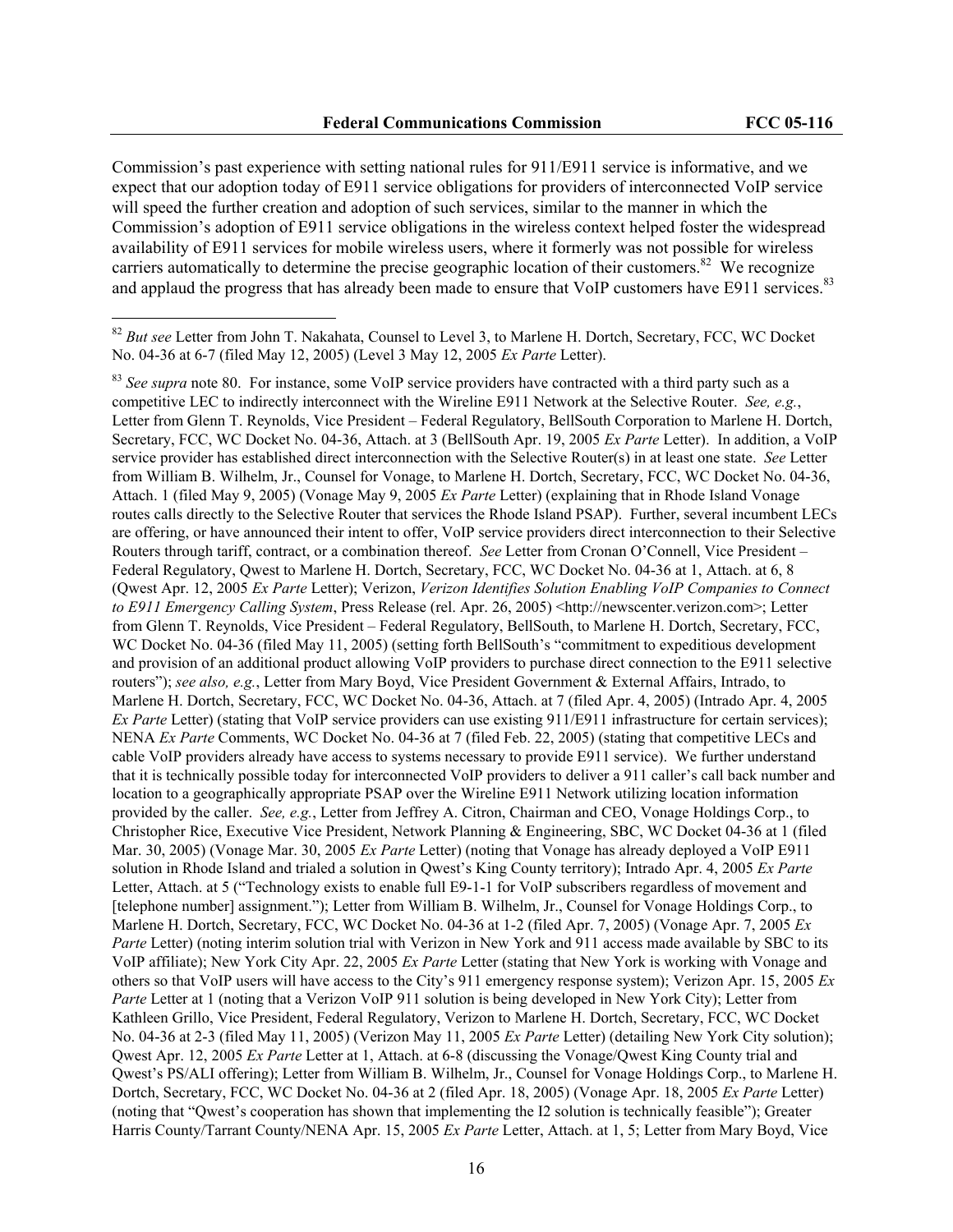We stress, however, that should the need arise, we stand ready to expand the scope or substance of the rules we adopt today if necessary to ensure that the public interest is fully protected. Indeed, the *NPRM* that accompanies today's Order seeks comment on whether further intervention is necessary in this area.<sup>84</sup>

#### **B. Authority**

26. We conclude that we have authority under Title I of the Act to impose E911 requirements on interconnected VoIP providers, and commenters largely agree.<sup>85</sup> In addition, we conclude that we have authority to adopt these rules under our plenary numbering authority pursuant to section 251(e) of the Act.<sup>86</sup> We find that regardless of the regulatory classification, the Commission has ancillary jurisdiction to promote public safety by adopting E911 rules for interconnected VoIP services. This Order, however, in no way prejudges how the Commission might ultimately classify these services. To the extent that the Commission later finds these services to be telecommunications services, the Commission would have additional authority under Title II to adopt these rules.

27. Ancillary jurisdiction may be employed, in the Commission's discretion, when Title I of the Act gives the Commission subject matter jurisdiction over the service to be regulated $^{87}$  and the assertion of

President Government & External Affairs, Intrado, to Marlene H. Dortch, Secretary, FCC, WC Docket No. 04-36, Attach. at 10 (filed Apr. 19, 2005) (Intrado Apr. 19, 2005 *Ex Parte* Letter) (identifying two I2 solutions "operational today"); BellSouth Apr. 19, 2005 *Ex Parte* Letter at 1 (stating "there are numerous E911 solutions available today to any VoIP provider interested in providing such service to their end users"); Letter from Bruce A. White, Vice President and General Counsel, TeleCommunication Systems, Inc., to Marlene H. Dortch, Secretary, FCC, WC Docket No. 04-36, Attach. at 25-28 (filed Apr. 22, 2005) (describing the TeleCommunication Systems, Inc. VoIP 911 offering currently being trialed in Kansas City) (TCS Apr. 22, 2005 *Ex Parte* Letter).

<sup>84</sup> *See infra* Part IV.

 $\overline{\phantom{a}}$ 

<sup>85</sup> *See, e.g.*, AT&T Comments at 29; BellSouth Comments at 63; Comcast Comments at 15; Cox Comments at 22- 25; NCTA Comments at 23-24; NENA Comments at 2; Net2Phone Comments at 8-9; New Jersey Ratepayer Advocate Comments at 18; SBC Comments at 57, 95-98; USCCB *et al.* Comments at 29-35; AT&T Reply at 19-21; Cingular Reply at 9-10. *But see* CompTel/Ascent Comments at 19; New York City Comments at 2-5; Sprint Comments at 27-29.

 $86$  47 U.S.C. § 251(e).

<sup>87</sup> *See United States v. Southwestern Cable Co.*, 392 U.S. 157, 177-78 (1968) (*Southwestern Cable*). *Southwestern Cable*, the lead case on the ancillary jurisdiction doctrine, upheld certain regulations applied to cable television systems at a time before the Commission had an express congressional grant of regulatory authority over that medium. *See id*. at 170-71. In *Midwest Video I*, the Supreme Court expanded upon its holding in *Southwestern Cable*. The plurality stated that "the critical question in this case is whether the Commission has reasonably determined that its origination rule will 'further the achievement of long-established regulatory goals in the field of television broadcasting by increasing the number of outlets for community self-expression and augmenting the public's choice of programs and types of services . . . .'" *United States v. Midwest Video Corp.*, 406 U.S. 649, 667-68 (1972) (*Midwest Video I*) (quoting *Amendment of Part 74, Subpart K, of the Commission's Rules and Regulations Relative to Community Antenna Television Systems; and Inquiry into the Development of Communications Technology and Services to Formulate Regulatory Policy and Rulemaking and/or Legislative Proposals*, Docket No. 18397, First Report and Order, 20 FCC 2d 201, 202 (1969) (*CATV First Report and Order*)). The Court later restricted the scope of *Midwest Video I* by finding that if the basis for jurisdiction over cable is that the authority is ancillary to the regulation of broadcasting, the cable regulation cannot be antithetical to a basic regulatory parameter established for broadcast. *See FCC v. Midwest Video Corp.*, 440 U.S. 689, 700 (1979) (*Midwest Video II*); *see also American Library Ass'n v. FCC*, No. 04-1037, slip op. (D.C. Cir. May 6, 2005) (holding that the Commission lacked authority to impose broadcast content redistribution rules on equipment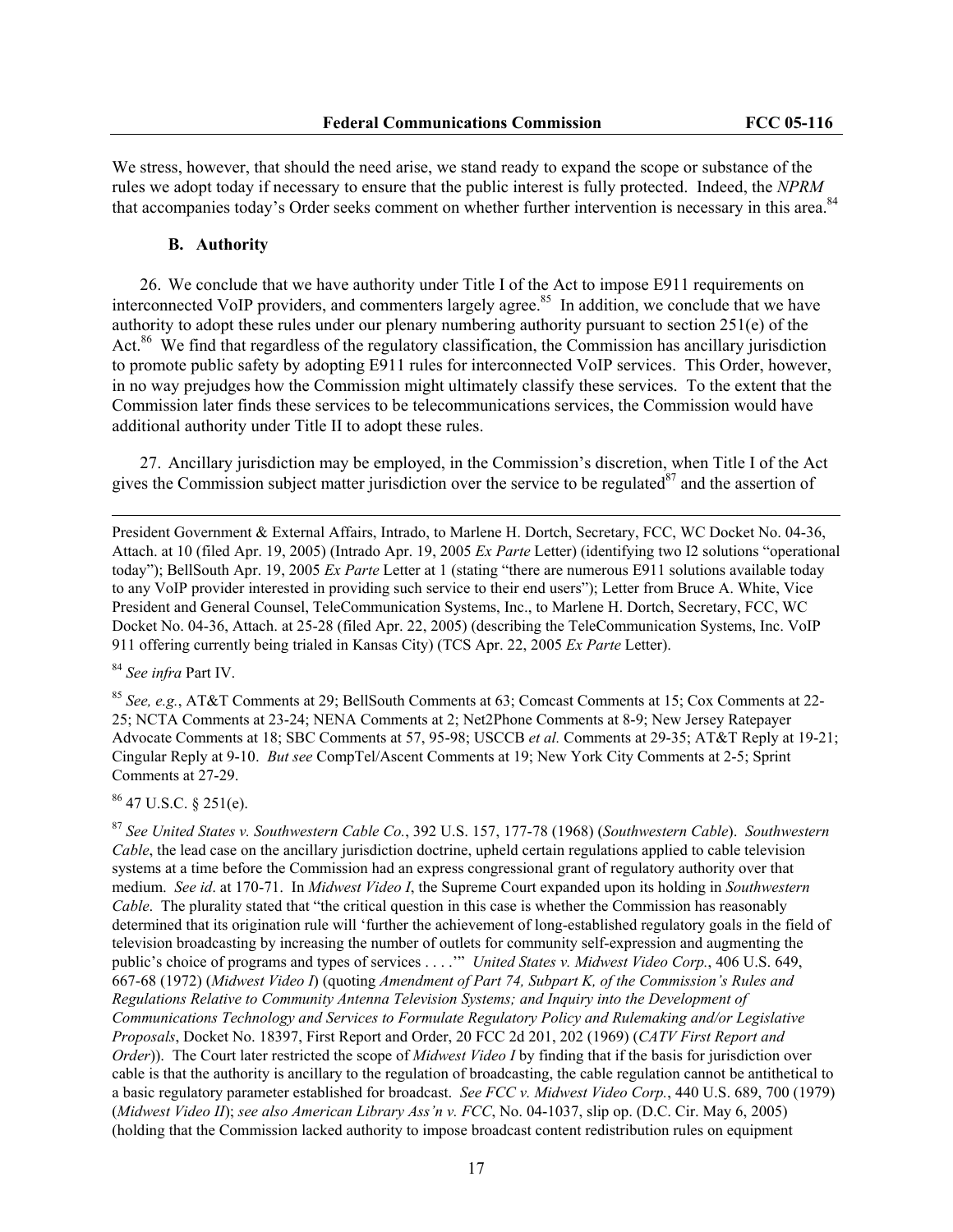jurisdiction is "reasonably ancillary to the effective performance of [its] various responsibilities."<sup>88</sup> Both predicates for ancillary jurisdiction are satisfied here.

28. First, based on sections 1 and 2(a) of the Act,<sup>89</sup> coupled with the definitions set forth in section 3(33) ("radio communication") and section  $3(52)$  ("wire communication"), <sup>90</sup> we find that interconnected VoIP is covered by the Commission's general jurisdictional grant. Specifically, section 1 states that the Commission is created "[f]or the purpose of regulating interstate and foreign commerce in communication by wire and radio so as to make available, so far as possible, to all the people of the United States . . . a rapid, efficient, Nation-wide, and world-wide wire and radio communication service with adequate facilities at reasonable charges," and that the agency "shall execute and enforce the provisions of th[e] Act."<sup>91</sup> Section 2(a), in turn, confers on the Commission regulatory authority over all interstate communication by wire or radio.<sup>92</sup> In the *Notice*, the Commission adopted no formal definition of "VoIP" but used the term generally to include "any IP-enabled services offering real-time, multidirectional voice functionality, including, but not limited to, services that mimic traditional telephony.<sup>"93</sup> Recently, in the *Vonage Order*, the Commission found that Vonage's DigitalVoice service – an interconnected VoIP service – is subject to the Commission's interstate jurisdiction.<sup>94</sup> Consistent with that conclusion, we find that interconnected VoIP services are covered by the statutory definitions of "wire communication" and/or "radio communication" because they involve "transmission of [voice] by aid of wire, cable, or other like connection . . ." and/or "transmission by radio . . ." of voice. Therefore, these services come within the scope of the Commission's subject matter jurisdiction granted in section 2(a) of the Act.

29. Second, our analysis requires us to evaluate whether imposing a E911 requirement is reasonably ancillary to the effective performance of the Commission's various responsibilities. Based on the record

manufacturers using ancillary jurisdiction because the equipment at issue was not subject to the Commission's subject matter jurisdiction over wire and radio communications).

<sup>88</sup> *Southwestern Cable*, 392 U.S. at 178.

89 47 U.S.C. §§ 151, 152(a).

 $\overline{\phantom{a}}$ 

 $90$  Section 3(33) of the Act defines the term "radio communication" or "communication by radio" to mean "the transmission by radio of writing, signs, signals, pictures, and sounds of all kinds, including all instrumentalities, facilities, apparatus, and services (among other things, the receipt, forwarding, and delivery of communications) incidental to such transmission." 47 U.S.C. § 153(33). Section 3(52) of the Act defines the term "wire communication" or "communication by wire" to mean "the transmission of writing, signs, signals, pictures, and sounds of all kinds by aid of wire, cable, or other like connection between the points of origin and reception of such transmission, including all instrumentalities, facilities, apparatus, and services (among other things, the receipt, forwarding, and delivery of communications) incidental to such transmission." 47 U.S.C. § 153(52).

91 47 U.S.C. § 151.

<sup>92</sup> *See* 47 U.S.C. § 152(a) (stating that the provisions of the Act "shall apply to all interstate and foreign communication by wire or radio and all interstate and foreign transmission of energy by radio, which originates and/or is received within the United States, and to all persons engaged within the United States in such communication or such transmission of energy by radio. . .").

<sup>93</sup> *Notice*, 19 FCC Rcd at 4866, para. 3 n.7.

<sup>94</sup> *See Vonage Order*, 19 FCC Rcd at 22413-14, para. 18.In addition, the Commission adopted an order declaring that pulver.com's Free World Dialup VoIP service is an information service under the Act and is subject to federal jurisdiction. *See Pulver Order*, 19 FCC Rcd at 3311, para. 8.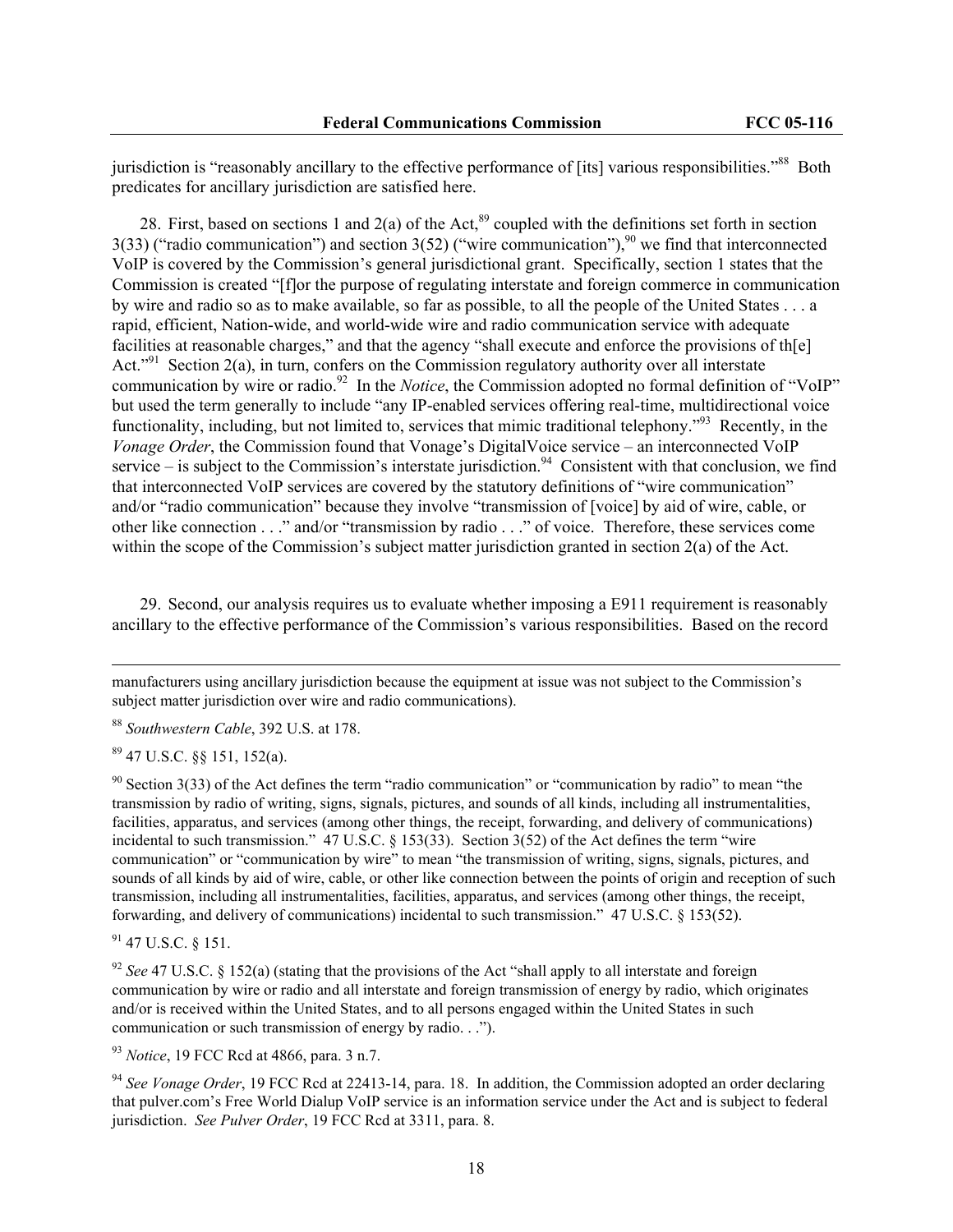in this matter, we find that the requisite nexus exists. The Act charges the Commission with responsibility for making available "a rapid, efficient, Nation-wide, and world-wide wire and radio communication service . . . for the purpose of *promoting safety of life and property* through the use of wire and radio communication.<sup>"95</sup> In light of this statutory mandate, promoting an effective nationwide 911/E911 emergency access system has become one of the Commission's primary public safety responsibilities under the Act. As the Commission has recognized, "[i]t is difficult to identify a nationwide wire or radio communication service more immediately associated with promoting safety of life and property than 911."<sup>96</sup> Indeed, the Commission has previously relied on Title I to satisfy both prongs of the standard for asserting ancillary jurisdiction: (1) subject matter jurisdiction; and (2) the statutory goal furthered by the regulation. For example, in *Rural Telephone Coalition v. FCC*, the United States Court of Appeals for the District of Columbia Circuit (D.C. Circuit) upheld the Commission's assertion of ancillary jurisdiction to establish a funding mechanism to support universal service in the absence of specific statutory authority as ancillary to its responsibilities under section 1 of the Act to "further the objective of making communications service available to all Americans at reasonable

 $\overline{a}$ 

In addition, while we acknowledge that there are generally intrastate components to interconnected VoIP service and E911 service, we reject any argument that 911/E911 services are purely intrastate and therefore the Commission has no jurisdiction in this area. The Commission has long maintained a federal role in wireline and wireless 911/E911 issues*. See generally, e.g.*, *E911 Scope Order*, 18 FCC Rcd 25340; *N11 Codes Fifth Report and Order*, 16 FCC Rcd 22264; *E911 First Report and Order*, 11 FCC Rcd 18676; *Amendment of Part 63 of the Commission's Rules to Provide for Notification by Common Carriers of Service Disruptions*, CC Docket No. 91-273, Second Report and Order, 9 FCC Rcd 3911, 3925, para. 35 (1994) (*Part 63 Notification Order*) ("We reject suggestions that the reliability and efficiency of 911 systems are not of Commission interest."). The Commission's assertion of federal jurisdiction over 911/E911 matters has since been ratified twice by Congress. *See* 911 Act § 2(a)(4) (finding that "improved public safety remains an important public health objective of Federal, State, and local governments and substantially facilitates interstate and foreign commerce"). *See generally* 911 Act; Ensuring Needed Help Arrives Near Callers Employing 911 Act of 2004, Pub. Law 108-494 (2004) (codified at 47 U.S.C. § 901 nt.) (ENHANCE 911 Act of 2004). Indeed, similar to the Commission's conclusions in the wireless 911/E911 context, we identify various inseverable, nationwide aspects of E911 operations for interconnected VoIP services, including: (1) ubiquitous E911 operational compatibility; (2) avoiding state-by-state technical and operational requirements that would burden equipment manufacturers and providers; and (3) avoiding confusion by end users who attempt to contact emergency services while using the interconnected VoIP service away from their primary locations. *See E911 First Report and Order*, 11 FCC Rcd at 18729-30, para. 104.

<sup>96</sup> *E911 NPRM*, 9 FCC Rcd at 6171, para. 7; *see Part 63 Notification Order*, 9 FCC Rcd at 3925, para. 35 ("The reliability of 911 service is integrally related to our responsibilities under Section 1 of the Act, which include 'promoting safety of life and property through the use of wire and radio communication.'"); *see also Revision of the Commission's Rules to Ensure Compatibility with Enhanced 911 Emergency Calling Systems; E911 Phase II Compliance Deadlines for Tier III Carriers*, CC Docket No. 94-102, Order, FCC 05-79 (rel. Apr. 1, 2005); Federal Communications Commission, *FCC Amended Report to Congress on the Deployment of E-911 Phase II Services by Tier III Service Providers* at 2, 11 (Apr. 1, 2005); *E911 Scope Order*, 18 FCC Rcd at 25346, paras. 13, 16; *E911 First Report and Order*, 11 FCC Rcd at 18681, para. 8.

<sup>&</sup>lt;sup>95</sup> 47 U.S.C. § 151 (emphasis added). Our actions today are not in conflict or otherwise inconsistent with any other provision of the Act. We acknowledge that section 230 of the Act provides that "[i]t is the policy of the United States - to preserve the vibrant and competitive free market that presently exists for the Internet and other interactive computer services, unfettered by Federal or State regulation." 47 U.S.C. § 230(b)(2). We do not, however, believe that this policy statement precludes us from adopting E911 rules for interconnected VoIP providers here. We note that the Commission's discussion of section 230 in the *Vonage Order* as cautioning against regulation was limited to "traditional common carrier economic regulations." *Vonage Order*, 19 FCC Rcd at 22426, para. 35.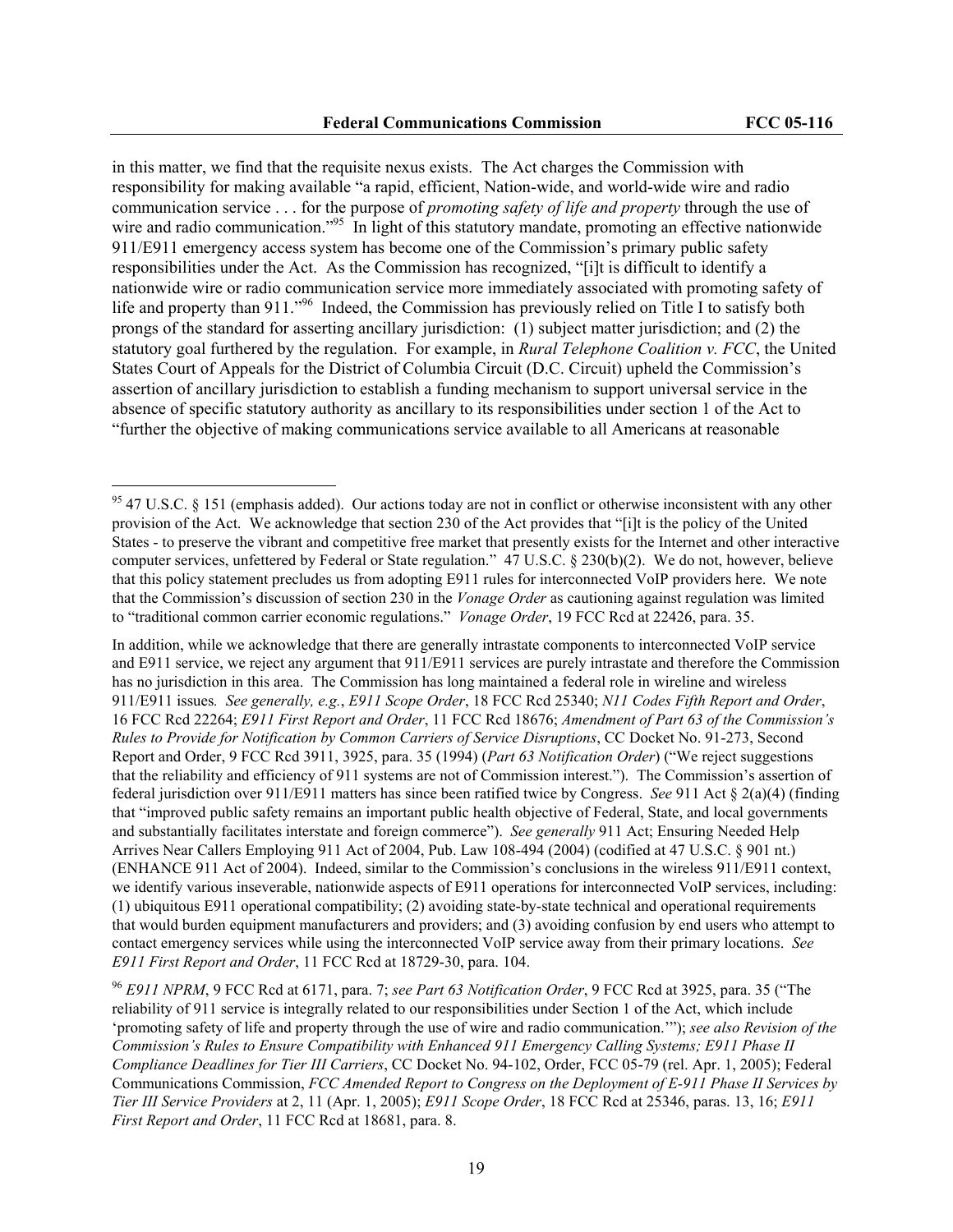charges."97 Thus, we conclude that as more consumers begin to rely on interconnected VoIP services for their communications needs, the action we take here ensures that the Commission continues to "further the achievement of long-established regulatory goals<sup>"98</sup> to "promot[e] safety of life and property."<sup>99</sup>

30. Our actions today are consistent with, and a necessary extension of, our prior exercises of authority to ensure public safety. Since 1996, the Commission has acted to impose 911/E911 rules on providers of new technologies.<sup>100</sup> Since that time, the Commission has affirmed and expanded on those efforts by exercising jurisdiction over other services to impose 911/E911 requirements, relying primarily on its Title I authority.<sup>101</sup> That exercise of authority has been ratified, not rebuked, by Congress.<sup>102</sup>

31. Further, we note that our actions here are consistent with other provisions of the Act. For example, we are guided by section  $706$ ,<sup>103</sup> which directs the Commission (and state commissions with jurisdiction over telecommunications services) to encourage the deployment of advanced telecommunications capability to all Americans by using measures that "promote competition in the local telecommunications market" and removing "barriers to infrastructure investment."104 Internet-based services such as interconnected VoIP are commonly accessed via broadband facilities (*i.e.*, advanced telecommunications capabilities under the 1996 Act).<sup>105</sup> The uniform availability of E911 services may spur consumer demand for interconnected VoIP services, in turn driving demand for broadband connections, and consequently encouraging more broadband investment and deployment consistent with the goals of section 706.106 Indeed, the Commission's most recent *Fourth Section 706 Report to Congress* recognizes the nexus between VoIP services and accomplishing the goals of section 706.<sup>107</sup>

99 47 U.S.C. § 151.

 $\overline{a}$ 

<sup>101</sup> *See E911 Scope Order*, 18 FCC Rcd at 25345-46, paras. 12-16.

<sup>102</sup> *See generally* 911 Act; ENHANCE 911 Act of 2004.

<sup>103</sup> 47 U.S.C. § 157 nt. (incorporating section 706 of the Telecommunications Act of 1996, Pub. Law No. 104-104, 110 Stat. 56 (1996) (1996 Act)).

104 47 U.S.C. § 157 nt.; *see also, e.g.*, 47 U.S.C. § 154(o) (requiring the Commission, "[f]or the purpose of obtaining maximum effectiveness from the use of radio and wire communications in connection with safety of life and property," to investigate and study "methods of obtaining the cooperation and coordination of these systems"); 47 U.S.C.  $\S 271(c)(2)(B)(vii)$  (requiring the Commission, in order to grant a Bell operating company (BOC) interLATA authority, to find that the BOC is providing nondiscriminatory access to 911 and E911 services).

<sup>105</sup> See 47 U.S.C. § 157 nt. (c)(1) (defining "advanced telecommunications capability").

<sup>106</sup> *Cf.* Letter from Donna N. Lampert, Counsel for AOL, to Marlene H. Dortch, Secretary, FCC, WC Docket No. 04-36 at 1 (filed May 11, 2005) (AOL May 11, 2005 *Ex Parte* Letter) (stating that AOL has a "strong concern that VoIP providers with inferior emergency services reduce consumer confidence in VoIP, negatively affecting AOL").

<sup>97</sup> *Rural Tel. Coalition v. FCC*, 838 F.2d 1307, 1315 (D.C. Cir. 1988).

<sup>98</sup> *Midwest Video I*, 406 U.S. at 667-68 (quoting *CATV First Report and Order*, 20 FCC 2d at 202).

<sup>100</sup> *See generally E911 First Report and Order*, 11 FCC Rcd 18676; *E911 Scope Order*, 18 FCC Rcd 25340.

<sup>107</sup> *See Availability of Advanced Telecommunications Capability in the United States*, GN Docket No. 04-54, Fourth Report to Congress, 19 FCC Rcd 20540, 20578 (2004) ("[S]ubscribership to broadband services will increase in the future as new applications that require broadband access, *such as VoIP*, are introduced into the marketplace, and consumers become more aware of such applications.") (emphasis added).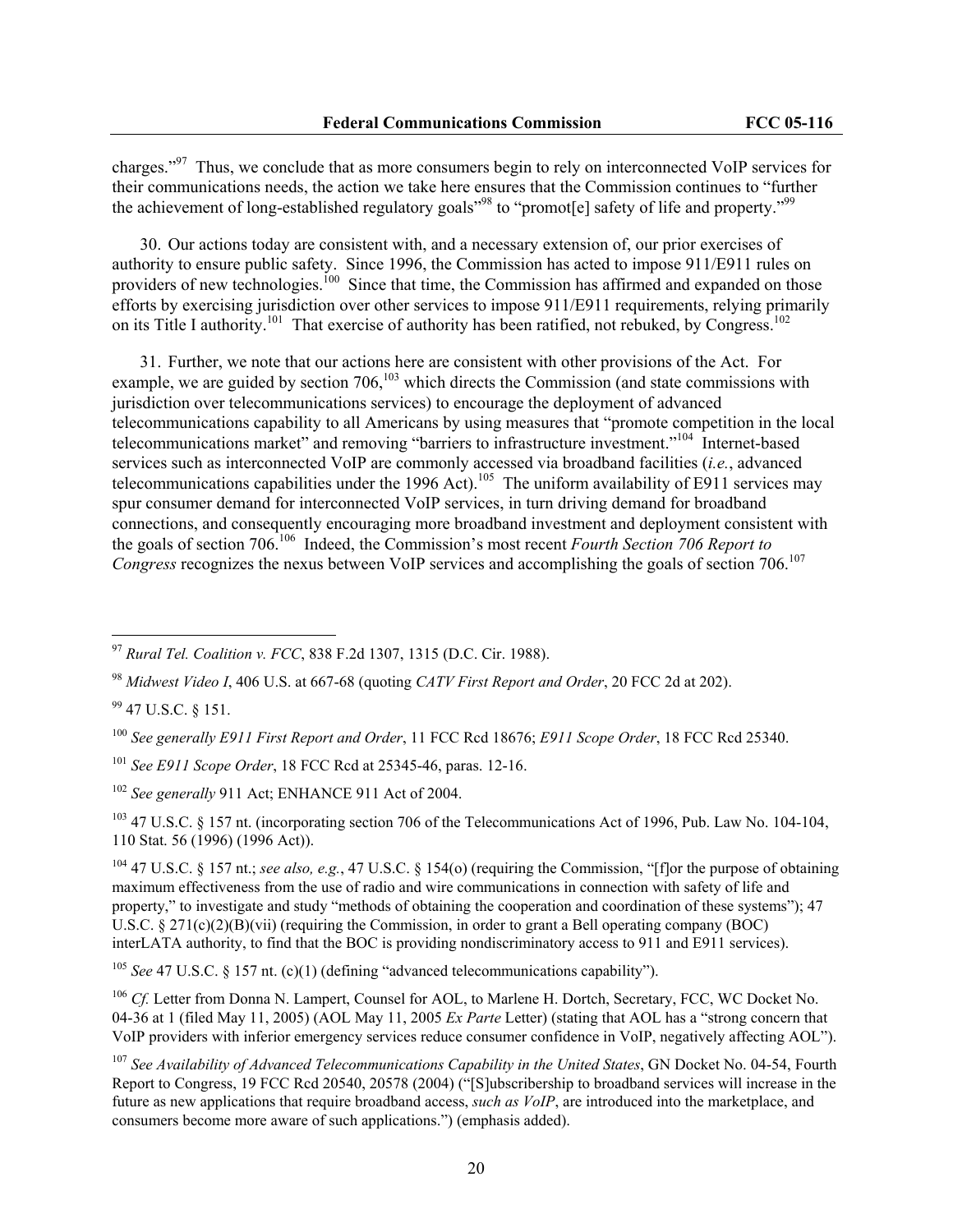32. Moreover, as stated above, in recognition of the critical role 911/E911 services play in achieving the Act's goal of promoting safety of life and property, Congress passed the 911 Act, which among other things made 911 the universal emergency telephone number for both wireline and wireless telephone service for the nation.<sup>108</sup> In the 911 Act, Congress made a number of findings regarding wireline and wireless 911 services, including that "improved public safety remains an important public health objective of Federal, State, and local governments and substantially facilitates interstate and foreign commerce," and that "emerging technologies can be a critical component of the end-to-end communications infrastructure connecting the public with emergency [services]."<sup>109</sup> Thus, we believe that our action here to impose E911 obligations on interconnected VoIP providers is consistent with Congress' public safety policy objectives.

33. Finally, as an additional and separate source of authority for the requirements we impose on providers of interconnected VoIP service in this Order, we rely on the plenary numbering authority over U.S. NANP numbers Congress granted this Commission in section  $251(e)$  of the Act and,<sup>110</sup> in particular, Congress' direction to use its plenary numbering authority to designate 911 as the universal emergency telephone number within the United States, which "shall apply to both wireline and wireless telephone service."<sup>111</sup> We exercise our authority under section  $251(e)$  of the Act because interconnected VoIP providers use NANP numbers to provide their services.

34. When the Commission initially implemented the 911 Act, it took actions similar to those we take today under its numbering authority. For instance, in the order implementing the 911 Act, the Commission exercised federal jurisdiction over the establishment of the deadlines by when all carriers had to provide 911 functionality, and adopted various deadlines depending on such things as whether a local community had established a PSAP.<sup>112</sup> The Commission also required carriers to implement certain switching and routing changes to their networks. Specifically, the Commission required all carriers to

 $109$  47 U.S.C. § 615(a)(3).

 $\overline{a}$ 

<sup>111</sup> *See* 47 U.S.C. § 251(e)(3).

<sup>108</sup> *See* 911 Act § 3(a). *Cf.* ENHANCE 911 Act of 2004, § 102(4) ("[E]nhanced 911 is a high national priority and it requires Federal leadership, working in cooperation with State and local governments and with the numerous organizations dedicated to delivering emergency communications services.").

<sup>110 47</sup> U.S.C. § 251(e)(1) (providing that "[t]he Commission shall have exclusive jurisdiction over those portions of the North American Numbering Plan that pertain to the United States."). The Commission has been granted explicit authority to "delegat[e] to State commissions or other entities all or any portion of such jurisdiction." *Id.* The Commission has declared that it has retained its "authority to set policy with respect to all facets of numbering administration in the United States." *Implementation of the Local Competition Provisions of the Telecommunications Act of 1996, Interconnection Between Local Exchange Carriers and Commercial Mobile Radio Service Providers, Area Code Relief Plan for Dallas and Houston, Ordered by the Public Utility Commission of Texas, Administration of the North American Numbering Plan, Proposed 708 Relief Plan and 630 Numbering Plan Area Code by Ameritech-Illinois*, CC Docket No. 96-98, CC Docket No. 95-185, NSD File No. 96-8, CC Docket No. 92-237, IAD File No. 94-102, Second Report and Order and Memorandum Opinion and Order, 11 FCC Rcd 19392, 19512, para. 268 (1996) (explaining that by retaining exclusive jurisdiction over numbering policy the Commission preserves its ability to act flexibly and expeditiously). However, the Commission has delegated to others the authority to address technical and operational issues, such as the delegation to state commissions of numbering authority to address the technical and operational issues associated with the implementation of 811. *See Use of N11 Codes and Other Abbreviated Dialing Arrangements*, CC Docket No. 92-105, Sixth Report and Order, FCC 05-59, para. 35 (rel. Mar. 14, 2005).

<sup>112</sup> *See N11 Codes Fifth Report and Order*, 16 FCC Rcd 22266-82, paras. 4-45.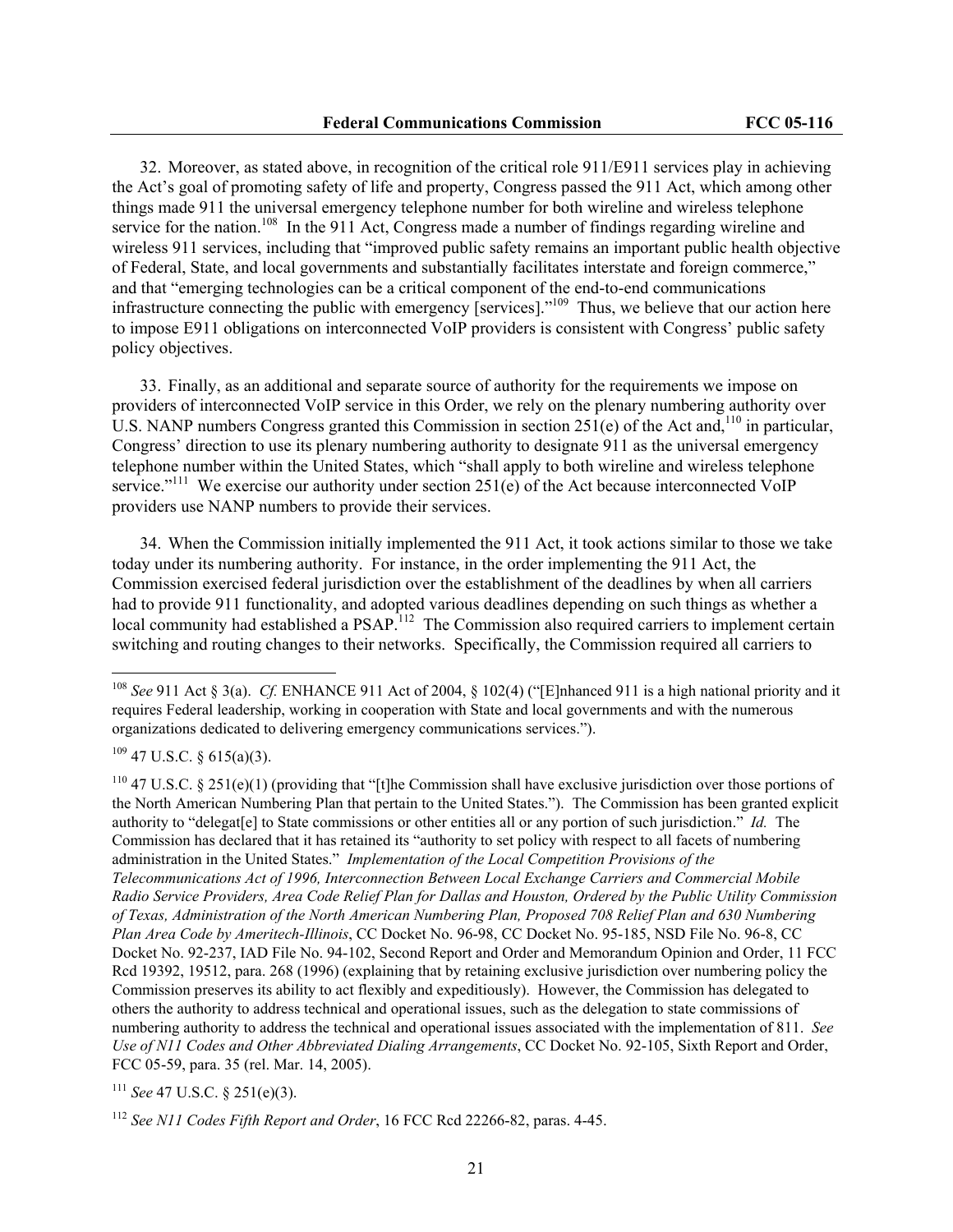"implement a permissive dialing period, during which emergency calls will be routed to the appropriate emergency response point using either 911 or the seven- or ten-digit number."<sup>113</sup> In order to achieve this, carriers had to "prepare and modify switches to 'translate' the three-digit 911 dialed emergency calls at the appropriate network points to the seven- or ten-digit emergency number in use by those PSAPs, and, subsequently, route the calls to them."<sup>114</sup> The Commission also recognized that the transition to 911 in general required more network changes than required by translation.<sup>115</sup>

35. The Commission's authority to require network changes to provide the E911 features that have long been central to the nation's 911 infrastructure<sup>116</sup> is included within Congress' directive to the Commission to require the establishment of 911 as a "universal emergency telephone number . . . for reporting an emergency to appropriate authorities and requesting assistance."<sup>11</sup>

## **C. Requirements**

36. In this Order, we adopt an immediate E911 solution that applies to all interconnected VoIP services. We find that this requirement most appropriately discharges the Commission's statutory obligation to promote an effective nationwide 911/E911 emergency access system by recognizing the needs of the public safety community to get call back and location information and balancing those needs against existing technological limitations of interconnected VoIP providers.<sup>118</sup> By requiring interconnected VoIP providers to adopt E911 solutions as a top priority, we hope to minimize the likelihood of situations like the recent incidents discussed above.<sup>119</sup> With regard to portable interconnected VoIP services, however, we intend to adopt in a future order an advanced E911 solution for interconnected VoIP that must include a method for determining a user's location without assistance from the user as well as firm implementation deadlines for that solution. To this end, we seek comment in the *NPRM* on possible additional solutions including technical options and possible timelines for implementation.

37. *Enhanced 911 Service.*We require that, within 120 days of the effective date of this Order, an interconnected VoIP provider must transmit all 911 calls, as well as a call back number and the caller's "Registered Location" for each call,<sup>120</sup> to the PSAP, designated statewide default answering point, or appropriate local emergency authority that serves the caller's Registered Location and that has been

 $\overline{a}$ 

 $117$  47 U.S.C. § 251(e)(3).

<sup>113</sup> *Id*. at 22271, para. 16.

<sup>114</sup> *Id*. at 22272, para. 19.

<sup>115</sup> *See id*. at 22272, para. 20.

<sup>116</sup> *See, e.g.*, *E911 First Report and Order*, 11 FCC Rcd at 18679, para. 5 (explaining that in the previous decade most PSAPs had been upgraded to receive call back and location information to permit more efficient and speedy response by emergency service personnel and that, at the time, 85% of 911 services included some form of enhanced 911).

<sup>&</sup>lt;sup>118</sup> See supra para. 25. Indeed, the Commission similarly imposed difficult but achievable requirements on CMRS providers in the name of public safety. *See supra* paras. 16-18.

<sup>&</sup>lt;sup>119</sup> See supra note 2 (describing incidents in Texas, Connecticut, and Florida in which users of interconnected VoIP services were reported to be unable to reach emergency dispatchers by dialing 911).

<sup>120</sup> The term "Registered Location" is defined *infra*, para. 46.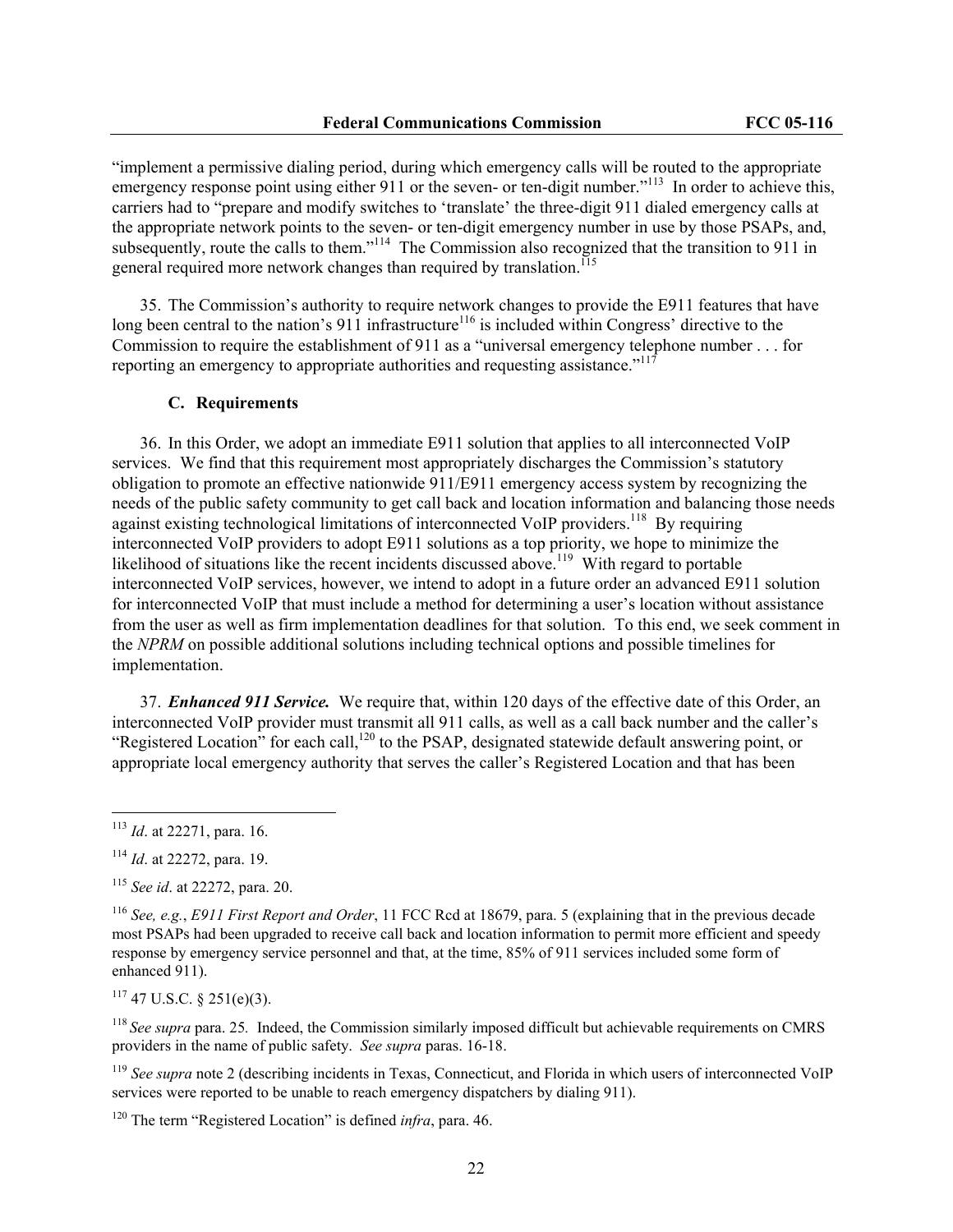designated for telecommunications carriers under section 64.3001 of the Commission's rules.<sup>121</sup> These calls must be routed through the use of ANI and, if necessary, pseudo-ANI,<sup>122</sup> via the dedicated Wireline E911 Network,<sup>123</sup> and the Registered Location must be available from or through the ALI Database. As explained in paragraph 42 *infra*, however, an interconnected VoIP provider need only provide such call back and location information as a PSAP, designated statewide default answering point, or appropriate local emergency authority is capable of receiving and utilizing. While 120 days is an aggressively short amount of time in which to comply with these requirements, the threat to public safety if we delay further is too great and demands near immediate action.

38. Interconnected VoIP providers may satisfy this requirement by interconnecting indirectly through a third party such as a competitive LEC, interconnecting directly with the Wireline E911 Network, or through any other solution that allows a provider to offer E911 service as described above. As an example of the first type of arrangement, Level 3 offers a wholesale product that allows certain interconnected VoIP providers to provide E911 service to their customers.<sup>124</sup> 8x8, Inc. recently announced that it is utilizing Level 3's service to provide E911 service to its Packet8 service subscribers in 2,024 rate centers covering 43 U.S. states.<sup>125</sup> Likewise, Intrado has indicated that it is prepared to operate as a competitive LEC in a number of states to provide indirect interconnection to interconnected VoIP providers,<sup>126</sup> and Pac-West Telecom is offering a similar service in "virtually 100%" of the state of California.127 We note that the Commission currently requires LECs to provide access to 911 databases and interconnection to 911 facilities to all telecommunications carriers, pursuant to sections 251(a) and (c) and section  $271(c)(2)(B)(vii)$  of the Act.<sup>128</sup> We expect that this would include all the elements

 $\overline{a}$ 

<sup>124</sup> *See* Level 3 May 12, 2005 *Ex Parte* Letter at 2 (describing product as suitable for providers of fixed interconnected VoIP services that utilize only "native" telephone numbers); Level 3, *E-911: Enhanced 911 for VoIP* (visited Apr. 26, 2005) <http://www.level3.com/userimages/dotcom/pdf/Level 3\_E-911\_Fact\_Sheet.pdf> (stating that Level 3 offers certain types of VoIP providers the ability to provide full E911 service for approximately 60% of the U.S. households with plans to support 70-80% later in 2005).

<sup>125</sup> *See* 8x8, Inc., *Packet8 E911 'Real' Emergency Phone Service Now Available in Over 2,000 U.S. Rate Centers*, Press Release (rel. May 12, 2005) <http://www.8x8.com/index.php?s=press\_releases&item=40>; Level 3,  $8x8$ *Teams with Level 3 to Enhance Residential VoIP Services*, Press Release (rel. June 14, 2004) <http://www.level3.com/press/5013.html>.

<sup>126</sup> See Letter from Mary Boyd, Vice President Government & External Affairs, Intrado, to Marlene Dortch, Secretary, FCC, WC Docket 04-36, Attach. at 1, 4-5 (filed Apr. 25, 2005) (Intrado Apr. 25, 2005 *Ex Parte* Letter). Intrado currently provides an array of E911 services to many major VoIP providers, but does not typically provide interconnection. *See id.*; Intrado Apr. 4, 2005 *Ex Parte* Letter, Attach. at 3.

<sup>127</sup> *See* Pac-West Telecomm, Inc., *Pac-West Telecomm Provides E911 Capabilities to VoIP Providers*, Press Release (rel. May 16, 2005)

<http://www.pacwest.com/investor/investor\_releases.cfm?ticker=PACW&script=415&layout=6&item\_id=710492> .

<sup>128</sup> *See* 47 U.S.C. § 251(a)(1) (requiring all telecommunications carriers "to interconnect directly or indirectly with the facilities and equipment of other telecommunications carriers"); 47 U.S.C. § 251(c) (requiring incumbent LECs, other than those exempted by section 251(f), to make available unbundled network elements to requesting telecommunications carriers); 47 C.F.R. § 51.319(f) ("An incumbent LEC shall provide a requesting

<sup>121 47</sup> C.F.R. § 64.3001; *see also N11 Codes Fifth Report and Order*, 16 FCC Rcd 22269-77, paras. 10-31.

 $122$  The terms "ANI" and "pseudo-ANI" as used herein have the same meanings as those set forth in section 20.3 of the Commission's rules. 47 C.F.R. § 20.3.

<sup>123</sup> The term Wireline E911 Network is defined *supra*, para. 14.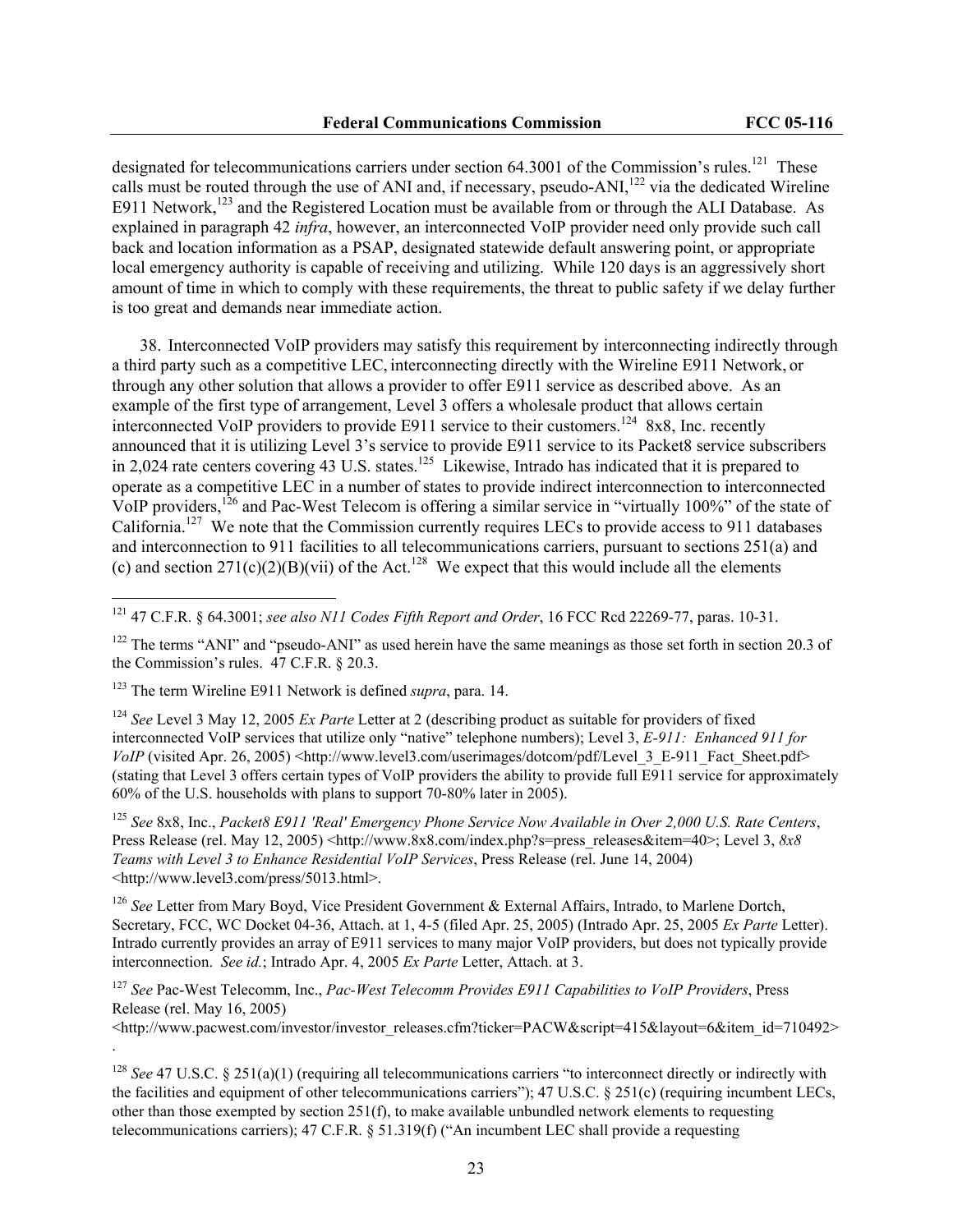necessary for telecommunications carriers to provide 911/E911 solutions that are consistent with the requirements of this Order, including NENA's I2 or wireless E911-like solutions.

39. At the same time, the record indicates that incumbent LECs are increasingly offering E911 solutions that allow VoIP providers to interconnect directly to the Wireline E911 Network through tariff, contract, or a combination thereof. For example, Qwest has tariffed E911 offerings that are currently available to VoIP providers and can be coupled with third party service offerings to enable the provision of E911 service to portable interconnected VoIP services, including those that allow their end users to use non-native NPA-NXX numbers.<sup>129</sup> Verizon is developing an E911 solution for interconnected VoIP providers that is comparable to the solution it offers for wireless E911.<sup>130</sup> Verizon has announced that it will offer this solution in New York City beginning in summer 2005 and will roll it out in other locations if the New York City model succeeds.<sup>131</sup> BellSouth currently offers tariffed services similar to those that Qwest uses to provide its VoIP E911 solution and recently announced that it is offering interconnected

 $\overline{\phantom{a}}$ 

telecommunications carrier with nondiscriminatory access to 911 and E911 databases on an unbundled basis, in accordance with section 251(c)(3) of the Act . . . ."); *Review of the Section 251 Unbundling Obligations of Incumbent Local Exchange Carriers; Implementation of the Local Competition Provisions of the Telecommunications Act of 1996; Deployment of Wireline Services Offering Advanced Telecommunications Capability*, CC Docket Nos. 01-338, 96-98, 98-147, Report and Order and Order on Remand and Further Notice of Proposed Rulemaking, 18 FCC Rcd 16978, 17332, para. 557 (2003) ("[B]ecause of the unique nature of 911 and E911 services and the public safety issues inherent in ensuring nondiscriminatory access to such databases, we conclude that . . . competitive carriers must continue to obtain unbundled access to those databases to ensure that their customers have access to emergency services."); 47 U.S.C. § 271(c)(2)(B)(vii)(1) (requiring BOCs to provide nondiscriminatory access to 911 and E911 services to other telecommunications carriers); *Application of Ameritech Michigan Pursuant to Section 271 of the Communications Act of 1934, as Amended, to Provide In-Region, InterLATA Services in Michigan*, CC Docket No. 97-137, Memorandum Opinion and Order, 12 FCC Rcd 20543, 20679, para. 256 (1997) ("[S]ection 271 requires a BOC to provide competitors access to its 911 and E911 services in the same manner that a BOC obtains such access, *i.e.*, at parity."); *id.* ("For facilities-based carriers, nondiscriminatory access to 911 and E911 service also includes the provision of unbundled access to [a BOC's] 911 database and 911 interconnection, including the provision of dedicated trunks from the requesting carrier's switching facilities to the 911 control office . . . ."). Of course, if we find interconnected VoIP to be a telecommunications service, or if a provider of interconnected VoIP holds itself out as a telecommunications carrier and complies with appropriate federal and state requirements, access under these provisions would be available to those providers as well.

<sup>129</sup> *See* Qwest Apr. 12, 2005 *Ex Parte* Letter at 1 (describing Qwest's PS/ALI offering and how such offering can be bundled with a third party ALI database interface to provide E911 service to nomadic VoIP customers); Letter from Cronan O'Connell, Vice President-Federal Regulatory, Qwest to Marlene H. Dortch, Secretary, FCC, WC Docket No. 04-36 at 1 (filed May 12, 2005) (Qwest May 12, 2005 *Ex Parte* Letter). Qwest's E911 offering for interconnected VoIP is essentially the E911 solution that Qwest developed for Multi-Line Telephone Systems, and is sold out of Qwest's retail tariffs. *See* Qwest Apr. 12, 2005 *Ex Parte* Letter, Attach. at 6-7*.* At least one provider of interconnected VoIP services has found Qwest's offering sufficient. *See* Letter from Jeffery A. Citron, Chairman and CEO, Vonage Holdings Corp., to Richard C. Notebaert, Qwest Communications (dated Apr. 13, 2005) *in* Vonage Apr. 18, 2005 *Ex Parte* Letter ("With the access Qwest has agreed to provide, Vonage will be able to route emergency service calls placed by its customers directly to public safety operators . . . .").

<sup>130</sup> *See* Verizon Apr. 15, 2005 *Ex Parte* Letter at 1; Verizon May 11, 2005 *Ex Parte* Letter at 2-3.

<sup>131</sup> *See* Verizon, *Verizon Identifies Solution Enabling VoIP Companies to Connect to E911 Emergency Calling System*, Press Release (rel. Apr. 26, 2005) <http://newscenter.verizon.com>; *see also* New York City Apr. 22, 2005 *Ex Parte* Letter at 1; Verizon May 11, 2005 *Ex Parte* Letter at 2-3.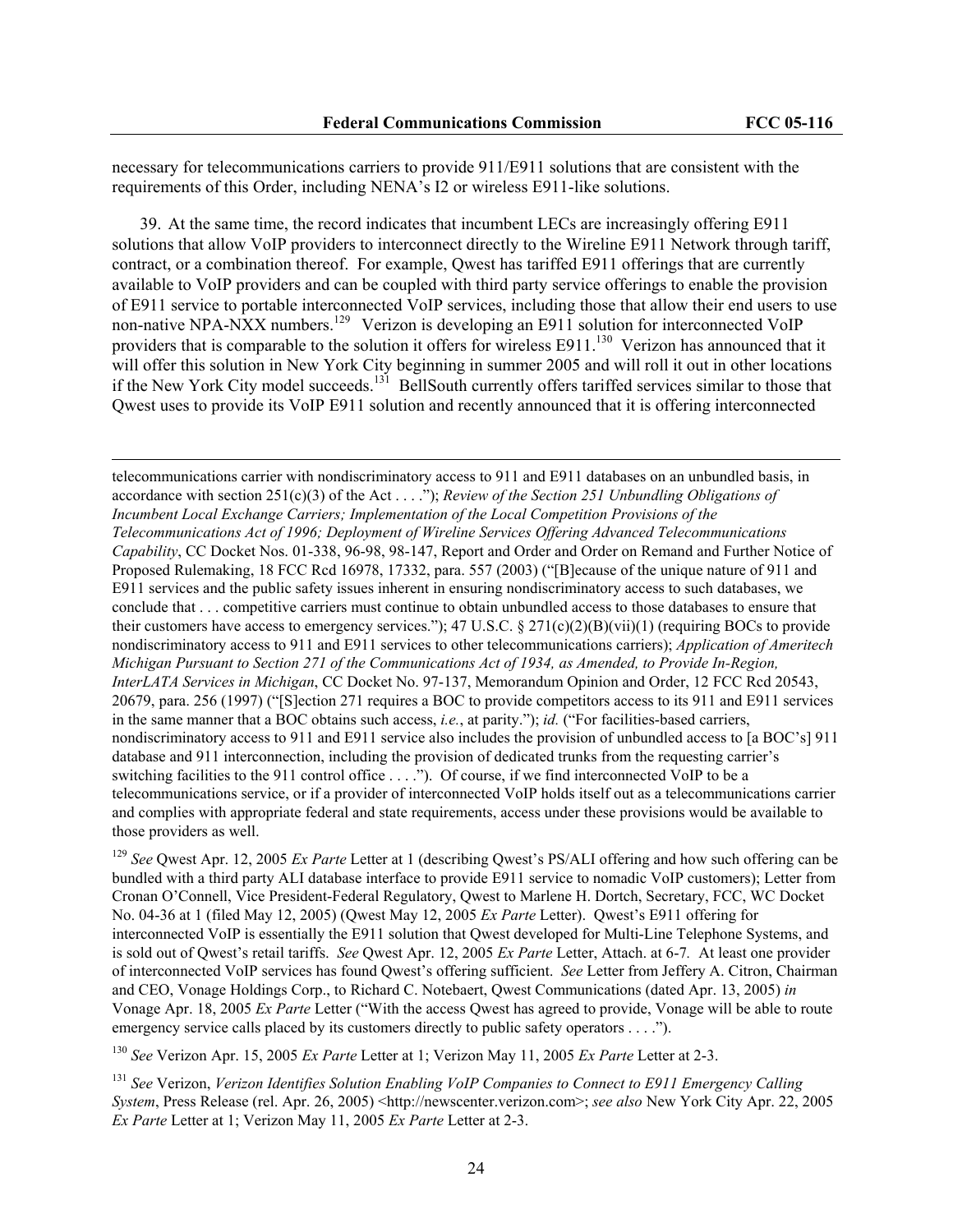VoIP providers access to 911 facilities equivalent to that which it offers CMRS carriers.<sup>132</sup> SBC has offered to negotiate commercial agreements with VoIP providers for direct connection to Selective Routers and ALI databases, comparable to the E911 access that SBC provides to competitive LECs.<sup>133</sup> SBC further has established a new commercial offering that "will enable VoIP providers to offer customers who use their service at a fixed location, such as their home" full E911 service and has stated that it is "willing to develop a wireless-like VOIP 911 capability for VOIP providers" pending receipt of necessary technical information.<sup>134</sup>

40. We are requiring that all interconnected VoIP 911 calls be routed through the dedicated Wireline E911 Network because of the importance of protecting consumers who have embraced this new technology. We recognize that compliance with this obligation is necessarily dependent on the ability of the interconnected VoIP providers to have access to trunks and selective routers via competitive LECs that have negotiated access with the incumbent LECs, through direct connections to the incumbent LECs, or through third-party providers. We expect and strongly encourage all parties involved to work together to develop and deploy VoIP E911 solutions and we point out that incumbent LECs, as common carriers, are subject to sections 201 and 202 of the Act. The Commission will closely monitor these efforts within the industry and will not hesitate to take further action should that be necessary.

41. By requiring that all 911 calls be routed via the dedicated Wireline E911 Network, we are requiring interconnected VoIP service providers to provide E911 service only in those areas where Selective Routers are utilized.<sup>135</sup> We expect that few VoIP 911 calls will be placed in areas that are not interconnected with a dedicated Wireline E911 Network.<sup>136</sup> We further note that nothing in this Order prevents interconnected VoIP providers from entering into mutually acceptable 911 call termination arrangements with PSAPs that are not interconnected with a dedicated Wireline E911 Network. In the attached *NPRM*, we seek comment on whether the Commission need take specific action with respect to such calls.<sup>137</sup>

<sup>132</sup> *See* BellSouth Apr. 19, 2005 *Ex Parte* Letter at 1; BellSouth May 12, 2005 *Ex Parte* Letter at 3-4 (stating that "[u]sing [BellSouth's CMRS 911] offering as the baseline, BellSouth is offering equivalent 9-1-1 infrastructure network access to VoIP providers"); Letter from Bennett L. Ross, General Counsel-D.C., BellSouth D.C., Inc. to Marlene H. Dortch, Secretary, FCC, WC Docket No. 04-36 at 1 (filed May 16, 2005) (BellSouth May 16, 2005 *Ex Parte* Letter) (stating that BellSouth's offering to interconnected VoIP providers "provides the same access as that which BellSouth currently provides to CMRS carriers").

<sup>&</sup>lt;sup>133</sup> See Letter from Christopher T. Rice, Executive Vice President, Network Planning & Engineering, SBC, to Jeffrey A. Citron, Chairman & CEO, Vonage (dated Apr. 18, 2005) (SBC/Vonage Apr. 18, 2005 Letter) *in* Letter from James K. Smith, Executive Director – Federal Regulatory, SBC Services, Inc. to Marlene H. Dortch, Secretary, FCC, WC Docket No. 04-36 at 10 (SBC Apr. 26, 2005 *Ex Parte* Letter) (explaining that SBC currently permits VoIP providers to purchase a tariffed interconnection service called TIPToP and offers access to its Selective Routers and 911 databases pursuant to an optional ancillary agreement).

<sup>&</sup>lt;sup>134</sup> See Letter from James K. Smith, Executive Director - Federal Regulatory, SBC Services, Inc., to Marlene H. Dortch, Secretary, FCC, WC Docket No. 04-36 at 1, Attach. at 1 (filed May 12, 2004) (SBC May 12, 2005 *Ex Parte* Letter).

<sup>&</sup>lt;sup>135</sup> See supra note 37 (identifying selective routing capability as the key characteristic distinguishing basic 911 and E911).

<sup>136</sup> We note that NENA estimates that 93% of counties with wireline 911 service have E911 service. *See* NENA 911 Fast Facts.

<sup>137</sup> *See infra* Part IV.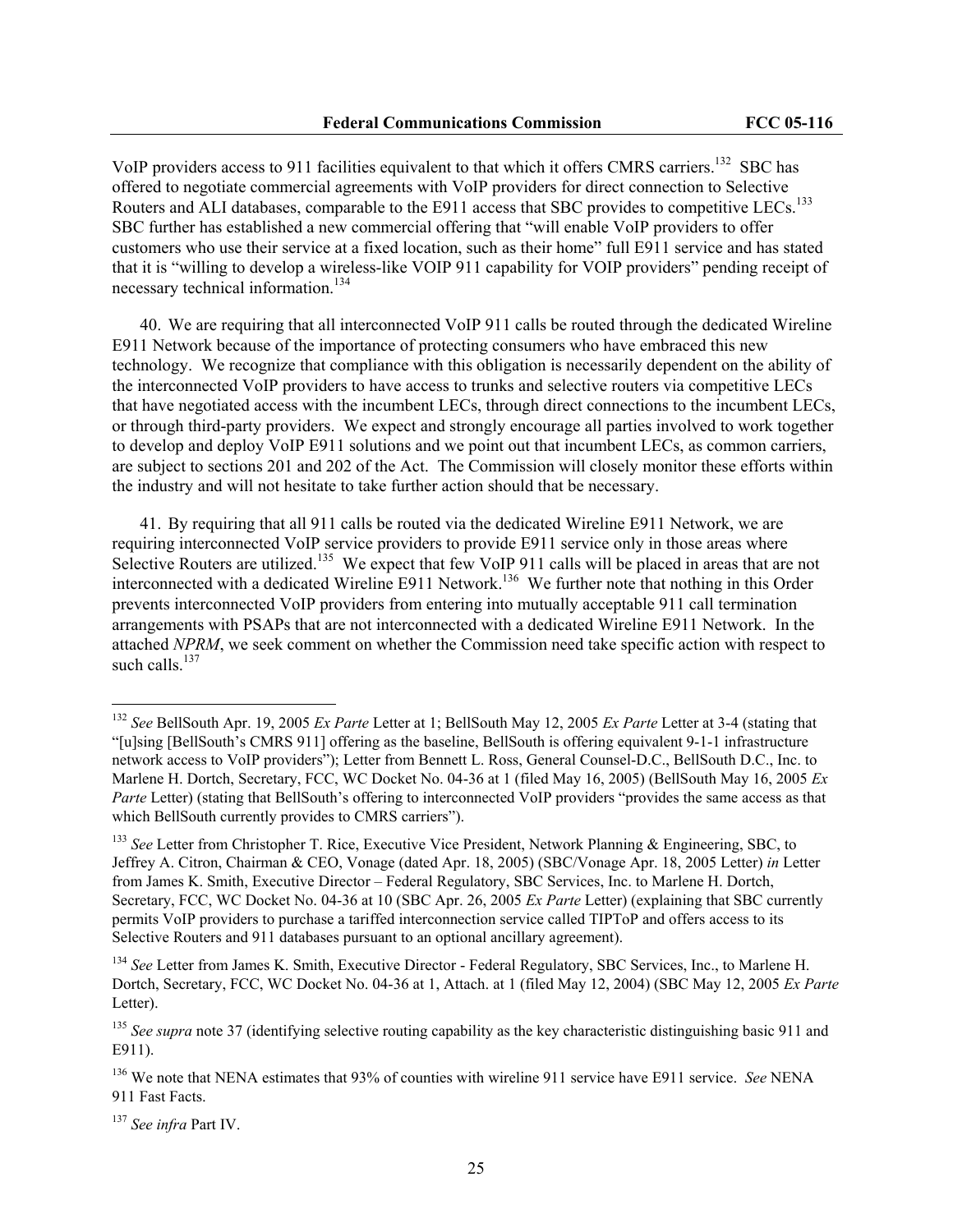42. *Service Level Obligation.* For the purposes of these requirements, the phrase "all 911 calls" is defined as "any voice communication initiated by an interconnected VoIP user dialing 911."<sup>138</sup> We recognize that not all PSAPs will immediately be capable of receiving and utilizing the call back number and Registered Location information associated with the E911 requirements outlined above.<sup>139</sup> By way of example, NENA estimates that approximately 26.6 percent of all PSAPs are not currently capable of receiving and utilizing wireless  $E911$  Phase I data.<sup>140</sup> We therefore hold that the E911 requirements set forth above shall be applicable when an interconnected VoIP provider provides service to a Registered Location only to the extent that the PSAP, designated statewide default answering point, or appropriate local emergency authority designated to serve that Registered Location is capable of receiving and utilizing the data, such as ALI or ANI, associated with those requirements. Even in those areas where the PSAP is not capable of receiving or processing location or call back information, however, we conclude that interconnected VoIP providers must transmit all 911 calls to the appropriate PSAP via the Wireline E911 Network. To be clear, this means that interconnected VoIP providers are *always* required to transmit all 911 calls to the appropriate PSAP, designated statewide default answering point, or appropriate local emergency authority utilizing the Selective Router, the trunk line(s) between the Selective Router and the PSAP, and such other elements of the Wireline E911 Network<sup>141</sup> as are necessary in those areas where Selective Routers are utilized.<sup>142</sup>

43. We further hold that the obligation to determine what type of information, such as ALI or ANI, each PSAP is capable of receiving and utilizing rests with the provider of interconnected VoIP services. There is no limit to the number of entities that may engage in the provision of interconnected VoIP services in a given geographic area. It would be unreasonable to require PSAPs to attempt to inform every provider of interconnected VoIP services when the PSAP is prepared to receive and utilize the information associated with E911 service.

44. We decline at this time to adopt performance standards regarding how much time may elapse after an end user updates the Registered Location before the provider has taken such actions as are

<sup>&</sup>lt;sup>138</sup> We note that end users may not be able to initiate a voice communication, by dialing 911 or otherwise, where their broadband connection has failed or they have lost electrical power. *Cf.* AOL May 11, 2005 *Ex Parte* Letter at 2; Letter from Jennifer L. Phurrough, Counsel for EarthLink, Inc. to Marlene H. Dortch, Secretary, FCC, WC Docket No. 04-36 at 1 (EarthLink May 12, 2005 *Ex Parte* Letter).

<sup>139</sup> The term "Registered Location" is defined *infra*, para. 46.

<sup>140</sup> *See* NENA 911 Fast Facts.

<sup>141</sup> The Wireline E911 Network is described *supra*, paras. 14-15.

<sup>&</sup>lt;sup>142</sup> We emphasize that interconnected VoIP providers may not fulfill their E911 obligations by routing 911 calls to 10-digit NPA-NXX numbers (so called "administrative numbers") of PSAPs, designated statewide default answering points, or appropriate local emergency authorities where a Selective Router is utilized. *Cf.* NASUCA Comments at 52 ("Delivering 911 calls to the PSAP this way is better than not delivering them at all, but not much better"); New York City Apr. 22, 2005 *Ex Parte* Letter at 1 (stating "the routing by VOIP providers of 911-dialed calls to administrative desks at 911 calling centers is unacceptable and hazardous"); Letter from Gregory Ballentine, President, APCO International, to Kevin J. Martin, Chairman, FCC, WC Docket No 04-36 at 1 (filed Apr. 15, 2005) (APCO Apr. 15, 2005 *Ex Parte* Letter) (stating that while routing 911 calls to administrative numbers is "perhaps acceptable for some PSAPs, such an approach could endanger the public and disrupt already over-burdened PSAP operations" at others). Nothing in this Order, however, prevents interconnected VoIP providers from entering into mutually acceptable 911 call termination arrangements, with PSAPs, designated statewide default answering points, or appropriate local emergency authorities that are not interconnected with a Selective Router through a dedicated Wireline E911 Network. *Cf. id.* at 1.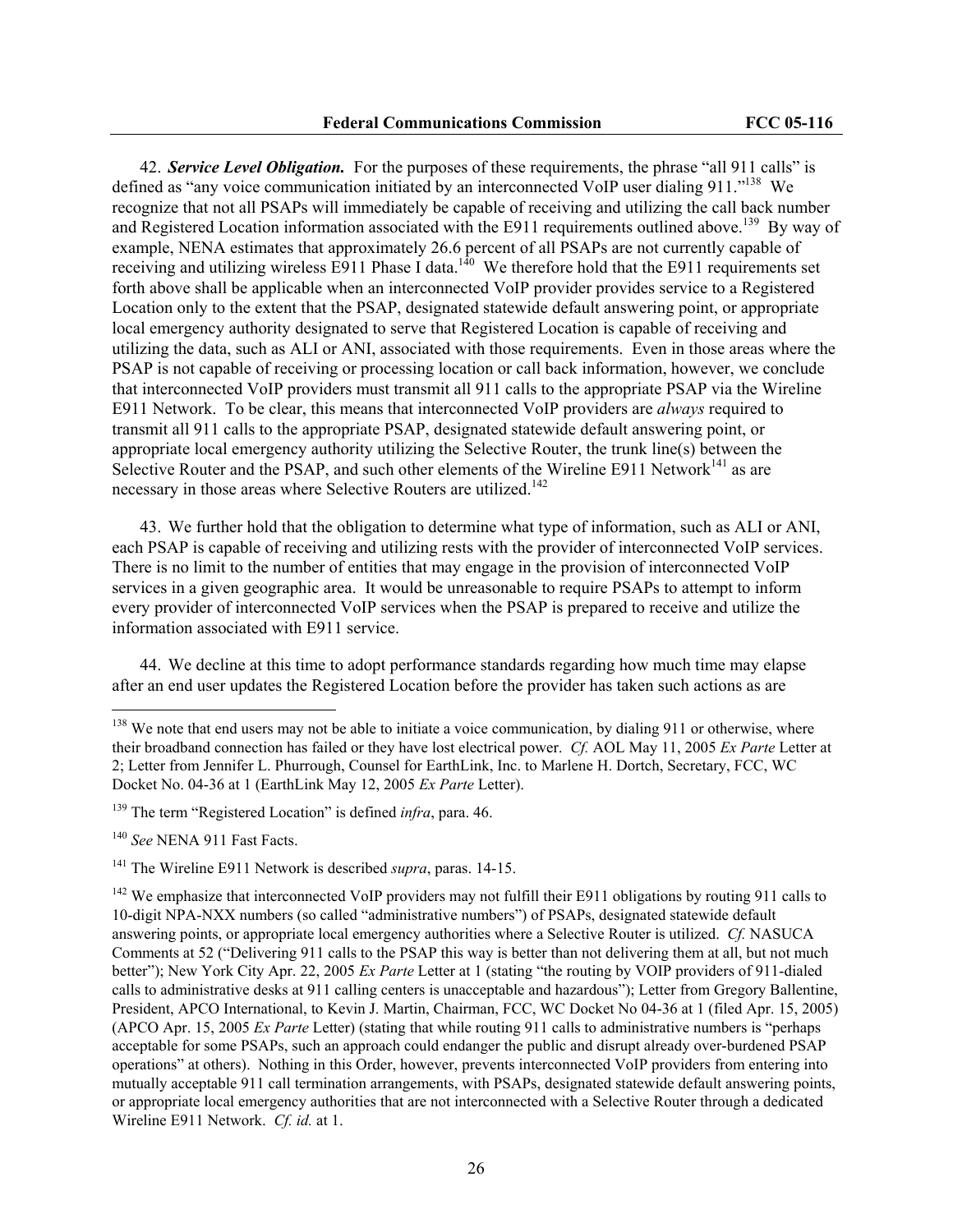necessary to provide that end user with the level of E911 service specified in this Order.<sup>143</sup> We request comment, however, on whether such performance standards are necessary and, if so, what form they should take in the *NPRM* issued in conjunction with this Order.<sup>144</sup>

45. We also require interconnected VoIP providers to take certain additional steps to minimize the scope of the 911 issues associated with their service and to facilitate their compliance with our new VoIP E911 rules, as explained below. First, we require interconnected VoIP providers to obtain, and facilitate updating of, customer location information. Second, we preclude interconnected VoIP providers from requiring subscribers to "opt-in" or allowing subscribers to "opt-out" of 911 services and expect that VoIP providers will notify their customers of the limitations of their 911 service offerings.

46. *Registered Location Requirement*. We recognize that it currently is not always technologically feasible for providers of interconnected VoIP services to automatically determine the location of their end users without end users' active cooperation.<sup>145</sup> We therefore require providers of interconnected VoIP services to obtain location information from their customers.<sup>146</sup> Specifically, interconnected VoIP providers must obtain from each customer, prior to the initiation of service, the physical location at which the service will first be utilized.<sup>147</sup> Furthermore, providers of interconnected VoIP services that can be utilized from more than one physical location must provide their end users one or more methods of updating information regarding the user's physical location. Although we decline to specify any particular method, we require that any method utilized allow an end user to update his or her Registered Location at will and in a timely manner, including at least one option that requires use only of the CPE necessary to access the interconnected VoIP service. We caution interconnected VoIP providers against charging customers to update their Registered Location, as this would discourage customers from doing so and therefore undermine this solution. The most recent location provided to an interconnected VoIP

<sup>&</sup>lt;sup>143</sup> With a NENA I2 or wireless E911-like solution in place, an interconnected VoIP provider should be able to provide an end user's updated location to a requesting PSAP in "real time." *See* Intrado Apr. 19, 2005 *Ex Parte* Letter, Attach. at 11; Letter from William B. Wilhelm, Jr., Counsel for Vonage Holdings Corp. to Marlene H. Dortch, Secretary, FCC, WC Docket No. 04-36, Attach. at 8 (Vonage May 13, 2005 *Ex Parte* Letter). We understand, however, that updating an end user's location information in the ALI database can require between 24 and 120 hours where a wireless E911-like solution is not in place. *See* Vonage May 9, 2005 *Ex Parte* Letter at 4 (24-48 hours); Qwest May 12, 2005 *Ex Parte* Letter at 2 (72 hours); Level 3 May 12, 2005 *Ex Parte* Letter at 2 (120 hours).

<sup>144</sup> *See infra* Part IV.

<sup>145</sup> *See, e.g.*, 8X8 Comments at 17, 25; Alcatel Comments at 18; AT&T Comments at 30 n.18; Avaya Comments at 19; Dialpad *et al.* Comments at 15; Qwest Comments at 13 n.47; Letter from Ronald W. Del Sesto, Jr., Counsel for Nuvio, to Marlene H. Dortch, Secretary, FCC, WC Docket No. 04-36 at 2 (filed Apr. 1, 2005); Greater Harris County/Tarrant County/NENA Apr. 15, 2005 *Ex Parte* Letter, Attach. at 3; *see also Vonage Order*, 19 FCC Rcd at 22419-21, paras. 24-29 (explaining that VoIP providers have neither the means nor any service-driven reason to track the actual end points of communications).

<sup>&</sup>lt;sup>146</sup> We emphasize that we are not requiring interconnected VoIP providers to automatically determine the location of their end users. Nothing in these rules, however, prevents an interconnected VoIP provider from automatically obtaining an accurate Registered Location if it is capable of doing so.

 $147$  Interconnected VoIP providers also must obtain from their existing customers, within 120 days of the effective date of this Order, the physical location at which the service is being utilized.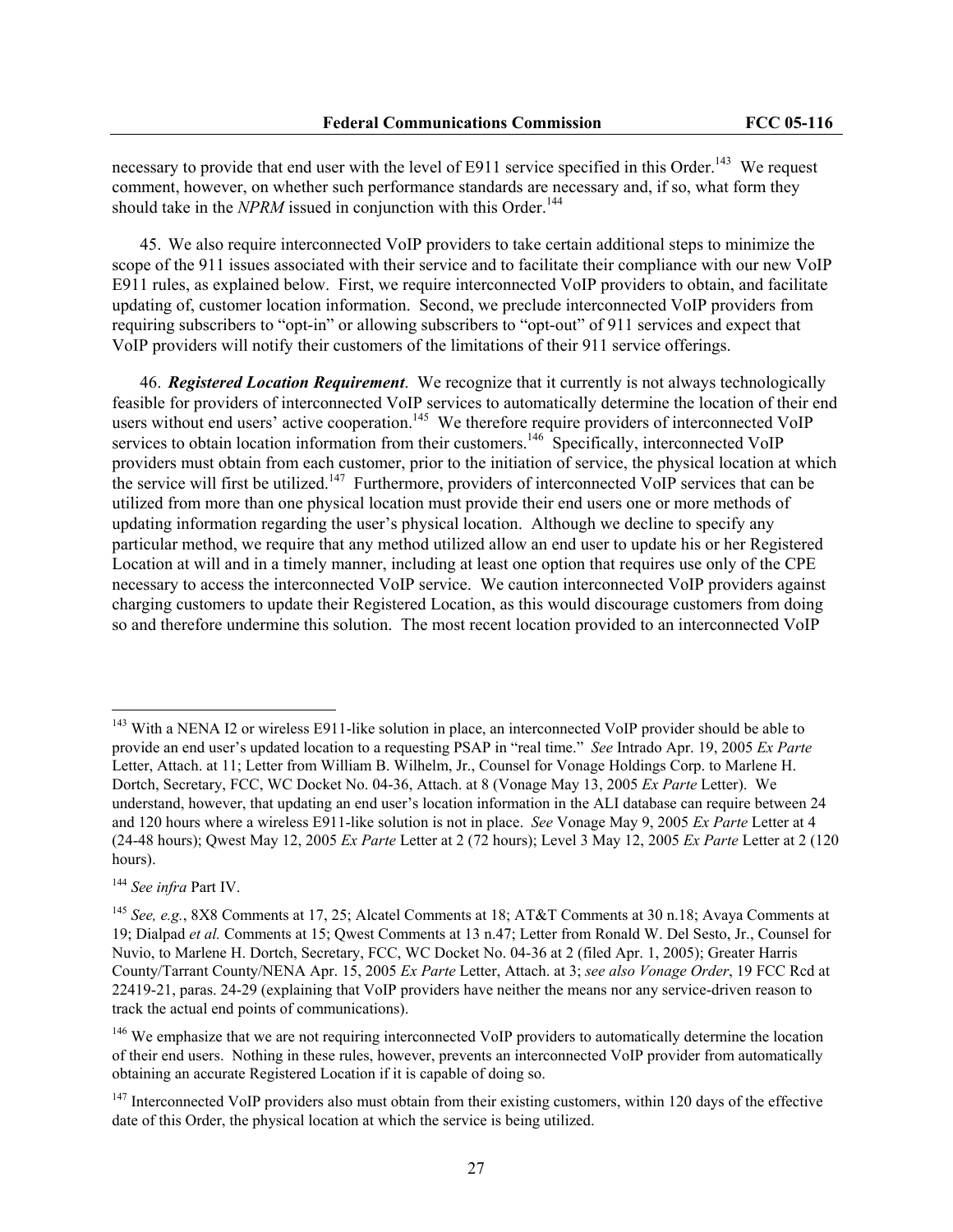provider by a customer is the "Registered Location."<sup>148</sup> Interconnected VoIP providers can comply with this requirement directly or by utilizing the services of a third party.

47. *Customer Requirements.* In light of the recent incidents involving problems with 911 access from interconnected VoIP services, $149$  it is clear that not all providers of interconnected VoIP are including E911 as a standard feature of their services.<sup>150</sup> We find that allowing customers of interconnected VoIP providers to opt-in to or, for that matter, opt-out of E911 service is fundamentally inconsistent with our obligation to "encourage and support efforts by States to deploy comprehensive end-to-end emergency communications infrastructure and programs."151 Thus, interconnected VoIP providers must, as a condition of providing that service to a consumer, provide that consumer with E911 service as outlined in the requirements above.<sup>152</sup>

48. Further, although many VoIP providers include explanations of the limitations of their 911-like service (or lack thereof) in the Frequently Asked Questions sections on their web sites or in their terms of service, $153$  recent incidents make clear that consumers in many cases may not understand that the reasonable expectations they have developed with respect to the availability of 911/E911 service via wireless and traditional wireline telephones may not be met when they utilize interconnected VoIP

<sup>&</sup>lt;sup>148</sup> We expect that customers of interconnected VoIP service providers will, in almost all cases, be able to provide their Registered Location in the form of a valid street address. We recognize, however, that wireless broadband technologies may increase the possibility that a user's location is not associated with a street address, and request comment on whether some other solution is necessary in that circumstance. *See infra* Part IV.

<sup>&</sup>lt;sup>149</sup> See supra note 2 (describing incidents in Texas, Connecticut, and Florida in which users of interconnected VoIP services reportedly were unable to reach emergency dispatchers by dialing 911).

<sup>150</sup> Some interconnected VoIP providers do not provide any 911 or 911-like service. *See, e.g.*, Net2Phone, *FAQs (Frequently Asked Questions)* (visited Apr. 25, 2005)

<sup>&</sup>lt;http://web.net2phone.com/consumer/voiceline/support\_faq.asp#Doyouprovide911service> (Net2Phone FAQ). Other providers require their customers to affirmatively request, or "opt-in" to, the provider's 911 or 911-like services. *See, e.g.*, Packet8, *Feature Details* (visited Apr. 25, 2005)

 $\lt$ http://www.packet8.net/about/featuresdetails0604.asp#e911> (Packet8 Feature Details); Vonage, *Vonage Lets You Dial 911* (visited Apr. 25, 2005) <http://www.vonage.com/features.php?feature=911> (Vonage 911 FAQ).

<sup>&</sup>lt;sup>151</sup> 911 Act § 3(b). The prospect that an individual might opt out of 911 service on his or her primary home communications system also raises serious public policy issues. *See* CUB Comments at 28.

<sup>&</sup>lt;sup>152</sup> Thus, interconnected VoIP providers must make E911 an included feature of their service, not an optional one. *Cf., e.g.*, Packet8, *Feature Details* (visited Apr. 25, 2005)

 $\text{th}(x)$ /www.packet8.net/about/featuresdetails0604.asp#e911>. We do not dictate how providers recover their costs for E911. *See infra* Part III.D.

<sup>153</sup> *See, e.g.*, Net2Phone FAQ; Skype, *SkypeOut Frequently Asked Questions* (visited Apr. 25, 2005) <http://www.skype.com/help/faq/skypeout.html#calling>; Skype, *Terms of Service* (visited May 18, 2005) <http://www.skype.com/company/legal/terms/tos\_voip.html>; Packet8 Feature Details; Packet8, *Terms and Conditions of Service*, (visited May 18, 2005) <http://www.packet8.net/about/service\_terms.asp>; Vonage 911 FAQ; Vonage, Terms of Service (visited May 18, 2005)

<sup>&</sup>lt;http://www.vonage.com/features\_terms\_service.php?lid=footer\_terms>; VoiceWing, FAQs - Product Features (visited Apr. 25, 2005) <https://www22.verizon.com/CustomerHelp/CGI-

BIN/SmartHelp.asp?St=221&E=0000000000000779354&K=9408&Sxi=4&dtree=257#622>; VoiceWing, Verizon VoiceWing Terms of Service (visited May 18, 2005)

<sup>&</sup>lt;https://www22.verizon.com/ForYourHome/VOIP/Popup\_PrintTos.aspx>.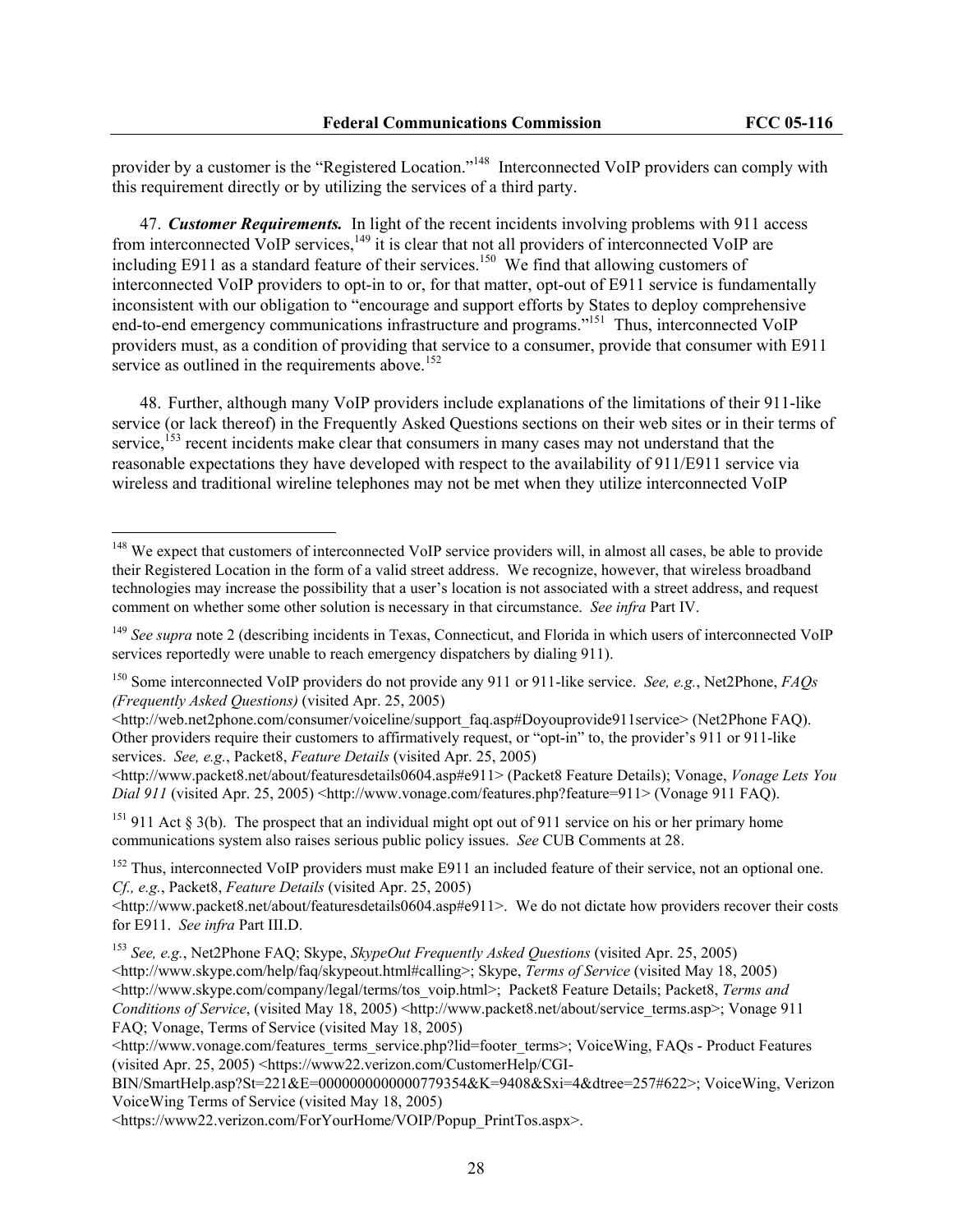services.<sup>154</sup> In order to ensure that consumers of interconnected VoIP services are aware of their interconnected VoIP service's actual E911 capabilities, by the effective date of this Order, we require that all providers of interconnected VoIP service specifically advise every subscriber, both new and existing, prominently and in plain language, the circumstances under which E911 service may not be available through the interconnected VoIP service or may be in some way limited by comparison to traditional E911 service.<sup>155</sup> VoIP providers shall obtain and keep a record of affirmative acknowledgement by every subscriber, both new and existing, of having received and understood this advisory. In addition, in order to ensure to the extent possible that the advisory is available to all potential users of an interconnected VoIP service,<sup>156</sup> interconnected VoIP service providers shall distribute to all subscribers, both new and existing, warning stickers or other appropriate labels warning subscribers if E911 service may be limited or not available and instructing the subscriber to place them on and/or near the CPE used in conjunction with the interconnected VoIP service.

49. Additional customer education efforts may well be necessary for users of portable interconnected VoIP, for whom E911 service requires that they notify their service provider affirmatively of their location. For example, customers of portable interconnected VoIP services likely will need to be instructed on how to register their locations with their providers, the need to update that information promptly when they relocate, and how to confirm that the registration is effective.<sup>157</sup> In the attached *NPRM*, we seek comment on whether stronger Commission action is needed with respect to customer notification.158

50. *Compliance Letter.* We require all interconnected VoIP providers to submit a letter to the Federal Communications Commission detailing their compliance with our rules no later than 120 days after the effective date of this Order. The letter and all other filings related to this Order should be filed with the Commission's Secretary in WC Docket No. 05-196 on a going-forward basis.

51. Because of the vital public safety interests at stake in this proceeding, we are committed to ensuring compliance with the rules we adopt in this Order. Failure to comply with these rules cannot and will not be tolerated, as noncompliance may have a direct effect on the lives of those customers who choose to obtain service from the interconnected VoIP providers covered by this Order. Interconnected

<sup>158</sup> *See infra* para. 59.

<sup>&</sup>lt;sup>154</sup> See supra note 2 (describing incidents in Texas, Connecticut, and Florida in which users of interconnected VoIP services were unable to reach emergency dispatchers by dialing 911); *see also supra* note 72 (highlighting consumer expectations that interconnected VoIP services will function in some ways like a "regular telephone" service, including with respect to E911 service).

<sup>&</sup>lt;sup>155</sup> Such circumstances include, but are not limited to, relocation of the end user's IP-compatible CPE, use by the end user of a non-native telephone number, broadband connection failure, loss of electrical power, and delays that may occur in making a Registered Location available in or through the ALI database. *See, e.g.*, AOL May 11, 2005 *Ex Parte* Letter at 2 (stating that VoIP service does not work during power outages without backup power capabilities or during broadband service interruptions); EarthLink May 12, 2005 *Ex Parte* Letter at 1 (same).

<sup>&</sup>lt;sup>156</sup> Some users of an interconnected VoIP service will not be subscribers. Guests at a subscriber's premises, for example, may not know their host's phone service is provided via interconnected VoIP.

<sup>&</sup>lt;sup>157</sup> *See supra* para. 46. We have seen examples of customer notification efforts. Verizon, for example, includes in the terms and conditions for its VoiceWing VoIP product a detailed description of the service's 911 capabilities and limitations. *See* Verizon Apr. 15, 2005 *Ex Parte* Letter, Attach. at 3-4. This description contains instructions for notifying Verizon when the customer uses the service at a new location, as well as an explanation of potential 911 service interruptions due to power outages or network congestion. *See id.*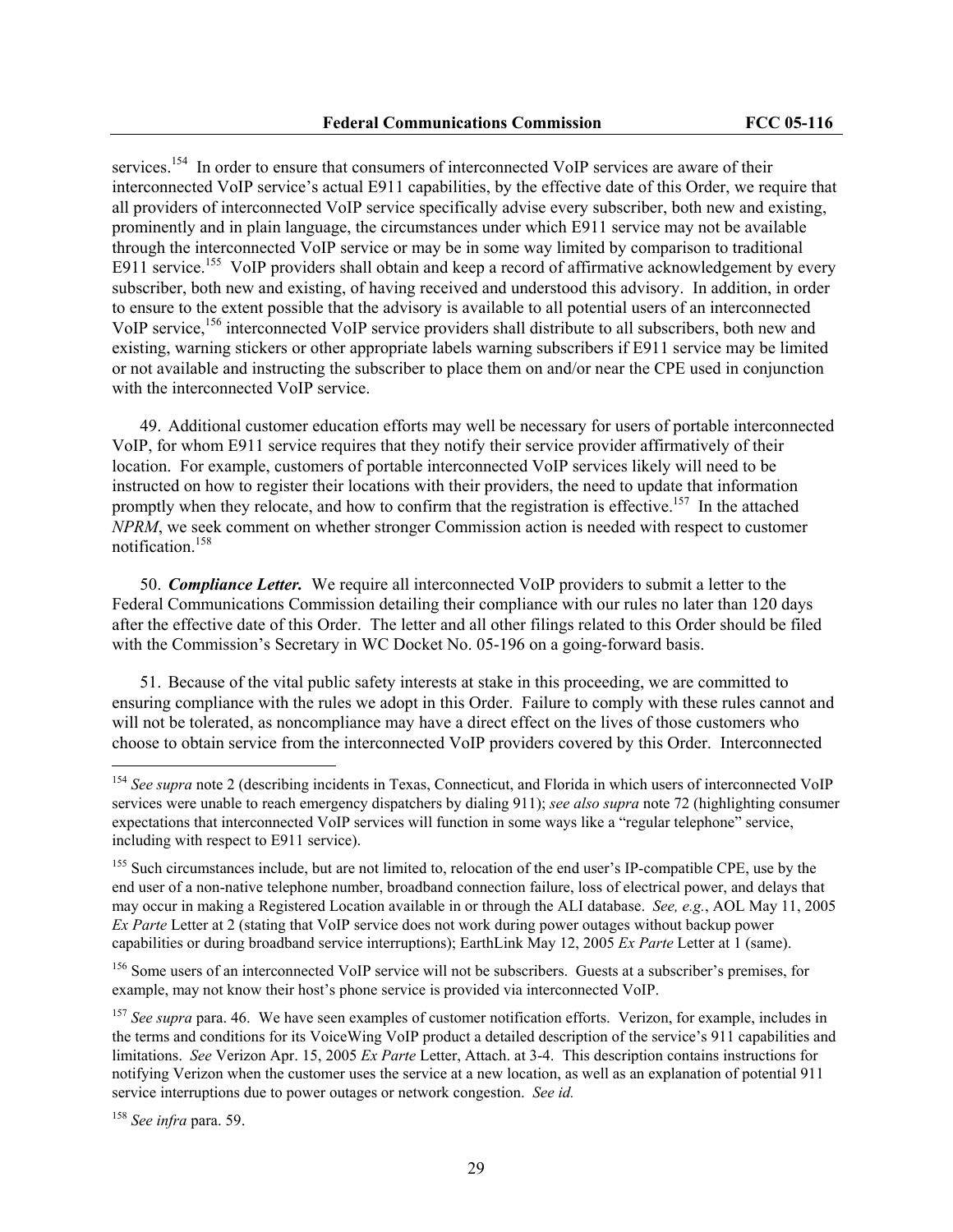VoIP providers who do not comply fully with the requirements set forth in this Order will be subject to swift enforcement action by the Commission, including substantial proposed forfeitures and, in appropriate cases, cease and desist orders and proceedings to revoke any Commission licenses held by the interconnected VoIP provider.

## **D. 911 Funding**

52. We believe that the requirements we establish today will significantly expand and improve interconnected VoIP 911 service while substantially reducing the threat to 911 funding that some VoIP services currently pose.<sup>159</sup> First, we recognize that while some state laws today may already require 911 funding contributions from providers of interconnected VoIP, interconnected VoIP providers may not be covered by existing state 911 funding mechanisms in other states.<sup>160</sup> But even in the latter circumstance, the record does not indicate that states are receiving no 911 funding contributions from interconnected VoIP providers. On the contrary, the record indicates that many interconnected VoIP providers currently are contributing to state 911 funding mechanisms.<sup>161</sup> In addition, states have the option of collecting 911 charges from wholesale providers with whom interconnected VoIP providers contract to provide E911 service, rather than assessing those charges on the interconnected VoIP providers directly. For example, we have explained that interconnected VoIP providers often enlist a competitive LEC partner in order to obtain interconnection to the Wireline E911 Network, and we believe that as a result of this Order, many more will do so.<sup>162</sup> In that situation, states may impose 911 funding obligations on the competitive LEC partners of interconnected VoIP providers, regardless of whether the VoIP providers themselves are under any obligation to contribute.<sup>163</sup> Similarly, states may be able to impose funding obligations on systems service providers, such as incumbent LECs, that provide direct interconnection to interconnected VoIP providers. We believe that the ability to assess 911 funds on interconnected VoIP providers indirectly should narrow any gap in 911 funding attributable to consumers switching to interconnected VoIP service.

<sup>161</sup> According to NENA and the VON Coalition, 75% of signatories to the VON/NENA Agreement currently are paying into state and local 911 funds. *See* VON/NENA Jan. 2005 White Paper at 10.

<sup>162</sup> *See supra* para. 38.

<sup>&</sup>lt;sup>159</sup> Some commenters have expressed concern about the effect of increased use of VoIP services on 911 funding. *See, e.g.*, APCO Comments at 9; BellSouth Comments at 52; BRETSA Comments at 4, 6; CUB Comments at 27; FERUP Comments at 15; Global Crossing Comments at 15; King Country Comments at 3-5; Missouri Commission Comments at 4; NARUC Comments at 8; NASUCA Comments at 55; NCL Comments at 5; NENA Comments at 8; Spokane County Comments at 1; TCCFUI Comments at 3-4; TCSEC Comments at 3-5; AT&T Reply at 22; Intrado Reply at 2-3; NASUCA Reply at 50-51; New Jersey Ratepayer Advocate Reply at 24-25.

<sup>160</sup> *See, e.g.*, Letter from Robert M. Gurss, Director of Legal and Government Affairs, APCO, to Marlene Dortch, Secretary, FCC, WC Docket No. 04-36, Attach. (filed May 10, 2005) (describing state funding mechanisms). States may be in the process of modifying their 911 funding requirements to cover interconnected VoIP providers. *See, e.g.*, H.F. No. 2103, 84th Leg. Sess., Reg. Sess. (Minn. 2005) (proposing to expand applicability of state 911/E911 law beyond telecommunications service providers to include "other entit[ies] determined by the commissioner to be capable of providing effective and efficient components of the 911 system"). We use the term "state" for purposes of this discussion, although we recognize that in many areas, local authorities are responsible for 911 funding.

<sup>&</sup>lt;sup>163</sup> Because 911 contribution obligations are typically assessed on a per-line basis, states may need to explore other means of collecting an appropriate amount from competitive LECs on behalf of their interconnected VoIP partners, such as a per-subscriber basis. Similarly, if an interconnected VoIP provider interconnects directly with a systems service provider or PSAP, states may need to explore collecting amounts from these entities, which could pass the charges through to the interconnected VoIP provider.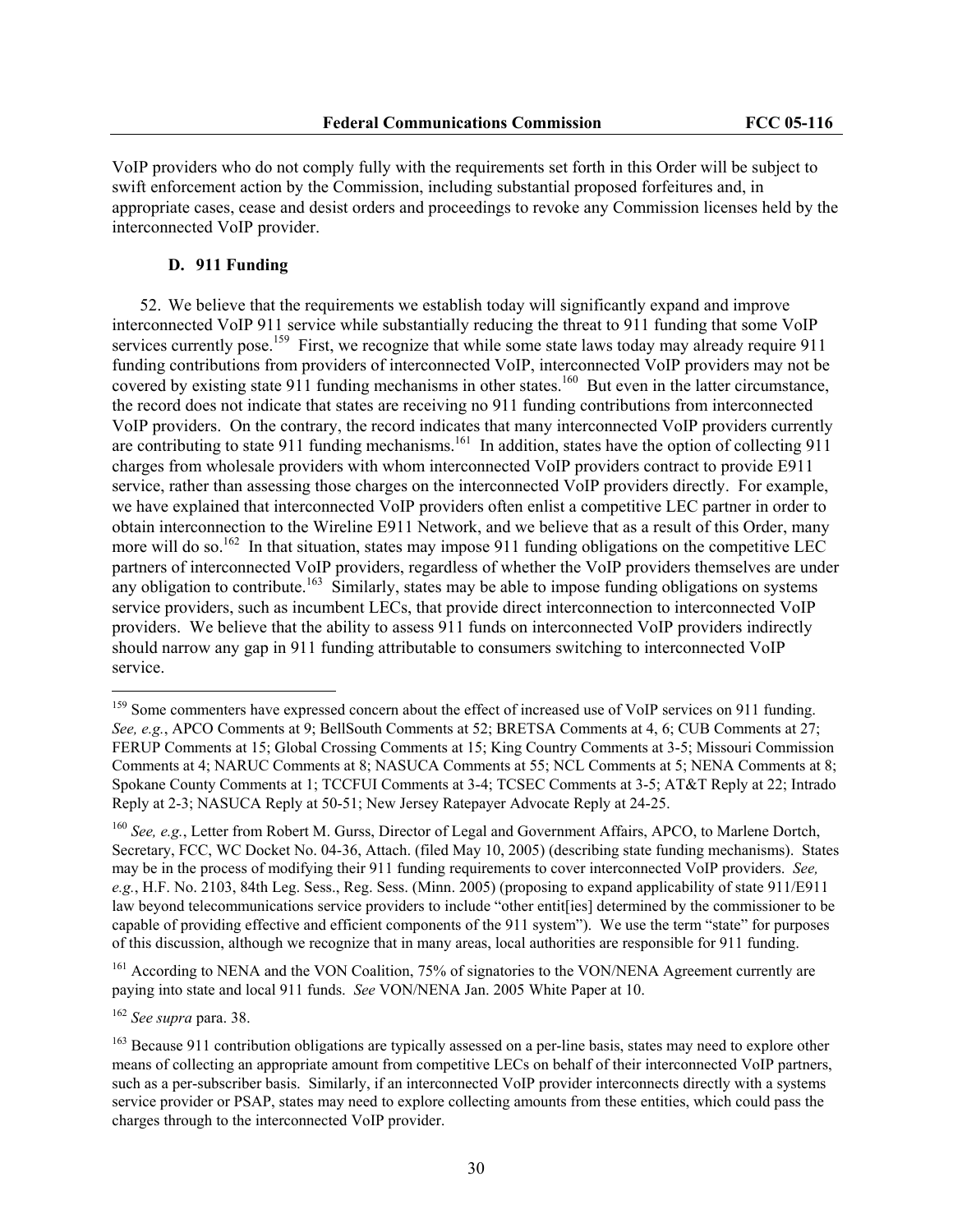53. Second, the record indicates that the network components that have been developed to make wireless E911 possible can also be used for VoIP E911, which should make the implementation process simpler and far less expensive than the initial upgrades necessary for wireless  $E911$ <sup>164</sup> For that reason, we do not expect the rules we adopt today to impose substantial implementation costs on PSAPs.<sup>165</sup> In short, we believe that the rules we adopt today will neither contribute to the diminishment of 911 funding nor require a substantial increase in 911 spending by state and local jurisdictions.

#### **E. Liability**

 $\overline{a}$ 

54. We decline to exempt providers of interconnected VoIP service from liability under state law related to their E911 services. Although the *Notice* did not directly address the issue, Intrado, among others, requests that the Commission insulate these VoIP providers from liability to the same extent that Congress insulated wireless carriers from liability related to the provision of 911/E911 service in the wireless context.<sup>166</sup> In the 911 Act, Congress gave wireless carriers providing 911 service liability protection equal to that available to wireline carriers for 911 calls.<sup>167</sup> Congress has enacted no similar

<sup>165</sup> In fact, APCO's concerns about PSAP costs focused on the expense of responding to stopgap solutions, such as routing VoIP 911 calls to PSAPs' administrative numbers, and indicated a preference for a uniform VoIP E911 approach such as the one we adopt today. *See* APCO Apr. 15, 2005 *Ex Parte* Letter at 2 (stating that VoIP providers should be required to provide their customers with "full access to existing [E911] capability" rather than being permitted to route their calls to PSAPs' administrative numbers because PSAPs "lack the resources to be constantly upgrading and modifying their operations to be compatible with the latest technological fads").

<sup>166</sup> *See* Intrado Apr. 4, 2005 *Ex Parte* Letter, Attach. at 14 (seeking the Commission to provide VoIP service providers with the same liability protection that wireless carriers receive under 47 U.S.C. § 615a); AOL May 11, 2005 *Ex Parte* Letter at 2 (same); *see also* NCTA VoIP White Paper at 22 n.29 ("As with all service providers that offer 911/E911 capabilities, VoIP service providers should be protected by statutory and other limitations on liability pertaining to the provision of 911/E911 services."); Letter from Robert W. Quinn, Jr., Federal Government Affairs, Vice President, AT&T to Marlene H. Dortch, Secretary, FCC, WC Docket No. 04-36 at 5 (filed May 9, 2005) (seeking the Commission to provide VoIP providers with "liability immunity" if they comply with notice and disclosure obligations and/or E911); Level 3 May 12, 2005 *Ex Parte* Letter at 6 ("Without a clear liability limitation, retail and wholesale VoIP providers may be reluctant to work on solutions for these vexing issues.").

<sup>167</sup> *See* 47 U.S.C. § 615a; 911 Act § 4 (providing wireless carriers, wireless users and PSAPs in a State the same degree of liability protection related to 911/E911 service as local exchange carriers, users and PSAPs have under federal or state law with respect to local exchange service in that State); *see also* TCS Apr. 22, 2005 *Ex Parte*

<sup>&</sup>lt;sup>164</sup> See supra para. 17 & note 122 (explaining that wireless E911 requires that PSAPs be able to receive and process pseudo-ANI, and that interconnected VoIP providers may utilize pseudo-ANI to deliver non-traditional location information to the PSAP). For this reason, we do not require that a cost recovery mechanism be in place for PSAPs before a VoIP provider must comply with the E911 obligations we establish today. In this respect we deviate from the wireless E911 scheme, under which a PSAP must have a means of covering its costs of receiving and utilizing the data elements associated with wireless E911 calls before a wireless carrier is required to provide E911 pursuant to that PSAP's request. *See* 47 C.F.R. § 20.18(j); *see also E911 Second Memorandum Opinion and Order*, 14 FCC Rcd at 20860, para. 23. There is no need to specify a cost recovery mechanism for interconnected VoIP providers because their rates are not regulated, so they are fully able to recover their E911 costs by raising their rates. *Cf. E911 Second Memorandum Opinion and Order*, 14 FCC Rcd at 20854, para. 7 (eliminating a cost recovery mechanism requirement for wireless carriers' costs because wireless carriers' rates were unregulated, giving them full flexibility to recover their costs without a mandatory mechanism)*.* To the extent that it becomes a concern, we believe that the demarcation point that the Commission established for wireless E911 cost allocation would be equally appropriate for VoIP. *See King County Letter*; *King County Reconsideration Order,* 17 FCC Rcd 14789.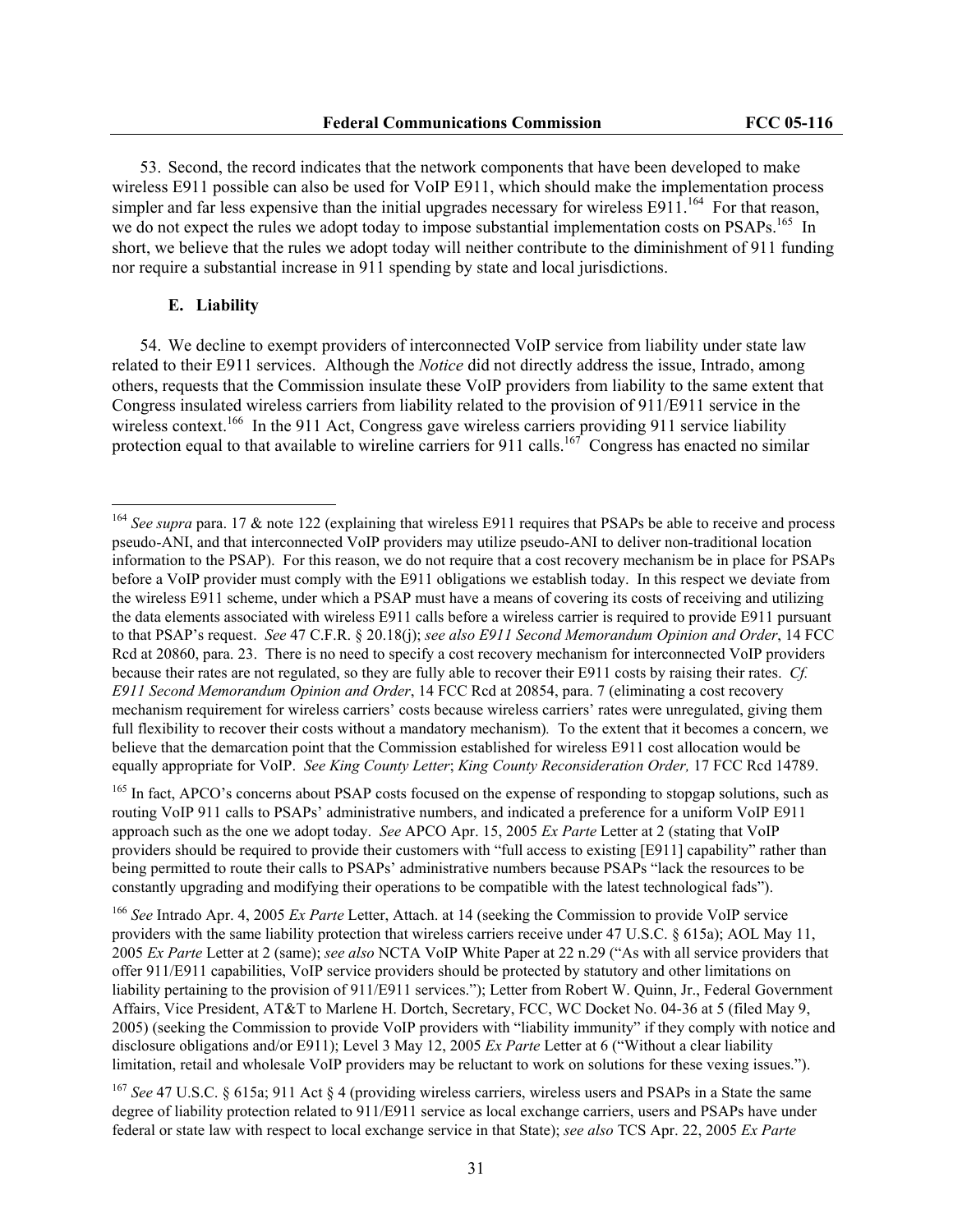protection for providers of interconnected VoIP service. As the Commission has said in an analogous context, before we would consider taking any action to preempt liability under state law, the Commission would need to demonstrate that limiting liability is essential to achieving the goals of the Act.<sup>168</sup>

55. No commenter has identified a source of authority for the Commission to limit liability in this way.<sup>169</sup> Limiting liability related to the use or provision of E911 services is not necessary to the creation or use of E911 services, and we are not persuaded that absent the liability protection sought by Intrado and others, interconnected VoIP providers will be unwilling or unable to provide E911 services. Rather, the record shows that some interconnected VoIP providers have already begun deploying E911 services.<sup>170</sup> In addition, to the extent individual interconnected VoIP providers believe they need this type of liability protection, they may seek to protect themselves from liability for negligence through their customer contracts and through their agreements with PSAPs, as some interconnected VoIP providers have done.<sup>171</sup>

#### **IV. NOTICE OF PROPOSED RULEMAKING**

 $\overline{\phantom{a}}$ 

56. In this *NPRM*, we seek comment on what additional steps the Commission should take to ensure that providers of VoIP services that interconnect with the nation's PSTN provide ubiquitous and reliable E911 service.<sup>172</sup> The Order that accompanies this *NPRM* is this Commission's first step to ensure that the life-saving benefits of E911 service that wireline telephone and wireless telephone users have come to rely on also are extended to citizens who choose to communicate using interconnected VoIP services. Due to the existing state of technology, today's Order relies in some cases on users to provide the location information that will be delivered to PSAPs in an emergency, and thus is an immediate step toward a more advanced solution in which the user automatically can be located without assistance from the user. We seek comment on what the Commission can do to further the development of this new technology,

Letter, Attach. at 41 (stating that wireless and wireline carriers are insulated from liability except for gross negligence).

<sup>168</sup> *See E911 First Report and Order*, 11 FCC Rcd at 18728, para. 100; *see also Revision of the Commission's Rules to Ensure Compatibility with Enhanced 911 Emergency Calling Systems*, CC Docket No. 04-102, Memorandum Opinion and Order, 12 FCC Rcd 22665, 22731-34, paras. 137-42 (1997). As the Commission noted in the *E911 First Report and Order*, the D.C. Circuit has struck down, as infringing on the jurisdiction of state courts, a Federal Energy Regulatory Commission (FERC) ruling that conditioned the granting of licenses for dams on a rule of strict liability for property damage caused by seismically-induced dam failure, and noted that FERC failed to show that the action was essential to achieving the goals of the Federal Power Act. *See E911 First Report and Order*, 11 FCC Rcd at 18728, para. 100 (citing *South Carolina Pub. Serv. Authority v. FERC*, 850 F.2d 788 (D.C. Cir. 1988)).

<sup>169</sup> *See, e.g.*, TCS Apr. 22, 2005 *Ex Parte* Letter, Attach. (noting that VoIP service providers do not receive the same liability protection as wireline and wireless carriers).

<sup>170</sup> *See, e.g.*, Letter from Glenn S. Richards, Counsel for VON Coalition, to Marlene H. Dortch, Secretary, FCC, WC Docket No. 04-36, Attach. at 13-14 (filed Apr. 15, 2005) (listing progress various entities are making in providing emergency services to VoIP users today).

<sup>171</sup> *See* Verizon Apr. 15, 2005 *Ex Parte* Letter, Attach. 2 at 9 (disclaiming liability in VoiceWing's Terms of Service for inability to access emergency service personnel through 911, E911, or otherwise); Letter from James K. Smith, Executive Director – Federal Regulatory, SBC Services, Inc., to Marlene H. Dortch, Secretary, FCC, WC Docket No. 04-36, Attach. at 8, para. 15 (filed Apr. 12, 2005) (exempting the VoIP service provider from liability related to the provision of VoIP 911 service except for gross negligence, recklessness or intentional misconduct).

<sup>172</sup> We hereby incorporate the comments and *ex parte* presentations in WC Docket No. 04-36 into this docket. Commenters need not resubmit material previously filed in that proceeding.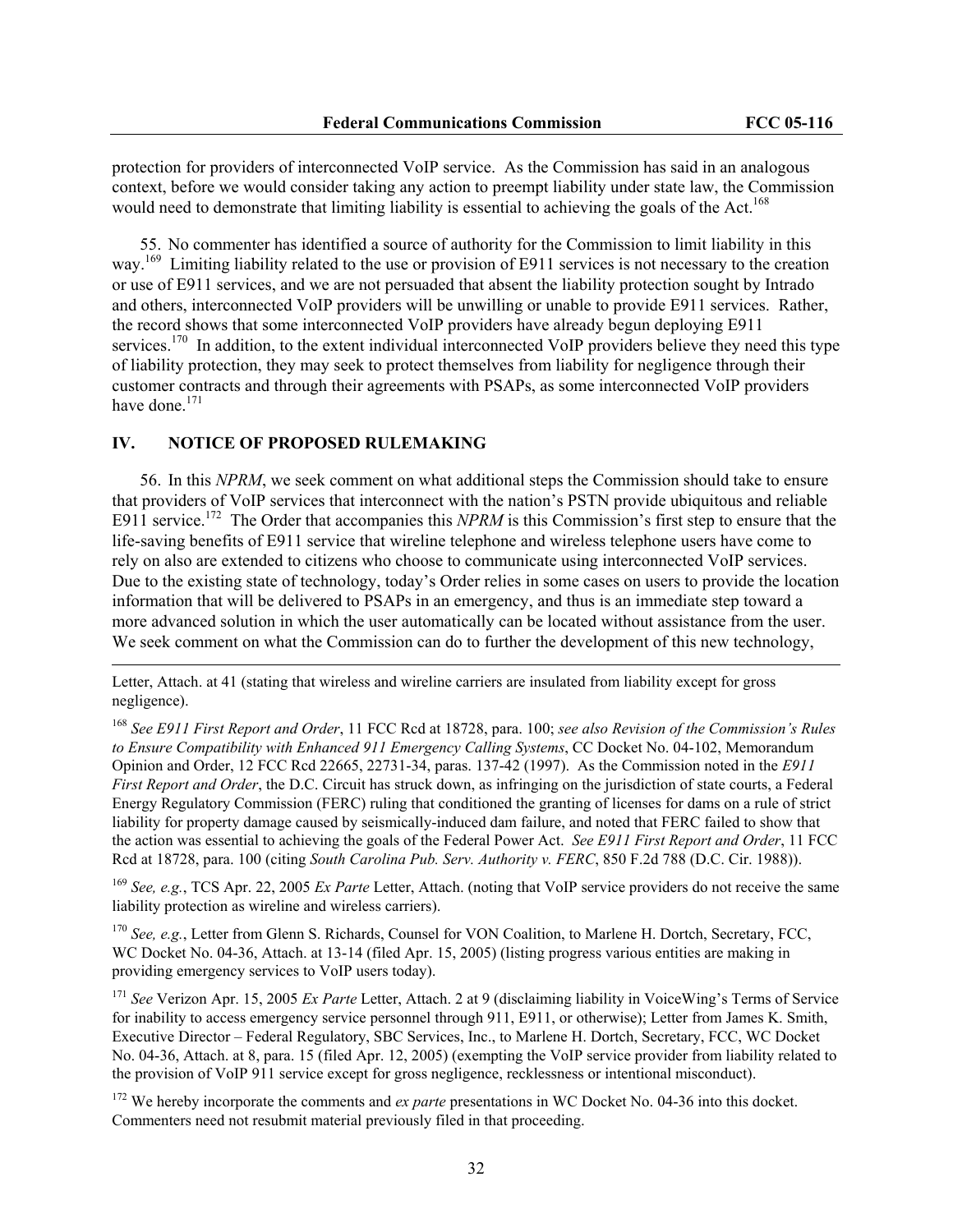and on issues raised by today's Order, including whether the Commission should expand the scope and requirements of this Order. Commenters should take note of the Commission's view that while a provider of VoIP service enjoys the opportunity to introduce new and exciting public interest benefits to the communications marketplace, and to profit from those offerings, that opportunity brings with it the responsibility to ensure that public safety is protected.

57. As the Commission previously has discussed, one of the central customer benefits of portable interconnected VoIP services is the lack of geographic restrictions.173 However, because portable interconnected VoIP services may be offered independent of geography, currently there is no way for portable VoIP providers reliably and automatically to provide location information to PSAPs for these services without the customer's active cooperation. What can the Commission do to facilitate the development of techniques for automatically identifying the geographic location of users of this type of VoIP service? What role should the Commission play to further the evolution of E911 service and E911 systems that do not depend on a customer providing his or her location information? A number of possible methods have been proposed to automatically identify the location of a VoIP user, including gathering location information through the use of: an access jack inventory; a wireless access point inventory; access point mapping and triangulation; HDTV signal triangulation; and various GPS-based solutions.<sup>174</sup> What role would be most productive for the Commission to play in facilitating the adoption of one or more of these possible solutions, or facilitating some other solution, to automatically identify a VoIP service customer's location? Are any of these solutions more promising than others? Are there any reasons why certain of these solutions are unworkable? What other solutions could be used to provide location information automatically in the VoIP service context? Should the Commission require all terminal adapters or other equipment used in the provision of interconnected VoIP service sold as of June 1, 2006 to be capable of providing location information automatically, whether embedded in other equipment or sold to customers as a separate device? Under what authority could the Commission take such actions?

58. We also seek comment on issues raised by our decision today to impose E911 service obligations on providers of interconnected VoIP services. The scope of today's Order is limited to providers of interconnected VoIP services. We seek comment on whether the Commission should extend these obligations, or similar obligations, to providers of other VoIP services that are not covered by the rules adopted today. For instance, what E911 obligations, if any, should apply to VoIP services that are not fully interconnected to the PSTN? Specifically, should E911 obligations apply to VoIP services that enable users to terminate calls to the PSTN but do not permit users to receive calls that originate on the PSTN? Should E911 obligations apply to the converse situation in which a VoIP service enables users to receive calls from the PSTN but does not permit the user to make calls terminating to the PSTN?<sup>175</sup> We tentatively conclude that a provider of a VoIP service offering that permits users generally to receive calls that originate on the PSTN and separately makes available a different offering that permits users generally to terminate calls to the PSTN should be subject to the rules we adopt in today's Order if a user can combine those separate offerings or can use them simultaneously or in immediate succession. Are there any other services upon which the Commission should impose E911 obligations, including any IP-based voice services that do not require a broadband connection?

<sup>173</sup> *See Vonage Order*, 19 FCC Rcd 22420, 22422, paras. 25, 29.

<sup>174</sup> *See* Intrado Apr. 19, 2005 *Ex Parte* Letter, Attach. at 14.

<sup>175</sup> *See supra* para. 24.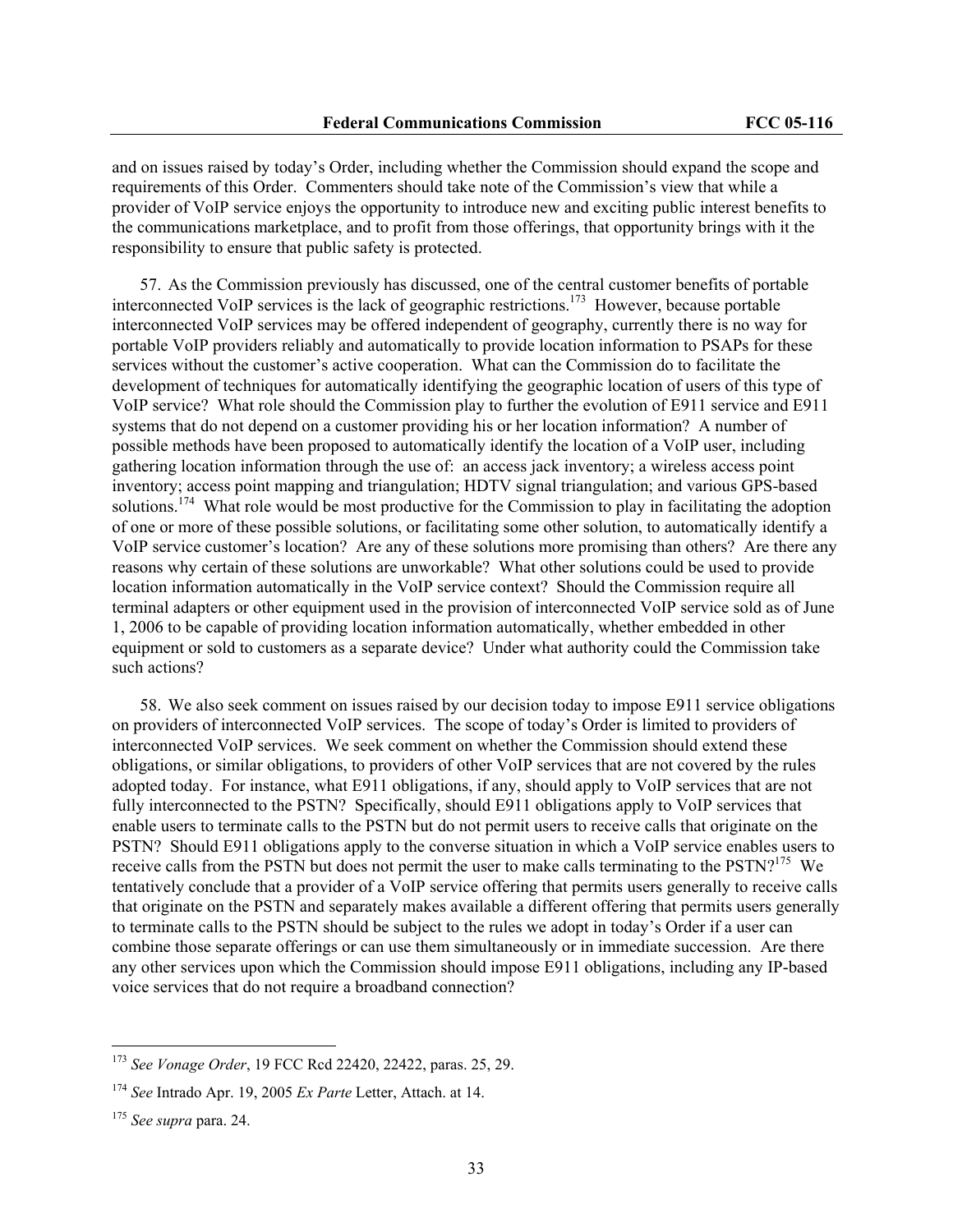59. Does the Commission need to adopt regulations in addition to those imposed by today's Order to ensure that interconnected VoIP service customers obtain the required level of E911 services? It is our expectation that end-user updates of Registered Location information will take place immediately. If this is not feasible, what performance standards should the Commission adopt regarding the length of time between when an end user updates Registered Location information and when the service provider takes the actions necessary to enable E911 from that new location? How should such requirements be structured? How should providers of interconnected VoIP service satisfy the requirements we adopt today in cases in which a subscriber's Registered Location is not associated with a street address? What requirements, if any, should we impose on providers of interconnected VoIP service in geographic areas served by PSAPs that are not connected to a Selective Router? How should the use of wireless broadband connections such as Wi-Fi or WiMax impact the applicability of the obligations we adopt today? Would providers of wireless interconnected VoIP service be more appropriately subject to our existing 911/E911 rules for CMRS? Should the Commission require VoIP service providers to create redundant systems for providing E911 services, such as requiring redundant trunks to each Selective Router and/or requiring that multiple Selective Routers be able to route calls to each PSAP? We also seek comment on whether the Commission should impose additional or more restrictive customer notification requirements relating to E911 on VoIP providers, and on the sufficiency of our customer acknowledgement requirements.

60. Should the Commission impose reporting obligations on VoIP service providers other than the compliance letter we impose in today's Order? Are there other ways for the Commission to monitor implementation of its E911 rules without imposing reporting requirements? We note that the Commission has imposed progress reporting requirements in the past for implementation and enforcement of 911/E911 transition deadlines for wireless<sup>176</sup> and wireline providers.<sup>177</sup> Should the Commission require interconnected VoIP providers to report what progress they are making in developing ways to locate automatically a user who dials 911? Should the Commission require reporting of any other information by interconnected VoIP providers? If the Commission adopts additional reporting requirements, what are the appropriate deadlines for such progress reports? Under what authority could the Commission take such actions?

61. We seek comment on what role states can and should play to help implement the E911 rules we adopt today. We recognize the historic and important role of states and localities in public safety matters. State and local governments have filled an especially important role in creating and regulating 911/E911 operations – a role states have shouldered even in the context of wireless services.<sup>178</sup> Should state and local governments play a role similar to the roles they play in implementing the Commission's wireless 911/E911 rules? Should the Commission take any action to facilitate the states' ability to collect 911 fees from interconnected VoIP providers, either directly or indirectly? How can the Commission and the states work together to ensure the public's safety?

62. Should the Commission adopt any customer privacy protections related to provision of E911 service by interconnected VoIP service providers? The E911 rules we adopt today when fully

<sup>176</sup> *See, e.g.*, 47 C.F.R. § 20.18(i) (requiring certain wireless licensees to "report to the Commission their plans for implementing Phase II enhanced 911 service, including the location-determination technology they plan to employ and the procedure they intend to use to verify conformance with the Phase II accuracy requirements" and to update those plans within thirty days of the adoption of any change).

<sup>177</sup> *See N11 Codes Fifth Report and Order*, 16 FCC Rcd at 22281-82, paras. 42-45.

<sup>178</sup> *See, e.g., id.* at 22283-85, paras. 48-52*; see also supra* para. 7 & note 35.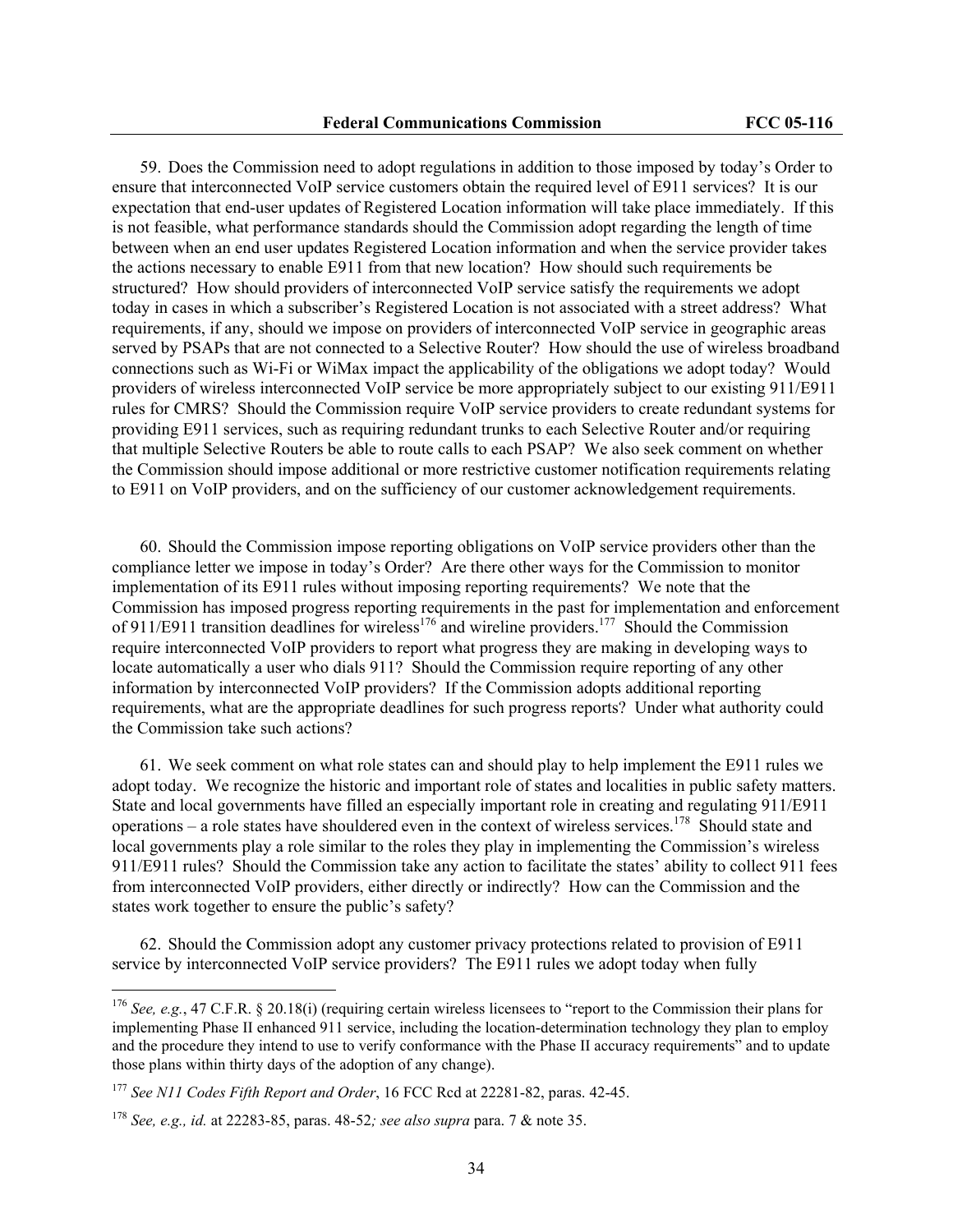implemented will require interconnected VoIP service providers to transmit a customer's Registered Location to an appropriate PSAP, which necessarily requires providers of such services to maintain a list of their customers' Registered Location, and makes that information available to public safety professionals and others when the customer dials 911. Wireline and wireless telecommunications carriers are already subject to privacy requirements.<sup>179</sup> Should the Commission adopt similar privacy protections in the context of interconnected VoIP service? Under what authority could we adopt such rules?

63. Finally, we seek comment on whether persons with disabilities can use interconnected VoIP service and other VoIP services to directly call a PSAP via a TTY in light of the requirement in Title II of the Americans with Disabilities Act (ADA) that PSAPs be directly accessible by TTYs.<sup>180</sup> Furthermore, as we noted in the *Notice*, the Commission in 1999 released a Notice of Inquiry raising specific questions regarding the application of the disability accessibility provisions found in sections 251(a)(2) and 255 of the Act in the context of "IP telephony" and "computer-based equipment that replicates telecommunications functionality."<sup>181</sup> That Notice sought comment on the extent to which Internet telephony was impairing access to communications services among people with disabilities, the efforts that manufacturers were taking to render new technologies accessible, and the degree to which these technologies should be subjected to the same disability access requirements as traditional telephony facilities.182 We ask commenters to refresh the record in that proceeding in light of today's Order by filing comments in this docket. Are there any steps that the Commission needs to take to ensure that people with disabilities who desire to use interconnected VoIP service obtain access to E911 services? What is the basis of the Commission's authority to impose any obligations that commenters feel are warranted?

<sup>&</sup>lt;sup>179</sup> Section 222 of the Act prevents telecommunications carriers from disclosing customer proprietary network information (CPNI), including customer location information, without customer approval. *See* 47 U.S.C. § 222(c)(1). The Act excludes from the definition of CPNI a customer's address that is listed in a directory. *See* 47 U.S.C. § 222(h)(3). We also note that Congress in the 911 Act provided certain privacy protections related to wireless carriers' ability automatically to obtain and transmit precise customer location information, and exceptions from those rules for the provision of E911 service. *See* 911 Act § 5 (amending section 222 by, *inter alia*, adding new sections 47 U.S.C. § 222(d)(4), (f) (concerning wireless location information) and 47 U.S.C. § 222(g) (concerning subscriber information)). Also, in redesignating former section 47 U.S.C. § 222(f) as section 47 U.S.C. § 222(h), the 911 Act amended an existing definition and added new definitions. *See* 47 U.S.C. § 222(h)(1)(A), (4)-(7). We note that section 222 applies to telecommunications carriers. Interconnected VoIP service providers to date have not been classified as telecommunications carriers under the Act.

<sup>&</sup>lt;sup>180</sup> *See* 42 U.S.C. §§ 12131-12134. Pursuant to the ADA requirements, telephone emergency services, including 911 services, are required to provide direct access to individuals who use telecommunication devices for the deaf (TDDs, or as now commonly called, TTYs) and computer modems, without relying on outside relay services or third party services. *See* 28 C.F.R. § 35.162; *see also* 28 C.F.R. § 35.160(a) (providing that a public entity shall "take appropriate steps to ensure that communications with applicants, participants, and members of the public with disabilities are as effective as communications with others"); 28 C.F.R. § 35.161 (stating that "[w]here a public entity communicates by telephone with applicants and beneficiaries, TDD's or equally effective telecommunication systems shall be used to communicate with individuals with impaired hearing or speech").

<sup>181</sup> *Implementation of Sections 255 and 251(a)(2) of the Communications Act of 1934, as Enacted by the Telecommunications Act of 1996; Access to Telecommunications Service, Telecommunications Equipment and Customer Premises Equipment by Persons with Disabilities*, WT Docket No. 96-198, Report and Order and Further Notice of Inquiry, 16 FCC Rcd 6417, 6483-84, para. 175 (1999) (*Disability Access Order*); *see generally id*. at 6483-6486, paras. 173-85.

<sup>182</sup> *See id.*, 16 FCC Rcd at 6484-86, paras. 179-85.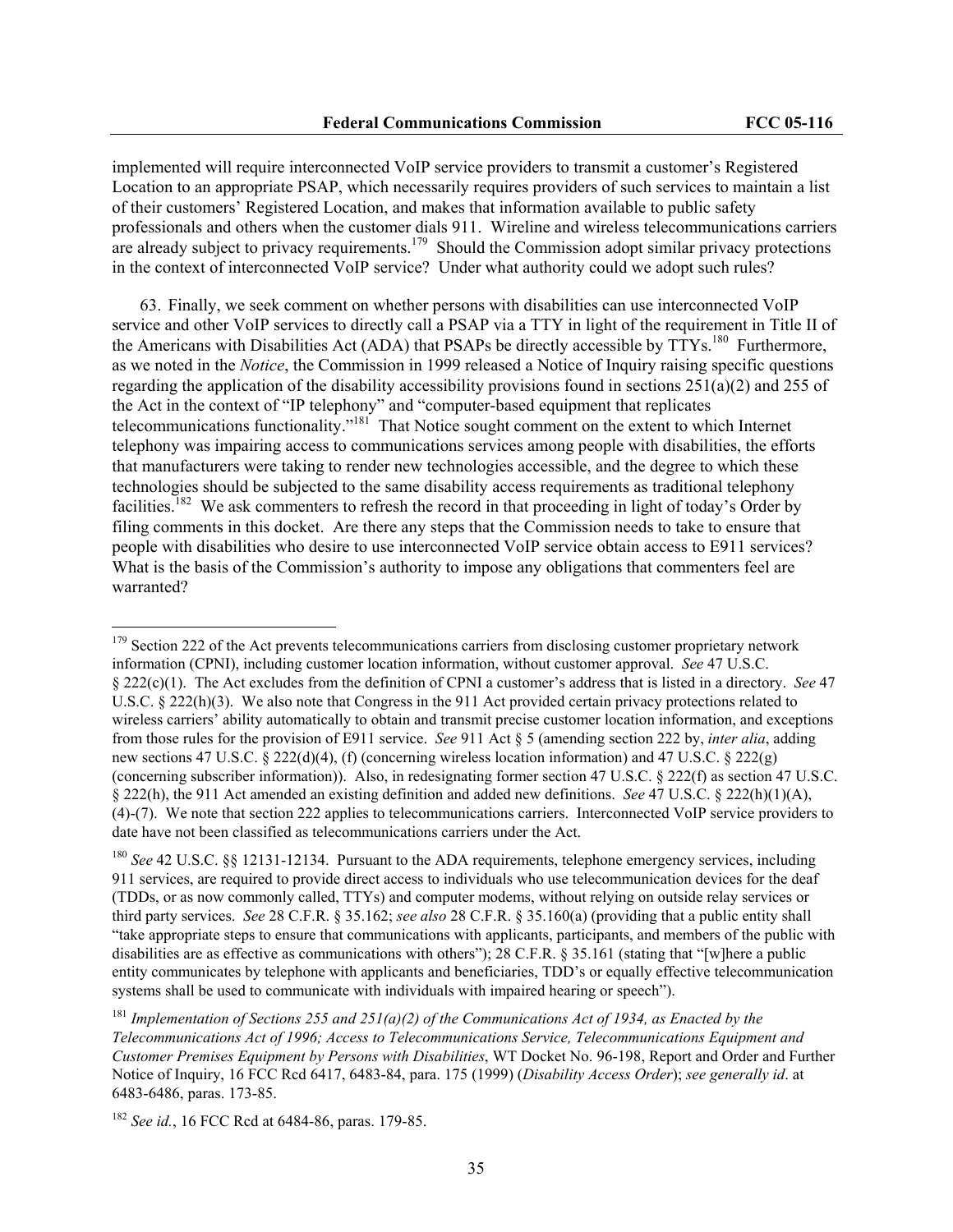### **V. PROCEDURAL MATTERS**

#### **A.** *Ex Parte* **Presentations**

64. This matter shall be treated as a "permit-but-disclose" proceeding in accordance with the Commission's *ex parte* rules.<sup>183</sup> Persons making oral *ex parte* presentations are reminded that memoranda summarizing the presentations must contain summaries of the substance of the presentations and not merely a listing of the subjects discussed. More than a one or two sentence description of the views and arguments presented is generally required.<sup>184</sup> Other requirements pertaining to oral and written presentations are set forth in section 1.1206(b) of the Commission's rules.

### **B. Comment Filing Procedures**

65. Pursuant to sections 1.415 and 1.419 of the Commission's rules, 47 C.F.R §§ 1.415, 1.419, interested parties may file comments and reply comments on or before the dates indicated on the first page of this document. **All filings related to this Order and the Notice of Proposed Rulemaking should refer to WC Docket No. 05-196**. We hereby incorporate the comments and *ex parte* presentations in WC Docket No. 04-36 into WC Docket No. 05-196. Commenters need not resubmit material previously filed in that proceeding. Comments may be filed using: (1) the Commission's Electronic Comment Filing System (ECFS), (2) the Federal Government's eRulemaking Portal, or (3) by filing paper copies. *See* Electronic Filing of Documents in Rulemaking Proceedings, 63 FR 24121 (1998).

- Electronic Filers: Comments may be filed electronically using the Internet by accessing the ECFS: http://www.fcc.gov/cgb/ecfs/ or the Federal eRulemaking Portal: http://www.regulations.gov. Filers should follow the instructions provided on the website for submitting comments.
	- For ECFS filers, if multiple docket or rulemaking numbers appear in the caption of this proceeding, filers must transmit one electronic copy of the comments for each docket or rulemaking number referenced in the caption. In completing the transmittal screen, filers should include their full name, U.S. Postal Service mailing address, and the applicable docket or rulemaking number. Parties may also submit an electronic comment by Internet e-mail. To get filing instructions, filers should send an e-mail to ecfs@fcc.gov, and include the following words in the body of the message, "get form." A sample form and directions will be sent in response.
- **Paper Filers:** Parties who choose to file by paper must file an original and four copies of each filing. If more than one docket or rulemaking number appears in the caption of this proceeding, filers must submit two additional copies for each additional docket or rulemaking number.

Filings can be sent by hand or messenger delivery, by commercial overnight courier, or by firstclass or overnight U.S. Postal Service mail (although we continue to experience delays in receiving U.S. Postal Service mail). All filings must be addressed to the Commission's Secretary, Office of the Secretary, Federal Communications Commission.

<sup>183 47</sup> C.F.R. §§ 1.200 *et seq*.

<sup>184</sup> *See* 47 C.F.R. § 1.1206(b)(2).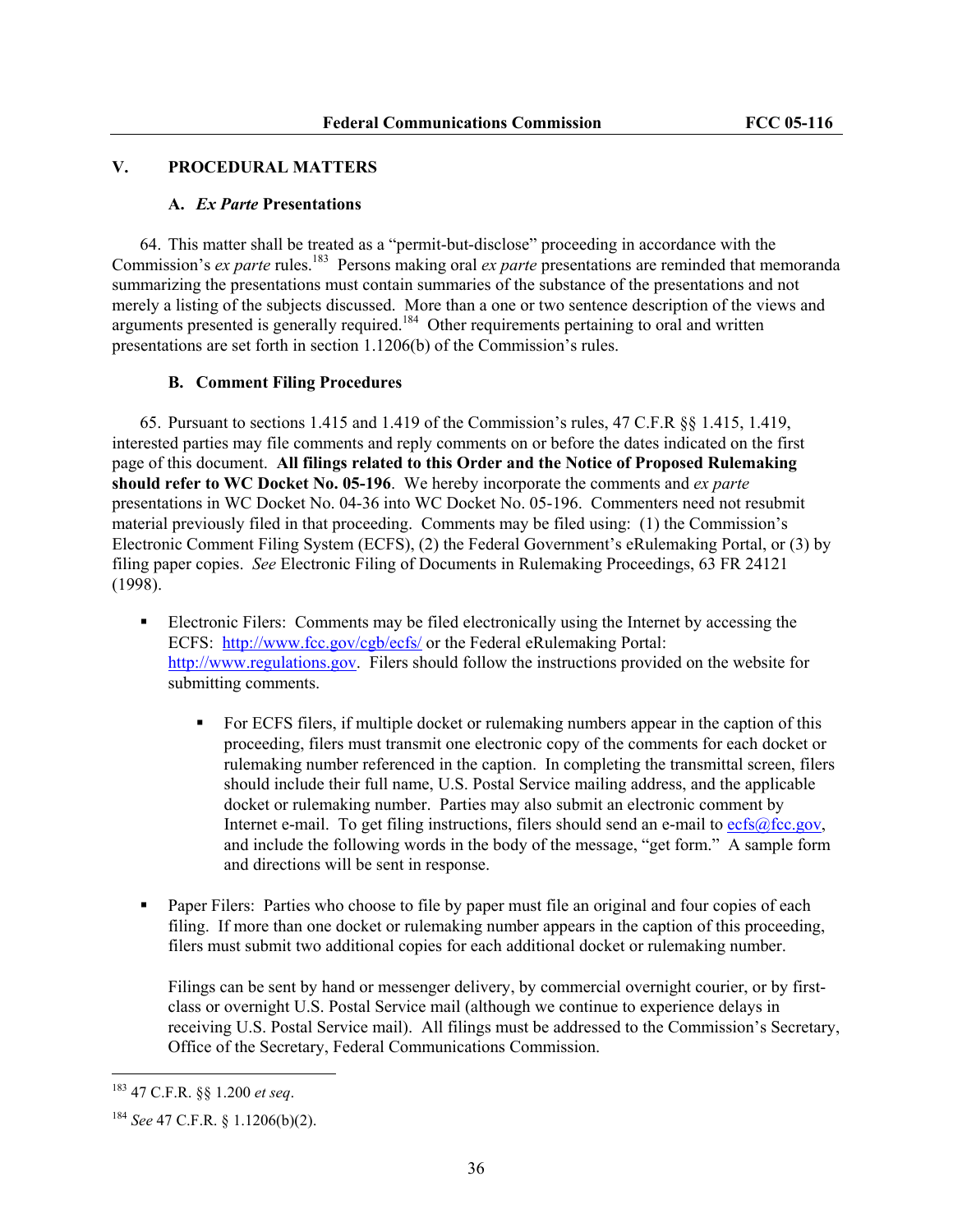- The Commission's contractor will receive hand-delivered or messenger-delivered paper filings for the Commission's Secretary at 236 Massachusetts Avenue, NE., Suite 110, Washington, DC 20002. The filing hours at this location are 8:00 a.m. to 7:00 p.m. All hand deliveries must be held together with rubber bands or fasteners. Any envelopes must be disposed of before entering the building.
- Commercial overnight mail (other than U.S. Postal Service Express Mail and Priority Mail) must be sent to 9300 East Hampton Drive, Capitol Heights, MD 20743.
- U.S. Postal Service first-class, Express, and Priority mail should be addressed to 445  $12^{th}$ Street, SW, Washington DC 20554.

66. All filings must be addressed to the Commission's Secretary, Marlene H. Dortch, Office of the Secretary, Federal Communications Commission, 445 12th Street, SW, Washington, DC 20554. Parties should also send a copy of their filings to Janice Myles, Competition Policy Division, Wireline Competition Bureau, Federal Communications Commission, Room 5-C140, 445 12th Street, SW, Washington, D.C. 20554, or by e-mail to janice.myles@fcc.gov. Parties shall also serve one copy with the Commission's copy contractor, Best Copy and Printing, Inc. (BCPI), Portals II, 445 12th Street, SW, Room CY-B402, Washington, D.C. 20554, (202) 488-5300, or via e-mail to fcc@bcpiweb.com.

67. Documents in WC Docket Nos. 04-36 and 05-196 are available for public inspection and copying during business hours at the FCC Reference Information Center, Portals II, 445 12th St. SW, Room CY-A257, Washington, DC 20554. The documents may also be purchased from BCPI, telephone (202) 488- 5300, facsimile (202) 488-5563, TTY (202) 488-5562, e-mail fcc@bcpiweb.com.

#### **C. Accessible Formats**

68. To request materials in accessible formats for people with disabilities (braille, large print, electronic files, audio format), send an e-mail to fcc504@fcc.gov or call the Consumer & Governmental Affairs Bureau at (202) 418-0531 (voice), (202) 418-7365 (TTY).

#### **D. Regulatory Flexibility Analyses**

69. As required by the Regulatory Flexibility Act of 1980, *see* 5 U.S.C. § 604, the Commission has prepared a Final Regulatory Flexibility Analysis (FRFA) of the possible significant economic impact on small entities of the policies and rules addressed in this document. The FRFA is set forth in Appendix C.

70. As required by the Regulatory Flexibility Act of 1980, *see* 5 U.S.C. § 603, the Commission has prepared an Initial Regulatory Flexibility Analysis (IRFA) of the possible significant economic impact on small entities of the policies and rules addressed in this document. The IRFA is set forth in Appendix C. Written public comments are requested on the IRFA. These comments must be filed in accordance with the same filing deadlines as comments filed in response to this Notice of Proposed Rulemaking as set forth in paragraph 65, and have a separate and distinct heading designating them as responses to the IRFA.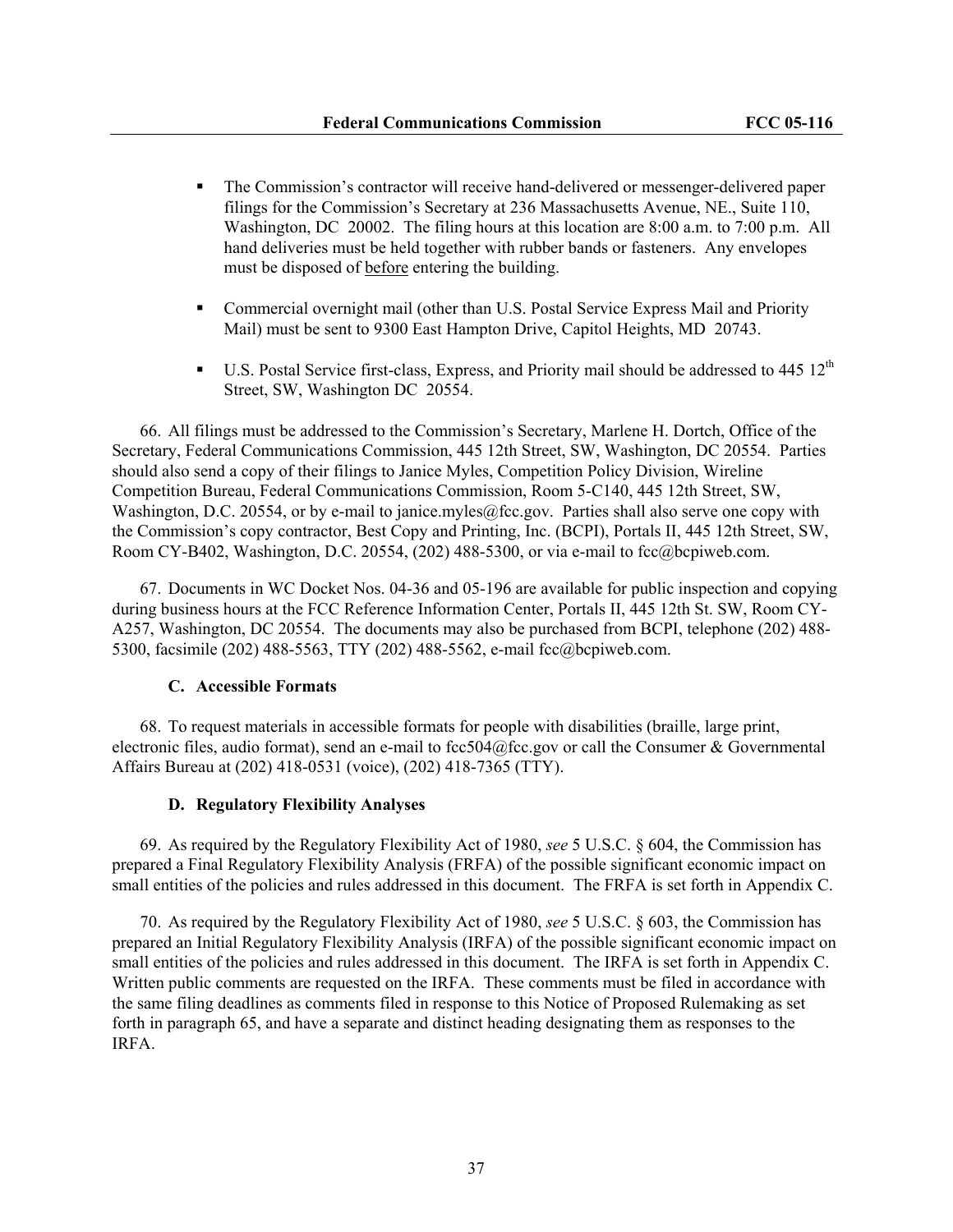#### **E. Paperwork Reduction Act Analysis**

71. This document contains new information collection requirements subject to the Paperwork Reduction Act of 1995 (PRA), Public Law 104-13. It will be submitted to the Office of Management and Budget (OMB) for review under Section 3507(d) of the PRA. OMB, the general public, and other Federal agencies are invited to comment on the new information collection requirements contained in this proceeding.

#### **F. Congressional Review Act**

72. The Commission will send a copy of this Report and Order in a report to be sent to Congress and the Government Accountability Office pursuant to the Congressional Review Act (CRA), *see* 5 U.S.C.  $§ 801(a)(1)(A).$ 

#### **VI. ORDERING CLAUSES**

 $\overline{a}$ 

73. Accordingly, IT IS ORDERED that pursuant to sections 1, 4(i), 4(j), 251(e) and 303(r) of the Communications Act of 1934, as amended, 47 U.S.C. §§ 151, 154(i)-(j), 251(e), 303(r), the Report and Order in WC Docket No. 04-36 IS ADOPTED, and that Part 9 of the Commission's Rules, 47 C.F.R. Part 9, is added as set forth in Appendix B. The Order shall become effective 30 days after publication in the Federal Register subject to OMB approval for new information collection requirements.<sup>185</sup> Accordingly, subject to such OMB approval: (i) the customer notification requirements set forth in paragraphs 48 and 49 of the Order shall become effective upon the effective date of the Order; (ii) the compliance letter described in paragraph 50 of the Order must be submitted to the Commission no later than 120 days after the effective date of the Order; and (iii) all other requirements shall become effective 120 days after the effective date of the Order.

74. IT IS FURTHER ORDERED that pursuant to the authority contained in sections 1, 4(i), 4(j), 251(e), and 303(r) of the Communications Act of 1934, as amended, 47 U.S.C. §§ 151, 154(i)-(j), 251(e), 303(r), the Notice of Proposed Rulemaking in WC Docket No. 05-196 IS ADOPTED.

75. IT IS FURTHER ORDERED that the Commission's Consumer and Governmental Affairs Bureau, Reference Information Center, SHALL SEND a copy of this First Report and Order and Notice of Proposed Rulemaking, including the Final Regulatory Flexibility Analysis and the Initial Regulatory Flexibility Analysis, to the Chief Counsel for Advocacy of the Small Business Administration.

FEDERAL COMMUNICATIONS COMMISSION

#### Marlene H. Dortch

 $185$  In light of the importance of these rules, the Commission is seeking emergency approval from OMB. The Commission will issue a public notice announcing the date upon which the information collection requirements set forth in this Order shall become effective following receipt of such emergency approval.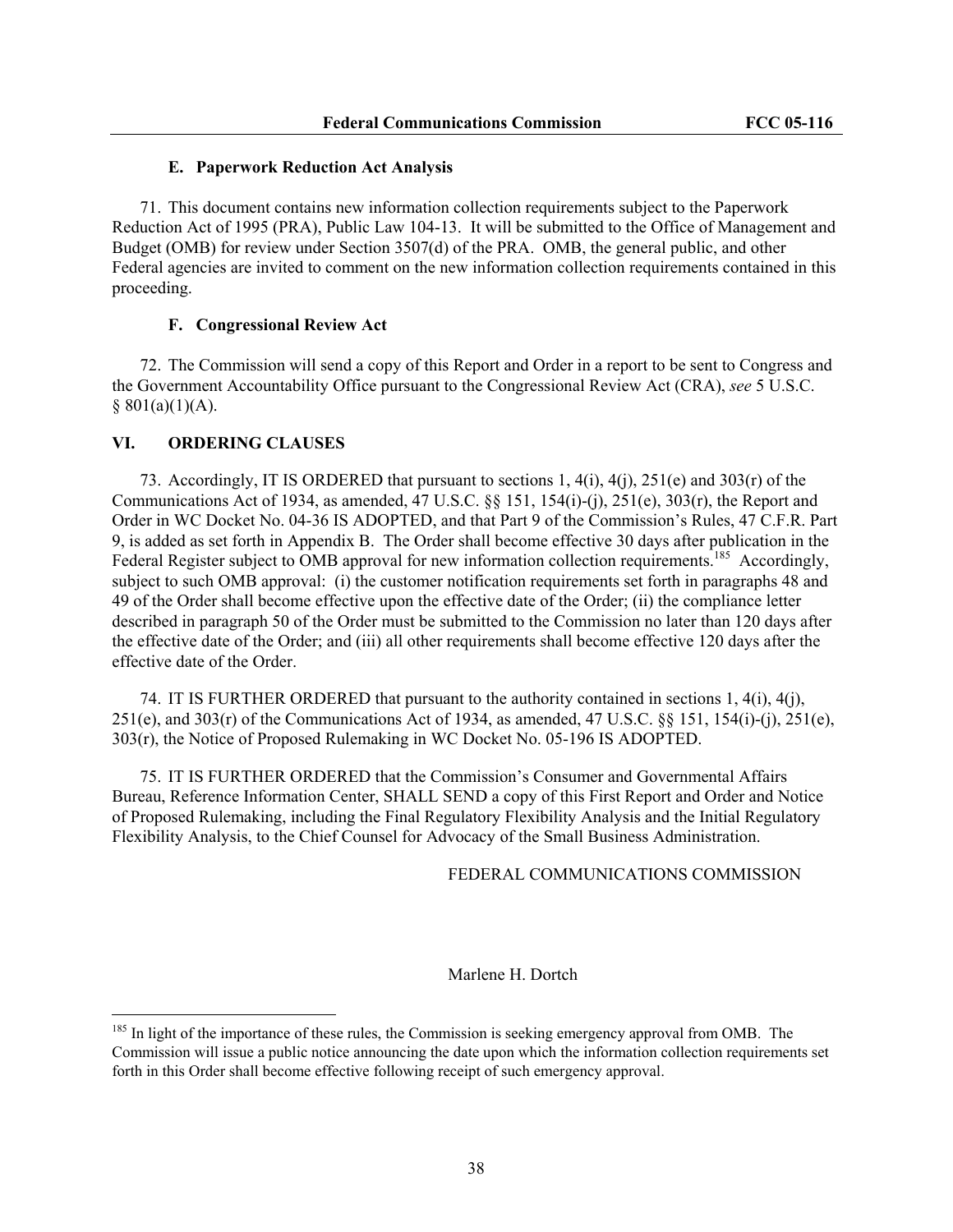Secretary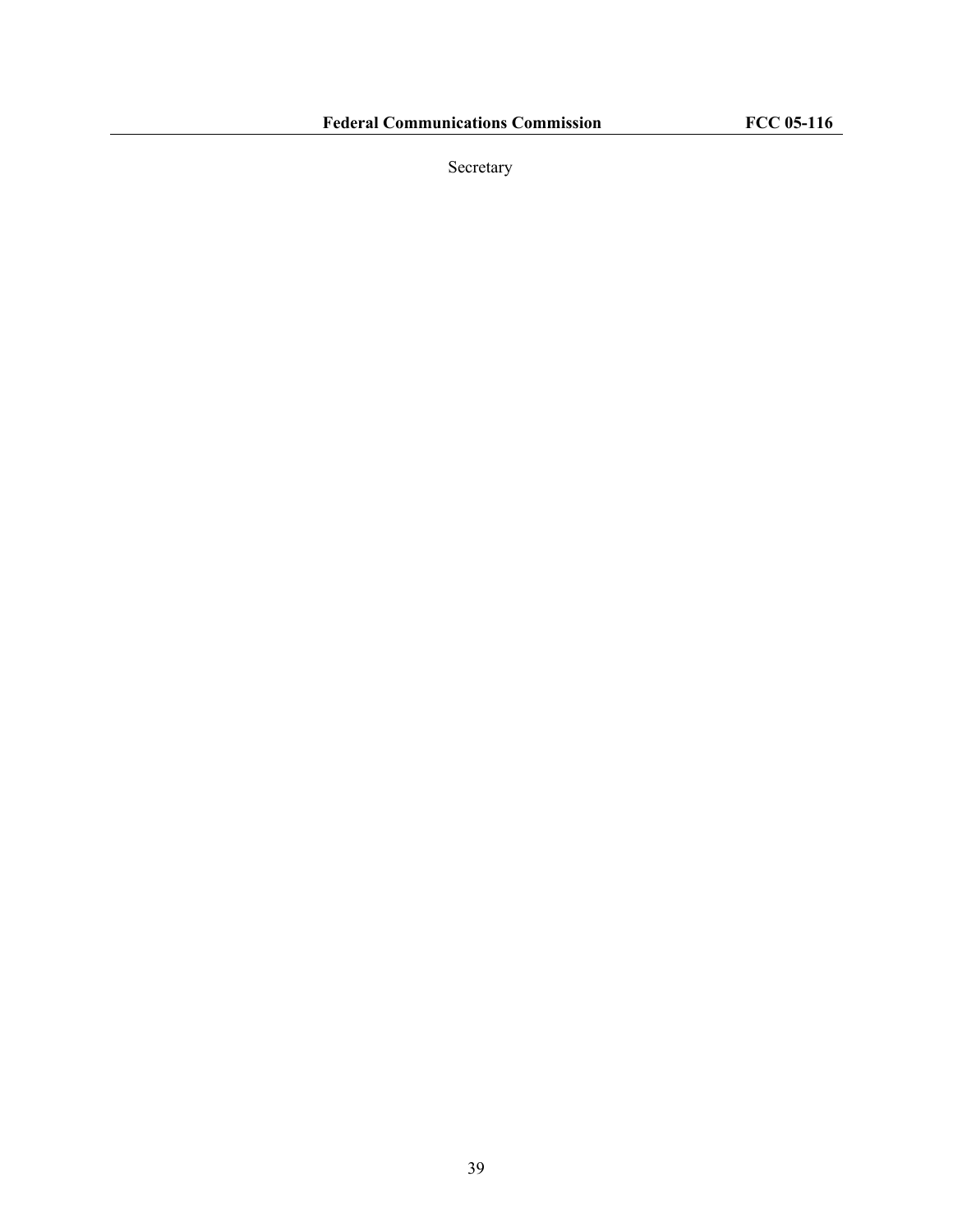## **APPENDIX A LIST OF COMMENTERS**

# **Comments in WC Docket No. 04-36**

| <b>Comments</b>                                          | Abbreviation              |
|----------------------------------------------------------|---------------------------|
| 8X8, Inc.                                                | <b>8X8</b>                |
| <b>AARP</b>                                              | <b>AARP</b>               |
| ACN Communications Services, Inc.                        | <b>ACN</b>                |
| Ad Hoc Telecommunications Users Committee                | Ad Hoc                    |
| <b>Alcatel North America</b>                             | Alcatel                   |
| Alliance for Public Technology                           | <b>APT</b>                |
| America's Rural Consortium                               | <b>ARC</b>                |
| American Foundation for the Blind                        | <b>AFB</b>                |
| American Public Communications Council                   | <b>APCC</b>               |
| Amherst, Massachusetts Cable Advisory Committee          | Amherst CAC               |
| Arizona Corporation Commission                           | Arizona Commission        |
| Artic Slope Telephone Association Cooperative, Inc.      | Artic Slope et al.        |
| Cellular Mobile Systems of St. Cloud, LLC d/b/a Cellular |                           |
| 2000                                                     |                           |
| Comanche County Telephone, Inc.                          |                           |
| DeKalb Telephone Cooperative, Inc. d/b/a DTC             |                           |
| Communications                                           |                           |
| Grand River Mutual Telephone Corporation                 |                           |
| Interstate 35 Telephone Company                          |                           |
| KanOkla Telephone Association, Inc.                      |                           |
| Siskiyou Telephone Company                               |                           |
| Uintah Basin Telecommunications Association, Inc.        |                           |
| Vermont Telephone Company, Inc.                          |                           |
| Wheat State Telephone, Inc.                              |                           |
| Association for Communications Technology Professionals  | <b>ACUTA</b>              |
| in Higher Education                                      |                           |
| Association for Local Telecommunications Services        | <b>ALTS</b>               |
| Association of Public-Safety Communications Officials-   | <b>APCO</b>               |
| International, Inc.                                      |                           |
| AT&T Corporation                                         | AT&T                      |
| Attorney General of the State of New York                | New York Attorney General |
| Avaya, Inc.                                              | Avaya                     |
| <b>BellSouth Corporation</b>                             | BellSouth                 |
| <b>Bend Broadband</b>                                    | Bend Broadband et al.     |
| Cebridge Connections, Inc.                               |                           |
| Insight Communications Company, Inc.                     |                           |
| Susquehanna Communication                                |                           |
| Boulder Regional Emergency Telephone Service Authority   | <b>BRETSA</b>             |
| BT Americas Inc.                                         | <b>BTA</b>                |
| Cablevision Systems Corp.                                | Cablevision               |
| Callipso Corporation                                     | Callipso                  |
| Cbeyond Communications, LLC                              | Cbeyond et al.            |
| GlobalCom, Inc.                                          |                           |
| MPower Communications, Corp.                             |                           |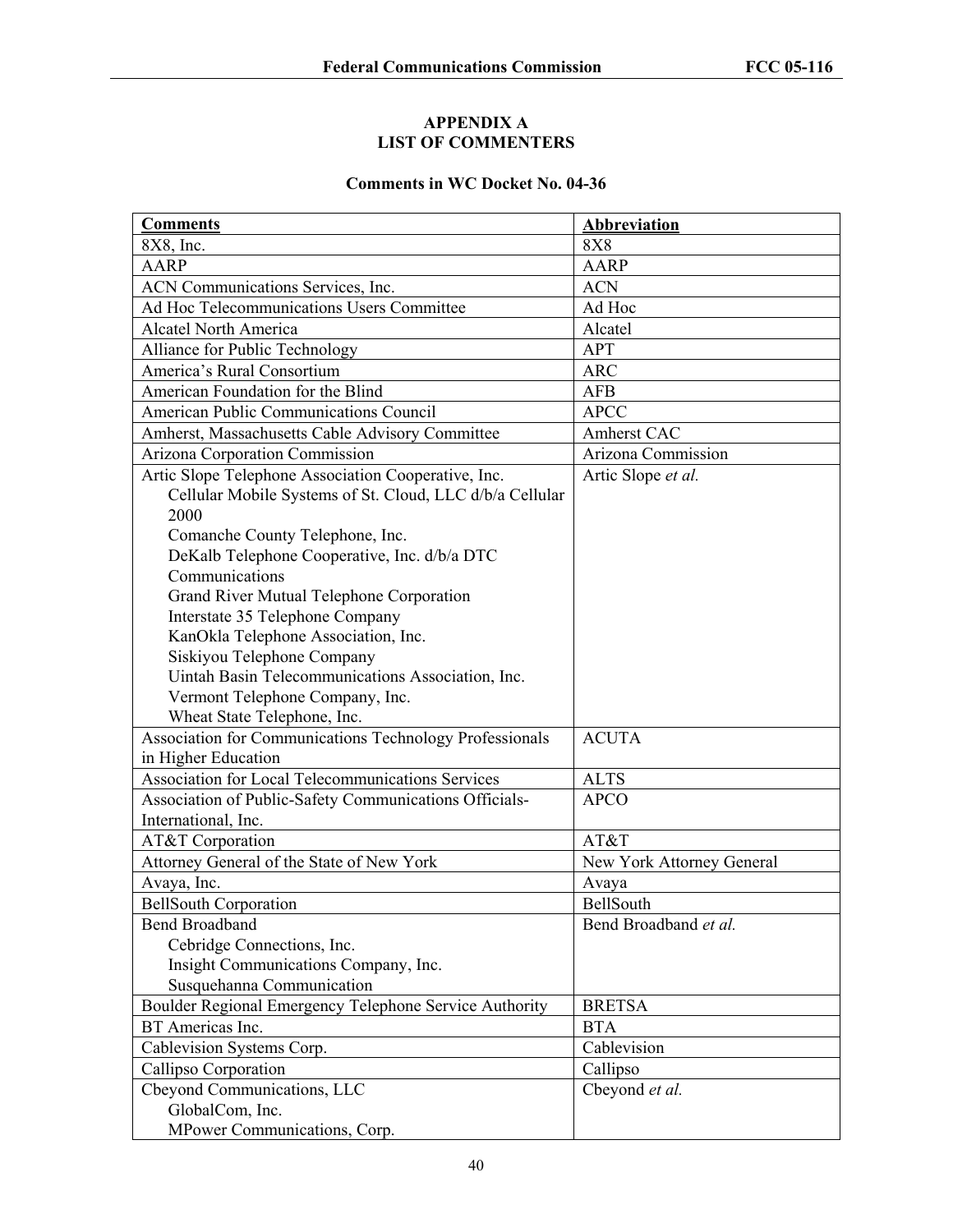| CenturyTel, Inc.                                    | CenturyTel                    |
|-----------------------------------------------------|-------------------------------|
| <b>Charter Communications</b>                       | Charter                       |
| Cheyenne River Sioux Tribe Telephone Authority      | Cheyenne Telephone Authority  |
| Cisco Systems, Inc.                                 | Cisco                         |
| <b>Citizens Utility Board</b>                       | <b>CUB</b>                    |
| City and County of San Francisco                    | San Francisco                 |
| City of New York                                    | New York City                 |
| <b>Comcast Corporation</b>                          | Comcast                       |
| Communication Service for the Deaf, Inc.            | <b>CSD</b>                    |
| Communications Workers of America                   | <b>CWA</b>                    |
| CompTel/ASCENT                                      | CompTel                       |
| Computer & Communications Industry Association      | <b>CCIA</b>                   |
| Computing Technology Industry Association           | CompTIA                       |
| <b>Consumer Electronics Association</b>             | <b>CEA</b>                    |
| <b>Covad Communications</b>                         | Covad                         |
| Cox Communications, Inc.                            | Cox                           |
| <b>CTIA-The Wireless Association</b>                | <b>CTIA</b>                   |
| Department of Homeland Security                     | <b>DHS</b>                    |
| DialPad Communication, Inc.                         | Dialpad et al.                |
| ICG Communications, Inc.                            |                               |
| Qovia, Inc.                                         |                               |
| VoicePulse, Inc.                                    |                               |
| DJE Teleconsulting, LLC                             | <b>DJE</b>                    |
| Donald Clark Jackson                                | Jackson                       |
| EarthLink, Inc.                                     | EarthLink                     |
| <b>EDUCAUSE</b>                                     | <b>EDUCAUSE</b>               |
| <b>Electronic Frontier Foundation</b>               | <b>EFF</b>                    |
| <b>Enterprise Communications Association</b>        | <b>ECA</b>                    |
| Federation for Economically Rational Utility Policy | <b>FERUP</b>                  |
| Francois D. Menard                                  | Menard                        |
| Frontier and Citizens Telephone Companies           | Frontier/Citizens             |
| General Communications, Inc.                        | GCI                           |
| Global Crossing North America, Inc.                 | Global Crossing               |
| GVNW Consulting, Inc.                               | <b>GVNW</b>                   |
| ICORE, Inc.                                         | <b>ICORE</b>                  |
| <b>IEEE-USA</b>                                     | <b>IEEE-USA</b>               |
| Illinois Commerce Commission                        | Illinois Commerce Commission  |
| Inclusive Technologies                              | <b>Inclusive Technologies</b> |
| Independent Telephone & Telecommunications Alliance | <b>ITTA</b>                   |
| Information Technology Association of America       | <b>ITAA</b>                   |
| <b>Information Technology Industry Council</b>      | <b>ITIC</b>                   |
| Interstate Telcom Consulting, Inc.                  | <b>ITCI</b>                   |
| <b>Ionary Consulting</b>                            | Ionary                        |
| Iowa Utilities Board                                | Iowa Commission               |
| King County E911 Program                            | King County                   |
| Level 3 Communications LLC                          | Level 3                       |
| Lucent Technologies Inc.                            | <b>Lucent Technologies</b>    |
| Maine Public Utilities Commissioners                | Maine Commissioners           |
| <b>MCI</b>                                          | <b>MCI</b>                    |
| Microsoft Corporation                               | Microsoft                     |
|                                                     |                               |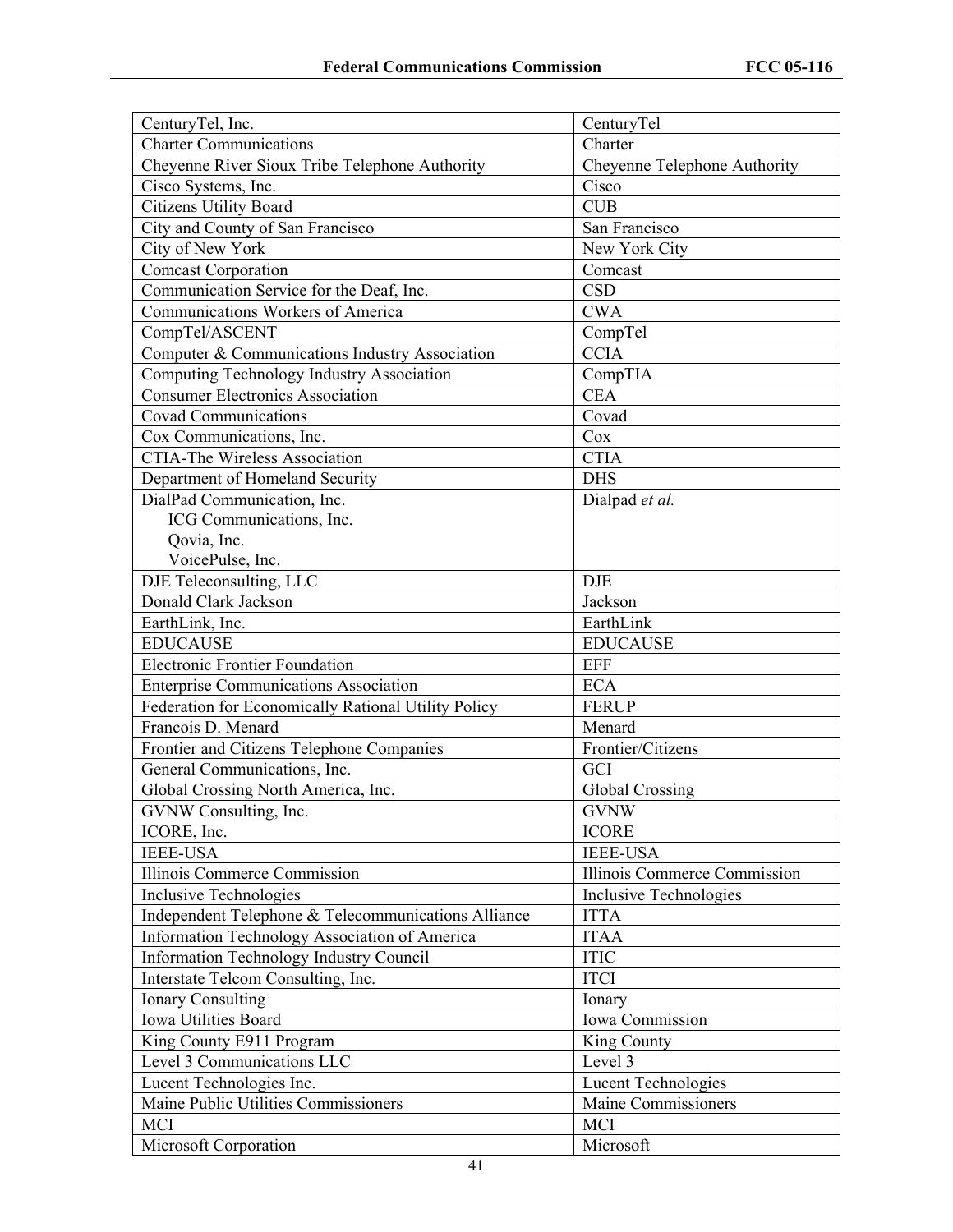| Minnesota Public Utilities Commission                       | Minnesota Commission          |
|-------------------------------------------------------------|-------------------------------|
| Montana Public Service Commission                           | Montana Commission            |
| Motorola, Inc.                                              | Motorola                      |
| National Association of Regulatory Utility Commission       | <b>NARUC</b>                  |
| National Association of State Utility Consumer Advocates    | <b>NASUCA</b>                 |
| National Association of Telecommunications Officers and     | NATOA et al.                  |
| Advisors                                                    |                               |
| National League of Cities                                   |                               |
| National Association of Counties                            |                               |
| U.S. Conference of Mayors                                   |                               |
| National Association of Towns and Townships                 |                               |
| Texas Coalition of Cities for Utility Issues                |                               |
| Washington Association of Telecommunications Officers       |                               |
| and Advisors                                                |                               |
| <b>Greater Metro Telecommunications Consortium</b>          |                               |
| Mr. Hood Cable Regulatory Commission                        |                               |
| Metropolitan Washington Council of Governments              |                               |
| Rainier Communications Commission                           |                               |
| City of Philadelphia                                        |                               |
| City of Tacoma, Washington                                  |                               |
| Montgomery County, Maryland                                 |                               |
| National Cable & Telecommunications Association             | <b>NCTA</b>                   |
| National Consumers League                                   | <b>NCL</b>                    |
| National Emergency Number Association                       | <b>NENA</b>                   |
| National Exchange Carrier Association, Inc.                 | <b>NECA</b>                   |
| National Governors Association                              | <b>NGA</b>                    |
| <b>National Grange</b>                                      | National Grange               |
| National Telecommunications Cooperative Association         | <b>NTCA</b>                   |
| Nebraska Public Service Commission                          | Nebraska Commission           |
| Nebraska Rural Independent Companies                        | Nebraska Rural Independent    |
|                                                             | Companies                     |
| Net2Phone, Inc.                                             | Net2Phone                     |
| New Jersey Board of Public Utilities                        | New Jersey Commission         |
| New Jersey Division of the Ratepayer Advocate               | New Jersey Ratepayer Advocate |
| New York State Department of Public Service                 | New York Commission           |
| nexVortex, Inc.                                             | nexVortex                     |
| Nortel Networks                                             | Nortel                        |
| Nuvio Corporation                                           | Nuvio                         |
| Office of Advocacy, U.S. Small Business Administration      | <b>SBA</b>                    |
| Office of the Attorney General of Texas                     | <b>Texas Attorney General</b> |
| Office of the People's Counsel for the District of Columbia | D.C. Counsel                  |
| Ohio Public Utilities Commission                            | Ohio Commission               |
| Omnitor                                                     | Omnitor                       |
| Organization for the Promotion and Advancement of Small     | <b>OPASTCO</b>                |
| Telecommunications Companies                                |                               |
| Pac-West Telecomm, Inc.                                     | Pac-West                      |
| People of the State of California and the California Public | California Commission         |
| <b>Utilities Commission</b>                                 |                               |
| Public Service Commission of the State of Missouri          | Missouri Commission           |
| Pulver.com                                                  | pulver.com                    |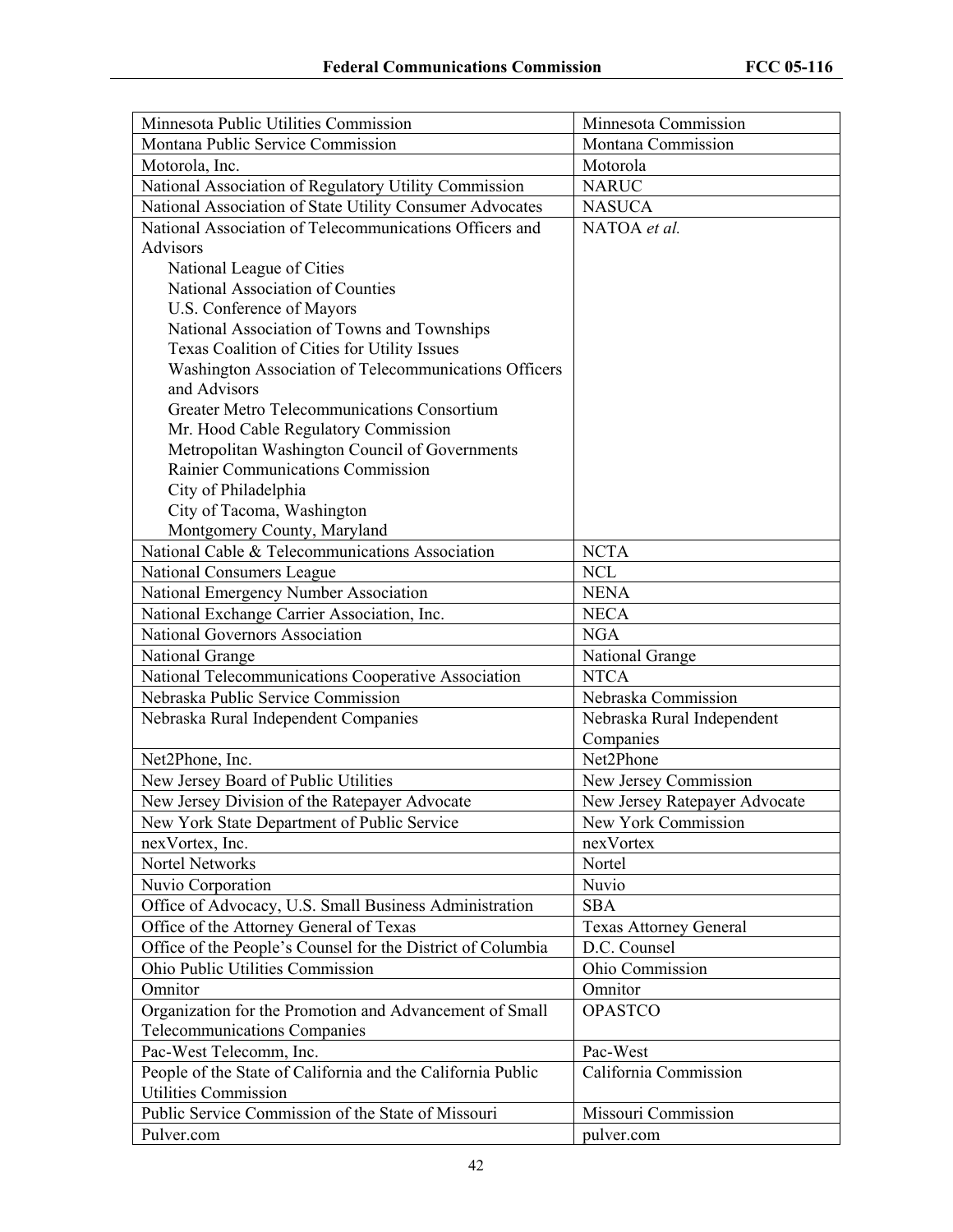| Qwest Communications International Inc.                              | Qwest                     |
|----------------------------------------------------------------------|---------------------------|
| Rehabilitation Engineering Research Center on                        | <b>RERCTA</b>             |
| <b>Telecommunications Access</b>                                     |                           |
| Rural Independent Competitive Alliance                               | <b>RICA</b>               |
| SBC Communications, Inc.                                             | <b>SBC</b>                |
| Self Help for Hard of Hearing People                                 | <b>SHHHP</b>              |
| Skype, Inc.                                                          | Skype                     |
| Sonic.net, Inc.                                                      | Sonic.net                 |
| SPI Solutions, Inc.                                                  | <b>SPI</b> Solutions      |
| Spokane County 911 Communications                                    | Spokane County 911        |
| <b>Sprint Corporation</b>                                            | Sprint                    |
| TCA, Inc. - Telecom Consulting Associates                            | <b>TCA</b>                |
| Telecommunications for the Deaf, Inc.                                | TDI                       |
| Telecommunications Industry Association                              | <b>TIA</b>                |
| Tellme Networks, Inc.                                                | <b>Tellme Networks</b>    |
| Tennessee Regulatory Authority                                       | <b>TRA</b>                |
| Texas Coalition of Cities for Utility Issues                         | <b>TCCFUI</b>             |
|                                                                      | <b>TCSEC</b>              |
| Texas Commission on State Emergency Communications.                  | <b>Texas DIR</b>          |
| <b>Texas Department of Information Resources</b><br>Time Warner Inc. |                           |
|                                                                      | Time Warner               |
| Time Warner Telecom                                                  | <b>TWTC</b>               |
| TracFone Wireless, Inc.                                              | TracFone                  |
| UniPoint Enhanced Services Inc. d/b/a PointOne                       | PointOne                  |
| United States Conference of Catholic Bishops                         | <b>USCCB</b> et al.       |
| Alliance for Community Media                                         |                           |
| Appalachian People's Actions Coalition                               |                           |
| Center for Digital Democracy                                         |                           |
| <b>Consumer Action</b>                                               |                           |
| <b>Edgemont Neighborhood Coalition</b>                               |                           |
| Migrant Legal Action Program                                         |                           |
| United States Department of Justice                                  | <b>DOJ</b>                |
| <b>United States Telecom Association</b>                             | <b>USTA</b>               |
| <b>United Telecom Council</b>                                        | UTC et al.                |
| The United Power Line Council                                        |                           |
| <b>USA Datanet Corporation</b>                                       | <b>USAD</b> Datanet       |
| Utah Division of Public Utilities                                    | <b>Utah Commission</b>    |
| Valor Telecommunications of Texas, L.P. and Iowa                     | Valor et al.              |
| Telecommunications Services, Inc.                                    |                           |
| VeriSign, Inc.                                                       | VeriSign                  |
| Verizon Telephone Company                                            | Verizon                   |
| Vermont Public Service Board                                         | Vermont                   |
| Virgin Mobile USA, LLC                                               | Virgin Mobile             |
| Virginia State Corporation Commission                                | Virginia Commission       |
| Voice on the Net Coalition                                           | <b>VON Coalition</b>      |
| Vonage Holdings Corp                                                 | Vonage                    |
| <b>Western Telecommunications Alliance</b>                           | <b>WTA</b>                |
| WilTel Communications, LLC                                           | WilTel                    |
| Wisconsin Electric Power Company                                     | Wisconsin Electric et al. |
| Wisconsin Gas                                                        |                           |
| Yellow Pages Integrated Media Association                            | <b>YPIMA</b>              |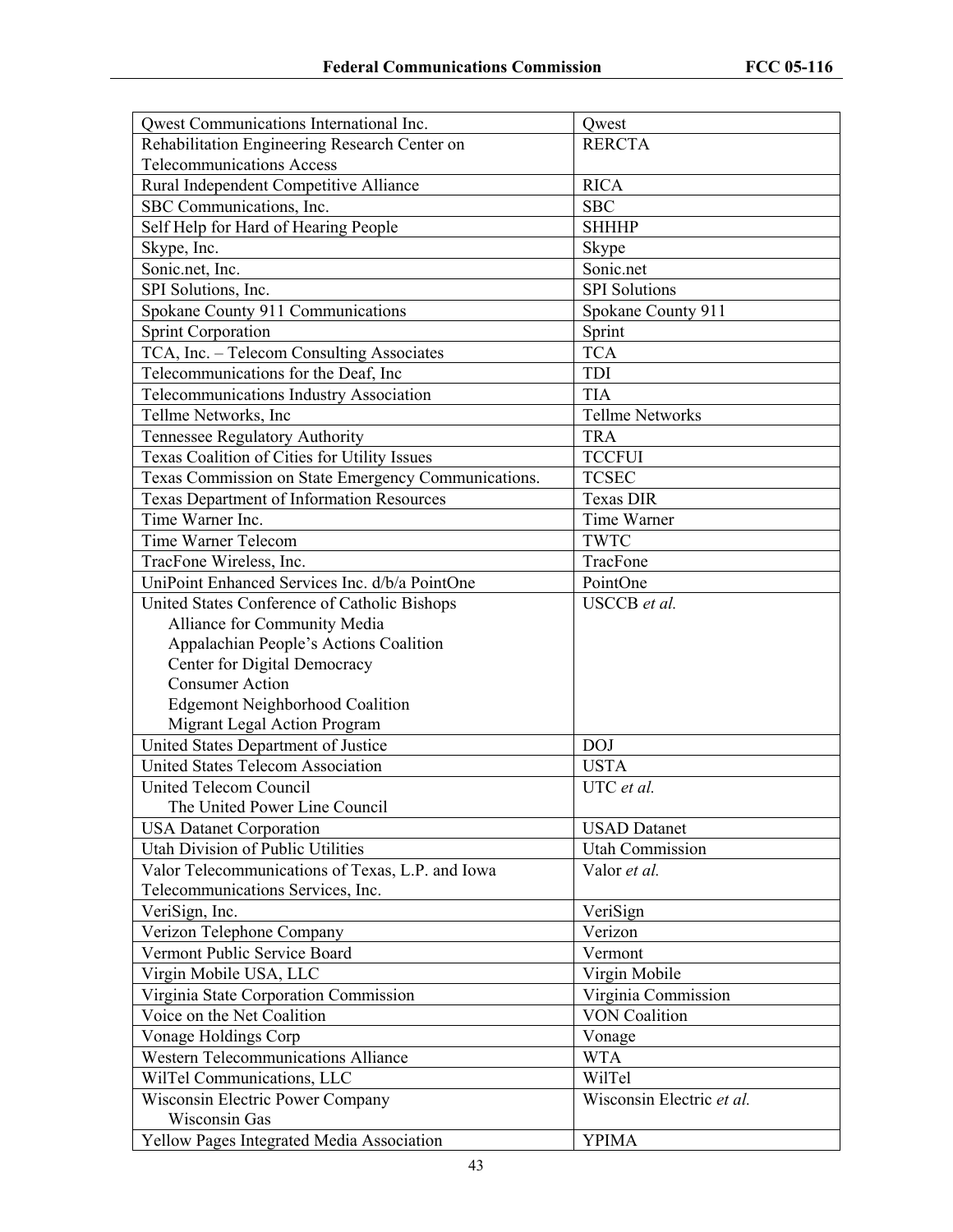| <b>Z-Tel Communications, Inc.</b> | Z-Tel |
|-----------------------------------|-------|
|-----------------------------------|-------|

# **Reply Comments in WC Docket No. 04-36**

| <b>Reply Comments</b>                                    | <b>Abbreviation</b>            |
|----------------------------------------------------------|--------------------------------|
| 8X8, Inc.                                                | <b>8X8</b>                     |
| Ad Hoc Telecom Manufacturer Coalition                    | Ad Hoc Telecom Manufacturers   |
|                                                          | Coalition                      |
| Ad Hoc Telecommunications Users Committee                | Ad Hoc                         |
| Adam D. Thierer, Director of Telecommunications Studies, | Thierer                        |
| Cato Institute                                           |                                |
| <b>Alcatel North America</b>                             | Alcatel                        |
| Alliance for Public Technology et al.                    | $\overline{APT}$ et al.        |
| <b>American Cable Association</b>                        | <b>ACA</b>                     |
| American Electric Power Service Corporation              | American Electric Power et al. |
| Duke Energy Corporation                                  |                                |
| Xcel Energy Inc.                                         |                                |
| Association for Local Telecommunications Services        | <b>ALTS</b>                    |
| AT&T Corp.                                               | AT&T                           |
| Avaya Inc.                                               | Avaya                          |
| <b>BellSouth Corporation</b>                             | BellSouth                      |
| <b>Broadband Service Providers Association</b>           | <b>BSPA</b>                    |
| Cablevision Systems Corp.                                | Cablevision                    |
| Callipso Corporation                                     | Callipso                       |
| <b>Central Station Alarm Association</b>                 | <b>CSAA</b>                    |
| Cingular Wireless LLC                                    | Cingular                       |
| Cisco Systems, Inc.                                      | Cisco                          |
| City and County of San Francisco                         | San Francisco                  |
| <b>Comcast Corporation</b>                               | Comcast                        |
| CompTel/Ascent                                           | CompTel                        |
| <b>Consumer Electronics Association</b>                  | <b>CEA</b>                     |
| <b>Consumer Federation of America</b>                    | CFA et al.                     |
| <b>Consumers Union</b>                                   |                                |
| <b>Covad Communications</b>                              | Covad                          |
| CTC Communications Corp.                                 | <b>CTS</b>                     |
| <b>CTIA-The Wireless Association</b>                     | <b>CTIA</b>                    |
| Department of Defense                                    | DoD                            |
| Donald Clark Jackson                                     | Jackson                        |
| EarthLink, Inc.                                          | EarthLink                      |
| Educause                                                 | Educause                       |
| <b>Enterprise Communications Association</b>             | <b>ECA</b>                     |
| Ericsson Inc.                                            | Ericsson                       |
| Florida Public Service Commission                        | Florida Commission             |
| Francois D. Menard                                       | Menard                         |
| General Communication (GCI)                              | GCI                            |
| Global Crossing North America, Inc.                      | <b>Global Crossing</b>         |
| Independent Telephone & Telecommunications Alliance      | <b>ITTA</b>                    |
| Information Technology Association of America            | <b>Information Technology</b>  |
|                                                          | <b>Association of America</b>  |
| Intergovernmental Advisory Committee                     | IAC                            |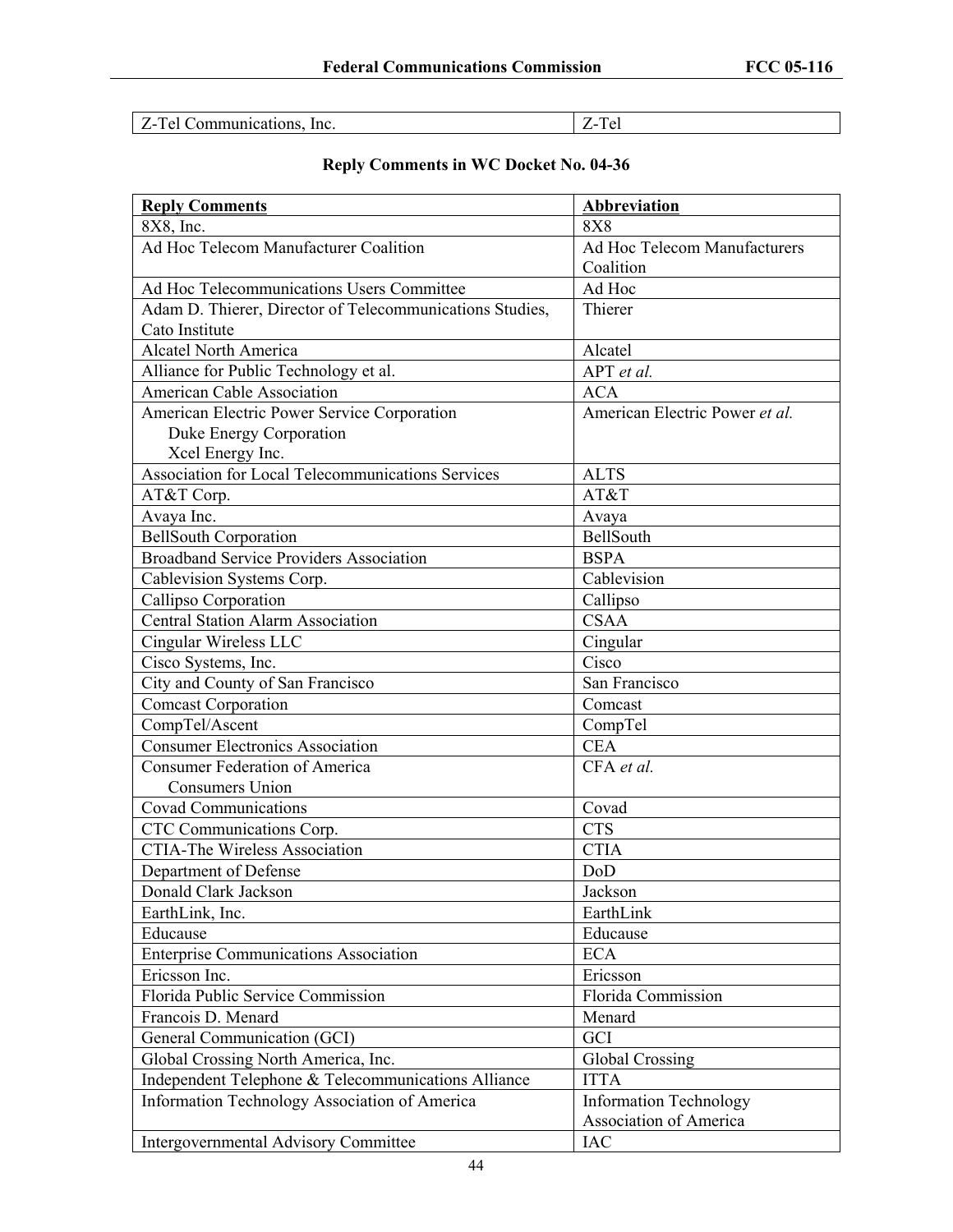| Intrado Inc.                                                | Intrado                        |
|-------------------------------------------------------------|--------------------------------|
| Knology, Inc.                                               | Knology                        |
| Level 3 Communications LLC                                  | Level 3                        |
| Massachusetts Office of the Attorney General                | Massachusetts Attorney General |
| <b>MCI</b>                                                  | <b>MCI</b>                     |
| Montana Public Service Commission                           | Montana Commission             |
| Motorola, Inc.                                              | Motorola                       |
| National Association of State Utility Consumer Advocates    | <b>NASUCA</b>                  |
| National Association of Telecommunications Officers and     | NATOA et al.                   |
| <b>Advisors</b>                                             |                                |
| National League of Cities                                   |                                |
| National Association of Counties                            |                                |
| U.S. Conference of Mayors                                   |                                |
| National Association of Towns and Townships                 |                                |
| Texas Coalition of Cities for Utility Issues                |                                |
| Washington Association of Telecommunications Officers       |                                |
| and Advisors                                                |                                |
| Greater Metro Telecommunications Consortium                 |                                |
| Mr. Hood Cable Regulatory Commission                        |                                |
| Metropolitan Washington Council of Governments              |                                |
| Rainier Communications Commission                           |                                |
| City of Philadelphia                                        |                                |
| City of Tacoma, Washington                                  |                                |
| Montgomery County, Maryland                                 |                                |
| National Cable & Telecommunications Association             | <b>NCTA</b>                    |
| National Emergency Number Association                       | <b>NENA</b>                    |
| National Exchange Carrier Association, Inc.                 | <b>NECA</b>                    |
| Nebraska Public Service Commission                          | Nebraska Commission            |
| Nebraska Rural Independent Companies                        | Nebraska Rural Independent     |
|                                                             | Companies                      |
| Net2Phone, Inc.                                             | Net2Phone                      |
| New Jersey Division of the Ratepayer Advocate               | New Jersey Ratepayer Advocate  |
| New York State Department of Public Service                 | New York Commission            |
| Nextel Communications, Inc.                                 | Nextel                         |
| Nuvio Corporation                                           | Nuvio                          |
| Office of the People's Counsel for the District of Columbia | D.C. Counsel                   |
| Organization for the Promotion and Advancement of Small     | <b>OPASTCO</b>                 |
| <b>Telecommunications Companies</b>                         |                                |
| Pac-West Telecomm, Inc.                                     | Pac-West                       |
| Pennsylvania Public Utility Commission                      | Pennsylvania Commission        |
| Public Service Commission of Wisconsin                      | Wisconsin Commission           |
| Qwest Communications International Inc.                     | Qwest                          |
| Regulatory Studies Program (RSP) of the Mercatus Center at  | Mercatus Center                |
| George Mason University                                     |                                |
| Rehabilitation Engineering Research Center on               | <b>RERCTA</b>                  |
| <b>Telecommunications Access</b>                            |                                |
| RNKL, Inc. d/b/a RNK Telecom                                | <b>RNK</b>                     |
| Rural Independent Competitive Alliance                      | <b>RICA</b>                    |
| SBC Communications Inc.                                     | <b>SBC</b>                     |
| Skype, Inc.                                                 | Skype                          |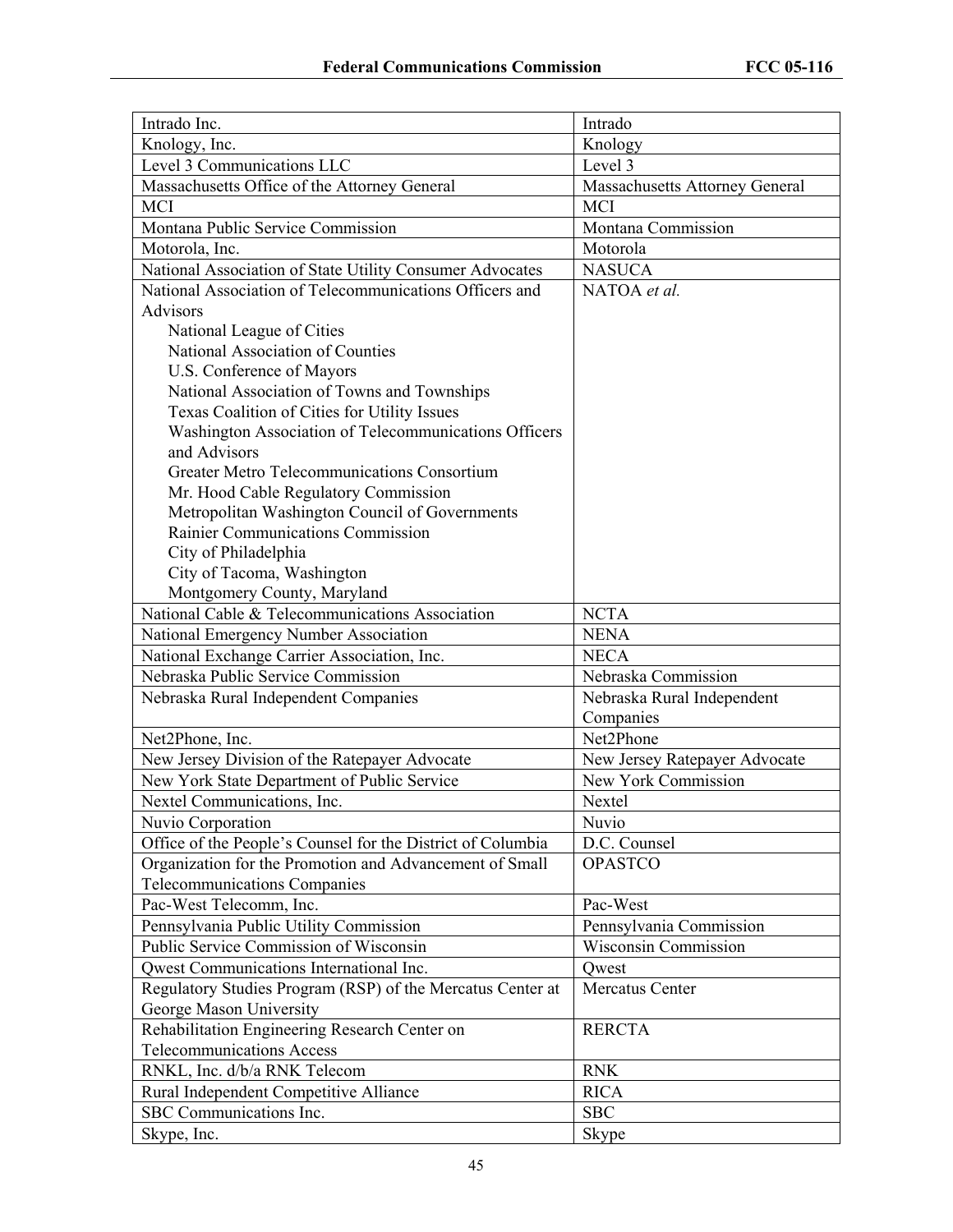| Southern Communications Services, Inc. d/b/a Southern | Southern LINC                  |
|-------------------------------------------------------|--------------------------------|
| <b>LINC</b>                                           |                                |
| <b>Sprint Corporation</b>                             | Sprint                         |
| Telecommunications Industry Association               | <b>TIA</b>                     |
| Tellme Networks, Inc                                  | <b>Tellme Networks</b>         |
| Texas Statewide Telephone Cooperative, Inc.           | Texas Statewide Telephone      |
|                                                       | Cooperative                    |
| Time Warner Telecom, Inc.                             | <b>Time Warner Telecom</b>     |
| T-Mobile USA, Inc.                                    | T-Mobile                       |
| TracFone Wireless, Inc.                               | TracFone                       |
| United States Conference of Catholic Bishops          | <b>USCCB</b> et al.            |
| Alliance for Community Media                          |                                |
| Appalachian Peoples' Action Coalition                 |                                |
| Center for Digital Democracy                          |                                |
| <b>Consumer Action</b>                                |                                |
| <b>Edgemont Neighborhood Coalition</b>                |                                |
| Migrant Legal Action Program                          |                                |
| United States Department of Justice                   | <b>DOJ</b>                     |
| <b>United States Telecom Association</b>              | <b>USTA</b>                    |
| <b>USA Datanet Corporation</b>                        | <b>USA</b> Datanet             |
| Utah Division of Public Utilities                     | <b>Utah Commission</b>         |
| VeriSign, Inc.                                        | VeriSign                       |
| Verizon Telephone Companies                           | Verizon                        |
| Voice on the Net Coalition                            | <b>VON Coalition</b>           |
| Wisconsin Department of Public Instruction            | Wisconsin Department of Public |
|                                                       | Instruction                    |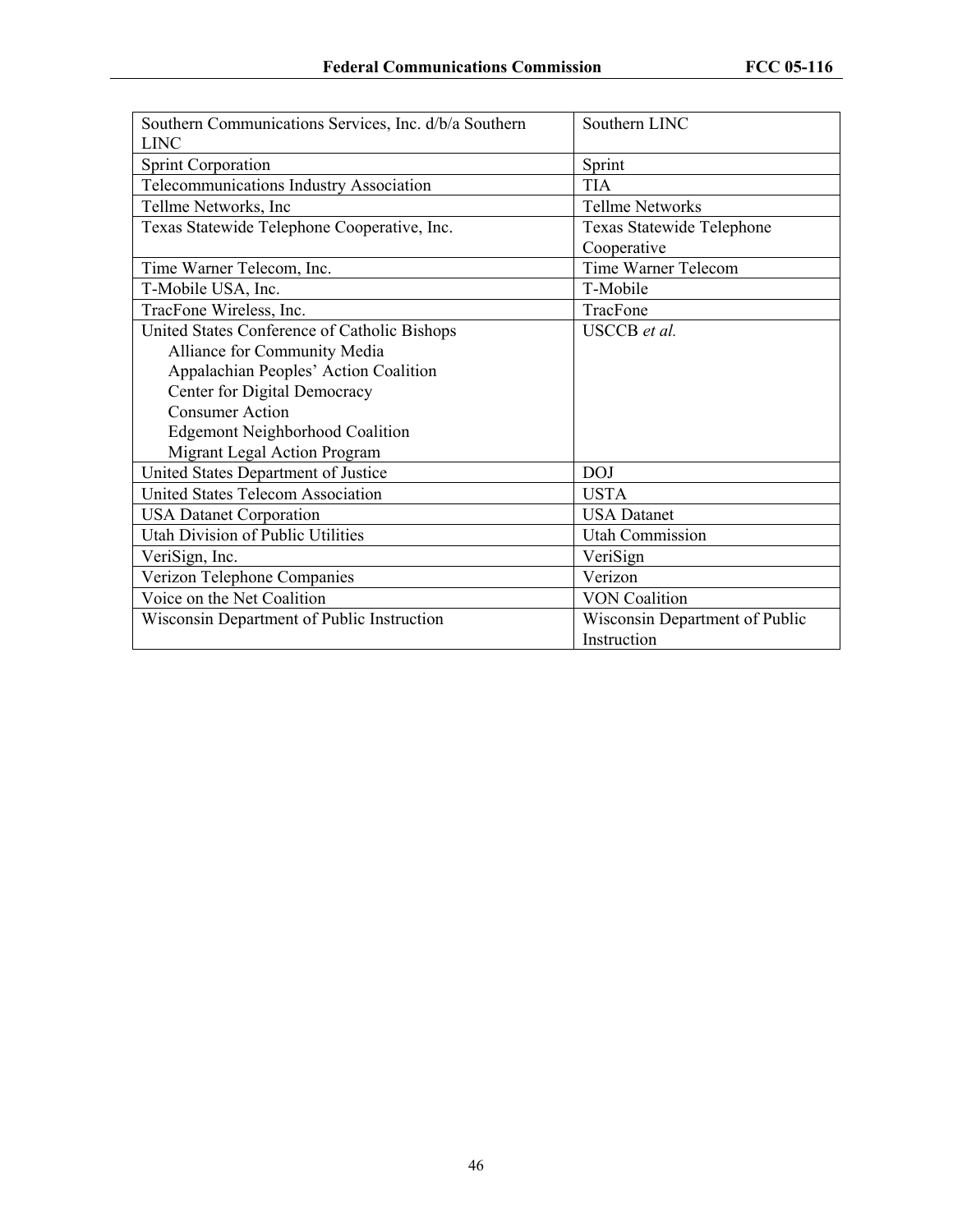# **APPENDIX B FINAL RULES**

Part 9 of Title 47 of the Code of Federal Regulations is added to read as follows:

# **PART 9 —INTERCONNECTED VOICE OVER INTERNET PROTOCOL SERVICES**

Sec. 9.1 Purpose. 9.3 Definitions. 9.5 E911 Service

AUTHORITY: 47 U.S.C. 151, 154(i)-(j), 251(e), and  $303(r)$  unless otherwise noted.

## **§ 9.1 Purpose**

The purpose of these rules is to set forth the E911 service requirements and conditions applicable to interconnected Voice over Internet Protocol service providers.

## **§ 9.3 Definitions.**

Appropriate local emergency authority. An emergency answering point that has not been officially designated as a Public Safety Answering Point (PSAP), but has the capability of receiving 911 calls and either dispatching emergency services personnel or, if necessary, relaying the call to another emergency service provider. An appropriate local emergency authority may include, but is not limited to, an existing local law enforcement authority, such as the police, county sheriff, local emergency medical services provider, or fire department.

ANI. Automatic Number Identification, as such term is defined in Section 20.3 of these rules.

Interconnected VoIP service. An interconnected Voice over Internet protocol (VoIP) service is a service that: (1) enables real-time, two-way voice communications; (2) requires a broadband connection from the user's location; (3) requires Internet protocol-compatible customer premises equipment (CPE); and (4) permits users generally to receive calls that originate on the public switched telephone network and to terminate calls to the public switched telephone network.

Pseudo Automatic Number Identification (Pseudo-ANI). A number, consisting of the same number of digits as ANI, that is not a North American Numbering Plan telephone directory number and may be used in place of an ANI to convey special meaning. The special meaning assigned to the pseudo-ANI is determined by agreements, as necessary, between the system originating the call, intermediate systems handling and routing the call, and the destination system.

PSAP. Public Safety Answering Point, as such term is defined in Section 20.3 of these rules.

Registered Location. The most recent information obtained by an interconnected VoIP service provider that identifies the physical location of an end user.

Statewide default answering point. An emergency answering point designated by the State to receive 911 calls for either the entire State or those portions of the State not otherwise served by a local PSAP.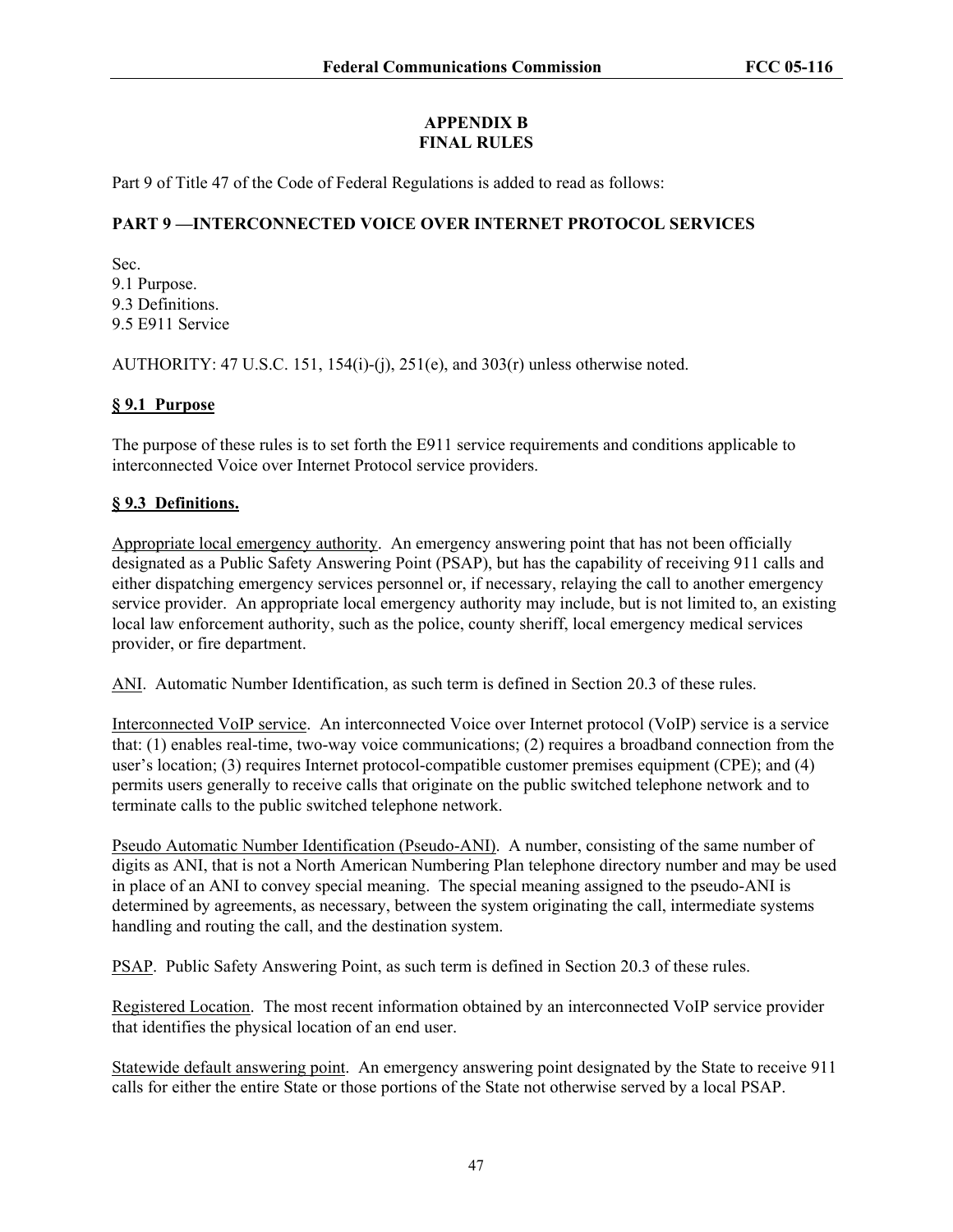Wireline E911 Network. A dedicated wireline network that (1) is interconnected with but largely separate from the public switched telephone network, (2) includes a selective router, and (3) is utilized to route emergency calls and related information to PSAPs, designated statewide default answering points, appropriate local emergency authorities or other emergency answering points.

# **§ 9.5 E911 Service.**

(a) Scope of Section. The following requirements are only applicable to providers of interconnected VoIP services. Further, the following requirements apply only to 911 calls placed by users whose Registered Location is in a geographic area served by a Wireline E911 Network (which, as defined in Section 9.3, includes a selective router).

(b) E911 Service. As of [120 days after the effective date of the Order]:

(1) Interconnected VoIP service providers must, as a condition of providing service to a consumer, provide that consumer with E911 service as described in this section;

(2) Interconnected VoIP service providers must transmit all 911 calls, as well as ANI and the caller's Registered Location for each call, to the PSAP, designated statewide default answering point, or appropriate local emergency authority that serves the caller's Registered Location and that has been designated for telecommunications carriers pursuant to section 64.3001 of this chapter, provided that "all 911 calls" is defined as "any voice communication initiated by an interconnected VoIP user dialing 911";

(3) All 911 calls must be routed through the use of ANI and, if necessary, pseudo-ANI, via the dedicated Wireline E911 Network; and

(4) The Registered Location must be available to the appropriate PSAP, designated statewide default answering point, or appropriate local emergency authority from or through the appropriate automatic location information (ALI) database.

(c) Service Level Obligation. Notwithstanding the provisions in paragraph (b) of this section, if a PSAP, designated statewide default answering point, or appropriate local emergency authority is not capable of receiving and processing either ANI or location information, an interconnected VoIP service provider need not provide such ANI or location information; however, nothing in this paragraph affects the obligation under paragraph (b) of an interconnected VoIP service provider to transmit via the Wireline E911 Network all 911 calls to the PSAP, designated statewide default answering point, or appropriate local emergency authority that serves the caller's Registered Location and that has been designated for telecommunications carriers pursuant to section 64.3001 of this chapter.

(d) Registered Location Requirement. As of [120 days after the effective date of the Order], interconnected VoIP service providers must:

(1) Obtain from each customer, prior to the initiation of service, the physical location at which the service will first be utilized; and

(2) Provide their end users one or more methods of updating their Registered Location, including at least one option that requires use only of the CPE necessary to access the interconnected VoIP service. Any method utilized must allow an end user to update the Registered Location at will and in a timely manner.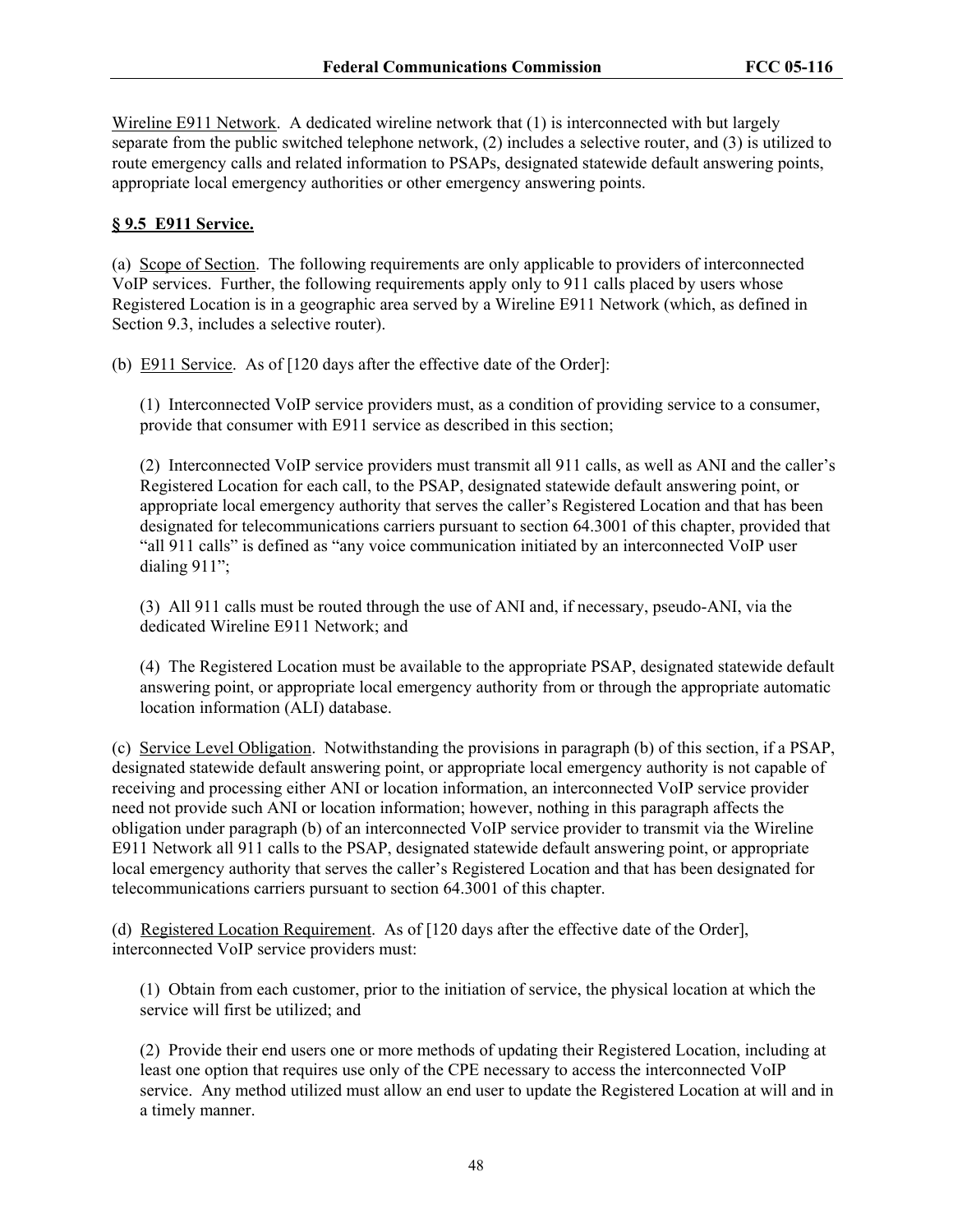(e) Customer Notification. Each interconnected VoIP service provider shall:

(1) Specifically advise every subscriber, both new and existing, prominently and in plain language, of the circumstances under which E911 service may not be available through the interconnected VoIP service or may be in some way limited by comparison to traditional E911 service. Such circumstances include, but are not limited to, relocation of the end user's IP-compatible CPE, use by the end user of a non-native telephone number, broadband connection failure, loss of electrical power, and delays that may occur in making a Registered Location available in or through the ALI database;

(2) Obtain and keep a record of affirmative acknowledgement by every subscriber, both new and existing, of having received and understood the advisory described in subparagraph (1); and

(3) Distribute to its existing subscribers warning stickers or other appropriate labels warning subscribers if E911 service may be limited or not available and instructing the subscriber to place them on or near the equipment used in conjunction with the interconnected VoIP service. Each interconnected VoIP provider shall distribute such warning stickers or other appropriate labels to each new subscriber prior to the initiation of that subscriber's service.

(f) Compliance Letter. All interconnected VoIP providers must submit a letter to the Commission detailing their compliance with this section no later than [120 days after the effective date of this Order].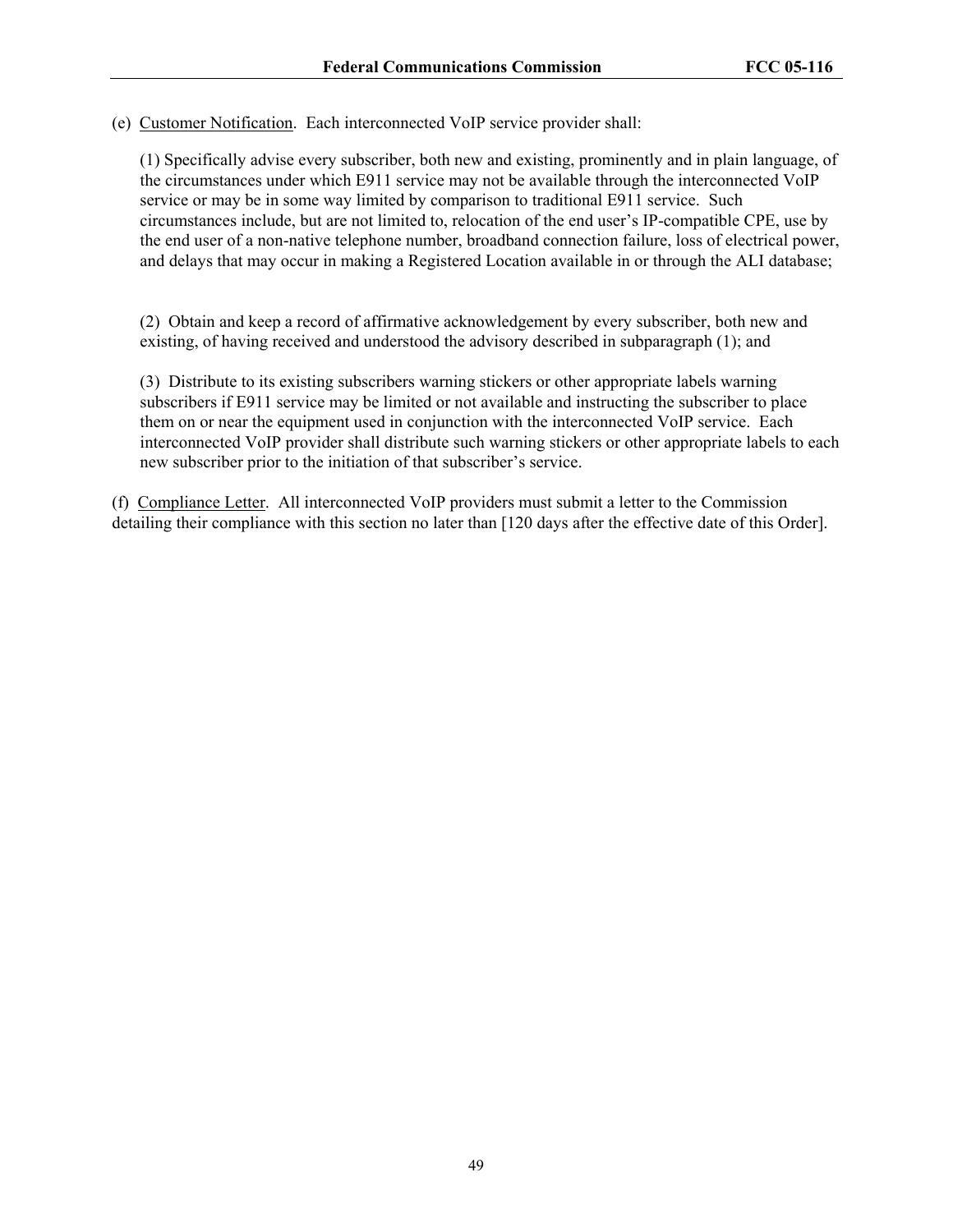#### **APPENDIX C REGULATORY FLEXIBILITY ANALYSES**

## **I. FINAL REGULATORY FLEXIBILITY ANALYSIS**

1. As required by the Regulatory Flexibility Act of 1980, as amended  $(RFA)$ ,<sup>1</sup> an Initial Regulatory Flexibility Analysis (IRFA) was incorporated in the *Notice* in WC Docket 04-36.<sup>2</sup> The Commission sought written public comment on the proposals in the *Notice*, including comment on the IRFA.<sup>3</sup> We received comments specifically directed toward the IRFA from three commenters. These comments are discussed below. This Final Regulatory Flexibility Analysis (FRFA) conforms to the RFA.<sup>4</sup>

## **A. Need for, and Objectives of, the Rules**

2. Today's Order establishes rules requiring providers of interconnected VoIP – meaning VoIP service that allows a user generally to receive calls originating from and to terminate calls to the public switched telephone network (PSTN) – to provide enhanced 911 (E911) capabilities to their customers as a standard feature of service. The Order requires providers of interconnected VoIP service to provide E911 service no matter where the customer is using the service, whether at home or away.

3. The Order is in many ways a necessary and logical follow-up to the *Vonage Order* issued late last year. In that order, the Commission determined that Vonage's DigitalVoice service – an interconnected VoIP service – cannot be separated into interstate and intrastate communications and that this Commission has the responsibility and obligation to decide whether certain regulations apply to DigitalVoice and other IP-enabled services having similar capabilities. The *Vonage Order* also made clear that questions regarding what regulatory obligations apply to providers of such services would be addressed in the pending *IP-Enabled Services* proceeding. In accord with that statement, today's Order takes critical steps to advance the goal of public safety by imposing E911 obligations on certain VoIP providers.

#### **B. Summary of Significant Issues Raised by Public Comments in Response to the IRFA**

4. In this section, we respond to comments filed in response to the IRFA. $5$  To the extent we received comments raising general small business concerns during this proceeding, those comments are discussed throughout the Order.

5. We disagree with SBA and Menard that the Commission should postpone acting in this proceeding – thereby postponing imposing E911 obligations on interconnected VoIP service providers – and instead should reevaluate the economic impact and the compliance burdens on small entities and issue a further notice of proposed rulemaking in conjunction with a supplemental IRFA identifying and

<sup>&</sup>lt;sup>1</sup> See 5 U.S.C. § 603. The RFA, see 5 U.S.C. §§ 601-12, has been amended by the Small Business Regulatory Enforcement Fairness Act of 1996 (SBREFA), Pub. L. No. 104-121, Title II, 110 Stat. 857 (1996).

<sup>2</sup> *See Notice*, 19 FCC Rcd at 4917, 4919-50, para. 91 & Appendix A.

 $3$  *Id*.

<sup>4</sup> *See* 5 U.S.C. § 604.

<sup>5</sup> *See* SBA Comments; Menard Comments; Menard Reply Comments; Letter from Glenn S. Richards, Counsel for VON Coalition, to Marlene H. Dortch, Secretary, FCC, WC Docket No. 04-36, Attach. at 7 (filed May 12, 2005) (VON Coalition May 12, 2005 *Ex Parte* Letter).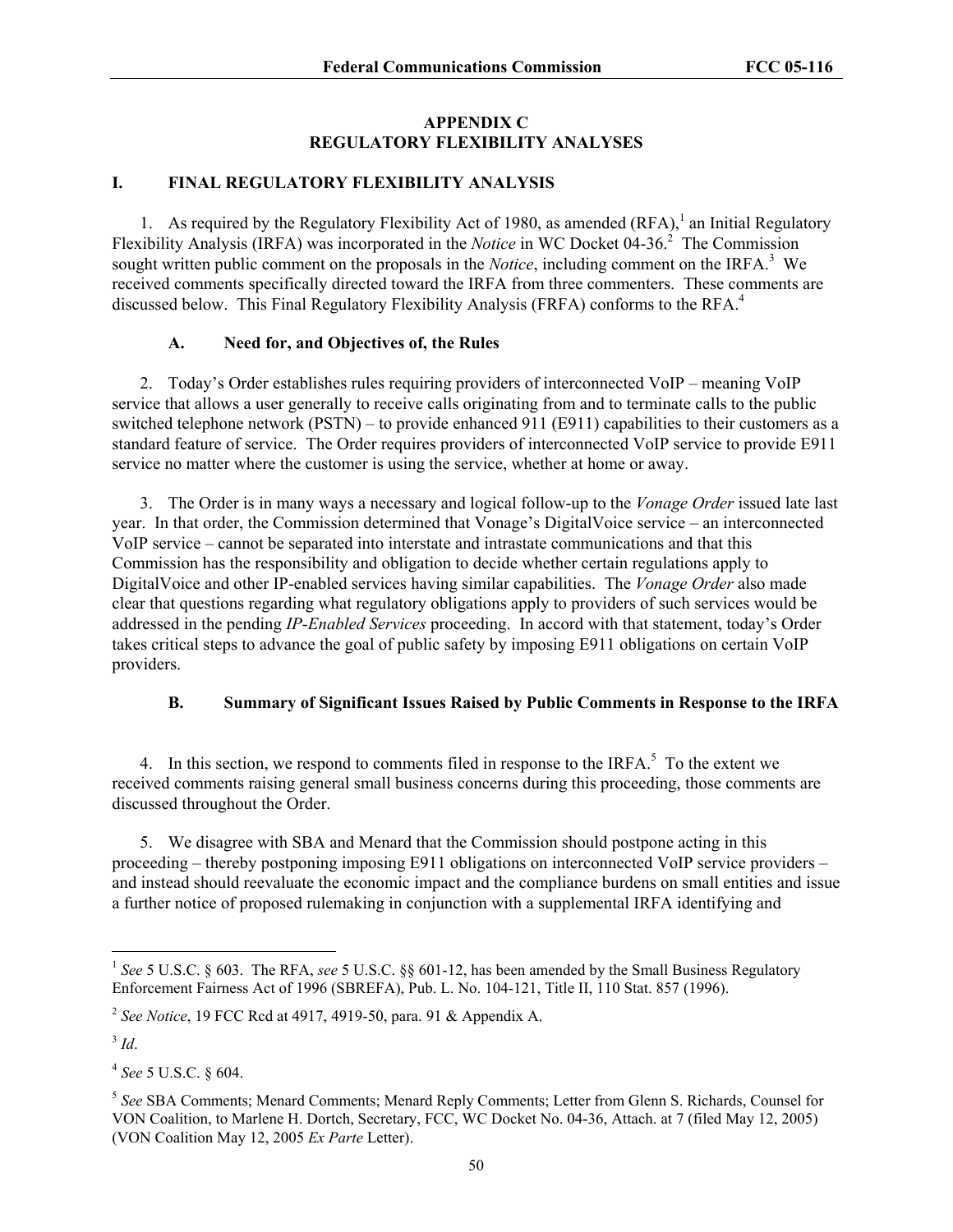analyzing the economic impacts on small entities and less burdensome alternatives.<sup>6</sup> We believe the additional steps suggested by SBA and Menard are unnecessary because, as described below, small entities already have received sufficient notice of the issues addressed in today's Order and because the Commission, as requested by the VON Coalition, has considered the economic impact on small entities and what ways are feasible to minimize the burdens imposed on those entities, and, to the extent feasible, has implemented those less burdensome alternatives.<sup>7</sup>

6. The *Notice* specifically sought comment on what 911/E911 obligations should apply in the context of IP-enabled services, and discussed the criteria the Commission previously has used to determine the scope of its existing 911/E911 rules.<sup>8</sup> The *Notice* asked whether it would be appropriate for the Commission to "impose a requirement that some or all IP-enabled voice services provide 911 functionality to consumers and [sought] comment on this proposal," and also sought comment on whether the Commission should impose E911 obligations on IP-enabled services which would involve immediate costs versus imposing E911 obligations at a later time which would involve "costly and inefficient 'retrofitting' of embedded IP infrastructure."<sup>9</sup> The *Notice* also asked whether less burdensome alternatives would be preferable to imposing E911 obligations as direct regulation, including whether the promulgation of best practices or technical guidelines would adequately promote the provision of effective IP-based E911 services, and whether voluntary agreements among public safety trade associations, commercial IP-stakeholders, consumers, and state and local E911 coordinators and administrators would be preferable to direct regulation.<sup>10</sup> The Commission also sought comment on ways it could provide for technological flexibility so that our rules allow for the development of new and innovative technologies.<sup>11</sup> While the *Notice* did not specify particular rules the Commission might adopt – and the IRFA therefore did not catalogue the effects that such particular rules might have on small businesses – the Commission provided notice to parties regarding the range of policy outcomes that might result from today's Order. A summary of the *Notice* was published in the Federal Register, and we believe that such publication constitutes appropriate notice to small businesses subject to this Commission's regulation.<sup>12</sup> We note that a number of small entities submitted comments in this proceeding.<sup>13</sup> The comments of all entities that specifically addressed issues affecting small businesses, including different types of VoIP service providers, enabled the Commission to consider the concerns of small businesses throughout this Order. Moreover, in Part C, below, we attempt to estimate the number of small businesses that will be affected by the rules we adopt herein.<sup>14</sup> Therefore, we believe that small

<sup>6</sup> *See* SBA Comments at 2, 4, 6; Menard Comments; Menard Reply Comments at 4.

<sup>7</sup> *See* VON Coalition May 12, 2005 *Ex Parte* Letter at 7.

<sup>8</sup> *See Notice*, 19 FCC Rcd at 4898-01, paras. 53-57. We reject as inaccurate Menard's contention that nowhere in the *Notice* does the Commission seek comment on the appropriate grounds on which to differentiate among providers of IP-enabled services. Menard Comments at 4 (claiming that the Commission only seeks comment on how to distinguish IP-enabled services). The *Notice* specifically asks whether the Commission should "distinguish between classes of IP-enabled service providers based on the method by which they provide [911/E911] capabilities." *See Notice*, 19 FCC Rcd at 4900, para. 54.

<sup>9</sup> *See Notice*, 19 FCC Rcd at 4901, para. 57.

<sup>10</sup> *See id.* at 4900-01, para. 56.

<sup>11</sup> *See id.* at 4901, para. 56.

<sup>12</sup> *See* 5 U.S.C. § 603(a); *see also Regulatory Requirements for IP-Enabled Services*, WC Docket No. 04-36, Notice of Proposed Rulemaking, 69 Fed. Reg. 16193-01 (Mar. 29, 2004).

<sup>13</sup> *See supra* Appendix A.

<sup>&</sup>lt;sup>14</sup> The VON Coalition's May 12, 2005 *ex parte* filing contends that, before the Commission may adopt rules in the *IP-Enabled Services* proceeding, it "is obligated to contact SBA's Office of Size Standards to determine the appropriate size standard for VoIP providers." VON Coalition May 12, 2005 *Ex Parte* Letter, Attach. at 7. This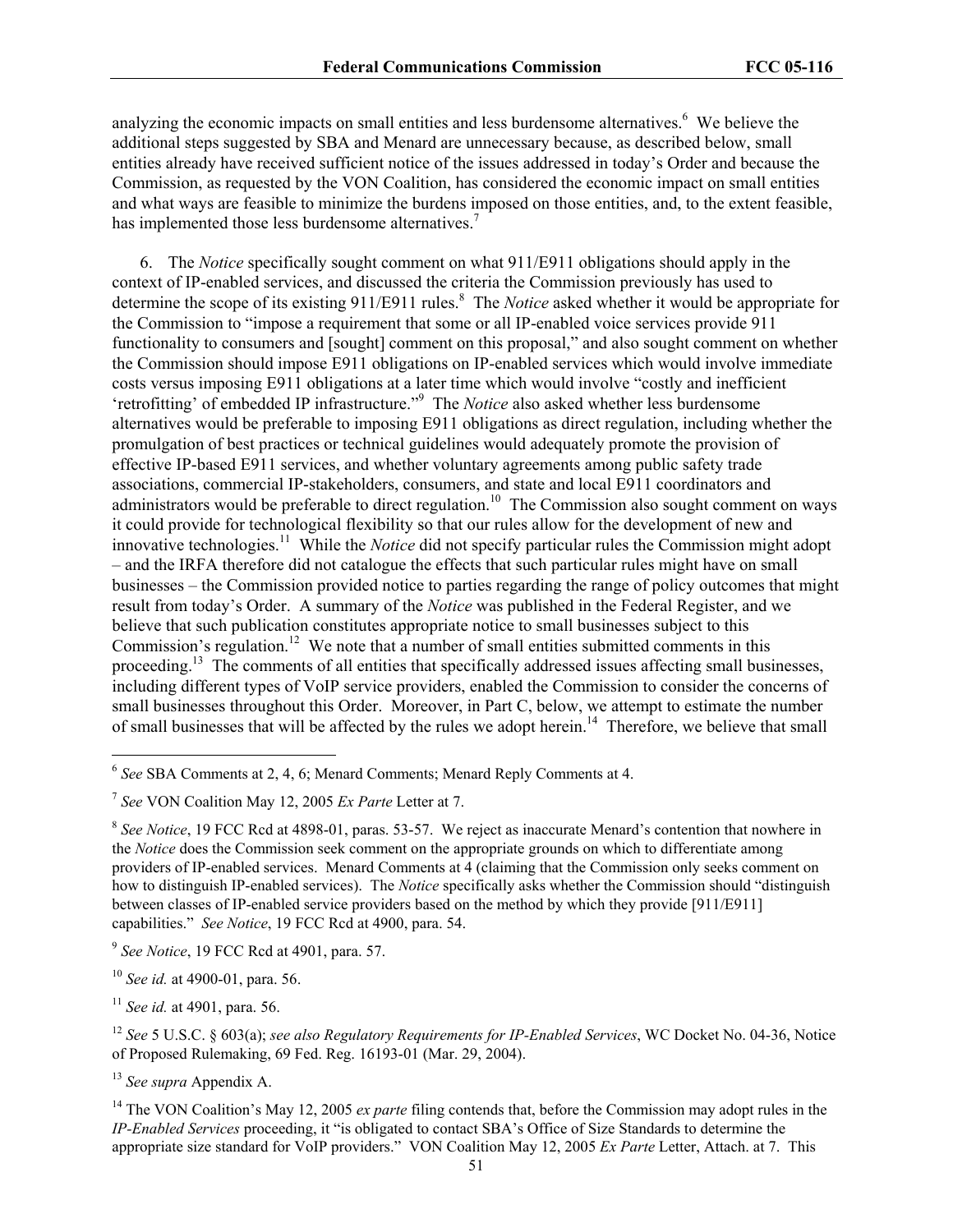entities were not prejudiced by any lack of specificity regarding what rules the Commission might adopt in this proceeding.

7. Moreover, we note that we have attempted to balance the economic interests of small businesses with the public's great interest in access to E911 services when using interconnected VoIP services. The Order discusses how E911 service is critical to our nation's ability to respond to a host of crises and that the public has come to rely on the life-saving benefits of such services in emergency situations.<sup>15</sup> While the Commission sought comment on, and considered, ways that public safety could be protected through access to E911 services that are less burdensome to small businesses than the imposition of E911 obligations, the Commission concluded that it was important for *all* interconnected VoIP service providers to participate in protecting public safety. As SBA notes, many VoIP providers are likely to be small businesses.<sup>16</sup> SBA claims that "[t]hese small providers are developing a nascent technology and are especially vulnerable to disproportionate regulatory costs."17 Nevertheless, as discussed in the Order, we believe it is reasonable to expect any business electing to interconnect with the PSTN to the extent required to provide interconnected VoIP service also to provide E911 service in order to protect the public interest.18 Small businesses may still offer VoIP service without being subject to the rules adopted in today's Order by electing not to provide an *interconnected* VoIP service.<sup>19</sup> We therefore have provided alternatives for small entities.<sup>20</sup>

8. We disagree with Menard's contention that the Commission did not meet its obligations under the RFA because it failed to list as a significant alternative to the proposed rulemaking imposing economic regulation on the underlying facilities of cable carriers.<sup>21</sup> The rules we adopt today do apply to cable operators that provide interconnected VoIP service. Moreover, we reject the above contention as insufficient to achieve our goal of ensuring that users of interconnected VoIP service have access to E911, as well as rejecting it for the reasons already provided generally. As discussed in the Order, there currently is no way for portable VoIP providers reliably and automatically to provide location information to PSAPs without the customer's active cooperation.<sup>22</sup> Not only is the provider of an interconnected VoIP service the entity actively involved in routing the calls of users of interconnected VoIP service, but it is the entity that has the relationship with the customer who currently plays an essential role in providing accurate location information; hence, it is reasonable to impose E911 rules on that interconnected VoIP service provider. In addition, although the Commission determined that it was necessary to impose E911 obligations on all providers of interconnected VoIP service in order to ensure the ubiquitous availability of E911 service for users of interconnected VoIP service, the Commission

contention is incorrect. The Commission used the appropriate size standards for VoIP providers. In addition, the Commission did not adopt any special exemptions from the rules adopted today based on small business size standards, and therefore we are not obligated to obtain prior SBA approval as suggested by the VON Coalition.

<sup>15</sup> *See, e.g.*, Order, *supra*, at paras. 4-5.

<sup>16</sup> *See* SBA Comments at 4.

<sup>17</sup> *See id.* 

 $\overline{a}$ 

<sup>18</sup> *See* Order, *supra*, at para. 23.

<sup>19</sup> *See id*. at Section III.A.

<sup>20</sup> *See* 5 U.S.C. § 604(a)(5).

 $21$  Menard Comments at 3. To the extent it is possible to interpret Menard's comments as suggesting that, in order to comply with section 603(c), the Commission must anticipate and discuss every theoretically possible alternative to the proposed rules that might accomplish the stated objectives and minimize any significant economic impact on small entities, we find that suggestion to be an unreasonable interpretation of the statute. 5 U.S.C. § 603(c).

<sup>22</sup> *See, e.g.*, Order, *supra*, at para. 46.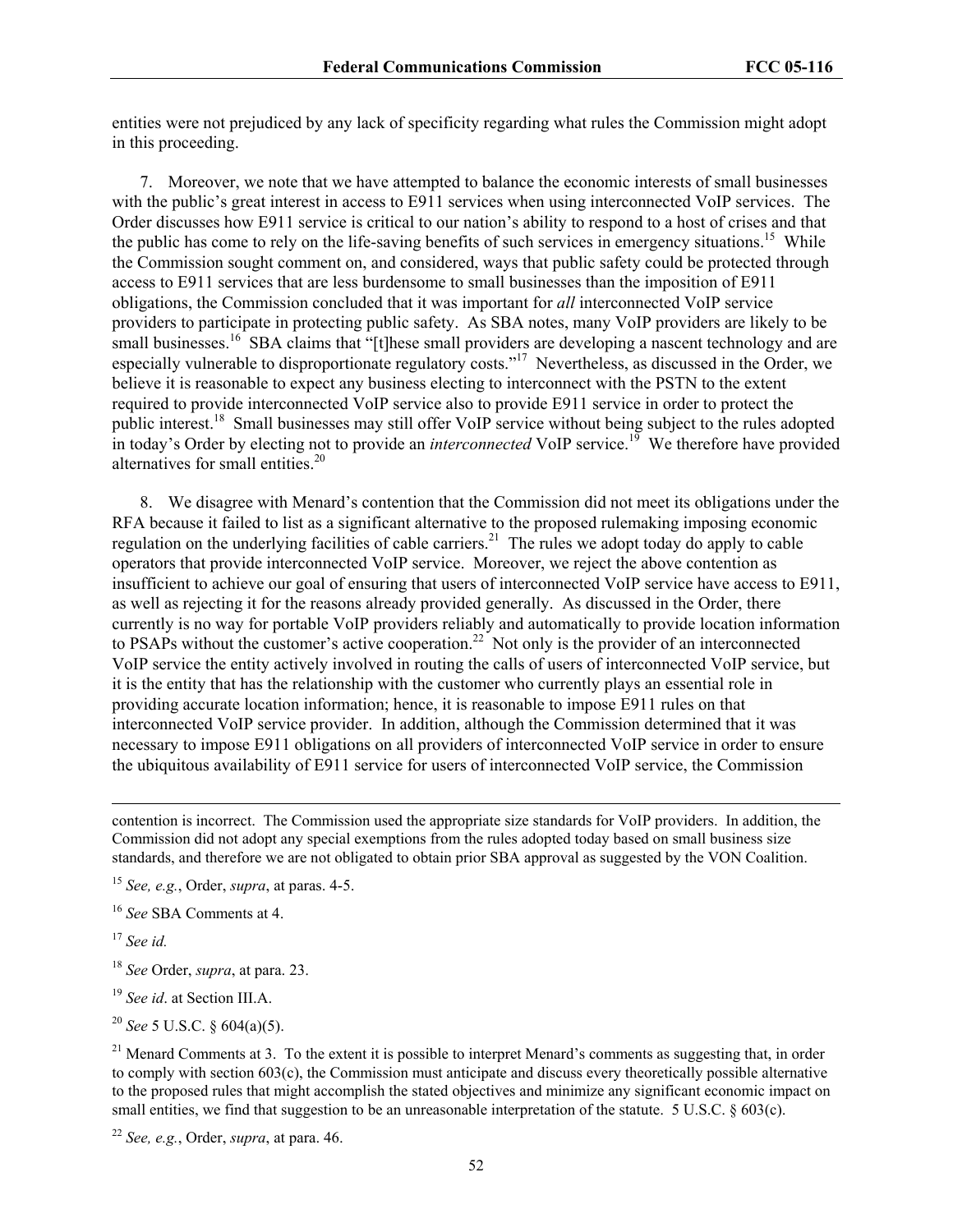minimized the burdens of this regulation by, for example, by requiring straightforward reporting requirements and by setting reasonable timetables for implementation of the rules adopted today.<sup>23</sup> The Commission minimized the burdens of this regulation by not mandating any particular technical solution; interconnected VoIP providers may connect directly to the Wireline E911 Network, connect indirectly through a third party, such as a competitive local exchange carrier, or through any other solution that allows a provider to offer E911 service. $24$ 

9. We also disagree with Menard's contention that the Commission inappropriately failed to "weigh the impact on non-affiliated regional Internet Service Providers of the consequence for the removal of all forms of economic regulation for broadband services provided by incumbent carriers."25 Today's Order does not remove "all forms of economic regulation for broadband services provided by incumbent carriers," and would be an inappropriate forum for reconsideration of any such decision the Commission has made in other proceedings.<sup>26</sup> The Commission reached its decision today in full awareness and consideration of the Commission's other rules and to that extent satisfied Menard's request and SBA's request to consider how the requirements imposed in today's Order overlap with other requirements imposed on small entities. $27$ 

10. Finally, we reject claims that the present proceeding is not the appropriate docket in which to address what E911 obligations should be imposed on providers of interconnected VoIP service. The Commission provided proper notice that these issues would be addressed in this proceeding, and in the *Vonage Order* made clear that questions regarding what regulatory obligations apply to providers of a type of interconnected VoIP service would be addressed in this proceeding.<sup>28</sup> Therefore, we do not accede to the preferences of some small businesses that the Commission resolve various other proceedings, including proceedings involving E911 requirements, prior to addressing issues in the *IP-Enabled Services* docket.29 We reject Menard's claim that the Commission is using the present rulemaking as a way of by-passing its statutory obligations under section 10 of the Telecommunications Act of 1996 (section 10) because that statutory section is not applicable to the present situation.<sup>30</sup> Section 10 sets forth the Commission's obligation to forbear from existing regulation to a telecommunications carrier or a telecommunications service, or class of telecommunications carriers or telecommunications services, if certain criteria are satisfied.<sup>31</sup> Prior to today's Order, the Commission had not imposed E911 obligations on interconnected VoIP service providers. In addition, the Commission to date has not classified interconnected VoIP service as a telecommunications service.

 $\overline{a}$ 

<sup>28</sup> *See Vonage Order*, 19 FCC Rcd at 22405, para. 2; *see also id*. at 22432, para. 44 (noting that the Commission might address 911 issues in the *IP-Enabled Services* proceeding "as soon as possible, perhaps even separately").

29 SBA Comments at 5.

30 47 U.S.C. § 160.

<sup>31</sup> *See* 47 U.S.C. § 160.

<sup>23</sup> *See* 5 U.S.C. § 603(c); Order, *supra*, at paras. 37, 50.

<sup>24</sup> *See* Order, *supra*, at para. 38.

<sup>&</sup>lt;sup>25</sup> Menard Comments at 4.

<sup>26</sup> *See id.* 

<sup>&</sup>lt;sup>27</sup> See SBA Comments at 5 (noting that the Commission is considering in this and other proceedings such issues as disability access, intercarrier compensation and universal service obligations).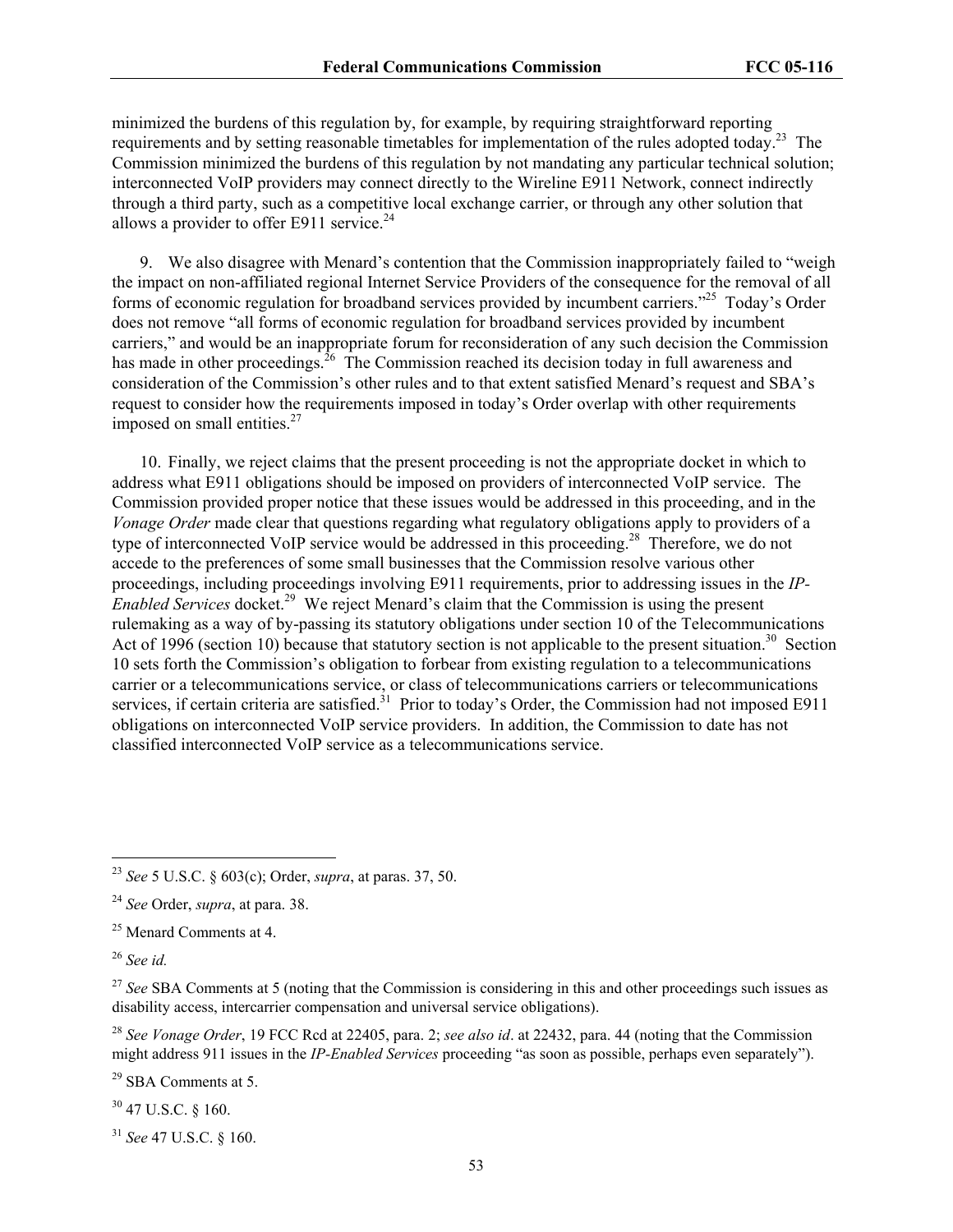# **C. Description and Estimate of the Number of Small Entities to Which Rules Will Apply**

11. The RFA directs agencies to provide a description of and, where feasible, an estimate of the number of small entities that may be affected by the proposed rules.<sup>32</sup> The RFA generally defines the term "small entity" as having the same meaning as the terms "small business," "small organization," and "small governmental jurisdiction."<sup>33</sup> In addition, the term "small business" has the same meaning as the term "small business concern" under the Small Business Act.<sup>34</sup> A small business concern is one which: (1) is independently owned and operated; (2) is not dominant in its field of operation; and (3) satisfies any additional criteria established by the Small Business Administration  $(SBA)$ .<sup>35</sup>

12. *Small Businesses.* Nationwide, there are a total of approximately 22.4 million small businesses, according to SBA data.<sup>36</sup>

13. *Small Organizations*. Nationwide, there are approximately 1.6 million small organizations.<sup>37</sup>

14. *Small Governmental Jurisdictions.* The term "small governmental jurisdiction" is defined as "governments of cities, towns, townships, villages, school districts, or special districts, with a population of less than fifty thousand."38 As of 1997, there were approximately 87,453 governmental jurisdictions in the United States.39 This number includes 39,044 county governments, municipalities, and townships, of which 37,546 (approximately 96.2%) have populations of fewer than 50,000, and of which 1,498 have populations of 50,000 or more. Thus, we estimate the number of small governmental jurisdictions overall to be 84,098 or fewer.

## **1. Telecommunications Service Entities**

#### **a. Wireline Carriers and Service Providers**

15. We have included small incumbent local exchange carriers in this present RFA analysis. As noted above, a "small business" under the RFA is one that, *inter alia*, meets the pertinent small business size standard (*e.g*., a telephone communications business having 1,500 or fewer employees), and "is not dominant in its field of operation."<sup>40</sup> The SBA's Office of Advocacy contends that, for RFA purposes, small incumbent local exchange carriers are not dominant in their field of operation because any such

35 15 U.S.C. § 632.

<sup>36</sup> *See* SBA, Programs and Services, SBA Pamphlet No. CO-0028, at page 40 (July 2002).

 $37$  Independent Sector, The New Nonprofit Almanac & Desk Reference (2002).

 $38$  5 U.S.C. § 601(5).

<sup>39</sup> U.S. Census Bureau, Statistical Abstract of the United States: 2000, Section 9, pages 299-300, Tables 490 and 492.

40 15 U.S.C. § 632.

 $\overline{a}$  $32$  5 U.S.C. §§ 603(b)(3), 604(a)(3).

 $33$  5 U.S.C. § 601(6).

 $34$  5 U.S.C. § 601(3) (incorporating by reference the definition of "small business concern" in the Small Business Act, 15 U.S.C. § 632). Pursuant to 5 U.S.C. § 601(3), the statutory definition of a small business applies "unless an agency, after consultation with the Office of Advocacy of the Small Business Administration and after opportunity for public comment, establishes one or more definitions of such terms which are appropriate to the activities of the agency and publishes such definitions(s) in the Federal Register."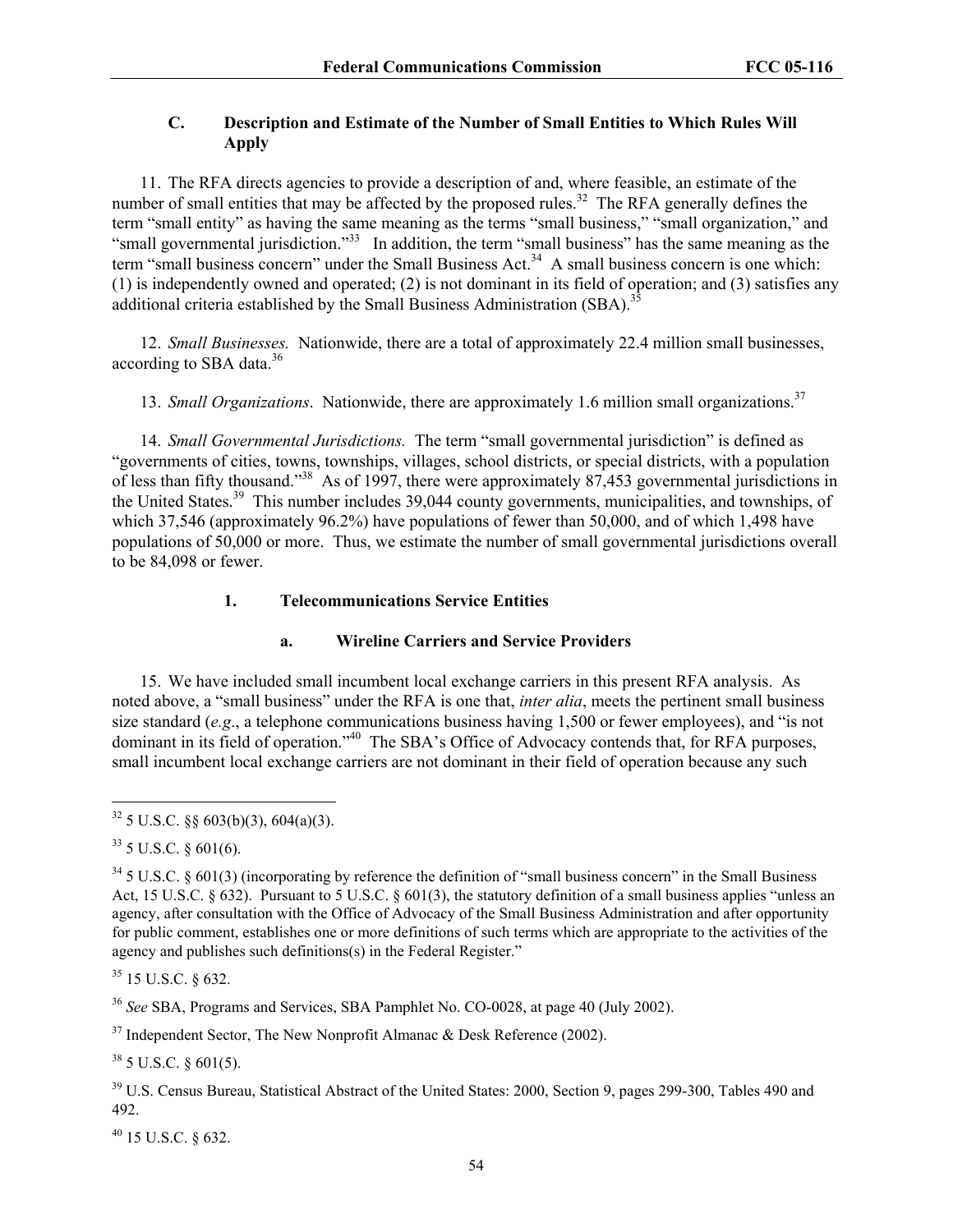dominance is not "national" in scope.<sup>41</sup> We have therefore included small incumbent local exchange carriers in this RFA analysis, although we emphasize that this RFA action has no effect on Commission analyses and determinations in other, non-RFA contexts.

16. *Incumbent Local Exchange Carriers (LECs)*. Neither the Commission nor the SBA has developed a small business size standard specifically for incumbent local exchange services. The appropriate size standard under SBA rules is for the category Wired Telecommunications Carriers. Under that size standard, such a business is small if it has  $1.500$  or fewer employees.<sup>42</sup> According to Commission data,43 1,310 carriers have reported that they are engaged in the provision of incumbent local exchange services. Of these 1,310 carriers, an estimated 1,025 have 1,500 or fewer employees and 285 have more than 1,500 employees. Consequently, the Commission estimates that most providers of incumbent local exchange service are small businesses that may be affected by our action. In addition, limited preliminary census data for 2002 indicate that the total number of wired communications carriers increased approximately 34 percent from 1997 to 2002.<sup>44</sup>

17. *Competitive Local Exchange Carriers (CLECs), Competitive Access Providers (CAPs), "Shared-Tenant Service Providers," and "Other Local Service Providers."*Neither the Commission nor the SBA has developed a small business size standard specifically for these service providers. The appropriate size standard under SBA rules is for the category Wired Telecommunications Carriers. Under that size standard, such a business is small if it has  $1,500$  or fewer employees.<sup>45</sup> According to Commission data,<sup>46</sup> 563 carriers have reported that they are engaged in the provision of either competitive access provider services or competitive local exchange carrier services. Of these 563 carriers, an estimated 472 have 1,500 or fewer employees and 91 have more than 1,500 employees. In addition, 14 carriers have reported that they are "Shared-Tenant Service Providers," and all 14 are estimated to have 1,500 or fewer employees. In addition, 37 carriers have reported that they are "Other Local Service Providers." Of the 37, an estimated 36 have 1,500 or fewer employees and one has more than 1,500 employees. Consequently, the Commission estimates that most providers of competitive local exchange service, competitive access providers, "Shared-Tenant Service Providers," and "Other Local Service Providers" are small entities that may be affected by our action. In addition, limited preliminary census data for 2002

<sup>&</sup>lt;sup>41</sup> Letter from Jere W. Glover, Chief Counsel for Advocacy, SBA, to William E. Kennard, Chairman, FCC (May 27, 1999). The Small Business Act contains a definition of "small-business concern," which the RFA incorporates into its own definition of "small business." *See* 15 U.S.C. § 632(a) (Small Business Act); 5 U.S.C. § 601(3) (RFA). SBA regulations interpret "small business concern" to include the concept of dominance on a national basis. *See* 13 C.F.R. § 121.102(b).

<sup>42 13</sup> C.F.R. § 121.201, NAICS code 517110 (changed from 513310 in Oct. 2002).

<sup>&</sup>lt;sup>43</sup> FCC, Wireline Competition Bureau, Industry Analysis and Technology Division, "Trends in Telephone Service" at Table 5.3, page 5-5 (May 2004) ("Trends in Telephone Service"). This source uses data that are current as of October 22, 2003.

<sup>44</sup> *See* U.S. Census Bureau, 2002 Economic Census, Industry Series: "Information," Table 2, Comparative Statistics for the United States (1997 NAICS Basis): 2002 and 1997, NAICS code 513310 (issued Nov. 2004). The preliminary data indicate that the total number of "establishments" increased from 20,815 to 27, 891. In this context, the number of establishments is a less helpful indicator of small business prevalence than is the number of "firms," because the latter number takes into account the concept of common ownership or control. The more helpful 2002 census data on firms, including employment and receipts numbers, will be issued in late 2005.

<sup>45 13</sup> C.F.R. § 121.201, NAICS code 517110 (changed from 513310 in Oct. 2002).

<sup>&</sup>lt;sup>46</sup> "Trends in Telephone Service" at Table 5.3.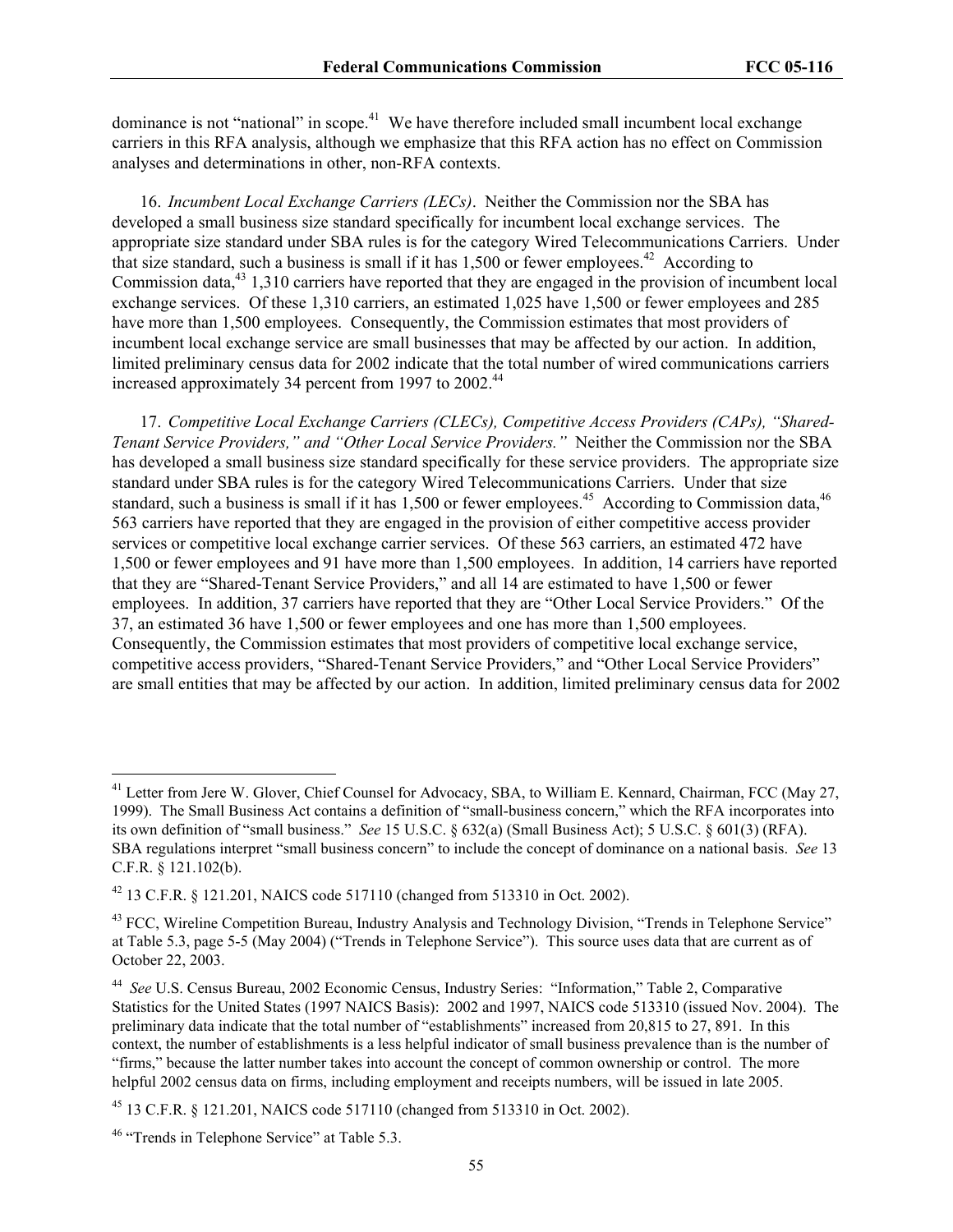indicate that the total number of wired communications carriers increased approximately 34 percent from 1997 to 2002<sup>47</sup>

18. *Local Resellers.* The SBA has developed a small business size standard for the category of Telecommunications Resellers. Under that size standard, such a business is small if it has 1,500 or fewer employees.<sup>48</sup> According to Commission data,<sup>49</sup> 127 carriers have reported that they are engaged in the provision of local resale services. Of these, an estimated 121 have 1,500 or fewer employees and six have more than 1,500 employees. Consequently, the Commission estimates that the majority of local resellers are small entities that may be affected by our action.

19. *Toll Resellers.* The SBA has developed a small business size standard for the category of Telecommunications Resellers. Under that size standard, such a business is small if it has 1,500 or fewer employees.<sup>50</sup> According to Commission data,<sup>51</sup> 645 carriers have reported that they are engaged in the provision of toll resale services. Of these, an estimated 619 have 1,500 or fewer employees and 35 have more than 1,500 employees. Consequently, the Commission estimates that the majority of toll resellers are small entities that may be affected by our action.

20. *Payphone Service Providers (PSPs)*. Neither the Commission nor the SBA has developed a small business size standard specifically for payphone services providers. The appropriate size standard under SBA rules is for the category Wired Telecommunications Carriers. Under that size standard, such a business is small if it has 1,500 or fewer employees.<sup>52</sup> According to Commission data,<sup>53</sup> 613 carriers have reported that they are engaged in the provision of payphone services. Of these, an estimated 609 have 1,500 or fewer employees and four have more than 1,500 employees. Consequently, the Commission estimates that the majority of payphone service providers are small entities that may be affected by our action. In addition, limited preliminary census data for 2002 indicate that the total number of wired communications carriers increased approximately 34 percent from 1997 to 2002.<sup>54</sup>

21. *Interexchange Carriers (IXCs).* Neither the Commission nor the SBA has developed a small business size standard specifically for providers of interexchange services. The appropriate size standard under SBA rules is for the category Wired Telecommunications Carriers. Under that size standard, such a business is small if it has 1,500 or fewer employees.<sup>55</sup> According to Commission data,<sup>56</sup> 281 carriers have reported that they are engaged in the provision of interexchange service. Of these, an estimated 254 have 1,500 or fewer employees and 27 have more than 1,500 employees. Consequently, the Commission estimates that the majority of IXCs are small entities that may be affected by our action. In addition,

<sup>47</sup> *See supra* note 44.

<sup>48 13</sup> C.F.R. § 121.201, NAICS code 517310 (changed from 513330 in Oct. 2002).

<sup>&</sup>lt;sup>49</sup> "Trends in Telephone Service" at Table 5.3.

<sup>50 13</sup> C.F.R. § 121.201, NAICS code 517310 (changed from 513330 in Oct. 2002).

<sup>&</sup>lt;sup>51</sup> "Trends in Telephone Service" at Table 5.3.

<sup>52 13</sup> C.F.R. § 121.201, NAICS code 517110 (changed from 513310 in Oct. 2002).

<sup>&</sup>lt;sup>53</sup> "Trends in Telephone Service" at Table 5.3.

<sup>54</sup> *See supra* note 44.

<sup>55 13</sup> C.F.R. § 121.201, NAICS code 517110 (changed from 513310 in Oct. 2002).

<sup>56 &</sup>quot;Trends in Telephone Service" at Table 5.3.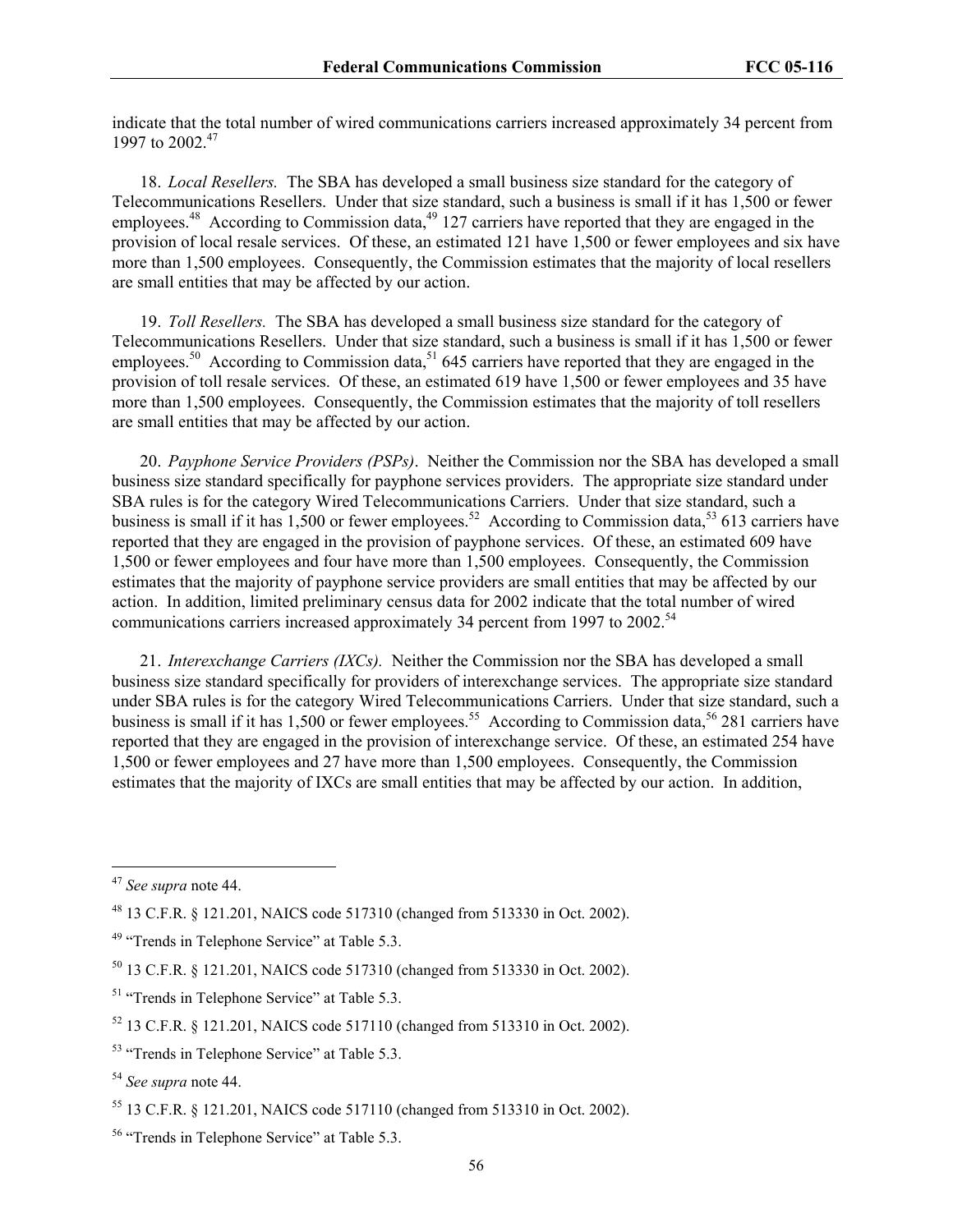limited preliminary census data for 2002 indicate that the total number of wired communications carriers increased approximately 34 percent from 1997 to  $2002$ <sup>57</sup>

22. *Operator Service Providers (OSPs)*. Neither the Commission nor the SBA has developed a small business size standard specifically for operator service providers. The appropriate size standard under SBA rules is for the category Wired Telecommunications Carriers. Under that size standard, such a business is small if it has 1,500 or fewer employees.<sup>58</sup> According to Commission data,<sup>59</sup> 21 carriers have reported that they are engaged in the provision of operator services. Of these, an estimated 20 have 1,500 or fewer employees and one has more than 1,500 employees. Consequently, the Commission estimates that the majority of OSPs are small entities that may be affected by our action. In addition, limited preliminary census data for 2002 indicate that the total number of wired communications carriers increased approximately 34 percent from 1997 to  $2002^{60}$ 

23. *Prepaid Calling Card Providers*. Neither the Commission nor the SBA has developed a small business size standard specifically for prepaid calling card providers. The appropriate size standard under SBA rules is for the category Telecommunications Resellers. Under that size standard, such a business is small if it has 1,500 or fewer employees.<sup>61</sup> According to Commission data,<sup>62</sup> 40 carriers have reported that they are engaged in the provision of prepaid calling cards. Of these, all are estimated to have 1,500 or fewer employees. Consequently, the Commission estimates that all or the majority of prepaid calling card providers are small entities that may be affected by our action.

24. *800 and 800-Like Service Subscribers.*<sup>63</sup> Neither the Commission nor the SBA has developed a small business size standard specifically for 800 and 800-like service ("toll free") subscribers. The appropriate size standard under SBA rules is for the category Telecommunications Resellers. Under that size standard, such a business is small if it has 1,500 or fewer employees.<sup>64</sup> The most reliable source of information regarding the number of these service subscribers appears to be data the Commission collects on the 800, 888, and 877 numbers in use.<sup>65</sup> According to our data, at the end of January, 1999, the number of 800 numbers assigned was 7,692,955; the number of 888 numbers assigned was 7,706,393; and the number of 877 numbers assigned was 1,946,538. We do not have data specifying the number of these subscribers that are not independently owned and operated or have more than 1,500 employees, and thus are unable at this time to estimate with greater precision the number of toll free subscribers that would qualify as small businesses under the SBA size standard. Consequently, we estimate that there are 7,692,955 or fewer small entity 800 subscribers; 7,706,393 or fewer small entity 888 subscribers; and 1,946,538 or fewer small entity 877 subscribers.

<sup>57</sup> *See supra* note 44.

<sup>58 13</sup> C.F.R. § 121.201, NAICS code 517110 (changed from 513310 in Oct. 2002).

<sup>&</sup>lt;sup>59</sup> "Trends in Telephone Service" at Table 5.3.

<sup>60</sup> *See supra* note 44.

<sup>61 13</sup> C.F.R. § 121.201, NAICS code 517310 (changed from 513330 in Oct. 2002).

<sup>&</sup>lt;sup>62</sup> "Trends in Telephone Service" at Table 5.3.

 $63$  We include all toll-free number subscribers in this category, including those for 888 numbers.

<sup>64 13</sup> C.F.R. § 121.201, NAICS code 517310 (changed from 513330 in Oct. 2002).

<sup>65</sup> *See* FCC, Common Carrier Bureau, Industry Analysis Division, *Study on Telephone Trends*, Tables 21.2, 21.3, and 21.4 (Feb. 1999).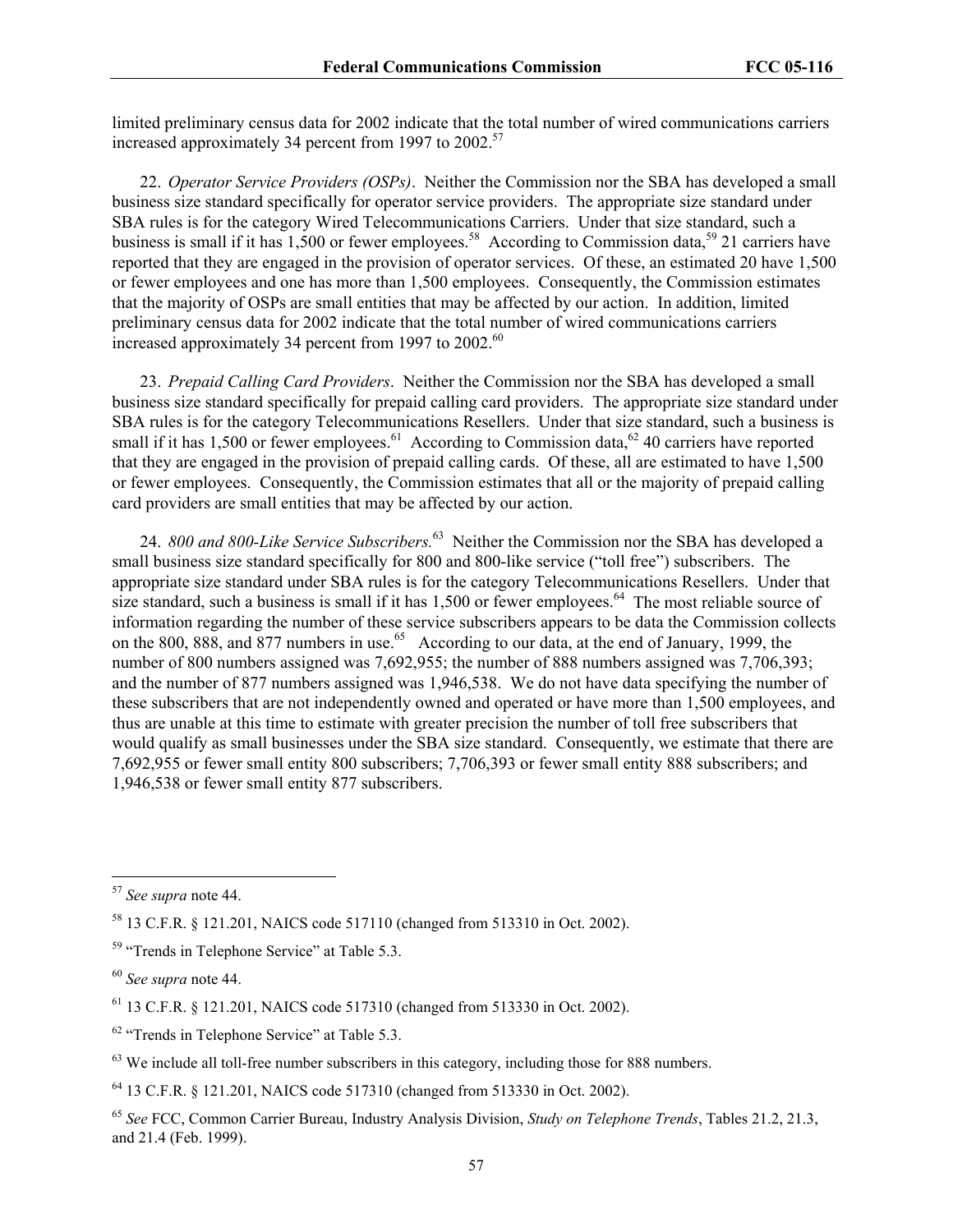#### **b. International Service Providers**

25. The Commission has not developed a small business size standard specifically for providers of international service. The appropriate size standards under SBA rules are for the two broad categories of Satellite Telecommunications and Other Telecommunications. Under both categories, such a business is small if it has \$12.5 million or less in average annual receipts.<sup>66</sup> For the first category of Satellite Telecommunications, Census Bureau data for 1997 show that there were a total of 324 firms that operated for the entire year.<sup>67</sup> Of this total, 273 firms had annual receipts of under \$10 million, and an additional 24 firms had receipts of \$10 million to \$24,999,999. Thus, the majority of Satellite Telecommunications firms can be considered small.

26. The second category – Other Telecommunications – includes "establishments primarily engaged in … providing satellite terminal stations and associated facilities operationally connected with one or more terrestrial communications systems and capable of transmitting telecommunications to or receiving telecommunications from satellite systems."68 According to Census Bureau data for 1997, there were 439 firms in this category that operated for the entire year.<sup>69</sup> Of this total, 424 firms had annual receipts of \$5 million to \$9,999,999 and an additional six firms had annual receipts of \$10 million to \$24,999,990. Thus, under this second size standard, the majority of firms can be considered small.

#### **c. Wireless Telecommunications Service Providers**

27. Below, for those services subject to auctions, we note that, as a general matter, the number of winning bidders that qualify as small businesses at the close of an auction does not necessarily represent the number of small businesses currently in service. Also, the Commission does not generally track subsequent business size unless, in the context of assignments or transfers, unjust enrichment issues are implicated.

28. *Wireless Service Providers.* The SBA has developed a small business size standard for wireless firms within the two broad economic census categories of "Paging"70 and "Cellular and Other Wireless Telecommunications."71 Under both SBA categories, a wireless business is small if it has 1,500 or fewer employees. For the census category of Paging, Census Bureau data for 1997 show that there were 1,320 firms in this category, total, that operated for the entire year.<sup>72</sup> Of this total, 1,303 firms had employment of 999 or fewer employees, and an additional 17 firms had employment of 1,000 employees or more.<sup>73</sup> Thus, under this category and associated small business size standard, the majority of firms can be considered small. For the census category Cellular and Other Wireless Telecommunications, Census

70 13 C.F.R. § 121.201, NAICS code 513321 (changed to 517211 in October 2002).

 $\overline{a}$ 

71 13 C.F.R. § 121.201, NAICS code 513322 (changed to 517212 in October 2002).

<sup>66 13</sup> C.F.R. § 121.201, NAICS codes 517410 and 517910 (changed from 513340 and 513390 in Oct. 2002).

<sup>67</sup> U.S. Census Bureau, 1997 Economic Census, Subject Series: Information, "Establishment and Firm Size (Including Legal Form of Organization)," Table 4, NAICS code 513340 (issued Oct. 2000).

<sup>&</sup>lt;sup>68</sup> Office of Management and Budget, North American Industry Classification System 513 (1997) (NAICS code 513390, changed to 517910 in Oct. 2002).

<sup>69</sup> U.S. Census Bureau, 1997 Economic Census, Subject Series: Information, "Establishment and Firm Size (Including Legal Form of Organization)," Table 4, NAICS code 513390 (issued Oct. 2000).

<sup>72</sup> U.S. Census Bureau, 1997 Economic Census, Subject Series: "Information," Table 5, Employment Size of Firms Subject to Federal Income Tax: 1997, NAICS code 513321 (issued October 2000).

 $^{73}$  *Id.* The census data do not provide a more precise estimate of the number of firms that have employment of 1,500 or fewer employees; the largest category provided is "Firms with 1000 employees or more."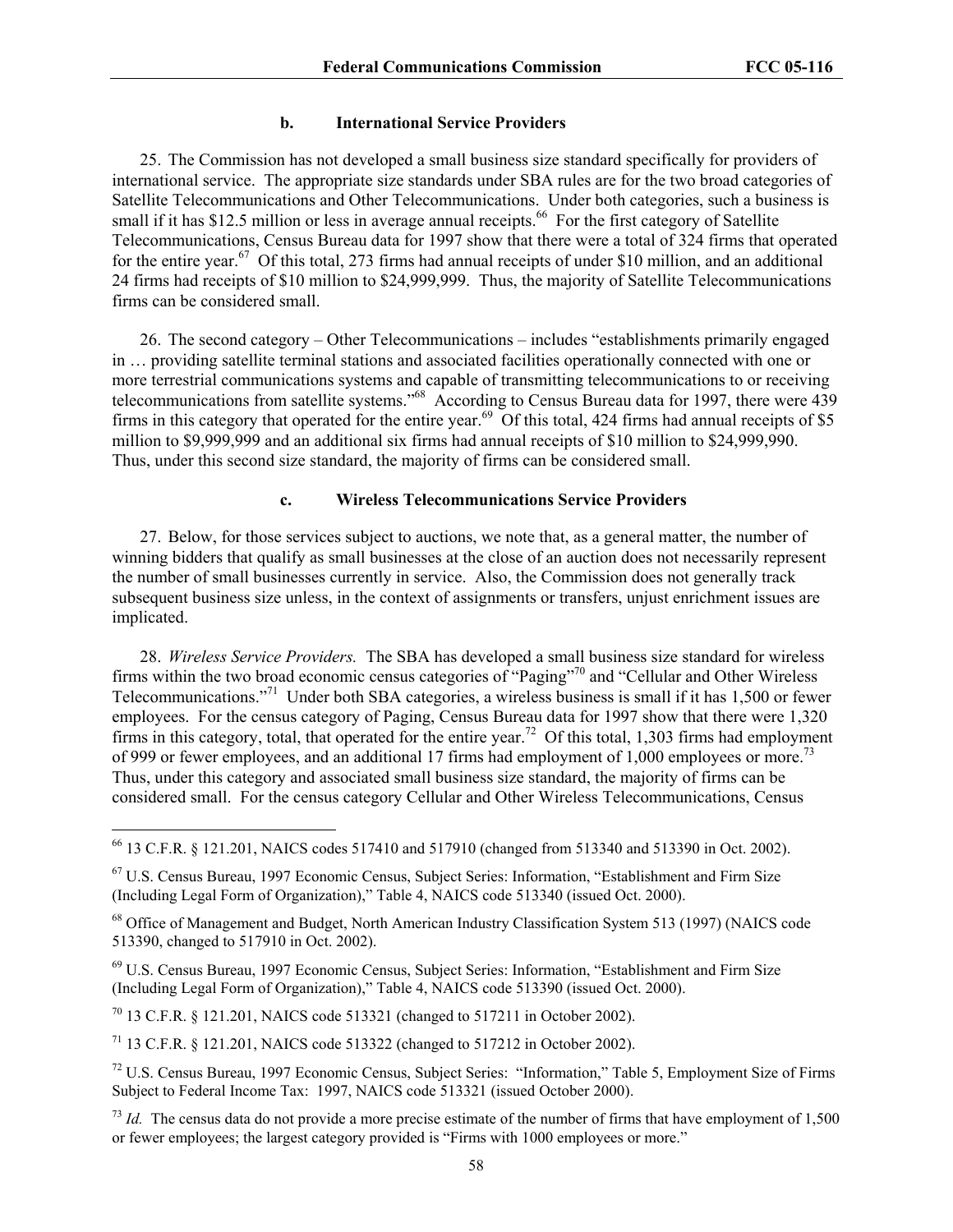Bureau data for 1997 show that there were 977 firms in this category, total, that operated for the entire year.<sup>74</sup> Of this total, 965 firms had employment of 999 or fewer employees, and an additional 12 firms had employment of 1,000 employees or more.<sup>75</sup> Thus, under this second category and size standard, the majority of firms can, again, be considered small. In addition, limited preliminary census data for 2002 indicate that the total number of paging providers decreased approximately 51 percent from 1997 to 2002.<sup>76</sup> In addition, limited preliminary census data for 2002 indicate that the total number of cellular and other wireless telecommunications carriers increased approximately 321 percent from 1997 to 2002.77

29. *Cellular Licensees.* The SBA has developed a small business size standard for wireless firms within the broad economic census category "Cellular and Other Wireless Telecommunications."<sup>78</sup> Under this SBA category, a wireless business is small if it has 1,500 or fewer employees. For the census category Cellular and Other Wireless Telecommunications firms, Census Bureau data for 1997 show that there were 977 firms in this category, total, that operated for the entire year.<sup>79</sup> Of this total, 965 firms had employment of 999 or fewer employees, and an additional 12 firms had employment of 1,000 employees or more.80 Thus, under this category and size standard, the great majority of firms can be considered small. Also, according to Commission data, 45 carriers reported that they were engaged in the provision of cellular service, Personal Communications Service (PCS), or Specialized Mobile Radio (SMR) Telephony services, which are placed together in the data.<sup>81</sup> We have estimated that 245 of these are small, under the SBA small business size standard. $82$ 

30. *Common Carrier Paging.* The SBA has developed a small business size standard for wireless firms within the broad economic census category, "Cellular and Other Wireless Telecommunications."83 Under this SBA category, a wireless business is small if it has 1,500 or fewer employees. For the census

78 13 C.F.R. § 121.201, NAICS code 513322 (changed to 517212 in October 2002).

79 U.S. Census Bureau, 1997 Economic Census, Subject Series: "Information," Table 5, Employment Size of Firms Subject to Federal Income Tax: 1997, NAICS code 513322 (issued October 2000).

<sup>80</sup> *Id.* The census data do not provide a more precise estimate of the number of firms that have employment of 1,500 or fewer employees; the largest category provided is "Firms with 1000 employees or more."

<sup>81</sup> "Trends in Telephone Service" at Table 5.3.

<sup>82</sup> *Id.*

 $\overline{a}$ 

83 13 C.F.R. § 121.201, NAICS code 513322 (changed to 517212 in October 2002).

<sup>74</sup> U.S. Census Bureau, 1997 Economic Census, Subject Series: "Information," Table 5, Employment Size of Firms Subject to Federal Income Tax: 1997, NAICS code 513322 (issued October 2000).

 $^{75}$  *Id.* The census data do not provide a more precise estimate of the number of firms that have employment of 1,500 or fewer employees; the largest category provided is "Firms with 1000 employees or more."

<sup>76</sup> *See* U.S. Census Bureau, 2002 Economic Census, Industry Series: "Information," Table 2, Comparative Statistics for the United States (1997 NAICS Basis): 2002 and 1997, NAICS code 513321 (issued Nov. 2004). The preliminary data indicate that the total number of "establishments" decreased from 3,427 to 1,664. In this context, the number of establishments is a less helpful indicator of small business prevalence than is the number of "firms," because the latter number takes into account the concept of common ownership or control. The more helpful 2002 census data on firms, including employment and receipts numbers, will be issued in late 2005.

<sup>77</sup> *See* U.S. Census Bureau, 2002 Economic Census, Industry Series: "Information," Table 2, Comparative Statistics for the United States (1997 NAICS Basis): 2002 and 1997, NAICS code 513322 (issued Nov. 2004). The preliminary data indicate that the total number of "establishments" increased from 2,959 to 9,511. In this context, the number of establishments is a less helpful indicator of small business prevalence than is the number of "firms," because the latter number takes into account the concept of common ownership or control. The more helpful 2002 census data on firms, including employment and receipts numbers, will be issued in late 2005.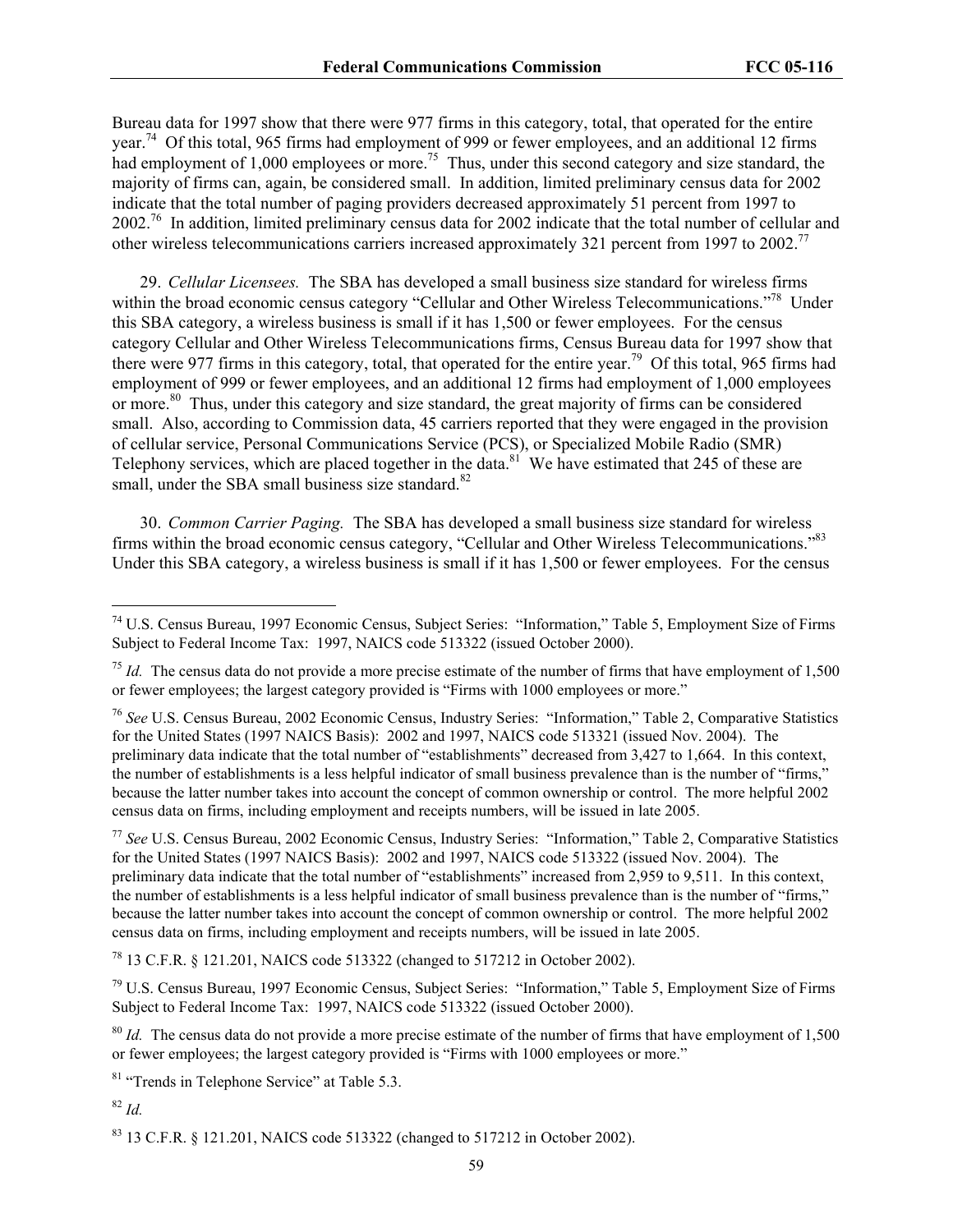category of Paging, Census Bureau data for 1997 show that there were 1,320 firms in this category, total, that operated for the entire year.<sup>84</sup> Of this total, 1,303 firms had employment of 999 or fewer employees, and an additional 17 firms had employment of 1,000 employees or more.<sup>85</sup> Thus, under this category and associated small business size standard, the majority of firms can be considered small. In the Paging *Third Report and Order*, we developed a small business size standard for "small businesses" and "very small businesses" for purposes of determining their eligibility for special provisions such as bidding credits and installment payments.<sup>86</sup> A "small business" is an entity that, together with its affiliates and controlling principals, has average gross revenues not exceeding \$15 million for the preceding three years. Additionally, a "very small business" is an entity that, together with its affiliates and controlling principals, has average gross revenues that are not more than \$3 million for the preceding three years.<sup>8</sup> The SBA has approved these small business size standards.<sup>88</sup> An auction of Metropolitan Economic Area licenses commenced on February 24, 2000, and closed on March 2, 2000.<sup>89</sup> Of the 985 licenses auctioned, 440 were sold. Fifty-seven companies claiming small business status won. Also, according to Commission data, 346 carriers reported that they were engaged in the provision of paging and messaging services.<sup>90</sup> Of those, we estimate that  $341$  are small, under the SBA-approved small business size standard $\frac{91}{2}$ 

31. *Wireless Communications Services*. This service can be used for fixed, mobile, radiolocation, and digital audio broadcasting satellite uses. The Commission established small business size standards for the wireless communications services (WCS) auction. A "small business" is an entity with average gross revenues of \$40 million for each of the three preceding years, and a "very small business" is an entity with average gross revenues of \$15 million for each of the three preceding years. The SBA has approved these small business size standards.<sup>92</sup> The Commission auctioned geographic area licenses in the WCS service. In the auction, there were seven winning bidders that qualified as "very small business" entities, and one that qualified as a "small business" entity.

32. *Wireless Telephony*. Wireless telephony includes cellular, personal communications services (PCS), and specialized mobile radio (SMR) telephony carriers. As noted earlier, the SBA has developed a small business size standard for "Cellular and Other Wireless Telecommunications" services.<sup>93</sup> Under

<sup>89</sup> *Id.* at 10085, para. 98.

 $^{91}$  *Id.* 

<sup>84</sup> U.S. Census Bureau, 1997 Economic Census, Subject Series: "Information," Table 5, Employment Size of Firms Subject to Federal Income Tax: 1997, NAICS code 513321 (issued October 2000).

 $85$  *Id.* The census data do not provide a more precise estimate of the number of firms that have employment of 1,500 or fewer employees; the largest category provided is "Firms with 1000 employees or more."

<sup>86</sup> *Amendment of Part 90 of the Commission's Rules to Provide for the Use of the 220-222 MHz Band by the Private Land Mobile Radio Service*, PR Docket No. 89-552, Third Report and Order and Fifth Notice of Proposed Rulemaking, 12 FCC Rcd 10943, 11068-70, paras. 291-295, 62 FR 16004 (Apr. 3, 1997).

<sup>&</sup>lt;sup>87</sup> See Letter to Amy Zoslov, Chief, Auctions and Industry Analysis Division, Wireless Telecommunications Bureau, FCC, from A. Alvarez, Administrator, SBA (Dec. 2, 1998) (SBA Dec. 2, 1998 letter).

<sup>88</sup> *Revision of Part 22 and Part 90 of the Commission's Rules to Facilitate Future Development of Paging Systems*, Memorandum Opinion and Order on Reconsideration and Third Report and Order, 14 FCC Rcd 10030, paras. 98- 107 (1999).

<sup>&</sup>lt;sup>90</sup> "Trends in Telephone Service" at Table 5.3.

 $92$  SBA Dec. 2, 1998 letter.

 $93$  13 C.F.R. § 121.201, NAICS code 513322 (changed to 517212 in October 2002).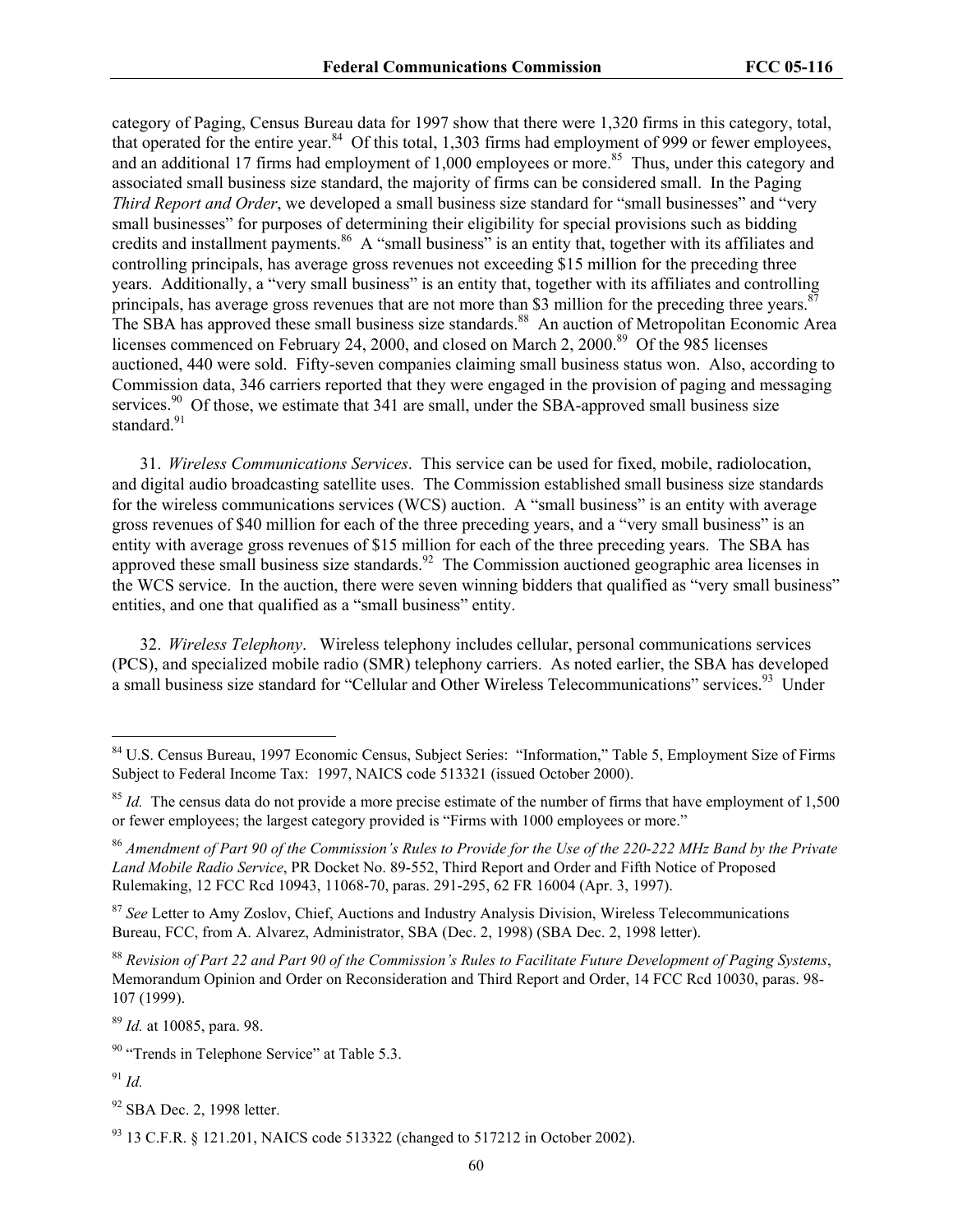that SBA small business size standard, a business is small if it has  $1.500$  or fewer employees.<sup>94</sup> According to Commission data, 445 carriers reported that they were engaged in the provision of wireless telephony.<sup>95</sup> We have estimated that 245 of these are small under the SBA small business size standard.

33. *Broadband Personal Communications Service*. The broadband Personal Communications Service (PCS) spectrum is divided into six frequency blocks designated A through F, and the Commission has held auctions for each block. The Commission defined "small entity" for Blocks C and F as an entity that has average gross revenues of \$40 million or less in the three previous calendar years.<sup>96</sup> For Block F, an additional classification for "very small business" was added and is defined as an entity that, together with its affiliates, has average gross revenues of not more than \$15 million for the preceding three calendar years."97 These standards defining "small entity" in the context of broadband PCS auctions have been approved by the SBA.<sup>98</sup> No small businesses, within the SBA-approved small business size standards bid successfully for licenses in Blocks A and B. There were 90 winning bidders that qualified as small entities in the Block C auctions. A total of 93 small and very small business bidders won approximately 40 percent of the 1,479 licenses for Blocks D, E, and  $\overline{F}^{99}$  On March 23, 1999, the Commission re-auctioned 347 C, D, E, and F Block licenses. There were 48 small business winning bidders. On January 26, 2001, the Commission completed the auction of 422 C and F Broadband PCS licenses in Auction No. 35. Of the 35 winning bidders in this auction, 29 qualified as "small" or "very small" businesses. Subsequent events, concerning Auction 35, including judicial and agency determinations, resulted in a total of 163 C and F Block licenses being available for grant.

34. *Narrowband Personal Communications Services.* To date, two auctions of narrowband personal communications services (PCS) licenses have been conducted. For purposes of the two auctions that have already been held, "small businesses" were entities with average gross revenues for the prior three calendar years of \$40 million or less. Through these auctions, the Commission has awarded a total of 41 licenses, out of which 11 were obtained by small businesses. To ensure meaningful participation of small business entities in future auctions, the Commission has adopted a two-tiered small business size standard in the *Narrowband PCS Second Report and Order*.<sup>100</sup> A "small business" is an entity that, together with affiliates and controlling interests, has average gross revenues for the three preceding years of not more than \$40 million. A "very small business" is an entity that, together with affiliates and controlling interests, has average gross revenues for the three preceding years of not more than \$15 million. The SBA has approved these small business size standards.<sup>101</sup> In the future, the Commission will auction 459

 $\overline{a}$ 

<sup>97</sup> *See PCS Order*, 11 FCC Rcd 7824.

<sup>98</sup> *See, e.g*.*, Implementation of Section 309(j) of the Communications Act – Competitive Bidding*, PP Docket No. 93- 253, Fifth Report and Order, 9 FCC Rcd 5332, 59 FR 37566 (July 22, 1994).

99 FCC News, Broadband PCS, D, E and F Block Auction Closes, No. 71744 (rel. Jan. 14, 1997); *see also Amendment of the Commission's Rules Regarding Installment Payment Financing for Personal Communications Services (PCS) Licenses*, WT Docket No. 97-82, Second Report and Order, 12 FCC Rcd 16436, 62 FR 55348 (Oct. 24, 1997).

<sup>101</sup> *See* SBA Dec. 2, 1998 letter.

<sup>94</sup> *Id.*

<sup>&</sup>lt;sup>95</sup> "Trends in Telephone Service" at Table 5.3.

<sup>96</sup> *See Amendment of Parts 20 and 24 of the Commission's Rules – Broadband PCS Competitive Bidding and the Commercial Mobile Radio Service Spectrum Cap*, WT Docket No. 96-59, Report and Order, 11 FCC Rcd 7824, 61 FR 33859 (July 1, 1996) (*PCS Order*); *see also* 47 C.F.R. § 24.720(b).

<sup>100</sup> *Amendment of the Commission's Rules to Establish New Personal Communications Services, Narrowband PCS*, Docket No. ET 92-100, Docket No. PP 93-253, Second Report and Order and Second Further Notice of Proposed Rulemaking, 15 FCC Rcd 10456, 65 FR 35875 (June 6, 2000).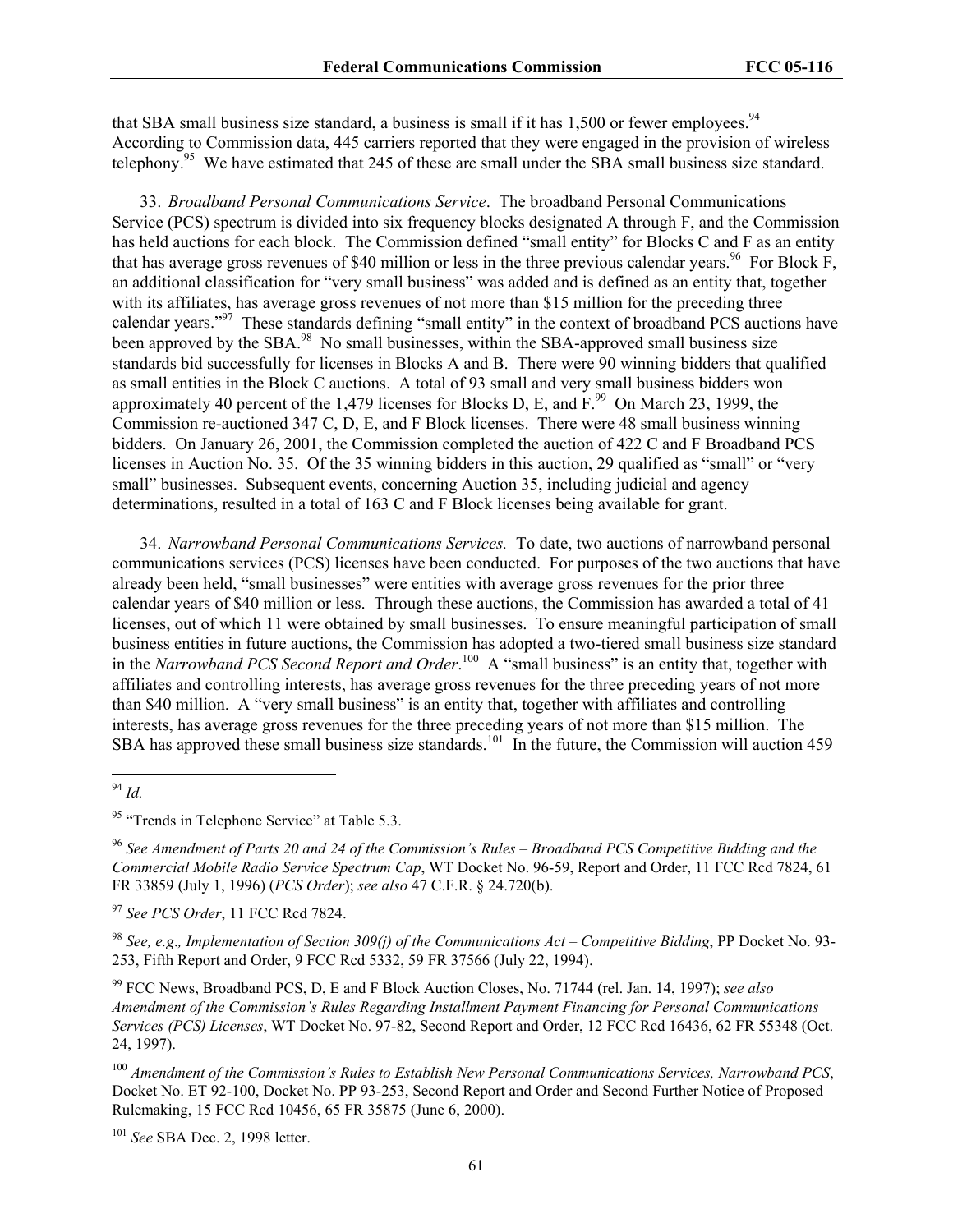licenses to serve Metropolitan Trading Areas (MTAs) and 408 response channel licenses. There is also one megahertz of narrowband PCS spectrum that has been held in reserve and that the Commission has not yet decided to release for licensing. The Commission cannot predict accurately the number of licenses that will be awarded to small entities in future auctions. However, four of the 16 winning bidders in the two previous narrowband PCS auctions were small businesses, as that term was defined. The Commission assumes, for purposes of this analysis, that a large portion of the remaining narrowband PCS licenses will be awarded to small entities. The Commission also assumes that at least some small businesses will acquire narrowband PCS licenses by means of the Commission's partitioning and disaggregation rules.

35. *220 MHz Radio Service – Phase I Licensees.* The 220 MHz service has both Phase I and Phase II licenses. Phase I licensing was conducted by lotteries in 1992 and 1993. There are approximately 1,515 such non-nationwide licensees and four nationwide licensees currently authorized to operate in the 220 MHz band. The Commission has not developed a small business size standard for small entities specifically applicable to such incumbent 220 MHz Phase I licensees. To estimate the number of such licensees that are small businesses, we apply the small business size standard under the SBA rules applicable to "Cellular and Other Wireless Telecommunications" companies. This category provides that a small business is a wireless company employing no more than  $1,500$  persons.<sup>102</sup> For the census category Cellular and Other Wireless Telecommunications, Census Bureau data for 1997 show that there were 977 firms in this category, total, that operated for the entire year.<sup>103</sup> Of this total, 965 firms had employment of 999 or fewer employees, and an additional 12 firms had employment of 1,000 employees or more.<sup>104</sup> Thus, under this second category and size standard, the majority of firms can, again, be considered small. Assuming this general ratio continues in the context of Phase I 220 MHz licensees, the Commission estimates that nearly all such licensees are small businesses under the SBA's small business size standard. In addition, limited preliminary census data for 2002 indicate that the total number of cellular and other wireless telecommunications carriers increased approximately 321 percent from 1997 to 2002.<sup>105</sup>

36. *220 MHz Radio Service – Phase II Licensees.*The 220 MHz service has both Phase I and Phase II licenses. The Phase II 220 MHz service is a new service, and is subject to spectrum auctions. In the *220 MHz Third Report and Order*, we adopted a small business size standard for "small" and "very small" businesses for purposes of determining their eligibility for special provisions such as bidding credits and installment payments.<sup>106</sup> This small business size standard indicates that a "small business" is an entity that, together with its affiliates and controlling principals, has average gross revenues not exceeding \$15 million for the preceding three years.<sup>107</sup> A "very small business" is an entity that, together with its affiliates and controlling principals, has average gross revenues that do not exceed \$3 million for

<sup>107</sup> *Id.* at 11068, para. 291.

<sup>102 13</sup> C.F.R. § 121.201, NAICS code 513322 (changed to 517212 in October 2002).

<sup>103</sup> U.S. Census Bureau, 1997 Economic Census, Subject Series: "Information," Table 5, Employment Size of Firms Subject to Federal Income Tax: 1997, NAICS code 513322 (issued October 2000).

<sup>&</sup>lt;sup>104</sup> *Id.* The census data do not provide a more precise estimate of the number of firms that have employment of 1,500 or fewer employees; the largest category provided is "Firms with 1000 employees or more."

<sup>105</sup> *See* U.S. Census Bureau, 2002 Economic Census, Industry Series: "Information," Table 2, Comparative Statistics for the United States (1997 NAICS Basis): 2002 and 1997, NAICS code 513322 (issued Nov. 2004). The preliminary data indicate that the total number of "establishments" increased from 2,959 to 9,511. In this context, the number of establishments is a less helpful indicator of small business prevalence than is the number of "firms," because the latter number takes into account the concept of common ownership or control. The more helpful 2002 census data on firms, including employment and receipts numbers, will be issued in late 2005.

<sup>106</sup> *220 MHz Third Report and Order*, 12 FCC Rcd 10943, 11068-70, paras. 291-295 (1997).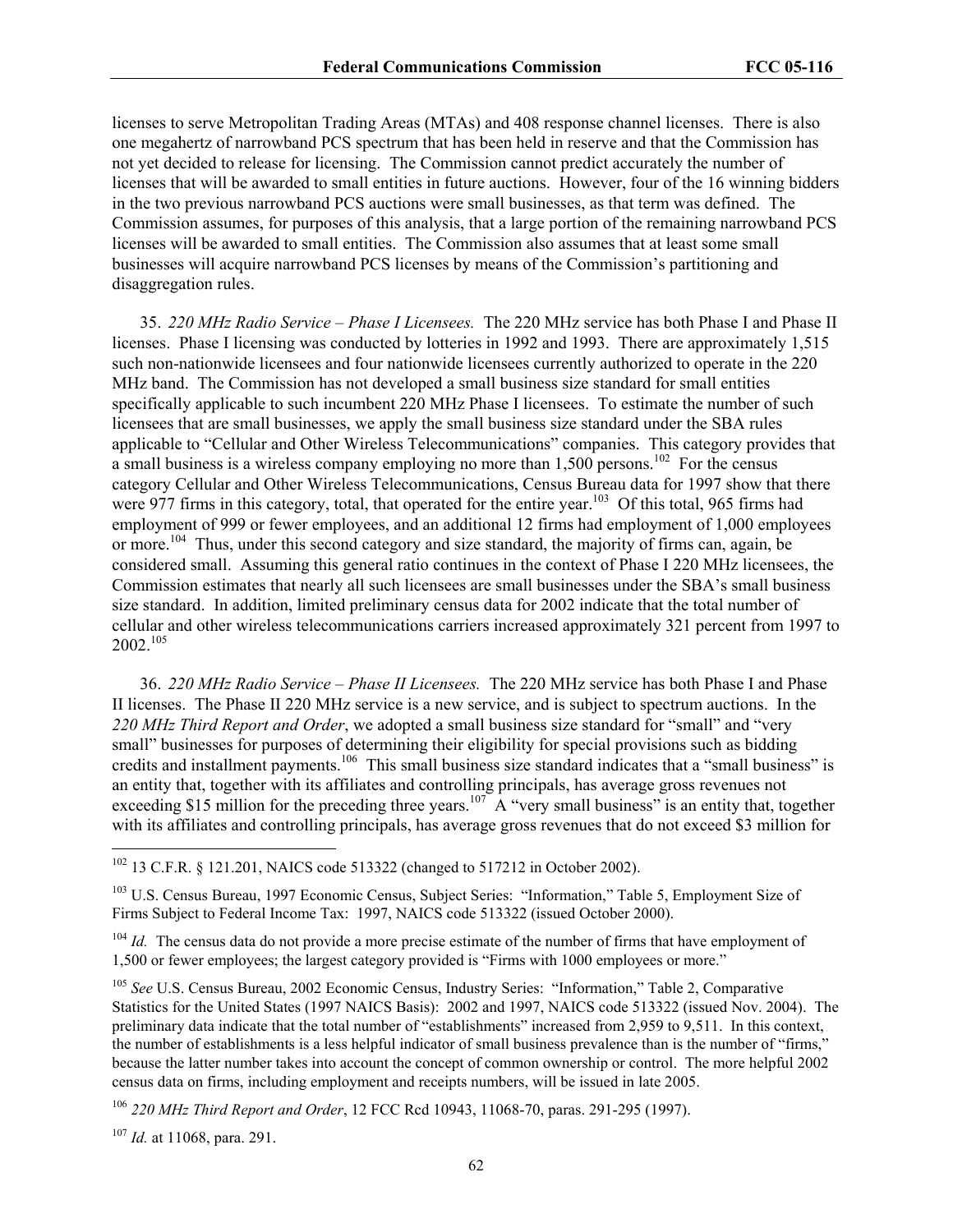the preceding three years. The SBA has approved these small business size standards.<sup>108</sup> Auctions of Phase II licenses commenced on September 15, 1998, and closed on October 22, 1998.<sup>109</sup> In the first auction, 908 licenses were auctioned in three different-sized geographic areas: three nationwide licenses, 30 Regional Economic Area Group (EAG) Licenses, and 875 Economic Area (EA) Licenses. Of the 908 licenses auctioned, 693 were sold.<sup>110</sup> Thirty-nine small businesses won licenses in the first 220 MHz auction. The second auction included 225 licenses: 216 EA licenses and 9 EAG licenses. Fourteen companies claiming small business status won 158 licenses.<sup>111</sup>

37. *800 MHz and 900 MHz Specialized Mobile Radio Licenses.*The Commission awards "small entity" and "very small entity" bidding credits in auctions for Specialized Mobile Radio (SMR) geographic area licenses in the 800 MHz and 900 MHz bands to firms that had revenues of no more than \$15 million in each of the three previous calendar years, or that had revenues of no more than \$3 million in each of the previous calendar years, respectively.<sup>112</sup> These bidding credits apply to SMR providers in the 800 MHz and 900 MHz bands that either hold geographic area licenses or have obtained extended implementation authorizations. The Commission does not know how many firms provide 800 MHz or 900 MHz geographic area SMR service pursuant to extended implementation authorizations, nor how many of these providers have annual revenues of no more than \$15 million. One firm has over \$15 million in revenues. The Commission assumes, for purposes here, that all of the remaining existing extended implementation authorizations are held by small entities, as that term is defined by the SBA. The Commission has held auctions for geographic area licenses in the 800 MHz and 900 MHz SMR bands. There were 60 winning bidders that qualified as small or very small entities in the 900 MHz SMR auctions. Of the 1,020 licenses won in the 900 MHz auction, bidders qualifying as small or very small entities won 263 licenses. In the 800 MHz auction, 38 of the 524 licenses won were won by small and very small entities.

38. *700 MHz Guard Band Licensees.* In the *700 MHz Guard Band Order*, we adopted a small business size standard for "small businesses" and "very small businesses" for purposes of determining their eligibility for special provisions such as bidding credits and installment payments.<sup>113</sup> A "small" business" as an entity that, together with its affiliates and controlling principals, has average gross revenues not exceeding \$15 million for the preceding three years. Additionally, a "very small business" is an entity that, together with its affiliates and controlling principals, has average gross revenues that are not more than \$3 million for the preceding three years. An auction of 52 Major Economic Area (MEA) licenses commenced on September 6, 2000, and closed on September 21, 2000.<sup>114</sup> Of the 104 licenses auctioned, 96 licenses were sold to nine bidders. Five of these bidders were small businesses that won a total of 26 licenses. A second auction of 700 MHz Guard Band licenses commenced on February 13,

<sup>108</sup> *See* Letter to D. Phythyon, Chief, Wireless Telecommunications Bureau, Federal Communications Commission, from A. Alvarez, Administrator, Small Business Administration (Jan. 6, 1998).

<sup>&</sup>lt;sup>109</sup> *See generally* Public Notice, "220 MHz Service Auction Closes," 14 FCC Rcd 605 (1998).

<sup>110</sup> *See, e.g.,* Public Notice, "FCC Announces It is Prepared to Grant 654 Phase II 220 MHz Licenses After Final Payment is Made," 14 FCC Rcd 1085 (1999).

<sup>&</sup>lt;sup>111</sup> Public Notice, "Phase II 220 MHz Service Spectrum Auction Closes," 14 FCC Rcd 11218 (1999).

 $112$  47 C.F.R. § 90.814(b)(1).

<sup>113</sup> *See Service Rules for the 746-764 MHz Bands, and Revisions to part 27 of the Commission's Rules*, WT Docket No. 99-168, Second Report and Order, 65 FR 17599 (Apr. 4, 2000).

<sup>&</sup>lt;sup>114</sup> See generally Public Notice, "220 MHz Service Auction Closes," Report No. WT 98-36 (Oct. 23, 1998).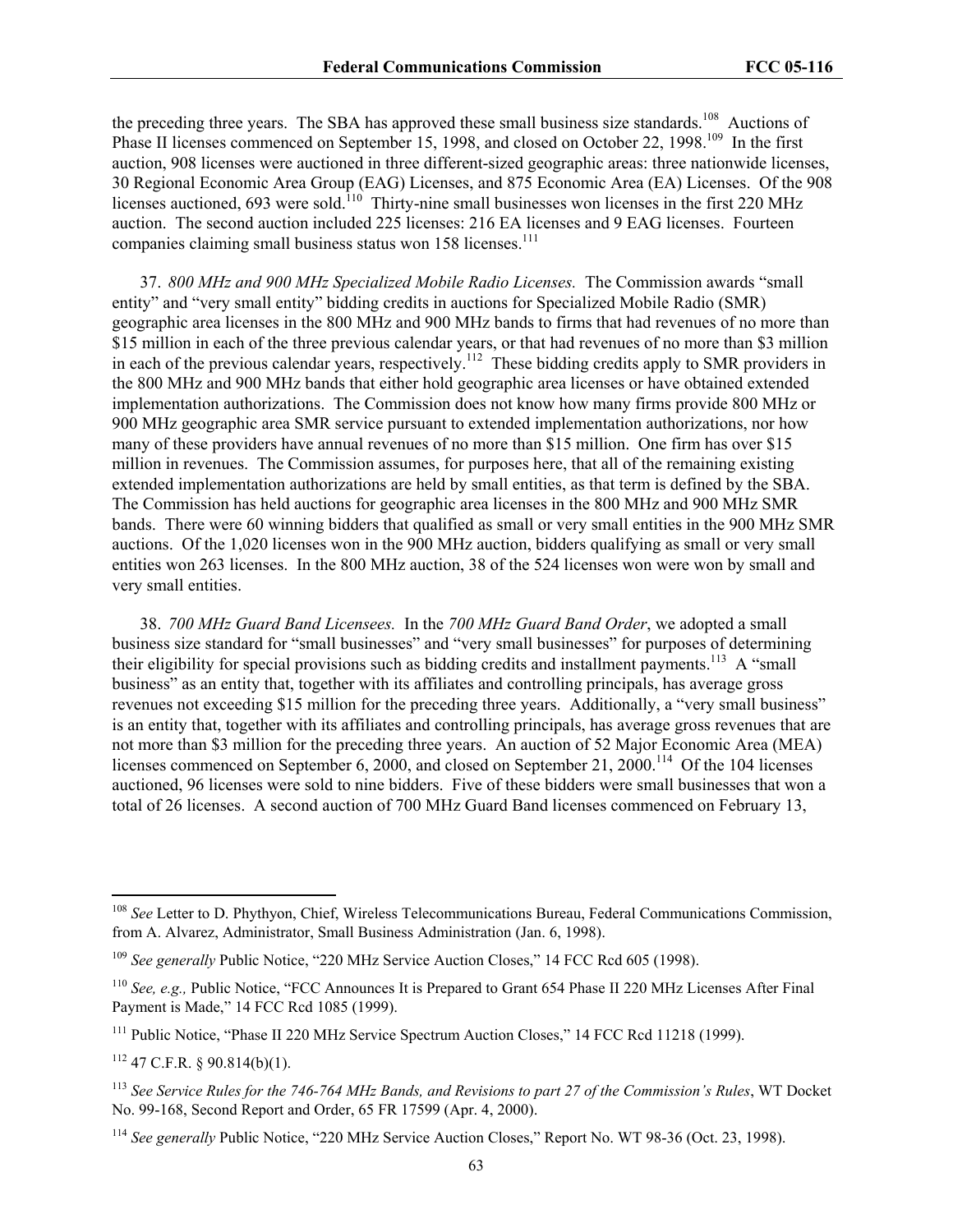2001 and closed on February 21, 2001. All eight of the licenses auctioned were sold to three bidders. One of these bidders was a small business that won a total of two licenses.<sup>115</sup>

39. *Rural Radiotelephone Service.* The Commission has not adopted a size standard for small businesses specific to the Rural Radiotelephone Service.<sup>116</sup> A significant subset of the Rural Radiotelephone Service is the Basic Exchange Telephone Radio System (BETRS).<sup>117</sup> The Commission uses the SBA's small business size standard applicable to "Cellular and Other Wireless Telecommunications," *i.e.*, an entity employing no more than 1,500 persons.<sup>118</sup> There are approximately 1,000 licensees in the Rural Radiotelephone Service, and the Commission estimates that there are 1,000 or fewer small entity licensees in the Rural Radiotelephone Service that may be affected by the rules and policies adopted herein.

40. *Air-Ground Radiotelephone Service.* The Commission has not adopted a small business size standard specific to the Air-Ground Radiotelephone Service.<sup>119</sup> We will use SBA's small business size standard applicable to "Cellular and Other Wireless Telecommunications," *i.e.*, an entity employing no more than  $1,500$  persons.<sup>120</sup> There are approximately 100 licensees in the Air-Ground Radiotelephone Service, and we estimate that almost all of them qualify as small under the SBA small business size standard.

41. *Aviation and Marine Radio Services.* Small businesses in the aviation and marine radio services use a very high frequency (VHF) marine or aircraft radio and, as appropriate, an emergency positionindicating radio beacon (and/or radar) or an emergency locator transmitter. The Commission has not developed a small business size standard specifically applicable to these small businesses. For purposes of this analysis, the Commission uses the SBA small business size standard for the category "Cellular and Other Telecommunications," which is 1,500 or fewer employees.<sup>121</sup> Most applicants for recreational licenses are individuals. Approximately 581,000 ship station licensees and 131,000 aircraft station licensees operate domestically and are not subject to the radio carriage requirements of any statute or treaty. For purposes of our evaluations in this analysis, we estimate that there are up to approximately 712,000 licensees that are small businesses (or individuals) under the SBA standard. In addition, between December 3, 1998 and December 14, 1998, the Commission held an auction of 42 VHF Public Coast licenses in the 157.1875-157.4500 MHz (ship transmit) and 161.775-162.0125 MHz (coast transmit) bands. For purposes of the auction, the Commission defined a "small" business as an entity that, together with controlling interests and affiliates, has average gross revenues for the preceding three years not to exceed \$15 million dollars. In addition, a "very small" business is one that, together with controlling interests and affiliates, has average gross revenues for the preceding three years not to exceed \$3 million dollars.122 There are approximately 10,672 licensees in the Marine Coast Service, and the Commission estimates that almost all of them qualify as "small" businesses under the above special small business size standards.

<sup>&</sup>lt;sup>115</sup> Public Notice, "700 MHz Guard Band Auction Closes," DA 01-478 (rel. Feb. 22, 2001).

<sup>116</sup> The service is defined in section 22.99 of the Commission's Rules, 47 C.F.R. § 22.99.

<sup>&</sup>lt;sup>117</sup> BETRS is defined in sections 22.757 and 22.759 of the Commission's Rules, 47 C.F.R. §§ 22.757 and 22.759.

<sup>118 13</sup> C.F.R. § 121.201, NAICS code 517212.

<sup>&</sup>lt;sup>119</sup> The service is defined in section 22.99 of the Commission's Rules, 47 C.F.R. § 22.99.

<sup>120 13</sup> C.F.R. § 121.201, NAICS codes 517212.

<sup>121 13</sup> C.F.R. § 121.201, NAICS code 513322 (changed to 517212 in October 2002).

<sup>122</sup> *Amendment of the Commission's Rules Concerning Maritime Communications*, PR Docket No. 92-257, Third Report and Order and Memorandum Opinion and Order, 13 FCC Rcd 19853 (1998).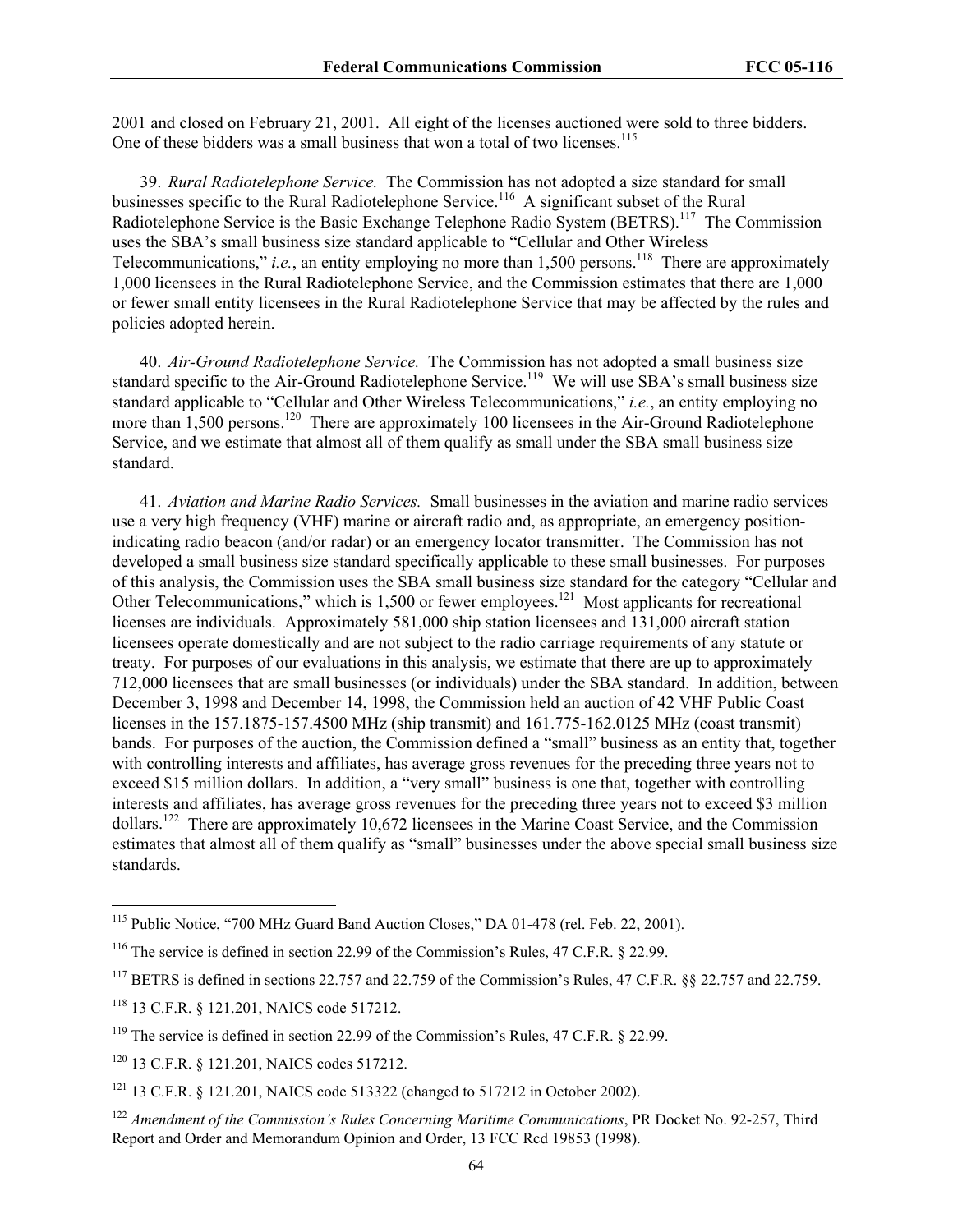42. *Fixed Microwave Services*. Fixed microwave services include common carrier,<sup>123</sup> private operational-fixed,<sup>124</sup> and broadcast auxiliary radio services.<sup>125</sup> At present, there are approximately 22,015 common carrier fixed licensees and 61,670 private operational-fixed licensees and broadcast auxiliary radio licensees in the microwave services. The Commission has not created a size standard for a small business specifically with respect to fixed microwave services. For purposes of this analysis, the Commission uses the SBA small business size standard for the category "Cellular and Other Telecommunications," which is 1,500 or fewer employees.<sup>126</sup> The Commission does not have data specifying the number of these licensees that have more than 1,500 employees, and thus is unable at this time to estimate with greater precision the number of fixed microwave service licensees that would qualify as small business concerns under the SBA's small business size standard. Consequently, the Commission estimates that there are up to 22,015 common carrier fixed licensees and up to 61,670 private operational-fixed licensees and broadcast auxiliary radio licensees in the microwave services that may be small and may be affected by the rules and policies adopted herein. We noted, however, that the common carrier microwave fixed licensee category includes some large entities.

43. *Offshore Radiotelephone Service.* This service operates on several UHF television broadcast channels that are not used for television broadcasting in the coastal areas of states bordering the Gulf of Mexico.<sup>127</sup> There are presently approximately 55 licensees in this service. We are unable to estimate at this time the number of licensees that would qualify as small under the SBA's small business size standard for "Cellular and Other Wireless Telecommunications" services.<sup>128</sup> Under that SBA small business size standard, a business is small if it has  $1,500$  or fewer employees.<sup>129</sup>

44. *39 GHz Service.* The Commission created a special small business size standard for 39 GHz licenses – an entity that has average gross revenues of \$40 million or less in the three previous calendar years.130 An additional size standard for "very small business" is: an entity that, together with affiliates, has average gross revenues of not more than \$15 million for the preceding three calendar years.<sup>131</sup> The SBA has approved these small business size standards.<sup>132</sup> The auction of the 2,173 39 GHz licenses

125 Auxiliary Microwave Service is governed by Part 74 of Title 47 of the Commission's rules. *See* 47 C.F.R. Part 74. This service is available to licensees of broadcast stations and to broadcast and cable network entities. Broadcast auxiliary microwave stations are used for relaying broadcast television signals from the studio to the transmitter, or between two points such as a main studio and an auxiliary studio. The service also includes mobile television pickups, which relay signals from a remote location back to the studio.

126 13 C.F.R. § 121.201, NAICS code 517212.

127 This service is governed by Subpart I of Part 22 of the Commission's rules. *See* 47 C.F.R. §§ 22.1001-22.1037.

128 13 C.F.R. § 121.201, NAICS code 513322 (changed to 517212 in October 2002).

 $129$  *Id.* 

 $\overline{a}$ 

<sup>131</sup> *Id.*

<sup>123</sup> *See* 47 C.F.R. §§ 101 *et seq*. (formerly, Part 21 of the Commission's Rules) for common carrier fixed microwave services (except Multipoint Distribution Service).

<sup>&</sup>lt;sup>124</sup> Persons eligible under parts 80 and 90 of the Commission's Rules can use Private Operational-Fixed Microwave services. *See* 47 C.F.R. Parts 80 and 90. Stations in this service are called operational-fixed to distinguish them from common carrier and public fixed stations. Only the licensee may use the operational-fixed station, and only for communications related to the licensee's commercial, industrial, or safety operations.

<sup>130</sup> *See Amendment of the Commission's Rules Regarding the 37.0-38.6 GHz and 38.6-40.0 GHz Bands*, ET Docket No. 95-183, Report and Order, 63 Fed. Reg. 6079 (Feb. 6, 1998).

<sup>&</sup>lt;sup>132</sup> See Letter to Kathleen O'Brien Ham, Chief, Auctions and Industry Analysis Division, Wireless Telecommunications Bureau, FCC, from Aida Alvarez, Administrator, SBA (Feb. 4, 1998).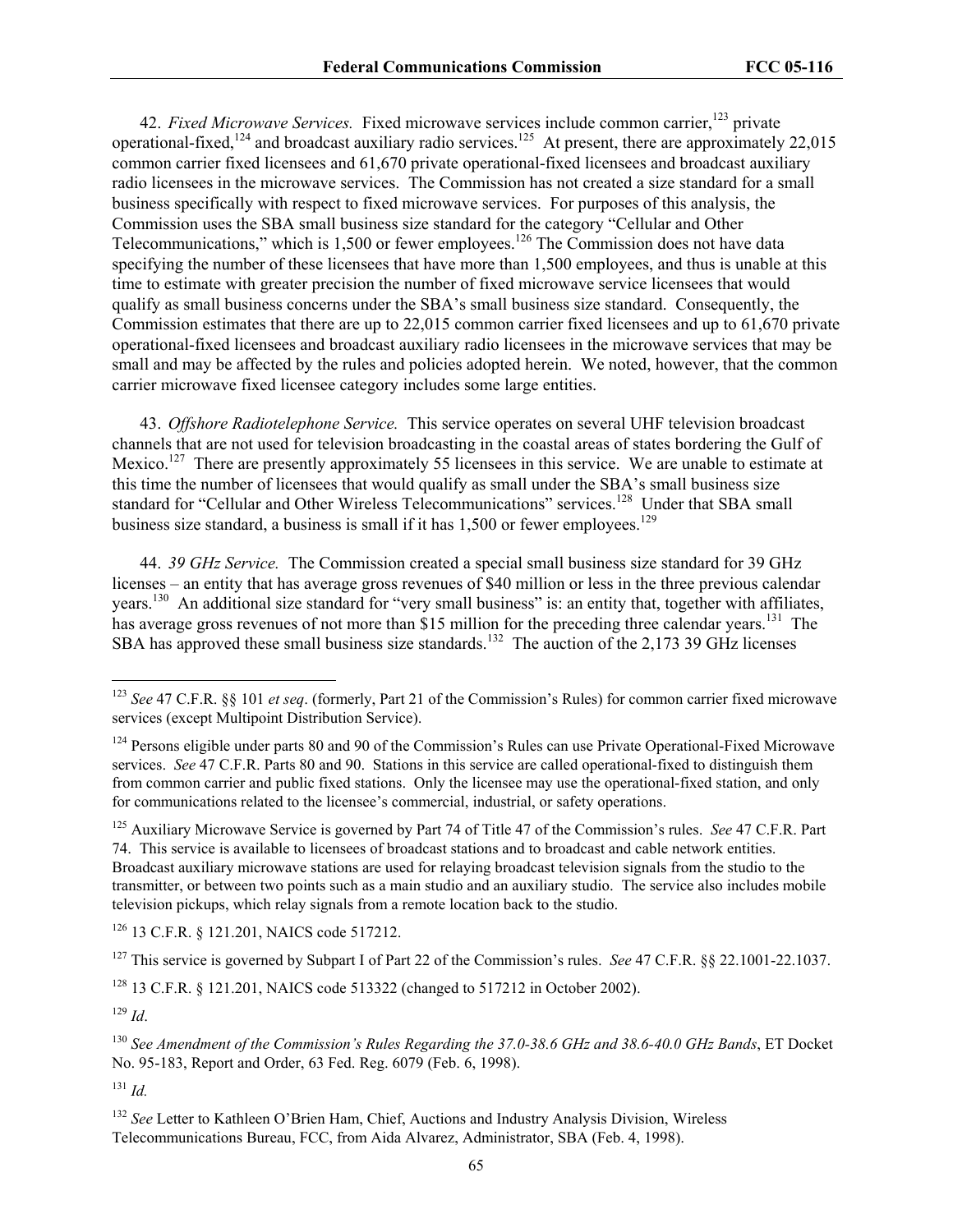began on April 12, 2000 and closed on May 8, 2000. The 18 bidders who claimed small business status won 849 licenses. Consequently, the Commission estimates that 18 or fewer 39 GHz licensees are small entities that may be affected by the rules and polices adopted herein.

45. *Multipoint Distribution Service, Multichannel Multipoint Distribution Service, and ITFS.*  Multichannel Multipoint Distribution Service (MMDS) systems, often referred to as "wireless cable," transmit video programming to subscribers using the microwave frequencies of the Multipoint Distribution Service (MDS) and Instructional Television Fixed Service (ITFS).<sup>133</sup> In connection with the 1996 MDS auction, the Commission established a small business size standard as an entity that had annual average gross revenues of less than \$40 million in the previous three calendar years.<sup>134</sup> The MDS auctions resulted in 67 successful bidders obtaining licensing opportunities for 493 Basic Trading Areas (BTAs). Of the 67 auction winners, 61 met the definition of a small business. MDS also includes licensees of stations authorized prior to the auction. In addition, the SBA has developed a small business size standard for Cable and Other Program Distribution, which includes all such companies generating \$12.5 million or less in annual receipts.<sup>135</sup> According to Census Bureau data for 1997, there were a total of 1,311 firms in this category, total, that had operated for the entire year.136 Of this total, 1,180 firms had annual receipts of under \$10 million and an additional 52 firms had receipts of \$10 million or more but less than \$25 million. Consequently, we estimate that the majority of providers in this service category are small businesses that may be affected by the rules and policies adopted herein. This SBA small business size standard also appears applicable to ITFS. There are presently 2,032 ITFS licensees. All but 100 of these licenses are held by educational institutions. Educational institutions are included in this analysis as small entities.<sup>137</sup> Thus, we tentatively conclude that at least 1,932 licensees are small businesses.

46. *Local Multipoint Distribution Service.* Local Multipoint Distribution Service (LMDS) is a fixed broadband point-to-multipoint microwave service that provides for two-way video telecommunications.<sup>138</sup> The auction of the 1,030 Local Multipoint Distribution Service (LMDS) licenses began on February 18, 1998 and closed on March 25, 1998. The Commission established a small business size standard for LMDS licenses as an entity that has average gross revenues of less than \$40 million in the three previous calendar years.<sup>139</sup> An additional small business size standard for "very small business" was added as an entity that, together with its affiliates, has average gross revenues of not more than \$15 million for the preceding three calendar years.<sup>140</sup> The SBA has approved these small business size standards in the

<sup>139</sup> *Id.*

 $\overline{a}$ 

<sup>140</sup> *See id*.

<sup>133</sup> *Amendment of Parts 21 and 74 of the Commission's Rules with Regard to Filing Procedures in the Multipoint Distribution Service and in the Instructional Television Fixed Service and Implementation of Section 309(j) of the Communications Act – Competitive Bidding*, MM Docket No. 94-131 and PP Docket No. 93-253, Report and Order, 10 FCC Rcd 9589, 9593, para. 7 (1995).

 $134$  47 C.F.R. § 21.961(b)(1).

<sup>135 13</sup> C.F.R. § 121.201, NAICS code 513220 (changed to 517510 in October 2002).

<sup>136</sup> U.S. Census Bureau, 1997 Economic Census, Subject Series: Information, "Establishment and Firm Size (Including Legal Form of Organization)", Table 4, NAICS code 513220 (issued October 2000).

<sup>&</sup>lt;sup>137</sup> In addition, the term "small entity" within SBREFA applies to small organizations (nonprofits) and to small governmental jurisdictions (cities, counties, towns, townships, villages, school districts, and special districts with populations of less than 50,000). 5 U.S.C. §§ 601(4)-(6). We do not collect annual revenue data on ITFS licensees.

<sup>138</sup> *See Local Multipoint Distribution Service*, Second Report and Order, 12 FCC Rcd 12545 (1997).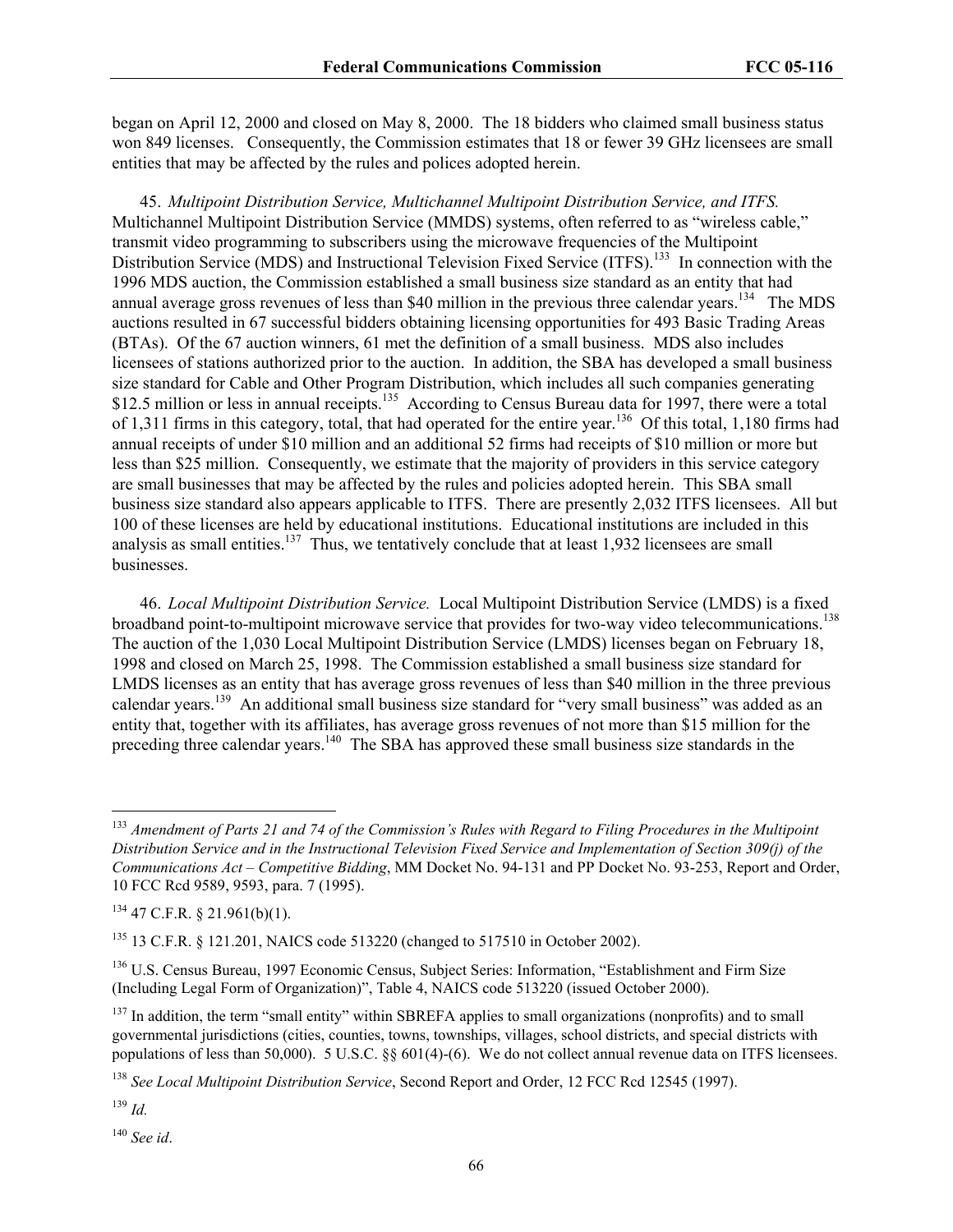context of LMDS auctions.<sup>141</sup> There were 93 winning bidders that qualified as small entities in the LMDS auctions. A total of 93 small and very small business bidders won approximately 277 A Block licenses and 387 B Block licenses. On March 27, 1999, the Commission re-auctioned 161 licenses; there were 40 winning bidders. Based on this information, we conclude that the number of small LMDS licenses consists of the 93 winning bidders in the first auction and the 40 winning bidders in the reauction, for a total of 133 small entity LMDS providers.

47. *218-219 MHz Service.* The first auction of 218-219 MHz spectrum resulted in 170 entities winning licenses for 594 Metropolitan Statistical Area (MSA) licenses. Of the 594 licenses, 557 were won by entities qualifying as a small business. For that auction, the small business size standard was an entity that, together with its affiliates, has no more than a \$6 million net worth and, after federal income taxes (excluding any carry over losses), has no more than \$2 million in annual profits each year for the previous two years.142 In the *218-219 MHz Report and Order and Memorandum Opinion and Order*, we established a small business size standard for a "small business" as an entity that, together with its affiliates and persons or entities that hold interests in such an entity and their affiliates, has average annual gross revenues not to exceed \$15 million for the preceding three years.<sup>143</sup> A "very small business" is defined as an entity that, together with its affiliates and persons or entities that hold interests in such an entity and its affiliates, has average annual gross revenues not to exceed \$3 million for the preceding three years.144 We cannot estimate, however, the number of licenses that will be won by entities qualifying as small or very small businesses under our rules in future auctions of 218-219 MHz spectrum.

48. *24 GHz – Incumbent Licensees.* This analysis may affect incumbent licensees who were relocated to the 24 GHz band from the 18 GHz band, and applicants who wish to provide services in the 24 GHz band. The applicable SBA small business size standard is that of "Cellular and Other Wireless Telecommunications" companies. This category provides that such a company is small if it employs no more than 1,500 persons.<sup>145</sup> According to Census Bureau data for 1997, there were 977 firms in this category, total, that operated for the entire year.<sup>146</sup> Of this total, 965 firms had employment of 999 or fewer employees, and an additional 12 firms had employment of 1,000 employees or more.<sup>147</sup> Thus, under this size standard, the great majority of firms can be considered small. These broader census data notwithstanding, we believe that there are only two licensees in the 24 GHz band that were relocated from

145 13 C.F.R. § 121.201, NAICS code 513322 (changed to 517212 in October 2002).

 $\overline{a}$ 

<sup>146</sup> U.S. Census Bureau, 1997 Economic Census, Subject Series: Information, "Employment Size of Firms Subject to Federal Income Tax: 1997," Table 5, NAICS code 513322 (issued Oct. 2000).

<sup>147</sup> *Id.* The census data do not provide a more precise estimate of the number of firms that have employment of 1,500 or fewer employees; the largest category provided is "Firms with 1,000 employees or more."

<sup>&</sup>lt;sup>141</sup> See Letter to Dan Phythyon, Chief, Wireless Telecommunications Bureau, FCC, from Aida Alvarez, Administrator, SBA (Jan. 6, 1998).

<sup>142</sup> *Implementation of Section 309(j) of the Communications Act – Competitive Bidding*, PP Docket No. 93-253, Fourth Report and Order, 59 Fed. Reg. 24947 (May 13, 1994).

<sup>143</sup> *Amendment of Part 95 of the Commission's Rules to Provide Regulatory Flexibility in the 218-219 MHz Service*, WT Docket No. 98-169, Report and Order and Memorandum Opinion and Order, 64 Fed. Reg. 59656 (Nov. 3, 1999).

<sup>144</sup> *Amendment of Part 95 of the Commission's Rules to Provide Regulatory Flexibility in the 218-219 MHz Service*, WT Docket No. 98-169, Report and Order and Memorandum Opinion and Order, 64 Fed. Reg. 59656 (Nov. 3, 1999).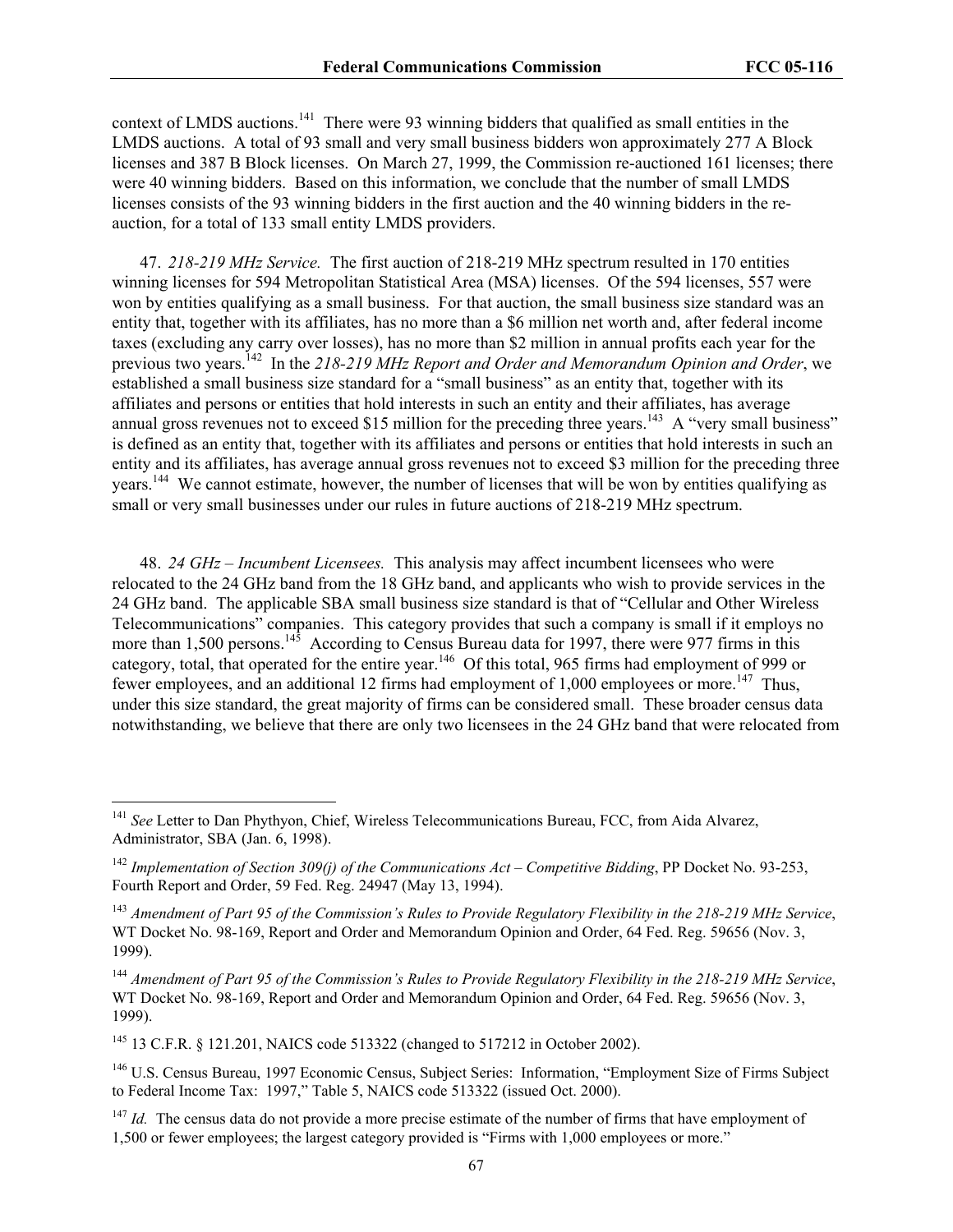the 18 GHz band, Teligent<sup>148</sup> and TRW, Inc. It is our understanding that Teligent and its related companies have less than 1,500 employees, though this may change in the future. TRW is not a small entity. Thus, only one incumbent licensee in the 24 GHz band is a small business entity.

49. *24 GHz – Future Licensees.*With respect to new applicants in the 24 GHz band, the small business size standard for "small business" is an entity that, together with controlling interests and affiliates, has average annual gross revenues for the three preceding years not in excess of \$15 million.<sup>149</sup> "Very small business" in the 24 GHz band is an entity that, together with controlling interests and affiliates, has average gross revenues not exceeding \$3 million for the preceding three years.<sup>150</sup> The SBA has approved these small business size standards.<sup>151</sup> These size standards will apply to the future auction, if held.

#### **2. Cable and OVS Operators**

 $\overline{a}$ 

50. *Cable and Other Program Distribution*. This category includes cable systems operators, closed circuit television services, direct broadcast satellite services, multipoint distribution systems, satellite master antenna systems, and subscription television services. The SBA has developed small business size standard for this census category, which includes all such companies generating \$12.5 million or less in revenue annually.<sup>152</sup> According to Census Bureau data for 1997, there were a total of 1,311 firms in this category, total, that had operated for the entire year.153 Of this total, 1,180 firms had annual receipts of under \$10 million and an additional 52 firms had receipts of \$10 million or more but less than \$25 million. Consequently, the Commission estimates that the majority of providers in this service category are small businesses that may be affected by the rules and policies adopted herein.

51. *Cable System Operators (Rate Regulation Standard).* The Commission has developed its own small business size standard for cable system operators, for purposes of rate regulation. Under the Commission's rules, a "small cable company" is one serving fewer than 400,000 subscribers nationwide.<sup>154</sup> The most recent estimates indicate that there were 1,439 cable operators who qualified as small cable system operators at the end of 1995.<sup>155</sup> Since then, some of those companies may have grown to serve over 400,000 subscribers, and others may have been involved in transactions that caused them to be combined with other cable operators. Consequently, the Commission estimates that there are now

<sup>151</sup> See Letter to Margaret W. Wiener, Deputy Chief, Auctions and Industry Analysis Division, Wireless Telecommunications Bureau, FCC, from Gary M. Jackson, Assistant Administrator, SBA (July 28, 2000).

<sup>152</sup> 13 C.F.R. § 121.201, North American Industry Classification System (NAICS) code 513220 (changed to 517510 in October 2002).

<sup>153</sup> U.S. Census Bureau, 1997 Economic Census, Subject Series: Information, "Establishment and Firm Size (Including Legal Form of Organization)," Table 4, NAICS code 513220 (issued October 2000).

<sup>&</sup>lt;sup>148</sup> Teligent acquired the DEMS licenses of FirstMark, the only licensee other than TRW in the 24 GHz band whose license has been modified to require relocation to the 24 GHz band.

<sup>149</sup> *Amendments to Parts 1,2, 87 and 101 of the Commission's Rules to License Fixed Services at 24 GHz*, Report and Order, 15 FCC Rcd 16934, 16967 (2000); *see also* 47 C.F.R. § 101.538(a)(2).

<sup>150</sup> *Amendments to Parts 1,2, 87 and 101 of the Commission's Rules to License Fixed Services at 24 GHz*, Report and Order, 15 FCC Rcd 16934, 16967 (2000); *see also* 47 C.F.R. § 101.538(a)(1).

 $154$  47 C.F.R. § 76.901(e). The Commission developed this definition based on its determination that a small cable system operator is one with annual revenues of \$100 million or less. *Implementation of Sections of the 1992 Cable Act: Rate Regulation,* Sixth Report and Order and Eleventh Order on Reconsideration, 10 FCC Rcd 7393 (1995), 60 FR 10534 (Feb. 27, 1995).

<sup>155</sup> Paul Kagan Associates, Inc., *Cable TV Investor*, February 29, 1996 (based on figures for December 30, 1995).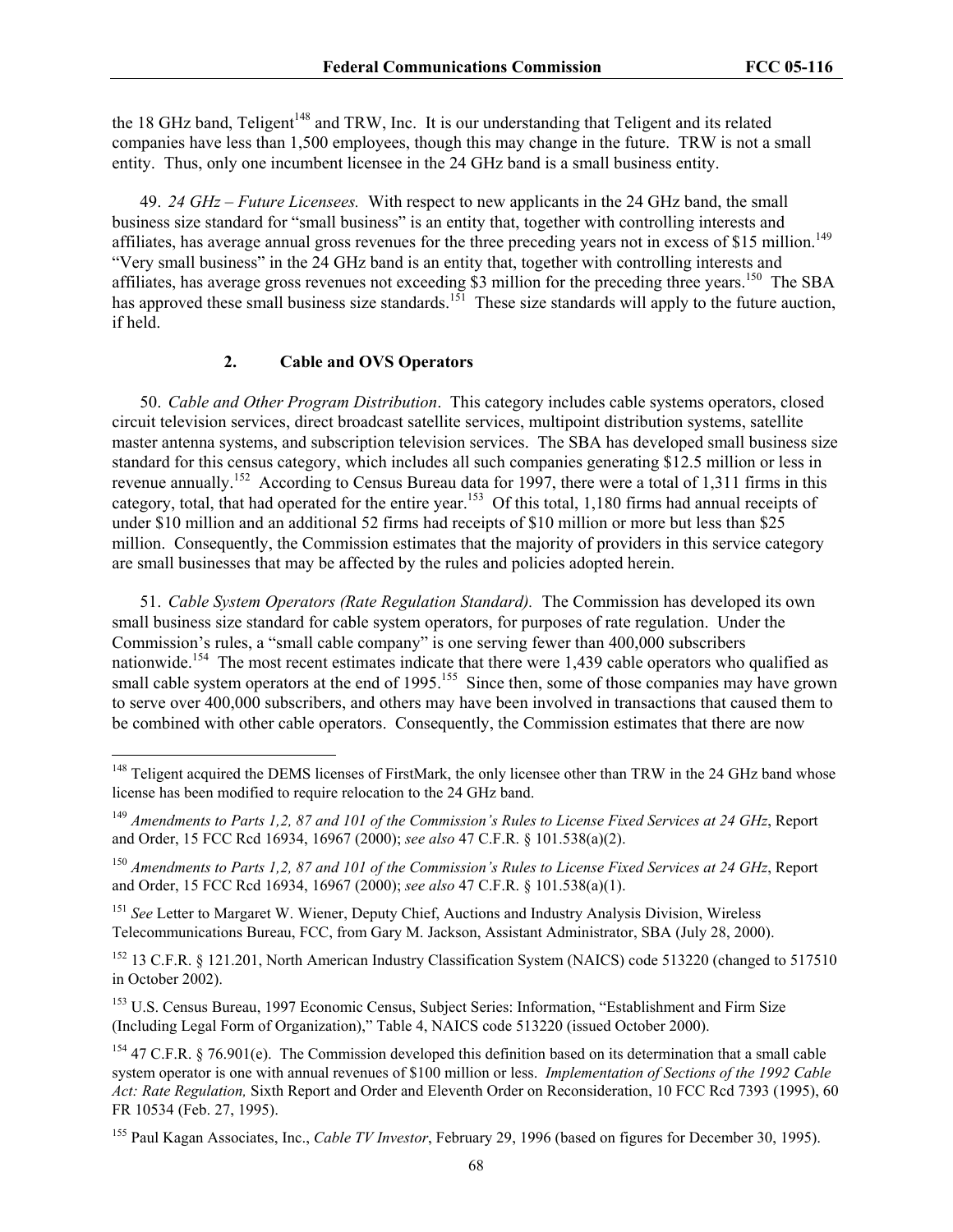fewer than 1,439 small entity cable system operators that may be affected by the rules and policies adopted herein.

52. *Cable System Operators (Telecom Act Standard)*.The Communications Act of 1934, as amended, also contains a size standard for small cable system operators, which is "a cable operator that, directly or through an affiliate, serves in the aggregate fewer than 1 percent of all subscribers in the United States and is not affiliated with any entity or entities whose gross annual revenues in the aggregate exceed \$250,000,000."<sup>156</sup> The Commission has determined that there are 67,700,000 subscribers in the United States.<sup>157</sup> Therefore, an operator serving fewer than 677,000 subscribers shall be deemed a small operator, if its annual revenues, when combined with the total annual revenues of all its affiliates, do not exceed \$250 million in the aggregate.<sup>158</sup> Based on available data, the Commission estimates that the number of cable operators serving  $677,000$  subscribers or fewer, totals  $1,450$ .<sup>159</sup> The Commission neither requests nor collects information on whether cable system operators are affiliated with entities whose gross annual revenues exceed \$250 million,<sup>160</sup> and therefore are unable, at this time, to estimate more accurately the number of cable system operators that would qualify as small cable operators under the size standard contained in the Communications Act of 1934.

53. *Open Video Services*. Open Video Service (OVS) systems provide subscription services.<sup>161</sup> The SBA has created a small business size standard for Cable and Other Program Distribution.<sup>162</sup> This standard provides that a small entity is one with \$12.5 million or less in annual receipts. The Commission has certified approximately 25 OVS operators to serve 75 areas, and some of these are currently providing service.<sup>163</sup> Affiliates of Residential Communications Network, Inc. (RCN) received approval to operate OVS systems in New York City, Boston, Washington, D.C., and other areas. RCN has sufficient revenues to assure that they do not qualify as a small business entity. Little financial information is available for the other entities that are authorized to provide OVS and are not yet operational. Given that some entities authorized to provide OVS service have not yet begun to generate revenues, the Commission concludes that up to 24 OVS operators (those remaining) might qualify as small businesses that may be affected by the rules and policies adopted herein.

#### **3. Internet Service Providers**

54. *Internet Service Providers.*The SBA has developed a small business size standard for Internet Service Providers (ISPs). ISPs "provide clients access to the Internet and generally provide related services such as web hosting, web page designing, and hardware or software consulting related to Internet

 $\overline{a}$ 

<sup>161</sup> *See* 47 U.S.C. § 573.

162 13 C.F.R. § 121.201, NAICS code 513220 (changed to 517510 in October 2002).

 $156$  47 U.S.C. § 543(m)(2).

<sup>157</sup> *See FCC Announces New Subscriber Count for the Definition of Small Cable Operator*, Public Notice DA 01-158 (Jan. 24, 2001).

 $158$  47 C.F.R. § 76.901(f).

<sup>159</sup> *See FCC Announces New Subscriber Count for the Definition of Small Cable Operators*, Public Notice, DA 01-0158 (rel. Jan. 24, 2001).

<sup>&</sup>lt;sup>160</sup> The Commission does receive such information on a case-by-case basis if a cable operator appeals a local franchise authority's finding that the operator does not qualify as a small cable operator pursuant to  $\S$  76.901(f) of the Commission's rules. *See* 47 C.F.R. § 76.909(b).

<sup>163</sup> *See* <http://www.fcc.gov/csb/ovs/csovscer.html> (current as of March 2002).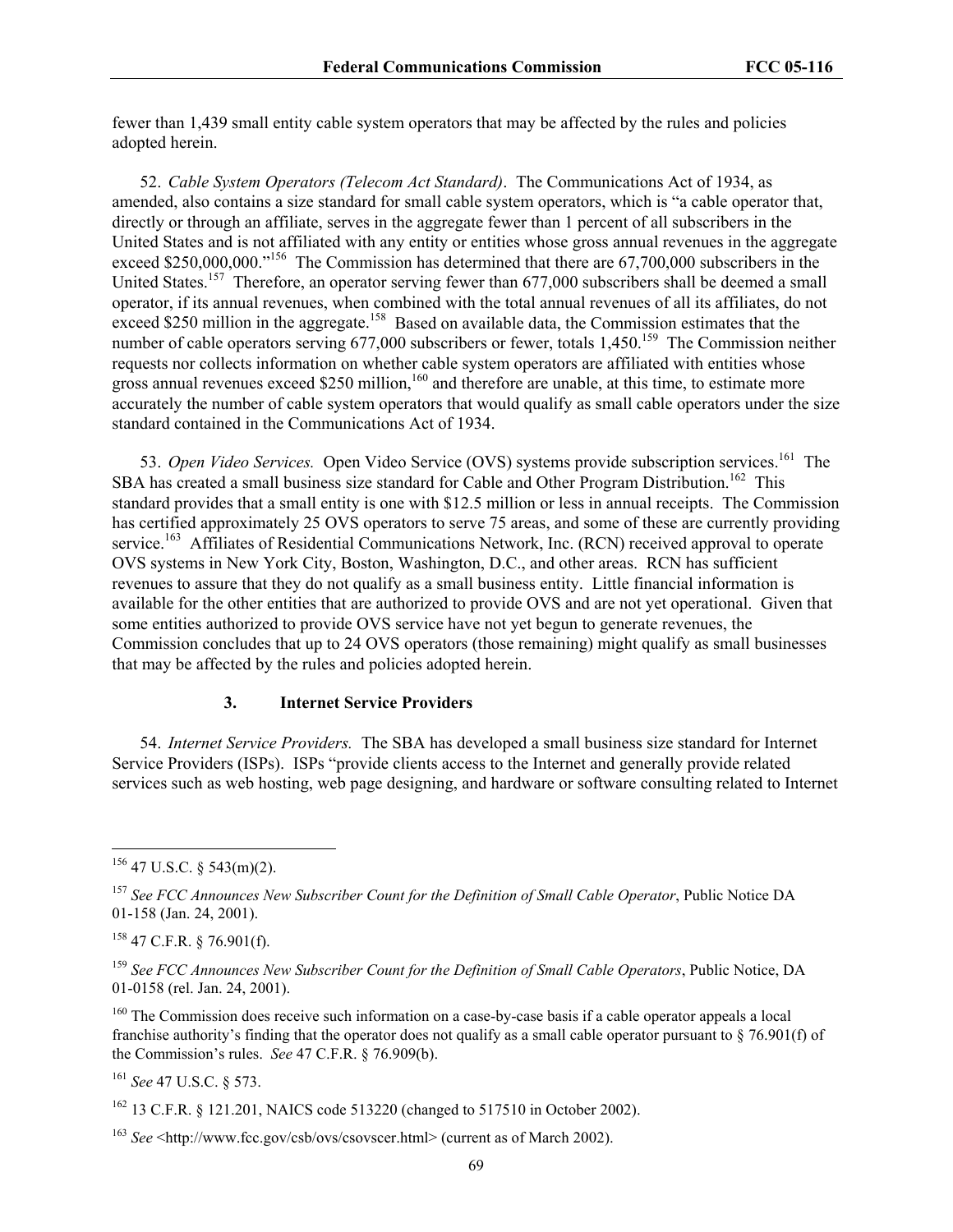connectivity."164 Under the SBA size standard, such a business is small if it has average annual receipts of \$21 million or less.<sup>165</sup> According to Census Bureau data for 1997, there were 2,751 firms in this category that operated for the entire year. <sup>166</sup> Of these, 2,659 firms had annual receipts of under \$10 million, and an additional 67 firms had receipts of between \$10 million and \$24, 999,999. Consequently, we estimate that the majority of these firms are small entities that may be affected by our action. In addition, limited preliminary census data for 2002 indicate that the total number of Internet service providers increased approximately five percent from 1997 to 2002.<sup>167</sup>

#### **4. Other Internet-Related Entities**

55. *Web Search Portals.* Our action pertains to VoIP services, which could be provided by entities that provide other services such as email, online gaming, web browsing, video conferencing, instant messaging, and other, similar IP-enabled services. The Commission has not adopted a size standard for entities that create or provide these types of services or applications. However, the census bureau has identified firms that "operate web sites that use a search engine to generate and maintain extensive databases of Internet addresses and content in an easily searchable format. Web search portals often provide additional Internet services, such as e-mail, connections to other web sites, auctions, news, and other limited content, and serve as a home base for Internet users."168 The SBA has developed a small business size standard for this category; that size standard is \$6 million or less in average annual receipts.<sup>169</sup> According to Census Bureau data for 1997, there were 195 firms in this category that operated for the entire year.170 Of these, 172 had annual receipts of under \$5 million, and an additional nine firms had receipts of between \$5 million and \$9,999,999. Consequently, we estimate that the majority of these firms are small entities that may be affected by our action.

56. *Data Processing, Hosting, and Related Services*. Entities in this category "primarily … provid[e] infrastructure for hosting or data processing services."<sup>171</sup> The SBA has developed a small business size standard for this category; that size standard is \$21 million or less in average annual receipts.<sup>172</sup>

164 U.S. Census Bureau, "2002 NAICS Definitions: 518111 Internet Service Providers" (Feb. 2004) <www.census.gov>.

 $\overline{a}$ 

<sup>165</sup> 13 C.F.R. § 121.201, NAICS code 518111 (changed from previous code 514191, "On-Line Information Services," in Oct. 2002).

<sup>166</sup> U.S. Census Bureau, 1997 Economic Census, Subject Series: Information, "Establishment and Firm Size (Including Legal Form of Organization)," Table 4, NAICS code 514191 (issued Oct. 2000).

167 *See* U.S. Census Bureau, 2002 Economic Census, Industry Series: "Information," Table 2, Comparative Statistics for the United States (1997 NAICS Basis): 2002 and 1997, NAICS code 514191 (issued Nov. 2004). The preliminary data indicate that the total number of "establishments" increased from 4,165 to 4,394. In this context, the number of establishments is a less helpful indicator of small business prevalence than is the number of "firms," because the latter number takes into account the concept of common ownership or control. The more helpful 2002 census data on firms, including employment and receipts numbers, will be issued in late 2005.

<sup>168</sup> U.S. Census Bureau, "2002 NAICS Definitions: 518112 Web Search Portals" (Feb. 2004) <www.census.gov>.

169 13 C.F.R. § 121.201, NAICS code 518112 (changed from 514199 in Oct. 2002).

<sup>170</sup> U.S. Census Bureau, 1997 Economic Census, Subject Series: Information, "Establishment and Firm Size (Including Legal Form of Organization)," Table 4, NAICS code 514199 (issued Oct. 2000). This category was created for the 2002 Economic Census by taking a portion of the superseded 1997 category, "All Other Information Services," NAICS code 514199. The data cited in the text above are derived from the superseded category.

<sup>171</sup> U.S. Census Bureau, "2002 NAICS Definitions: 518210 Data Processing, Hosting, and Related Services" (Feb.  $2004$ )  $\leq$ www.census.gov $\geq$ .

172 13 C.F.R. § 121.201, NAICS code 518210 (changed from 514210 in Oct. 2002).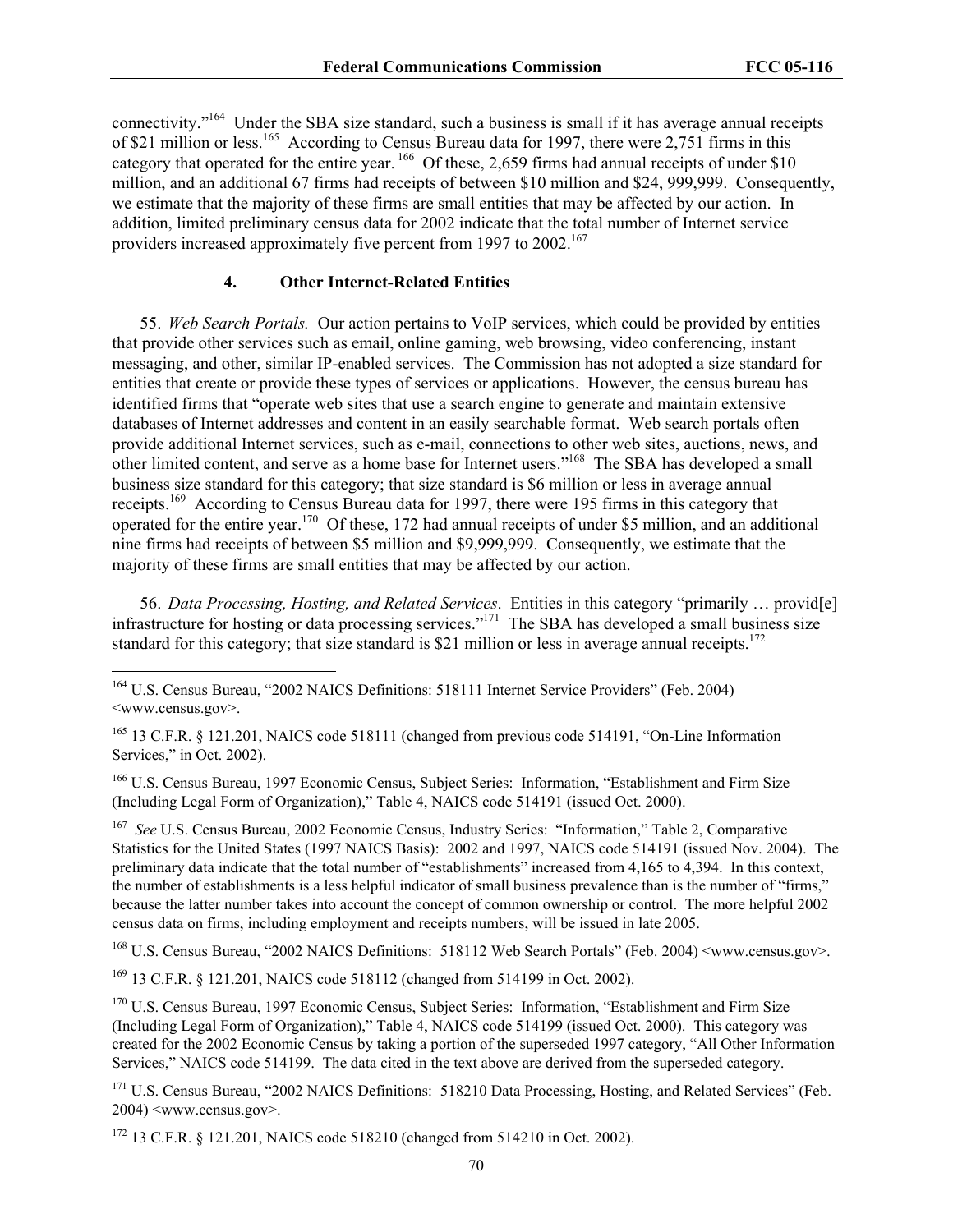According to Census Bureau data for 1997, there were 3,700 firms in this category that operated for the entire year.<sup>173</sup> Of these, 3,477 had annual receipts of under \$10 million, and an additional 108 firms had receipts of between \$10 million and \$24,999,999. Consequently, we estimate that the majority of these firms are small entities that may be affected by our action.

57. *All Other Information Services*. "This industry comprises establishments primarily engaged in providing other information services (except new syndicates and libraries and archives)."<sup>174</sup> Our action pertains to VoIP services, which could be provided by entities that provide other services such as email, online gaming, web browsing, video conferencing, instant messaging, and other, similar IP-enabled services. The SBA has developed a small business size standard for this category; that size standard is \$6 million or less in average annual receipts.<sup>175</sup> According to Census Bureau data for 1997, there were 195 firms in this category that operated for the entire year.<sup>176</sup> Of these, 172 had annual receipts of under \$5 million, and an additional nine firms had receipts of between \$5 million and \$9,999,999. Consequently, we estimate that the majority of these firms are small entities that may be affected by our action.

58. *Internet Publishing and Broadcasting.* "This industry comprises establishments engaged in publishing and/or broadcasting content on the Internet exclusively. These establishments do not provide traditional (non-Internet) versions of the content that they publish or broadcast."<sup>177</sup> The SBA has developed a small business size standard for this new (2002) census category; that size standard is 500 or fewer employees.178 To assess the prevalence of small entities in this category, we will use 1997 Census Bureau data for a relevant, now-superseded census category, "All Other Information Services." The SBA small business size standard for that prior category was \$6 million or less in average annual receipts. According to Census Bureau data for 1997, there were 195 firms in the prior category that operated for the entire year.179 Of these, 172 had annual receipts of under \$5 million, and an additional nine firms had receipts of between \$5 million and \$9,999,999. Consequently, we estimate that the majority of the firms in this current category are small entities that may be affected by our action.

59. *Software Publishers.* These companies may design, develop or publish software and may provide other support services to software purchasers, such as providing documentation or assisting in installation. The companies may also design software to meet the needs of specific users. The SBA has developed a small business size standard of \$21 million or less in average annual receipts for all of the following pertinent categories: Software Publishers, Custom Computer Programming Services, and Other

<sup>&</sup>lt;sup>173</sup> U.S. Census Bureau, 1997 Economic Census, Subject Series: Information, "Establishment and Firm Size (Including Legal Form of Organization)," Table 4, NAICS code 514210 (issued Oct. 2000).

<sup>&</sup>lt;sup>174</sup> U.S. Census Bureau, "2002 NAICS Definitions: 519190 All Other Information Services" (Feb. 2004) <www.census.gov>.

<sup>175 13</sup> C.F.R. § 121.201, NAICS code 519190 (changed from 514199 in Oct. 2002).

<sup>&</sup>lt;sup>176</sup> U.S. Census Bureau, 1997 Economic Census, Subject Series: Information, "Establishment and Firm Size (Including Legal Form of Organization)," Table 4, NAICS code 514199 (issued Oct. 2000). This category was created for the 2002 Economic Census by taking a portion of the superseded 1997 category, "All Other Information Services," NAICS code 514199. The data cited in the text above are derived from the superseded category.

<sup>&</sup>lt;sup>177</sup> U.S. Census Bureau, "2002 NAICS Definitions: 516110 Internet Publishing and Broadcasting" (Feb. 2004) <www.census.gov>.

 $178$  13 C.F.R. § 121.201, NAICS code 516110 (derived from 514199 and other 1997 codes).

<sup>&</sup>lt;sup>179</sup> U.S. Census Bureau, 1997 Economic Census, Subject Series: Information, "Establishment and Firm Size (Including Legal Form of Organization)," Table 4, NAICS code 514199 (issued Oct. 2000). This category was created for the 2002 Economic Census by taking portions of numerous 1997 categories.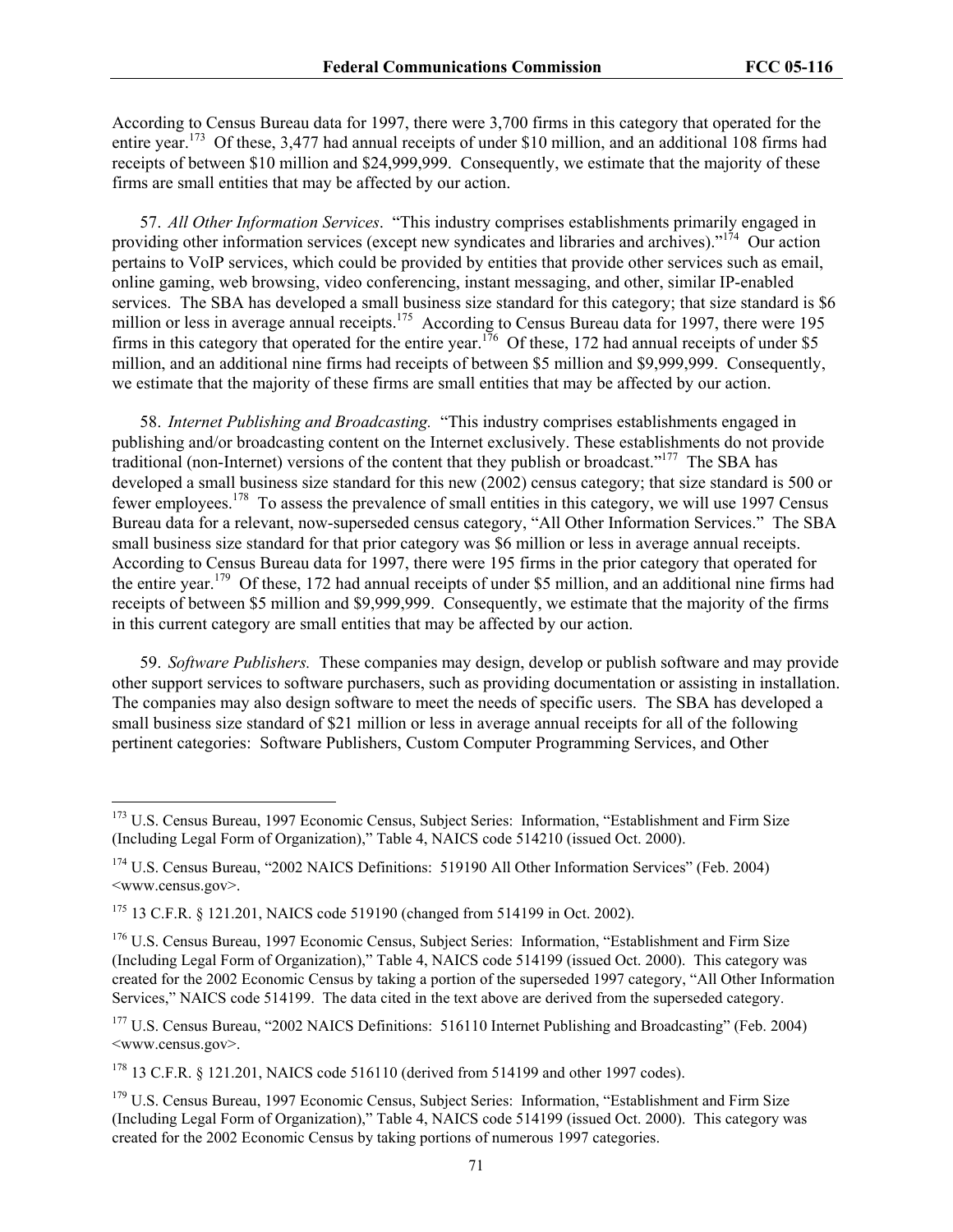Computer Related Services.<sup>180</sup> For Software Publishers, Census Bureau data for 1997 indicate that there were 8,188 firms in the category that operated for the entire year.<sup>181</sup> Of these, 7,633 had annual receipts under \$10 million, and an additional 289 firms had receipts of between \$10 million and \$24, 999,999. For providers of Custom Computer Programming Services, the Census Bureau data indicate that there were 19,334 firms that operated for the entire year.<sup>182</sup> Of these, 18,786 had annual receipts of under \$10 million, and an additional 352 firms had receipts of between \$10 million and \$24,999,999. For providers of Other Computer Related Services, the Census Bureau data indicate that there were 5,524 firms that operated for the entire year.183 Of these, 5,484 had annual receipts of under \$10 million, and an additional 28 firms had receipts of between \$10 million and \$24,999,999. Consequently, we estimate that the majority of the firms in each of these three categories are small entities that may be affected by our action.

#### **5. Equipment Manufacturers**

60. The equipment manufacturers described in this section are merely indirectly affected by our current action, and therefore are not formally a part of this RFA analysis. We have included them, however, to broaden the record in this proceeding and to alert them to our decisions.

61. *Wireless Communications Equipment Manufacturers*. The SBA has established a small business size standard for Radio and Television Broadcasting and Wireless Communications Equipment Manufacturing. Examples of products in this category include "transmitting and receiving antennas, cable television equipment, GPS equipment, pagers, cellular phones, mobile communications equipment, and radio and television studio and broadcasting equipment"<sup>184</sup> and may include other devices that transmit and receive IP-enabled services, such as personal digital assistants (PDAs). Under the SBA size standard, firms are considered small if they have  $750$  or fewer employees.<sup>185</sup> According to Census Bureau data for 1997, there were 1,215 establishments<sup>186</sup> in this category that operated for the entire year.<sup>187</sup> Of those, there were 1,150 that had employment of under 500, and an additional 37 that had employment of 500 to 999. The percentage of wireless equipment manufacturers in this category was

<sup>184</sup> Office of Management and Budget, North American Industry Classification System 308-09 (1997) (NAICS code 334220).

185 13 C.F.R. § 121.201, NAICS code 334220.

 $\overline{a}$ 

<sup>187</sup> U.S. Census Bureau, 1997 Economic Census, Industry Series: Manufacturing, "Industry Statistics by Employment Size," Table 4, NAICS code 334220 (issued Aug. 1999).

<sup>180 13</sup> C.F.R. § 121.201, NAICS codes 511210, 541511, and 541519.

<sup>&</sup>lt;sup>181</sup> U.S. Census Bureau, 1997 Economic Census, Subject Series: Information, "Establishment and Firm Size (Including Legal Form of Organization)," Table 4, NAICS code 511210 (issued Oct. 2000).

<sup>&</sup>lt;sup>182</sup> U.S. Census Bureau, 1997 Economic Census, Subject Series: Professional, Scientific, and Technical Services, "Establishment and Firm Size (Including Legal Form of Organization)," Table 4a, NAICS code 541511 (issued Oct. 2000).

<sup>&</sup>lt;sup>183</sup> U.S. Census Bureau, 1997 Economic Census, Subject Series: Professional, Scientific, and Technical Services, "Establishment and Firm Size (Including Legal Form of Organization)," Table 4a, NAICS code 541519 (issued Oct. 2000).

<sup>&</sup>lt;sup>186</sup> The number of "establishments" is a less helpful indicator of small business prevalence in this context than would be the number of "firms" or "companies," because the latter take into account the concept of common ownership or control. Any single physical location for an entity is an establishment, even though that location may be owned by a different establishment. Thus, the numbers given may reflect inflated numbers of businesses in this category, including the numbers of small businesses. In this category, the Census breaks-out data for firms or companies only to give the total number of such entities for 1997, which were 1,089.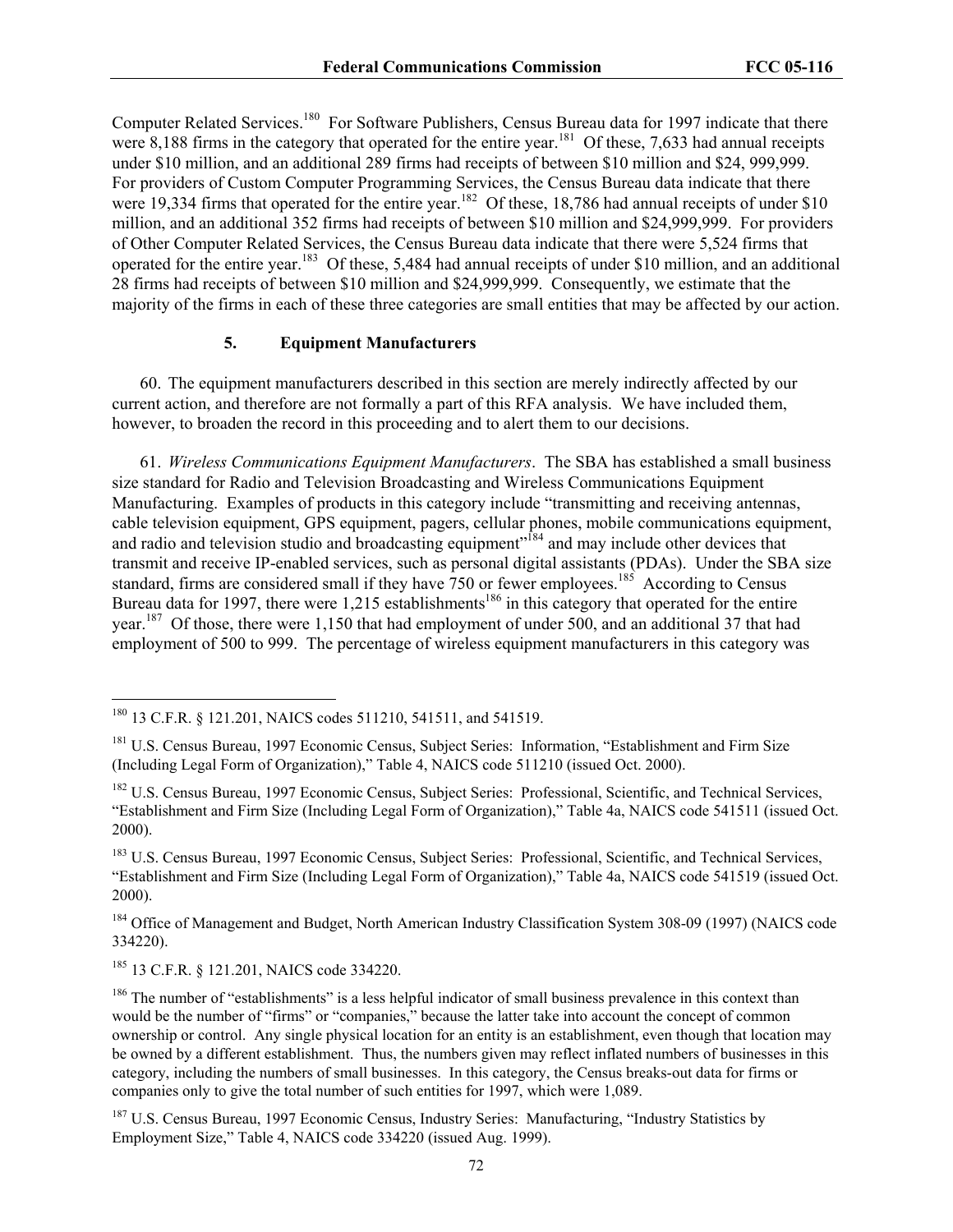approximately 61.35%,<sup>188</sup> so we estimate that the number of wireless equipment manufacturers with employment of under 500 was actually closer to 706, with an additional 23 establishments having employment of between 500 and 999. Consequently, we estimate that the majority of wireless communications equipment manufacturers are small entities that may be affected by our action.

62. *Telephone Apparatus Manufacturing.* This category "comprises establishments primarily engaged primarily in manufacturing wire telephone and data communications equipment."189 Examples of pertinent products are "central office switching equipment, cordless telephones (except cellular), PBX equipment, telephones, telephone answering machines, and data communications equipment, such as bridges, routers, and gateways."<sup>190</sup> The SBA has developed a small business size standard for this category of manufacturing; that size standard is  $1,000$  or fewer employees.<sup>191</sup> According to Census Bureau data for 1997, there were 598 establishments in this category that operated for the entire year.<sup>192</sup> Of these, 574 had employment of under 1,000, and an additional 17 establishments had employment of 1,000 to 2,499. Consequently, we estimate that the majority of these establishments are small entities that may be affected by our action.

63. *Electronic Computer Manufacturing.* This category "comprises establishments primarily engaged in manufacturing and/or assembling electronic computers, such as mainframes, personal computers, workstations, laptops, and computer servers."<sup>193</sup> The SBA has developed a small business size standard for this category of manufacturing; that size standard is  $1,000$  or fewer employees.<sup>194</sup> According to Census Bureau data for 1997, there were 563 establishments in this category that operated for the entire year.<sup>195</sup> Of these, 544 had employment of under 1,000, and an additional 11 establishments had employment of 1,000 to 2,499. Consequently, we estimate that the majority of these establishments are small entities that may be affected by our action.

64. *Computer Terminal Manufacturing*. "Computer terminals are input/output devices that connect with a central computer for processing."<sup>196</sup> The SBA has developed a small business size standard for this category of manufacturing; that size standard is 1,000 or fewer employees.<sup>197</sup> According to Census Bureau data for 1997, there were 142 establishments in this category that operated for the entire year, and

<sup>190</sup> *Id*.

 $\overline{a}$ 

<sup>191</sup> 13 C.F.R. § 121.201, NAICS code 334210.

<sup>192</sup> U.S. Census Bureau, 1997 Economic Census, Industry Series: Manufacturing, "Telephone Apparatus Manufacturing," Table 4, NAICS code 334210 (issued Sept. 1999).

<sup>193</sup> Office of Management and Budget, North American Industry Classification System 306 (1997) (NAICS code 334111).

194 13 C.F.R. § 121.201, NAICS code 334111.

<sup>195</sup> U.S. Census Bureau, 1997 Economic Census, Industry Series: Manufacturing, "Electronic Computer Manufacturing," Table 4, NAICS code 334111 (issued Aug. 1999).

<sup>196</sup> Office of Management and Budget, North American Industry Classification System 307 (1997) (NAICS code 334113).

<sup>197</sup> 13 C.F.R. § 121.201, NAICS code 334113.

<sup>188</sup> *Id*. at Table 5.

<sup>&</sup>lt;sup>189</sup> Office of Management and Budget, North American Industry Classification System 308 (1997) (NAICS code 334210).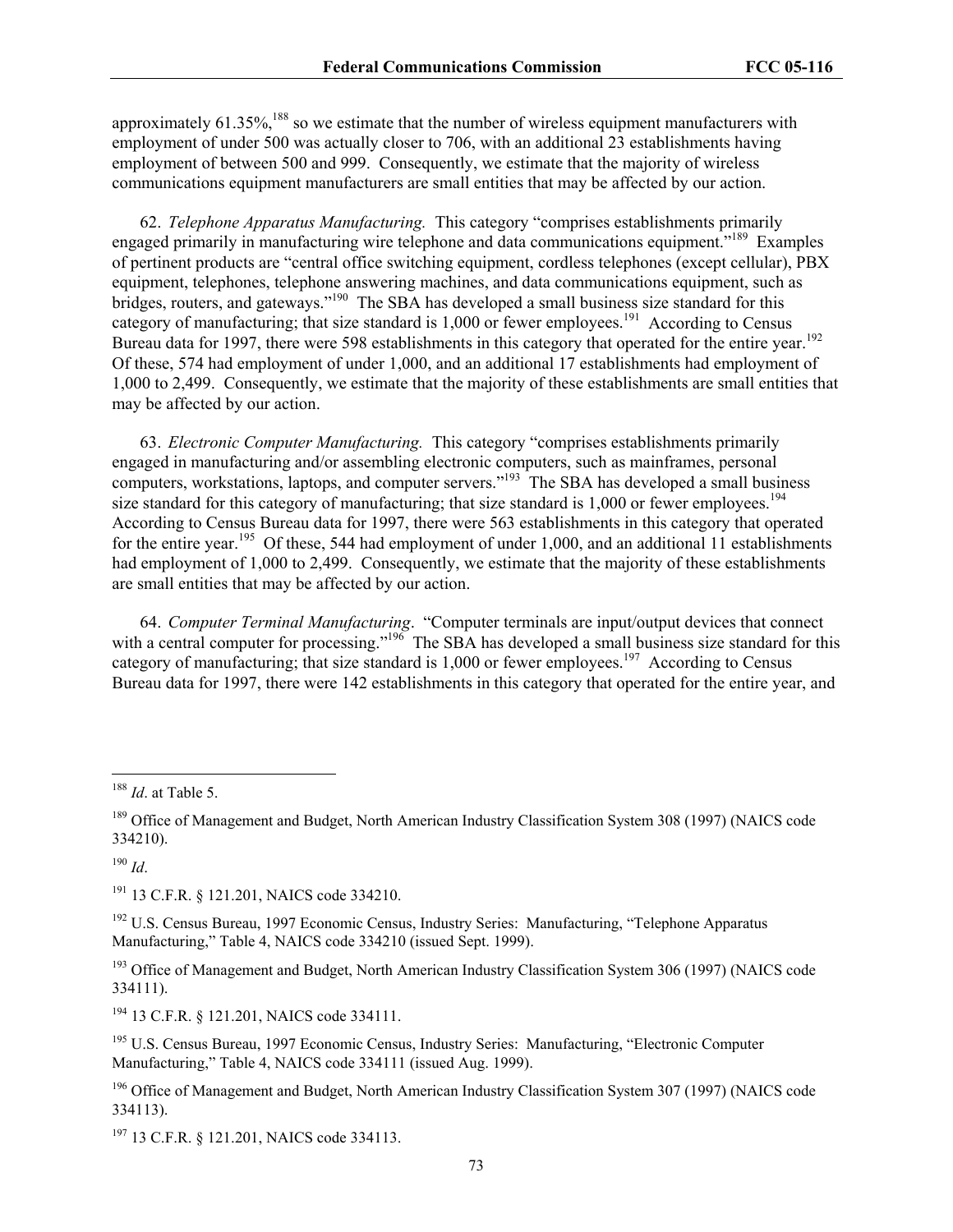all of the establishments had employment of under 1,000.<sup>198</sup> Consequently, we estimate that the majority or all of these establishments are small entities that may be affected by our action.

65. *Other Computer Peripheral Equipment Manufacturing.*Examples of peripheral equipment in this category include keyboards, mouse devices, monitors, and scanners.<sup>199</sup> The SBA has developed a small business size standard for this category of manufacturing; that size standard is 1,000 or fewer employees.<sup>200</sup> According to Census Bureau data for 1997, there were 1061 establishments in this category that operated for the entire year.<sup>201</sup> Of these, 1,046 had employment of under 1,000, and an additional six establishments had employment of 1,000 to 2,499. Consequently, we estimate that the majority of these establishments are small entities that may be affected by our action.

66. *Fiber Optic Cable Manufacturing.* These establishments manufacture "insulated fiber-optic cable from purchased fiber-optic strand."<sup>202</sup> The SBA has developed a small business size standard for this category of manufacturing; that size standard is  $1,000$  or fewer employees.<sup>203</sup> According to Census Bureau data for 1997, there were 38 establishments in this category that operated for the entire year.<sup>204</sup> Of these, 37 had employment of under 1,000, and one establishment had employment of 1,000 to 2,499. Consequently, we estimate that the majority of these establishments are small entities that may be affected by our action.

67. *Other Communication and Energy Wire Manufacturing.* These establishments manufacture "insulated wire and cable of nonferrous metals from purchased wire."<sup>205</sup> The SBA has developed a small business size standard for this category of manufacturing; that size standard is 1,000 or fewer employees.<sup>206</sup> According to Census Bureau data for 1997, there were 275 establishments in this category that operated for the entire year.<sup>207</sup> Of these, 271 had employment of under 1,000, and four establishments had employment of 1,000 to 2,499. Consequently, we estimate that the majority or all of these establishments are small entities that may be affected by our action.

68. *Audio and Video Equipment Manufacturing.* These establishments manufacture "electronic audio and video equipment for home entertainment, motor vehicle, public address and musical instrument

 $\overline{a}$ 

<sup>202</sup> Office of Management and Budget, North American Industry Classification System 330 (1997) (NAICS code 335921).

203 13 C.F.R. § 121.201, NAICS code 335921.

206 13 C.F.R. § 121.201, NAICS code 335929.

<sup>207</sup> U.S. Census Bureau, 1997 Economic Census, Industry Series: Manufacturing, "Other Communication and Energy Wire Manufacturing," Table 4, NAICS code 335929 (issued Nov. 1999).

<sup>&</sup>lt;sup>198</sup> U.S. Census Bureau, 1997 Economic Census, Industry Series: Manufacturing, "Computer Terminal Manufacturing," Table 4, NAICS code 334113 (issued Aug. 1999).

<sup>&</sup>lt;sup>199</sup> Office of Management and Budget, North American Industry Classification System 307-08 (1997) (NAICS code 334119).

<sup>200 13</sup> C.F.R. § 121.201, NAICS code 334119.

<sup>201</sup> U.S. Census Bureau, 1997 Economic Census, Industry Series: Manufacturing, "Other Computer Peripheral Equipment Manufacturing," Table 4, NAICS code 334119 (issued Aug. 1999).

<sup>&</sup>lt;sup>204</sup> U.S. Census Bureau, 1997 Economic Census, Industry Series: Manufacturing, "Fiber Optic Cable Manufacturing," Table 4, NAICS code 335921 (issued Nov. 1999).

<sup>&</sup>lt;sup>205</sup> Office of Management and Budget, North American Industry Classification System 331 (1997) (NAICS code 335929).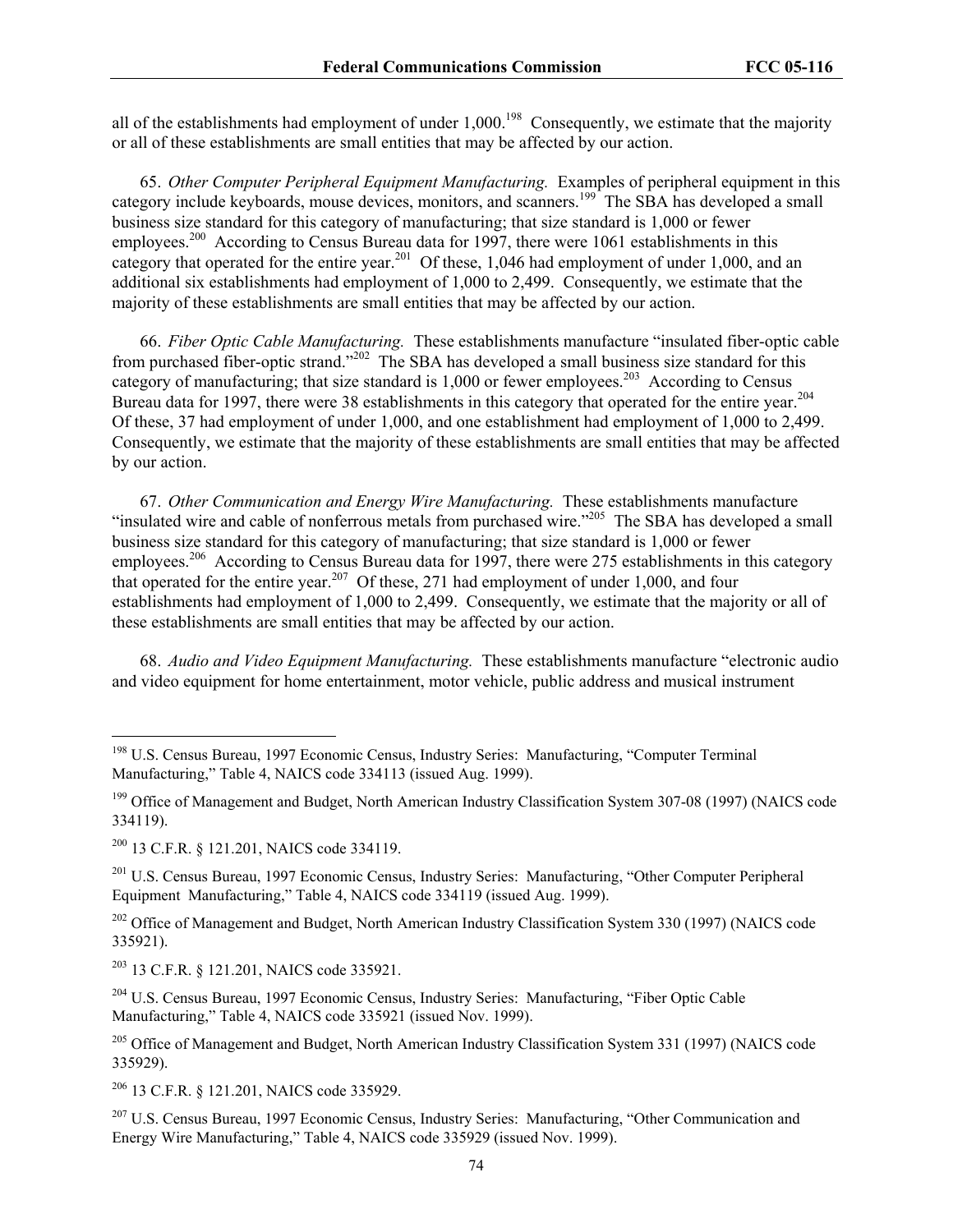amplifications."208 The SBA has developed a small business size standard for this category of manufacturing; that size standard is 750 or fewer employees.<sup>209</sup> According to Census Bureau data for 1997, there were 554 establishments in this category that operated for the entire year.<sup>210</sup> Of these, 542 had employment of under 500, and nine establishments had employment of 500 to 999. Consequently, we estimate that the majority of these establishments are small entities that may be affected by our action.

69. *Electron Tube Manufacturing.*These establishments are "primarily engaged in manufacturing electron tubes and parts (except glass blanks)."<sup>211</sup> The SBA has developed a small business size standard for this category of manufacturing; that size standard is 750 or fewer employees.<sup>212</sup> According to Census Bureau data for 1997, there were 158 establishments in this category that operated for the entire year.<sup>213</sup> Of these, 148 had employment of under 500, and three establishments had employment of 500 to 999. Consequently, we estimate that the majority of these establishments are small entities that may be affected by our action.

70. *Bare Printed Circuit Board Manufacturing.* These establishments are "primarily engaged in manufacturing bare (i.e., rigid or flexible) printed circuit boards without mounted electronic components."214 The SBA has developed a small business size standard for this category of manufacturing; that size standard is  $500$  or fewer employees.<sup>215</sup> According to Census Bureau data for 1997, there were 1,389 establishments in this category that operated for the entire year.<sup>216</sup> Of these, 1,369 had employment of under 500, and 16 establishments had employment of 500 to 999. Consequently, we estimate that the majority of these establishments are small entities that may be affected by our action.

71. *Semiconductor and Related Device Manufacturing.* These establishments manufacture "computer storage devices that allow the storage and retrieval of data from a phase change, magnetic, optical, or magnetic/optical media."217 The SBA has developed a small business size standard for this category of manufacturing; that size standard is 500 or fewer employees.<sup>218</sup> According to Census Bureau

 $\overline{a}$ 

211 U.S. Census Bureau, "2002 NAICS Definitions: 334411 Electron Tube Manufacturing" (Feb. 2004) <www.census.gov>.

212 13 C.F.R. § 121.201, NAICS code 334411.

213 U.S. Census Bureau, 1997 Economic Census, Industry Series: Manufacturing, "Electron Tube Manufacturing," Table 4, NAICS code 334411 (issued July 1999).

214 U.S. Census Bureau, "2002 NAICS Definitions: 334412 Bare Printed Circuit Board Manufacturing" (Feb. 2004) <www.census.gov>.

215 13 C.F.R. § 121.201, NAICS code 334412.

216 U.S. Census Bureau, 1997 Economic Census, Industry Series: Manufacturing, "Bare Printed Circuit Board Manufacturing," Table 4, NAICS code 334412 (issued Aug. 1999).

<sup>217</sup> U.S. Census Bureau, "2002 NAICS Definitions: 334413 Semiconductor and Related Device Manufacturing" (Feb. 2004) <www.census.gov>.

218 13 C.F.R. § 121.201, NAICS code 334413.

<sup>&</sup>lt;sup>208</sup> U.S. Census Bureau, "2002 NAICS Definitions: 334310 Audio and Video Equipment Manufacturing" (Feb. 2004) <www.census.gov>.

<sup>209 13</sup> C.F.R. § 121.201, NAICS code 334310.

<sup>210</sup> U.S. Census Bureau, 1997 Economic Census, Industry Series: Manufacturing, "Audio and Video Equipment Manufacturing," Table 4, NAICS code 334310 (issued Aug. 1999).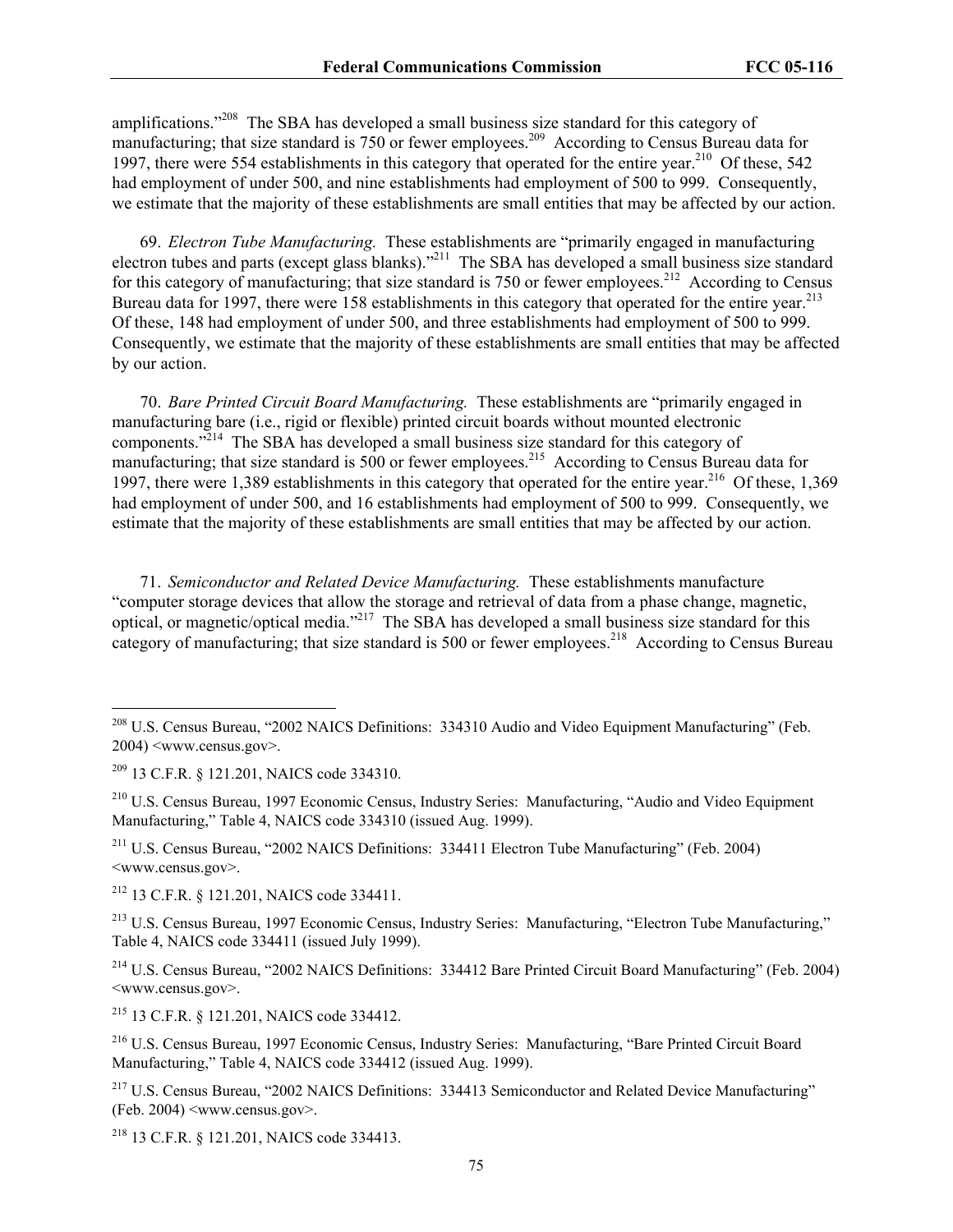data for 1997, there were 1,082 establishments in this category that operated for the entire year.<sup>219</sup> Of these, 987 had employment of under 500, and 52 establishments had employment of 500 to 999.

72. *Electronic Capacitor Manufacturing.*These establishments manufacture "electronic fixed and variable capacitors and condensers.<sup>5220</sup> The SBA has developed a small business size standard for this category of manufacturing; that size standard is 500 or fewer employees.<sup>221</sup> According to Census Bureau data for 1997, there were 128 establishments in this category that operated for the entire year.222 Of these, 121 had employment of under 500, and four establishments had employment of 500 to 999.

73. *Electronic Resistor Manufacturing.* These establishments manufacture "electronic resistors, such as fixed and variable resistors, resistor networks, thermistors, and varistors."<sup>223</sup> The SBA has developed a small business size standard for this category of manufacturing; that size standard is 500 or fewer employees.<sup>224</sup> According to Census Bureau data for 1997, there were 118 establishments in this category that operated for the entire year.225 Of these, 113 had employment of under 500, and 5 establishments had employment of 500 to 999.

74. *Electronic Coil, Transformer, and Other Inductor Manufacturing.* These establishments manufacture "electronic inductors, such as coils and transformers."<sup>226</sup> The SBA has developed a small business size standard for this category of manufacturing; that size standard is 500 or fewer employees.<sup>227</sup> According to Census Bureau data for 1997, there were 448 establishments in this category that operated for the entire year.<sup>228</sup> Of these, 446 had employment of under 500, and two establishments had employment of 500 to 999.

75. *Electronic Connector Manufacturing.* These establishments manufacture "electronic connectors, such as coaxial, cylindrical, rack and panel, pin and sleeve, printed circuit and fiber optic."<sup>229</sup> The SBA has developed a small business size standard for this category of manufacturing; that size standard is 500 or fewer employees.<sup>230</sup> According to Census Bureau data for 1997, there were 347 establishments in this

220 U.S. Census Bureau, "2002 NAICS Definitions: 334414 Electronic Capacitor Manufacturing" (Feb. 2004) <www.census.gov>.

221 13 C.F.R. § 121.201, NAICS code 334414.

 $\overline{a}$ 

222 U.S. Census Bureau, 1997 Economic Census, Industry Series: Manufacturing, "Electronic Capacitor Manufacturing," Table 4, NAICS code 334414 (issued July 1999).

223 U.S. Census Bureau, "2002 NAICS Definitions: 334415 Electronic Resistor Manufacturing" (Feb. 2004) <www.census.gov>.

224 13 C.F.R. § 121.201, NAICS code 334415.

225 U.S. Census Bureau, 1997 Economic Census, Industry Series: Manufacturing, "Electronic Resistor Manufacturing," Table 4, NAICS code 334415 (issued Aug. 1999).

226 U.S. Census Bureau, "2002 NAICS Definitions: 334416 Electronic Coil, Transformer, and Other Inductor Manufacturing" (Feb. 2004) <www.census.gov>.

227 13 C.F.R. § 121.201, NAICS code 334416.

228 U.S. Census Bureau, 1997 Economic Census, Industry Series: Manufacturing, "Electronic Coil, Transformer, and Other Inductor Manufacturing," Table 4, NAICS code 334416 (issued Aug. 1999).

229 U.S. Census Bureau, "2002 NAICS Definitions: 334417 Electronic Connector Manufacturing" (Feb. 2004) <www.census.gov>.

230 13 C.F.R. § 121.201, NAICS code 334417.

<sup>&</sup>lt;sup>219</sup> U.S. Census Bureau, 1997 Economic Census, Industry Series: Manufacturing, "Semiconductor and Related Device Manufacturing ," Table 4, NAICS code 334413 (issued July 1999).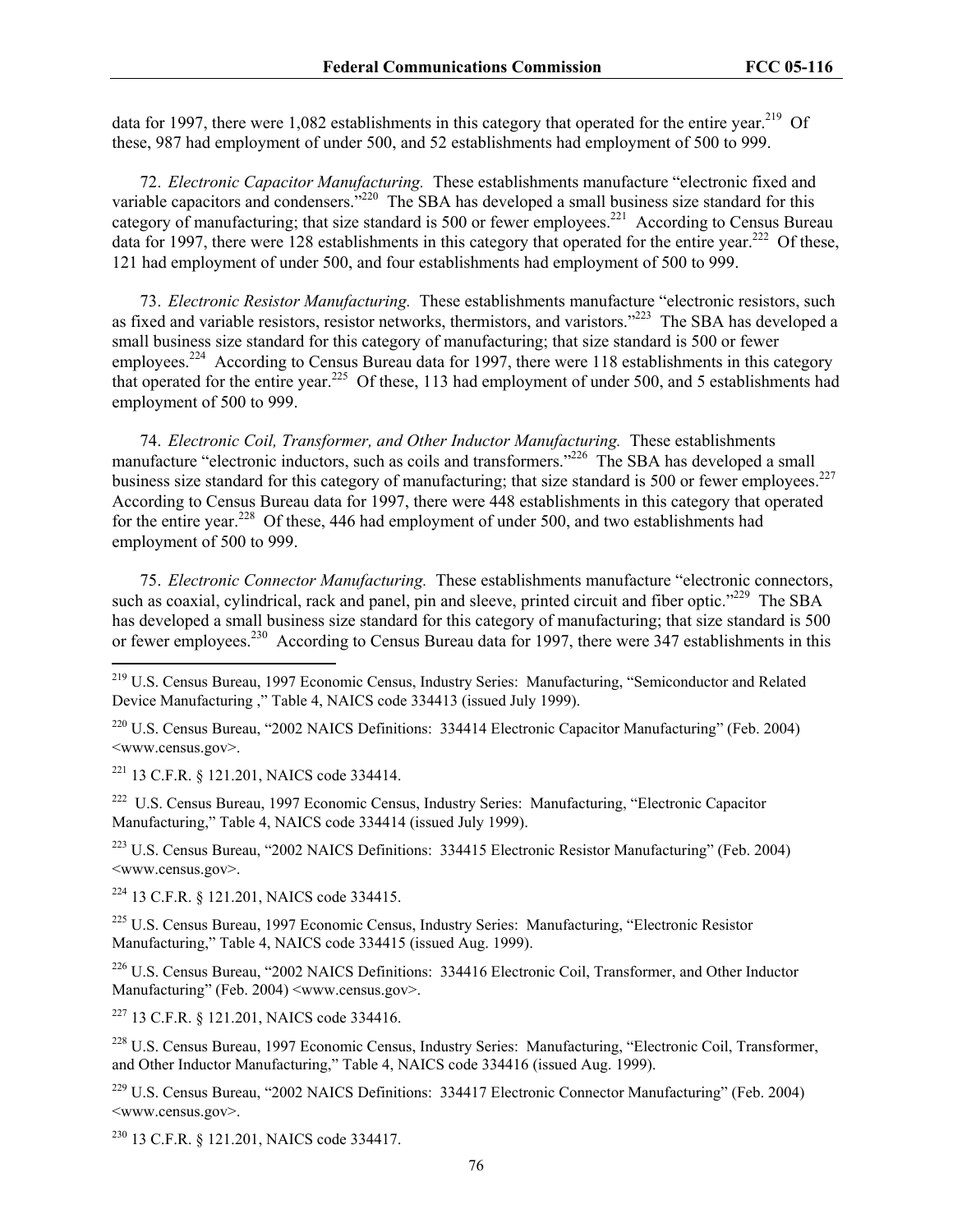category that operated for the entire year.<sup>231</sup> Of these, 332 had employment of under 500, and 12 establishments had employment of 500 to 999.

76. *Printed Circuit Assembly (Electronic Assembly) Manufacturing.*These are establishments "primarily engaged in loading components onto printed circuit boards or who manufacture and ship loaded printed circuit boards."<sup>232</sup> The SBA has developed a small business size standard for this category of manufacturing; that size standard is 500 or fewer employees.233 According to Census Bureau data for 1997, there were 714 establishments in this category that operated for the entire year.<sup>234</sup> Of these, 673 had employment of under 500, and 24 establishments had employment of 500 to 999.

77. *Other Electronic Component Manufacturing.* These are establishments "primarily engaged in loading components onto printed circuit boards or who manufacture and ship loaded printed circuit boards."<sup>235</sup> The SBA has developed a small business size standard for this category of manufacturing; that size standard is 500 or fewer employees.<sup>236</sup> According to Census Bureau data for 1997, there were 1,835 establishments in this category that operated for the entire year.<sup>237</sup> Of these, 1,814 had employment of under 500, and 18 establishments had employment of 500 to 999.

78. *Computer Storage Device Manufacturing.* These establishments manufacture "computer storage devices that allow the storage and retrieval of data from a phase change, magnetic, optical, or magnetic/optical media."238 The SBA has developed a small business size standard for this category of manufacturing; that size standard is 1,000 or fewer employees.<sup>239</sup> According to Census Bureau data for 1997, there were 209 establishments in this category that operated for the entire year.<sup>240</sup> Of these, 197 had employment of under 500, and eight establishments had employment of 500 to 999

# **D. Description of Projected Reporting, Recordkeeping and Other Compliance Requirements**

79. We are requiring interconnected VoIP service providers to collect certain information and take other actions to comply with our rules requiring interconnected VoIP service providers to supply E911 capabilities to their customers. The Order requires collection of information in four instances. First,

 $\overline{a}$ 

234 U.S. Census Bureau, 1997 Economic Census, Industry Series: Manufacturing, "Printed Circuit Assembly (Electronic Assembly) Manufacturing," Table 4, NAICS code 334418 (issued Sept. 1999).

<sup>235</sup> U.S. Census Bureau, "2002 NAICS Definitions: 334419 Other Electronic Component Manufacturing" (Feb. 2004) <www.census.gov>.

236 13 C.F.R. § 121.201, NAICS code 334419.

<sup>237</sup> U.S. Census Bureau, 1997 Economic Census, Industry Series: Manufacturing, "Other Electronic Component Manufacturing," Table 4, NAICS code 334419 (issued Aug. 1999).

<sup>238</sup> U.S. Census Bureau, "2002 NAICS Definitions: 334112 Computer Storage Device Manufacturing" (Feb. 2004) <www.census.gov>.

239 13 C.F.R. § 121.201, NAICS code 334112.

240 U.S. Census Bureau, 1997 Economic Census, Industry Series: Manufacturing, "Computer Storage Device Manufacturing," Table 4, NAICS code 334112 (issued July 1999).

<sup>&</sup>lt;sup>231</sup> U.S. Census Bureau, 1997 Economic Census, Industry Series: Manufacturing, "Electronic Connector Manufacturing," Table 4, NAICS code 334417 (issued July 1999).

<sup>&</sup>lt;sup>232</sup> U.S. Census Bureau, "2002 NAICS Definitions: 334418 Printed Circuit Assembly (Electronic Assembly) Manufacturing" (Feb. 2004) <www.census.gov>.

<sup>233 13</sup> C.F.R. § 121.201, NAICS code 334418.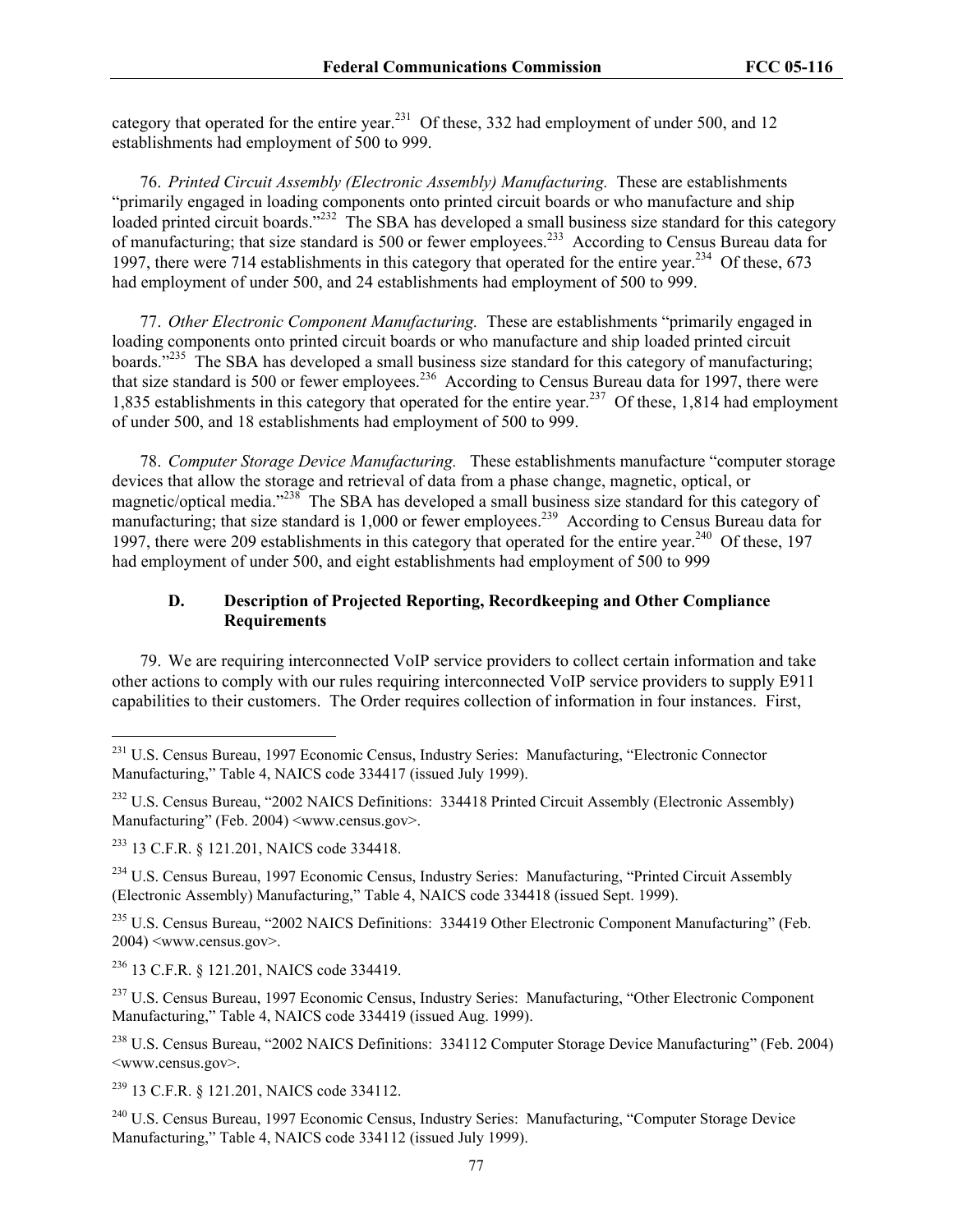interconnected VoIP providers must obtain from each customer, prior to the initiation of service, the physical location at which the service will first be utilized, and must provide customers a way to update this information (*i.e.*, the "Registered Location").<sup>241</sup> Second, interconnected VoIP providers must place the Registered Location information for their customers into, or make that information available through, ALI Databases maintained by local exchange carriers (and, in at least one case, a state government) across the country. Third, the Order requires all providers of interconnected VoIP service specifically to advise new and existing subscribers of the circumstances under which E911 service may not be available through the interconnected VoIP service or may be in some way limited by comparison to traditional E911 service, and to obtain and keep a record of affirmative acknowledgement by every subscriber of having received and understood this advisory.<sup>242</sup> Fourth, the Order requires all interconnected VoIP providers to submit a letter to the Commission detailing their compliance with the rules set forth in the Order no later than 120 days after the effective date of the Order. $^{243}$ 

80. We also impose other requirements on providers of interconnected VoIP service. Specifically, the Order requires that, within 120 days of the effective date of the Order, an interconnected VoIP provider must transmit all 911 calls, as well as a call back number and the caller's Registered Location for each call, to the PSAP, designated statewide default answering point, or appropriate local emergency authority that serves the caller's Registered Location and that has been designated for telecommunications carriers under section 64.3001 of the Commission's rules.<sup>244</sup> These calls must be routed through the use of ANI<sup>245</sup> via the dedicated Wireline E911 Network,<sup>246</sup> and the Registered Location must be available from or through the ALI Database. As explained in the Order at paragraph 42, *supra*, however, an interconnected VoIP provider need only provide such call back and location information as a PSAP, designated statewide default answering point, or appropriate local emergency authority is capable of receiving and utilizing. The obligation to determine what type of information, such as ALI or ANI, each PSAP is capable of receiving and utilizing rests with the provider of interconnected VoIP services.<sup>247</sup>

# **E. Steps Taken to Minimize Significant Economic Impact on Small Entities, and Significant Alternatives Considered**

81. The RFA requires an agency to describe any significant alternatives that it has considered in reaching its proposed approach, which may include (among others) the following four alternatives: (1) the establishment of differing compliance or reporting requirements or timetables that take into account the resources available to small entities; (2) the clarification, consolidation, or simplification of compliance or reporting requirements under the rule for small entities; (3) the use of performance, rather than design, standards; and (4) an exemption from coverage of the rule, or any part thereof, for small entities.<sup>248</sup>

 $\overline{a}$ 

 $^{248}$  5 U.S.C. § 603(c).

<sup>241</sup> The term "Registered Location" is defined in the Order, *supra*, at para. 46.

<sup>242</sup> *See* Order, *supra*, at para. 48.

<sup>243</sup> *See id.* at para. 50.

<sup>244 47</sup> C.F.R. § 64.3001; *see also N11 Codes Fifth Report and Order*, 16 FCC Rcd 22269-77, paras. 10-31.

<sup>&</sup>lt;sup>245</sup> Providers must also use Pseudo-ANI if necessary. The terms "ANI" and "Pseudo-ANI" as used herein have the same meanings as those set forth in section 20.3 of the Commission's rules. 47 C.F.R. § 20.3.

<sup>246</sup> The term Wireline E911 Network is defined in the Order, *supra*, at para. 14.

<sup>247</sup> *See* Order, *supra*, at para. 43.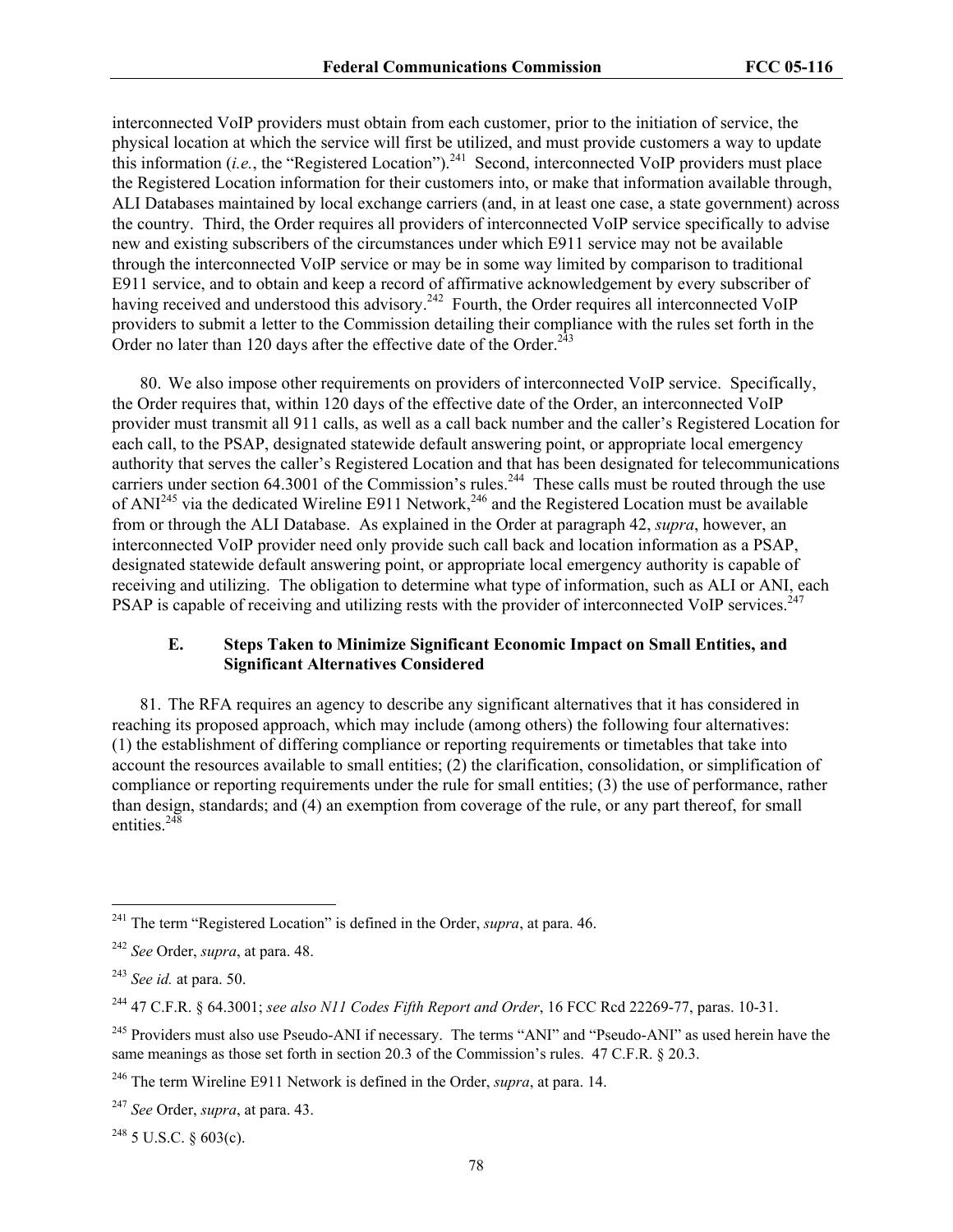82. The *Notice* invited comment on a number of alternatives to the imposition of 911/E911 obligations on providers of interconnected VoIP service. For instance, the *Notice* specifically sought comment on the effectiveness of alternatives to direct regulation to achieve the Commission's public policy goals of ensuring the availability of 911 and E911 capability.<sup>249</sup> The Commission also sought comment on whether voluntary agreements among public safety trade associations, commercial IPstakeholders, consumers, and state and local E911 coordinators and administrators could lead to VoIP subscribers receiving enhanced 911 functionality, and what the Commission could do to facilitate such agreements.<sup>250</sup> The Commission also asked whether "promulgation of best practices or technical guidelines [would] promote the provision of effective IP-based E911 services."<sup>251</sup> The Commission also asked how it could provide for technological flexibility so that our rules allow for the development of new and innovative technologies in the event it concluded that mandatory requirements would be necessary.<sup>252</sup>

83. In addition, the Commission sought comment on more general issues surrounding the possible imposition of a 911/E911 requirement for IP-enabled services, which could have prompted commenters to suggest other alternatives to the rules adopted today. For instance, the Commission sought comment on what ways IP-enabled service providers currently seek to provide a emergency services to their customers.253 The Commission also noted that the development and deployment of IP-enabled services is in its early stages, that these services are fast-changing and likely to evolve in ways that it cannot anticipate, and that imposition of regulatory mandates should be undertaken with caution.<sup>254</sup> In this regard, the Commission sought comment on how to weigh the potential public benefits of requiring emergency calling and other public safety capabilities against the risk that regulation could slow technical and market development.<sup>255</sup>

84. The Commission has considered each of the alternatives described above, and in today's Order, imposes minimal regulation on small entities to the extent consistent with our goal of ensuring that users of interconnected VoIP service have access to appropriate emergency services when they dial 911. As an initial matter, the Commission limited the scope of today's Order to interconnected VoIP service providers. As a result, certain VoIP service providers are not subject to the E911 obligations imposed in today's Order. Specifically, today's Order does not apply to those entities not fully interconnected with the PSTN. Because interconnecting with the PSTN can impose substantial costs, we anticipate that many of the entities that elect not to interconnect with the PSTN, and which therefore are not subject to the rules adopted in today's Order, are small entities. Small entities that provide VoIP services therefore also have some control over whether they will be subject to the E911 obligations adopted today. Small businesses may still offer VoIP service without being subject to the rules adopted in today's Order by electing not to provide an *interconnected* VoIP service.<sup>256</sup>

85. However, as stated above, we must assess the interests of small businesses in light of the overriding public interest in access to E911 services when using interconnected VoIP services. The Order

 $\overline{a}$ 

<sup>249</sup> *See Notice*, 19 FCC Rcd at 4900, para. 56.

<sup>250</sup> *See id.* at 4900-01, para. 56.

<sup>251</sup> *See id.* at 4901, para. 56.

<sup>252</sup> *See id.* at 4901, para. 56.

<sup>253</sup> *See id.* at 4899, para. 53.

<sup>254</sup> *See id.* at 4898, para. 53.

<sup>255</sup> *See id.* at 4898-99, para. 53.

<sup>256</sup> *See supra*, Order, Section III.A.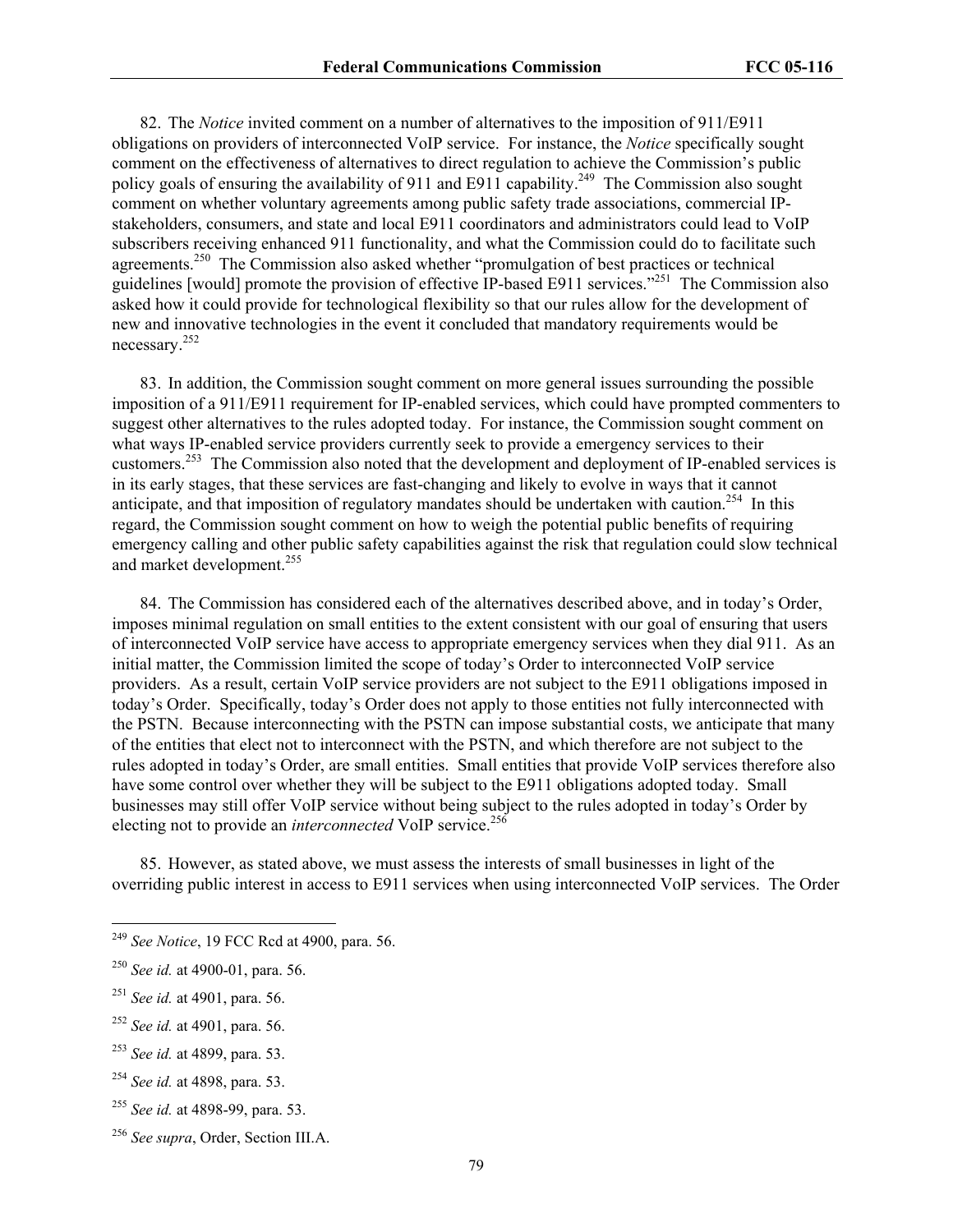discusses that E911 service is critical to our nation's ability to respond to a host of crises and that the public has come to rely on the life-saving benefits of such services in emergency situations.<sup>257</sup> Therefore, the Commission concluded that it was important for *all* interconnected VoIP service providers to participate in protecting public safety, regardless of their size. The Commission therefore rejected solutions that would rely on the voluntary agreement of VoIP service providers. The record indicated that this alternative had not resulted in, and was not likely soon to result in, ubiquitous access to E911 among users of interconnected VoIP service, which is the Commission's goal.

86. While the rules adopted today apply to all providers of interconnected VoIP service, the Commission attempted to minimize the impact of the new rules on all entities, including small entities. For instance, while it is essential that interconnected VoIP service providers interconnect with the Wireline E911 Network, the Commission employed performance rather than design standards to achieve this result. Thus, rather than mandating a particular technical solution, the Order allows interconnected VoIP providers to connect directly to the Wireline E911 Network, or connect indirectly through a third party, such as a competitive local exchange carrier, or through any other solution that allows a provider to offer E911 service, which thereby allows for technological and commercial flexibility, and leaves room under the new rules for the development of new and innovative technologies.<sup>258</sup> The Commission also declined to specify any particular method by which interconnected VoIP service providers must enable their customers to provide and update their Registered Location. The Commission also declined to specify any particular method by which interconnected VoIP service providers must advise new and existing subscribers of the E911 service limitations of their interconnected VoIP service and declined to specify any particular method by which acknowledgments of such limitations must be gathered and stored. The Commission expects these decisions will help small entities comply with the rules adopted today in the most practical means possible. In addition, the Commission today imposes straightforward and limited reporting requirements, and sets reasonable timetables. For example, regarding reporting requirements, the Commission simply requires providers of interconnected VoIP service to file a letter detailing their compliance with our rules no later than 120 days after the effective date of this Order.<sup>259</sup> In addition, while the Commission's review of the record in this proceeding convinces us that ensuring reliable E911 service for users of interconnected VoIP service is essential, and therefore that the location information of such users who dial 911 should automatically be sent to the relevant PSAP, the Commission did not impose the obligation today automatically to locate the interconnected VoIP service user in light of record evidence of the current state of technological development and the costs, including on small entities, of such an obligation today. The Commission fully expects this situation to change in the near future, helped in part by the present Order.

87. We also note that by adopting E911 rules for providers of interconnected VoIP service at the present time, the Commission likely has saved small entities providing these services resources in the long run. For instance, in light of the importance of E911 service to the public, providers of interconnected VoIP service likely eventually would have been required by the Commission or Congress to provide E911 service. This could have involved "costly and inefficient 'retrofitting' of embedded IP infrastructure" for any interconnected VoIP service provider that had already adopted a E911 solution.<sup>260</sup>

88. **Report to Congress:** The Commission will send a copy of the Order, including this FRFA, in a report to be sent to Congress and the Government Accountability Office pursuant to the Congressional

 $\overline{a}$ 

<sup>257</sup> *See, e.g.*, *id.* at paras. 4-5.

<sup>258</sup> *See* Order, *supra*, at para. 38; *see also Notice*, 19 FCC Rcd at 4901, para. 56.

<sup>259</sup> *See* Order, *supra*, at para. 50.

<sup>260</sup> *See Notice*, 19 FCC Rcd at 4901, para. 57.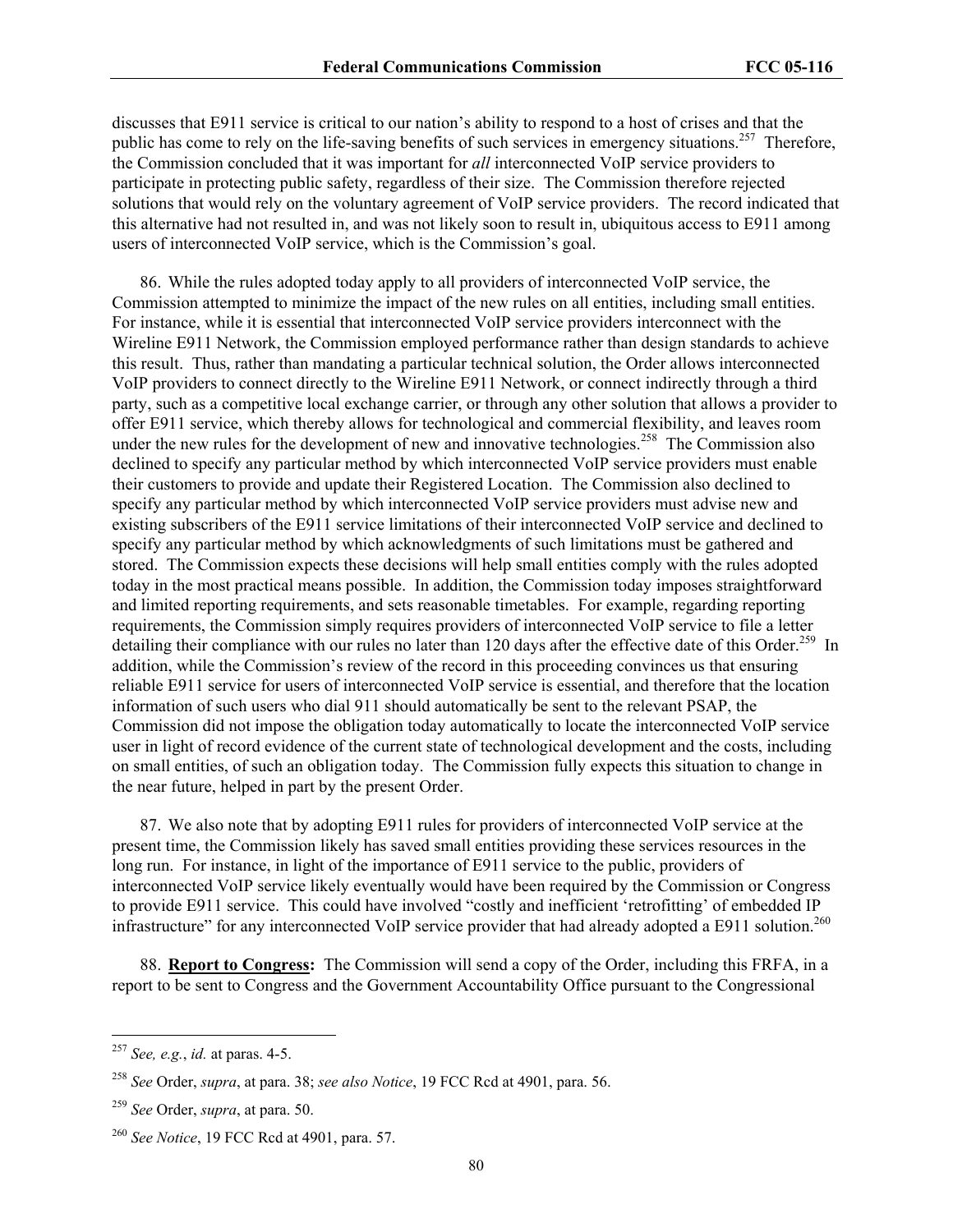Review Act.<sup>261</sup> In addition, the Commission will send a copy of the Order, including this FRFA, to the Chief Counsel for Advocacy of the SBA. A copy of the Order and FRFA (or summaries thereof) will also be published in the Federal Register.<sup>262</sup>

#### **II. Initial Regulatory Flexibility Analysis**

89. As required by the Regulatory Flexibility Act of 1980, as amended (RFA), <sup>263</sup> the Commission has prepared the present Initial Regulatory Flexibility Analysis (IRFA) of the possible significant economic impact on small entities that might result from this Notice of Proposed Rulemaking (*NPRM*). Written public comments are requested on this IRFA. Comments must be identified as responses to the IRFA and must be filed by the deadlines for comments on the *NPRM* provided above. The Commission will send a copy of the *NPRM*, including this IRFA, to the Chief Counsel for Advocacy of the Small Business Administration.<sup>264</sup> In addition, the *NPRM* and IRFA (or summaries thereof) will be published in the Federal Register.<sup>265</sup>

### **A. Need for, and Objectives of, the Proposed Rules**

90. In the *NPRM*, we seek comment on what additional steps the Commission should take to ensure that providers of VoIP services that interconnect with the nation's existing public switched telephone network – "interconnected VoIP service" – provide ubiquitous and reliable E911 service.<sup>266</sup> Due to the existing state of technology, the Order adopted today relies on users to provide the location information that will be delivered to PSAPs in an emergency, and thus is an immediate step toward a more advanced solution in which the user automatically can be located without assistance form the user. The *NPRM* seeks comment on: what the Commission can do to further the development of this new technology; whether the Commission should expand the scope and requirements of this Order; the role states can and should play in the implementation thereof; the need for consumer privacy protections; the need for stronger customer notification practices relating to 911 service; and whether persons with disabilities can use interconnected VoIP service and other VoIP services to directly call a PSAP via a TTY in light of the requirement in Title II of the Americans with Disabilities Act (ADA) that PSAPs be directly accessible by TTYs.267 The *NPRM* further asks commenters to refresh the record regarding the application of the

 $\overline{a}$ 

<sup>263</sup> *See* 5 U.S.C. § 603. The RFA, *see* 5 U.S.C. §§ 601-12, has been amended by the Small Business Regulatory Enforcement Fairness Act of 1996 (SBREFA), Pub. L. No. 104-121, 110 Stat. 857 (1996).

<sup>264</sup> *See* 5 U.S.C. § 603(a).

<sup>265</sup> *See* 5 U.S.C. § 603(a).

<sup>266</sup> In the Order, the Commission concluded that interconnected VoIP service providers must provide E911 capabilities to their customers as a standard feature of service. The Order requires providers of interconnected VoIP service to provide E911 service no matter where the customer is using the service, whether at home or away. *See* Order, *supra*, at para. 37.

<sup>267</sup> *See* 42 U.S.C. §§ 12131-34. Pursuant to the ADA requirements, telephone emergency services, including 911 services, are required to provide direct access to individuals who use TDDs (or as now commonly called, TTYs) and computer modems, without relying on outside relay services or third party services. *See* 28 C.F.R. § 35.162; *see also* 28 C.F.R. § 35.160(a) (providing that a public entity shall "take appropriate steps to ensure that communications with applicants, participants, and members of the public with disabilities are as effective as communications with others"); 28 C.F.R. § 35.161 (stating that "[w]here a public entity communicates by telephone with applicants and beneficiaries, TDD's or equally effective telecommunication systems shall be used to communicate with individuals with impaired hearing or speech").

<sup>261</sup> *See* 5 U.S.C. § 801(a)(1)(A).

<sup>262</sup> *See* 5 U.S.C. § 604(b).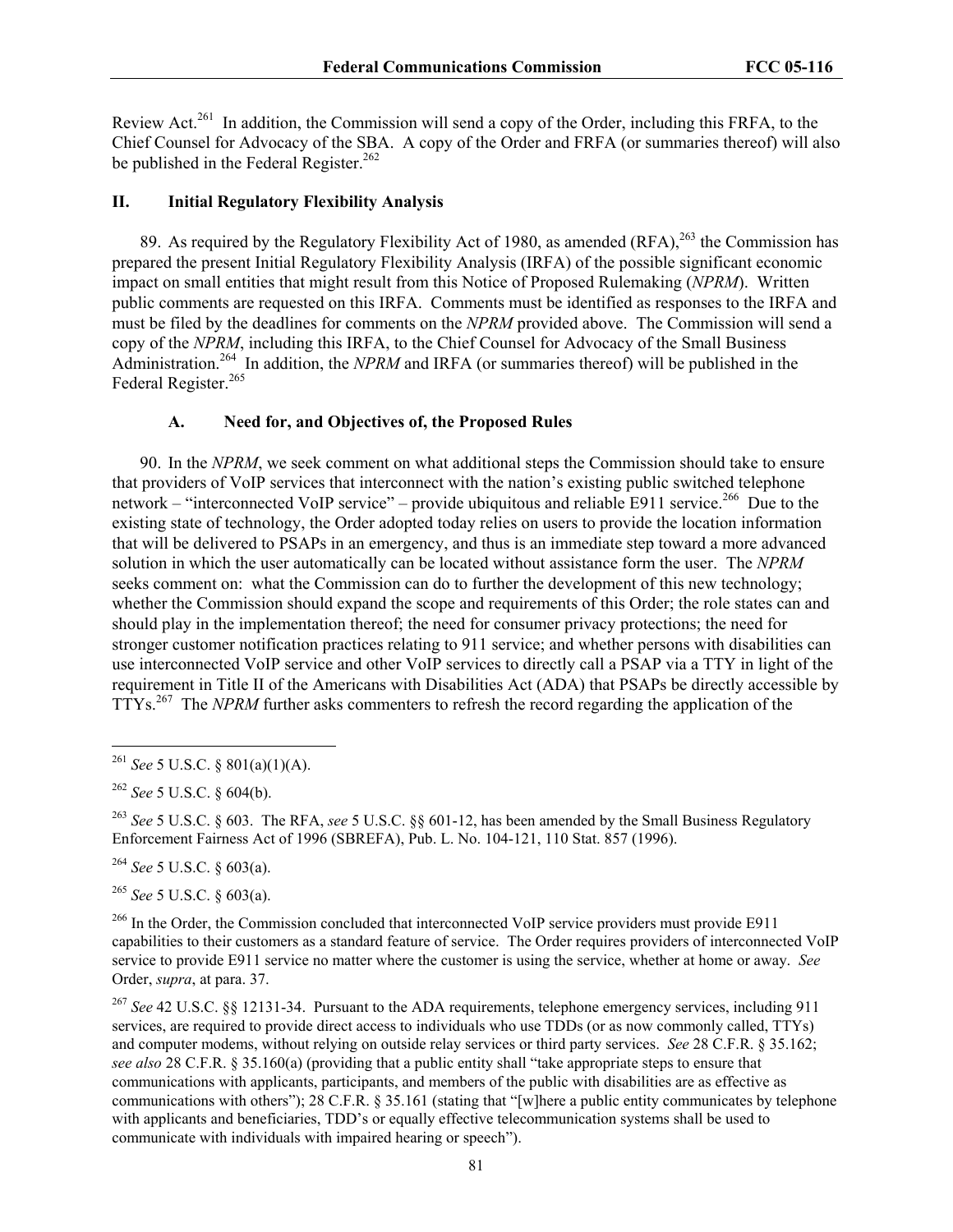disability accessibility provisions found in sections 251(a)(2) and 255 of the Act in the context of "IP telephony" and "computer-based equipment that replicates telecommunications functionality."<sup>268</sup>

# **A. Legal Basis**

91. The legal basis for any action that may be taken pursuant to this *NPRM* is contained in sections 1, 4(i), 4(j), 251(e), and 303(r) of the Communications Act of 1934, as amended, 47 U.S.C. §§ 151, 154(i)- (j), 251(e), 303(r), and sections 1.1, 1.48, 1.411, 1.412, 1.415, 1.419, and 1.1200-1.1216, of the Commission's rules, 47 C.F.R. §§ 1.1, 1.48, 1.411, 1.412, 1.415, 1.419, 1.1200-1.1216.

# **C. Description and Estimate of the Number of Small Entities to Which the Proposed Rules May Apply**

92. The RFA directs agencies to provide a description of and, where feasible, an estimate of the number of small entities that may be affected by the proposed rules.<sup>269</sup> The RFA generally defines the term "small entity" as having the same meaning as the terms "small business," "small organization," and "small governmental jurisdiction."<sup>270</sup> In addition, the term "small business" has the same meaning as the term "small business concern" under the Small Business Act.<sup>271</sup> A small business concern is one which: (1) is independently owned and operated; (2) is not dominant in its field of operation; and (3) satisfies any additional criteria established by the Small Business Administration (SBA).272 This present *NPRM* might, in theory, reach a variety of industries; out of an abundance of caution, we have attempted to cast a wide net in describing categories of potentially affected small entities. We would appreciate any comment on the extent to which the various entities might be directly affected by our action.

93. *Small Businesses.* Nationwide, there are a total of approximately 22.4 million small businesses, according to SBA data. $273$ 

94. *Small Organizations*. Nationwide, there are approximately 1.6 million small organizations.<sup>274</sup>

95. *Small Governmental Jurisdictions.* The term "small governmental jurisdiction" is defined as "governments of cities, towns, townships, villages, school districts, or special districts, with a population of less than fifty thousand."<sup>275</sup> As of 1997, there were approximately 87,453 governmental jurisdictions in the United States.276 This number includes 39,044 county governments, municipalities, and townships,

 $\overline{a}$ 

272 15 U.S.C. § 632.

<sup>273</sup> *See* SBA, Programs and Services, SBA Pamphlet No. CO-0028, at page 40 (July 2002).

<sup>274</sup> Independent Sector, The New Nonprofit Almanac & Desk Reference (2002).

 $275$  5 U.S.C. § 601(5).

<sup>268</sup> *Disability Access Order*, 16 FCC Rcd at 6483-84, para. 175; *see generally id*. at 6483-6486, paras. 173-85.

 $269$  5 U.S.C. §§ 603(b)(3), 604(a)(3).

 $270$  5 U.S.C. § 601(6).

 $271$  5 U.S.C. § 601(3) (incorporating by reference the definition of "small business concern" in the Small Business Act, 15 U.S.C. § 632). Pursuant to 5 U.S.C. § 601(3), the statutory definition of a small business applies "unless an agency, after consultation with the Office of Advocacy of the Small Business Administration and after opportunity for public comment, establishes one or more definitions of such terms which are appropriate to the activities of the agency and publishes such definitions(s) in the Federal Register."

 $^{276}$  U.S. Census Bureau, Statistical Abstract of the United States: 2000, Section 9, pages 299-300, Tables 490 and 492.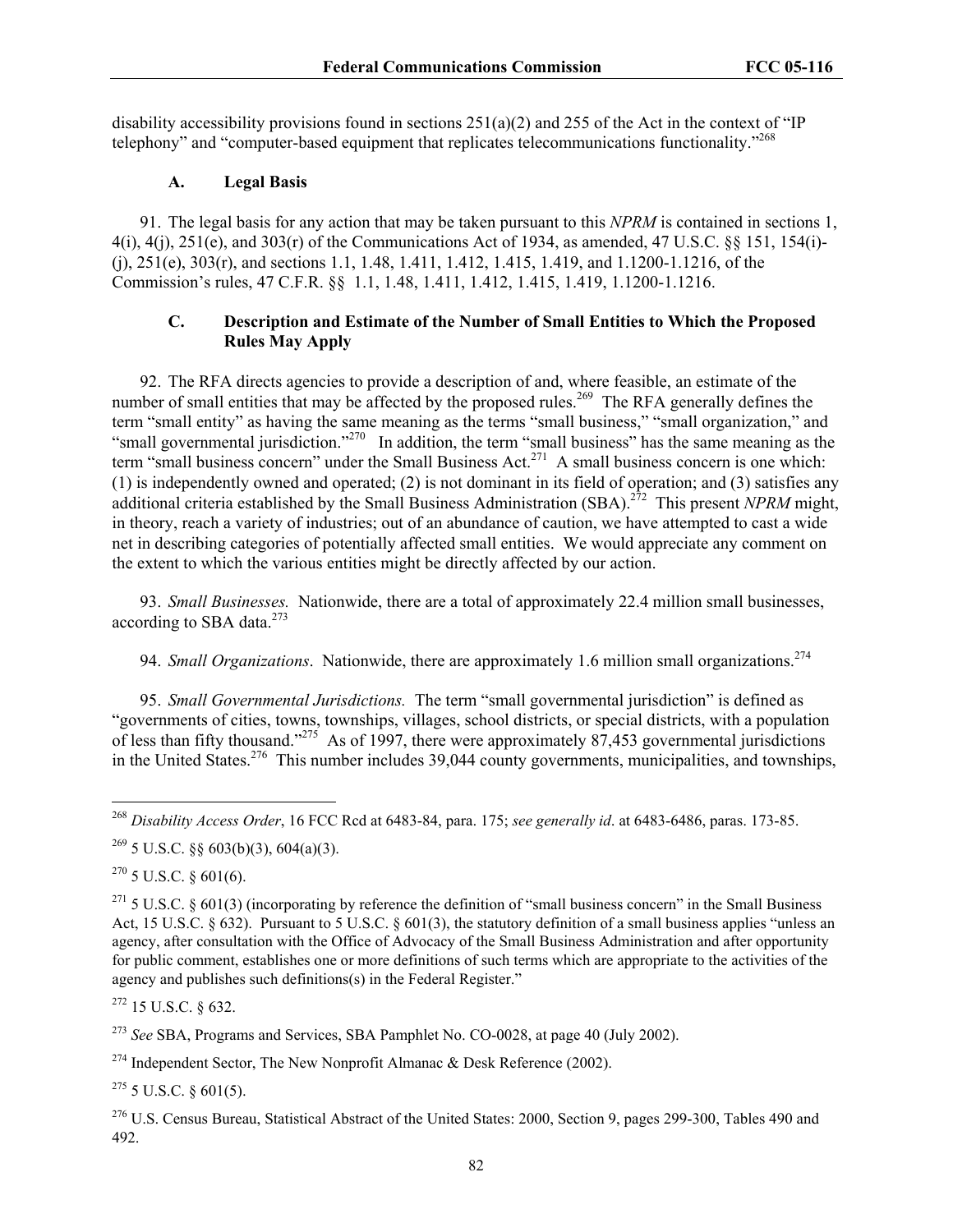of which 37,546 (approximately 96.2%) have populations of fewer than 50,000, and of which 1,498 have populations of 50,000 or more. Thus, we estimate the number of small governmental jurisdictions overall to be 84,098 or fewer.

96. We have described and estimated the number of small entities to which the proposed rules might apply in the FRFA, *supra*, and hereby incorporate by reference those descriptions here.

# **D. Description of Projected Reporting, Recordkeeping and Other Compliance Requirements**

97. The *NPRM* describes a future requirement the Commission intends to adopt for an advanced E911 solution for interconnected VoIP that must include a method for determining a user's location without assistance from the user and that there will be firm implementation deadlines for that solution. The *NPRM* also seeks comment on what additional steps the Commission should take to ensure that providers of VoIP services provide ubiquitous and reliable E911 service in light of the technological barriers that apply to VoIP E911 services. For instance, the Commission seeks comment on how it can facilitate the development of techniques for automatically identifying the geographic location of users of VoIP services, and notes that a number of possible methods have been proposed to automatically identify the location of a VoIP user, including gathering location information through the use of: an access jack inventory; a wireless access point inventory; access point mapping and triangulation; HDTV signal triangulation; and various GPS-based solutions. The Commission specifically asks whether it should require all terminal adapters or other equipment used in the provision of interconnected VoIP service sold as of June 1, 2006 to be capable of providing location information automatically, whether embedded in other equipment or sold to customers as a separate device.

98. The *NPRM* also seeks comment on whether the Commission should expand the scope of today's Order, which is limited to providers of interconnected VoIP services. The Commission tentatively concludes that a provider of a VoIP service offering that permits users to receive calls that originate on the PSTN and separately makes available a different offering that permits users to terminate calls generally to the PSTN should be subject to the rules we adopt in today's Order if a user can combine those separate offerings or can use them simultaneously or in immediate succession.

99. The Commission also seeks comment on whether it should adopt additional regulations to ensure that interconnected VoIP service customers obtain the required level of E911 services. Among other things, the Commission asks whether it should adopt E911 performance standards, require system redundancy, and require additional reporting requirements. The *NPRM* also seeks comment on whether the Commission should impose additional or more restrictive customer notification requirements relating to E911 on VoIP providers, and on the sufficiency of our customer acknowledgement requirements. It also asks whether the Commission should adopt any customer privacy protections related to provision of E911 service by interconnected VoIP service providers, perhaps similar to the privacy requirements that apply to wireline and wireless telecommunications carriers. In addition, the *NPRM* seeks comment on whether there are any steps the Commission should take to ensure that people with disabilities who desire to use VoIP services obtain access to E911 services, such as by imposing on VoIP technologies the same disability access requirements as traditional telephony facilities.

100. Finally, the Commission also asks what role states can and should play to help implement the E911 rules we adopt today. For instance, the Commission asks whether state and local governments should play a role similar to the roles they play in implementing the Commission's wireless E911 rules. The *NPRM* also requests comment on whether the Commission should take any action to facilitate the states' ability to collect 911 fees from interconnected VoIP providers, either directly or indirectly.

#### **E. Steps Taken to Minimize Significant Economic Impact on Small Entities, and**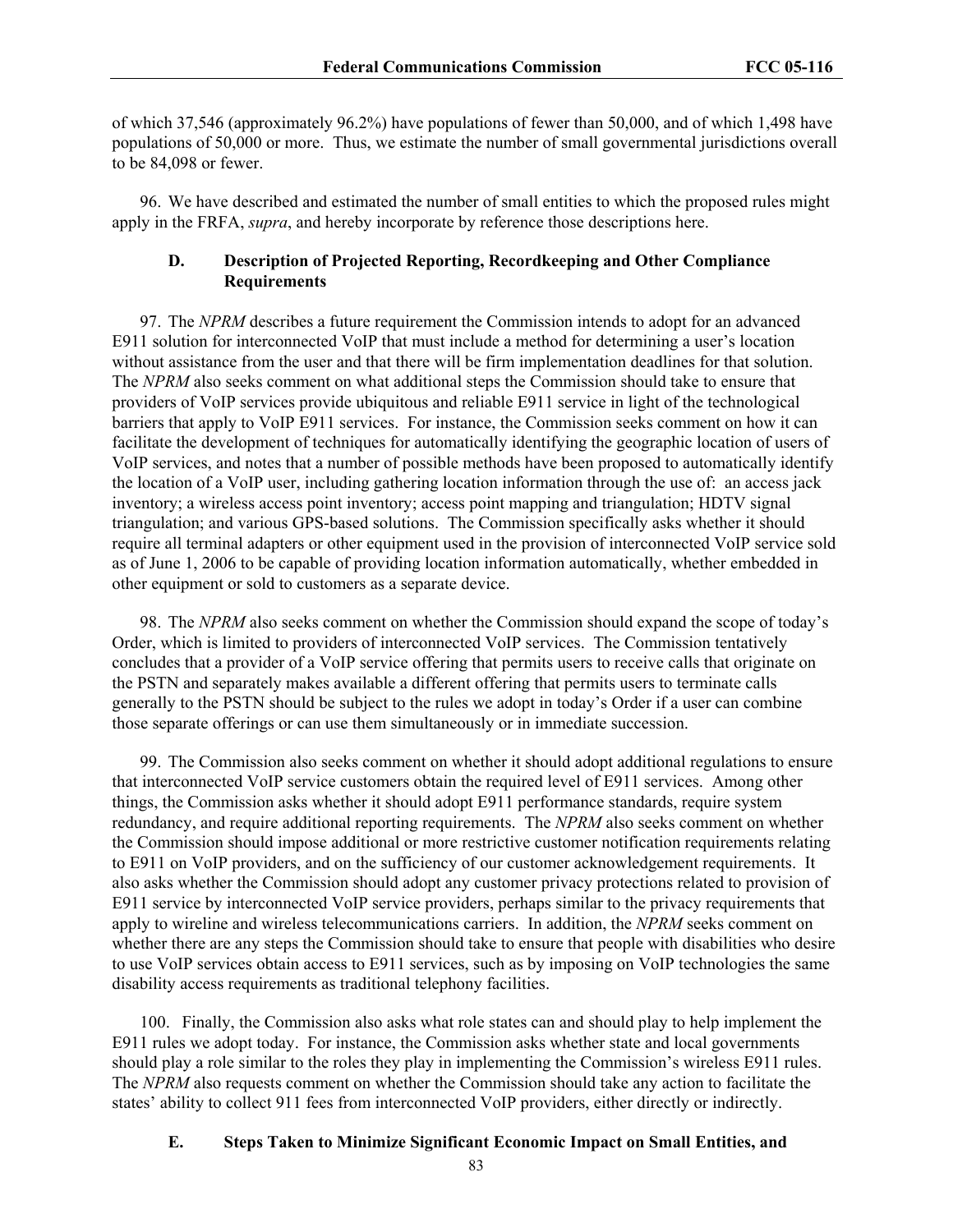# **Significant Alternatives Considered**

101. The RFA requires an agency to describe any significant alternatives that it has considered in reaching its proposed approach, which may include (among others) the following four alternatives: (1) the establishment of differing compliance or reporting requirements or timetables that take into account the resources available to small entities; (2) the clarification, consolidation, or simplification of compliance or reporting requirements under the rule for small entities; (3) the use of performance, rather than design, standards; and (4) an exemption from coverage of the rule, or any part thereof, for small entities. $277$ 

102. The *NPRM* specifically seeks comment on whether the Commission should expand the scope and requirements of the Order, recognizing that such an expansion may not be appropriate with regard to all VoIP service providers.278 With one exception, the *NPRM* does not adopt any tentative conclusions regarding what specific regulations would apply to any entity, including small entities. We seek comment here on the effect the various proposals described in the *NPRM*, and summarized above, will have on small entities, and on what effect alternative rules would have on those entities. How can the Commission achieve its goal of ensuring that all users of VoIP services ultimately covered by the Commission's E911 rules are able to access ubiquitous and reliable E911 service while also imposing minimal burdens on small entities? What specific steps could the Commission take in this regard?

# **F. Federal Rules that May Duplicate, Overlap, or Conflict with the Proposed Rules**

103. None.

 $\overline{a}$ 

<sup>277 5</sup> U.S.C. § 603(c).

<sup>278</sup> *See* NPRM, *supra*, paras. 56, 58.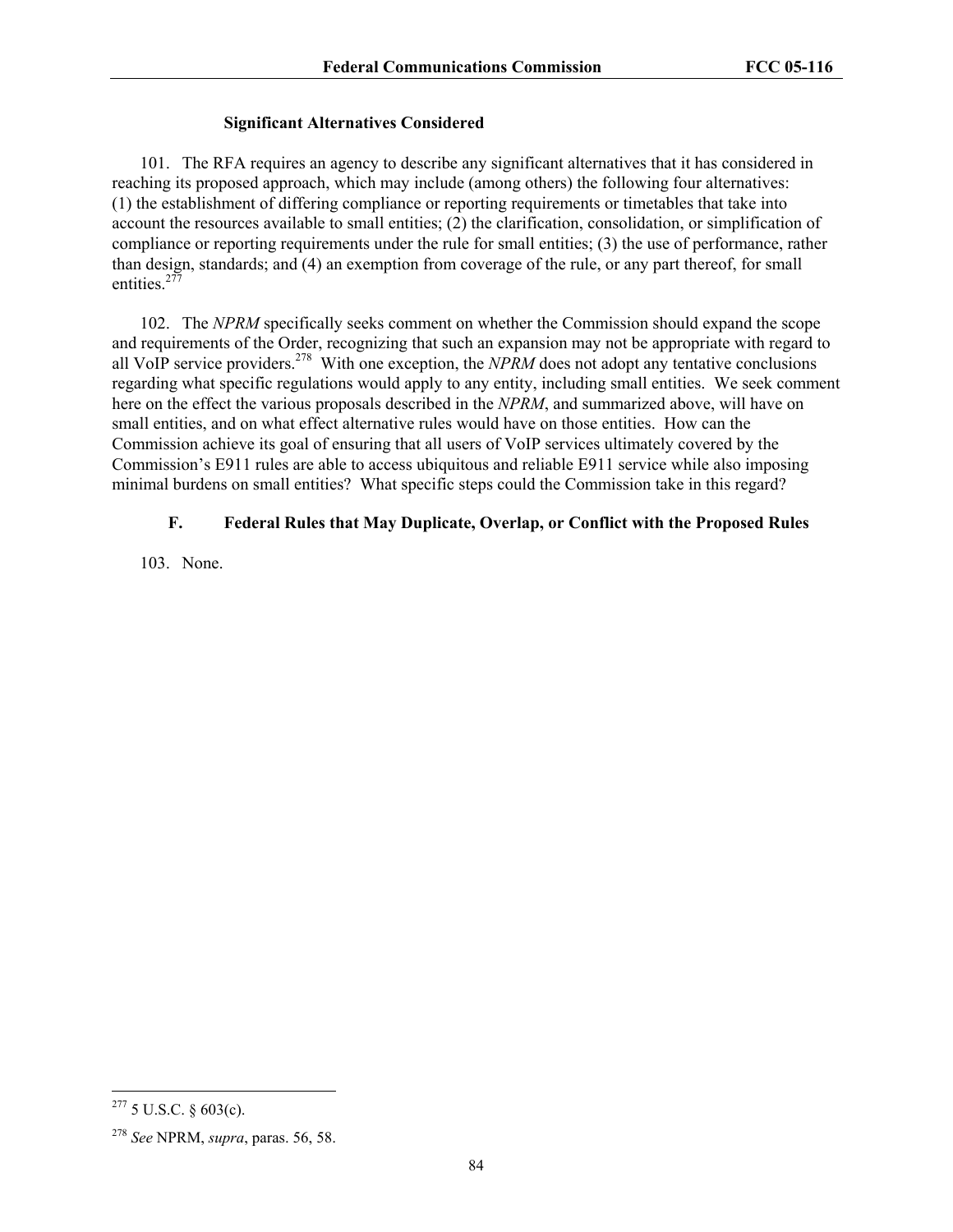# **STATEMENT OF CHAIRMAN KEVIN J. MARTIN**

# *Re: IP-Enabled Services; E911 Requirements for IP-Enabled Service Providers, First Report and Order and Notice of Proposed Rulemaking (WC Docket Nos. 04-36, 05-196)*

Today's action seeks to remedy a very serious problem – one quite literally of life or death for the millions of customers that subscribe to VoIP service as a substitute for traditional phone service. Currently, there are many VoIP providers that either do not provide their customers with any access to 911 emergency services or only provide 911 access in certain areas of the country. There are still other VoIP providers that only provide their customers access to a non-emergency line of public safety personnel – a line that does not connect to trained emergency operators, but instead connects to administrative staff who may or may not answer the calls. Because certain VoIP providers do not routinely connect their customers to 911 emergency operators, public safety officials across the country have been unable to address certain calls for help in a timely fashion, resulting in several tragedies. This situation is simply unacceptable.

Anyone who dials 911 has a reasonable expectation that he or she will be connected to an emergency operator; this expectation exists whether that person is dialing 911 from a traditional wireline phone, a wireless phone, or a VoIP phone. Today, we take this action to ensure this expectation is met as soon as possible.

The Order we adopt reaches the following conclusions:

- Interconnected VoIP providers must deliver all 911 calls to the customer's local emergency operator. This must be a standard, rather than optional, feature of the service.
- Interconnected VoIP providers must provide emergency operators with the call back number and location information of their customers (i.e., E911) where the emergency operator is capable of receiving it. Although the customer must provide the location information, the VoIP provider must provide the customer a means of updating this information, whether he or she is at home or away from home.
- By the effective date, interconnected VoIP providers must inform their customers, both new and existing, of the E911 capabilities and limitations of their service.
- The incumbent LECs are required to continue to provide access to their E911 networks to any requesting telecommunications carrier. They must continue to provide access to trunks, selective routers, and E911 databases to competing carriers. The Commission will closely monitor this obligation.

In short, the rules we adopt today require all VoIP providers that permit their customers to receive and place calls over the public-switched telephone network to provide their customers with 911 access. By not dictating the technical means by which providers must come into compliance, we do not impose undue regulation on these services. Although I would have liked to make these rules effective immediately, I recognize that there are technical issues that must be worked out and coordination that must take place with public safety officials before providers can comply. Accordingly, these rules will be effective 120 days from the effective date of this Order. I believe that this timeframe properly balances the nonnegotiable need of VoIP customers to access public safety with the practical need for adequate industry coordination.

To comply with our rules, VoIP providers may interconnect directly with the incumbent LECs'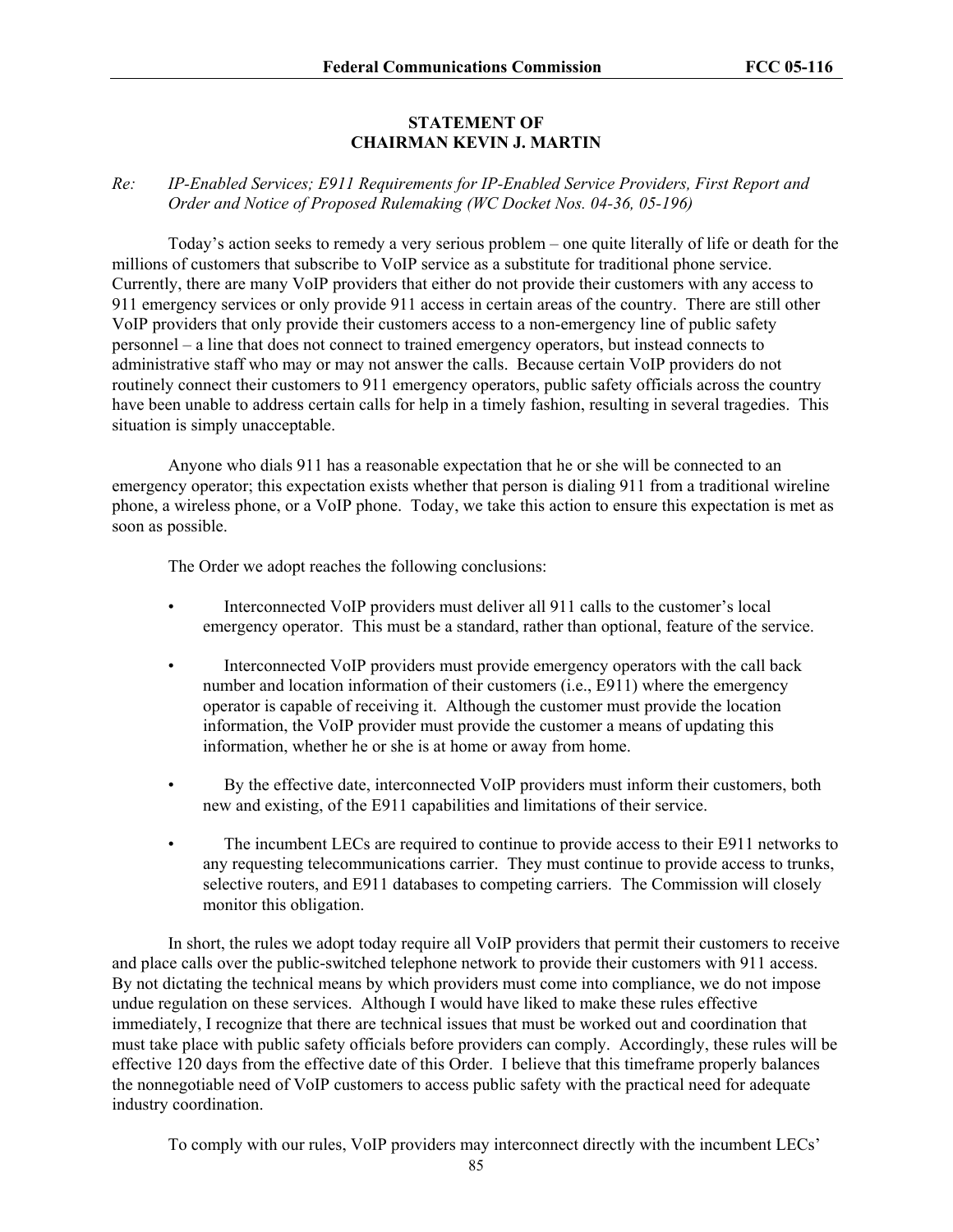911 network or purchase access to this network from competitive carriers and other third-party providers. In this regard, I note that incumbent LECs currently have a statutory obligation to provide requesting telecommunications carriers access to their 911 network. I am extremely encouraged by and commend the efforts of the Bell Operating Companies (BOCs) in permitting VoIP providers access to their 911 network. Significantly, each BOC currently offers 911 capability to VoIP providers, and some BOCs have already entered into 911 arrangements with these providers. I recognize that successful nationwide solutions are dependent on the cooperation of VoIP providers, incumbent LECs, third party vendors, and the public safety community. Such cooperation is already taking place in several major markets, and I have every reason to believe that this cooperation will continue throughout the country.

The requirement to provide access to 911 is about public safety. Because the Commission previously found that the VoIP services at issue were interstate, the Commission assumed the responsibility to ensure that basic public safety requirements are implemented and satisfied. Today, we fulfill that responsibility.

I am extremely supportive of fostering innovation and driving the adoption of new technologies, and I firmly believe that the emergency access requirements that we adopt today are compatible with these goals. Congress has mandated that the Commission promote the "safety of life and property." This obligation transcends new technologies and cannot be compromised.

While the rules we adopt today are a step in the right direction our actions today are not the end of the story. An advanced 911 solution needs to be developed that enables VoIP providers to locate their customers automatically much like wireless providers are able to locate their customers today. Every American deserves ubiquitous and reliable 911 service regardless of the technology that is being used.

The provision of access to 911 should not be optional for any telephone service provider. We need to take whatever actions are necessary to swiftly enforce these requirements to ensure that no lives are lost due to lack of access to 911.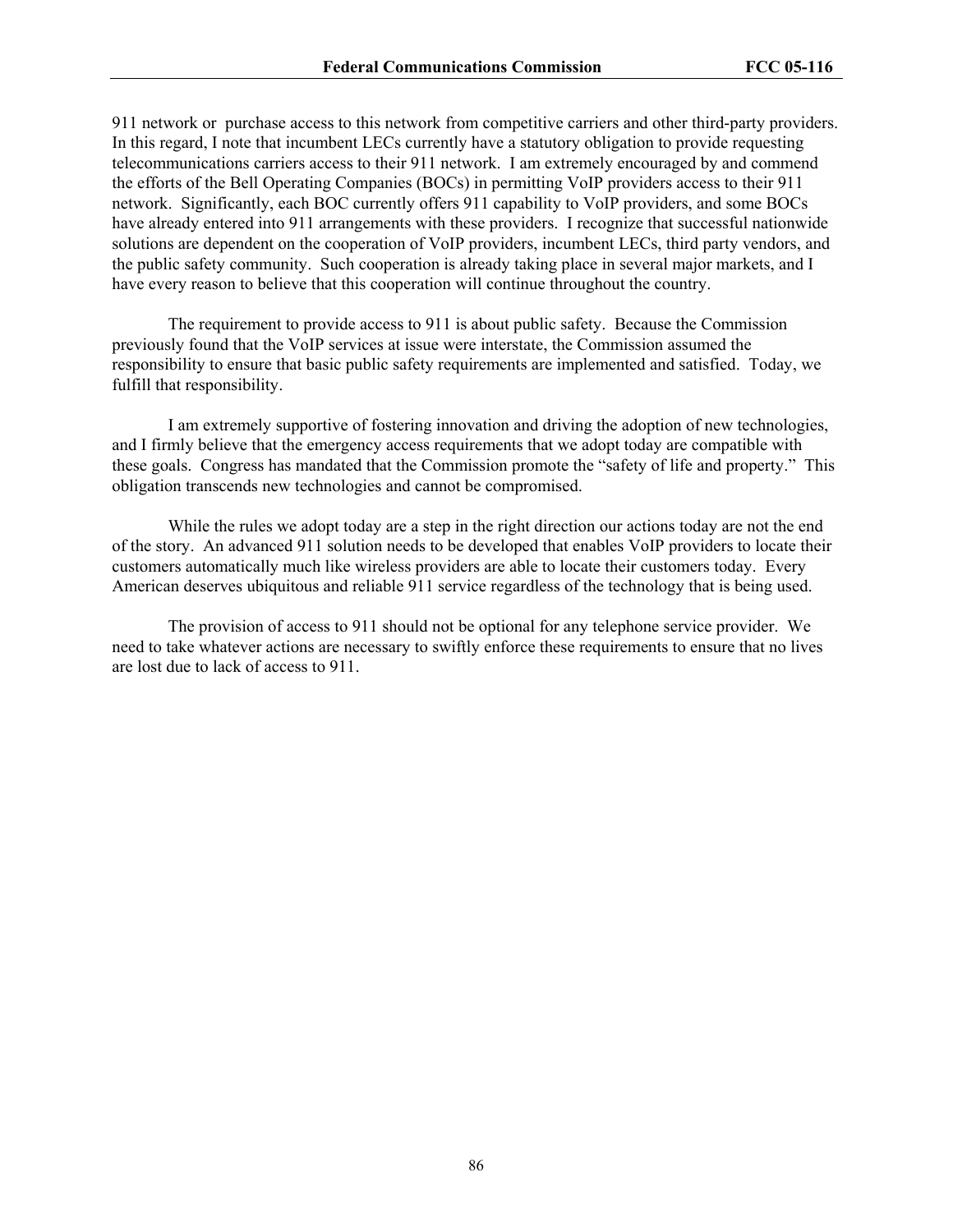### **STATEMENT OF COMMISSIONER KATHLEEN Q. ABERNATHY**

## *Re: IP-Enabled Services; E911 Requirements for IP-Enabled Service Providers, First Report and Order and Notice of Proposed Rulemaking (WC Docket Nos. 04-36, 05-196)*

This Order promotes a critical public policy objective by ensuring that voice-over-IP (VOIP) services provide customers with E911 service. While I have long championed a light regulatory touch for IP-enabled services, I have also recognized that governmental mandates may be necessary to ensure fulfillment of core social goals such as public safety. Indeed, in the very first sentence of the Communications Act, Congress made it one of our paramount obligations to "promot[e] safety of life and property through the use of wire and radio communication." 47 U.S.C. § 151. This responsibility is particularly compelling in the context of E911, which consumers have reasonably come to expect as a core component of any telephone service.

 Some VOIP providers contend that the industry is working toward solutions and mandates are not necessary to ensure the timely rollout of E911 service. Ordinarily I would be sympathetic to this view, but recent tragic failures of the current approach ― which left families unable to connect to emergency services in time to save lives — underscore the need for immediate intervention. Not only must we ensure prompt deployment of E911 capabilities, but I strongly support the decision to require clear and conspicuous disclosures to consumers regarding any limitations on emergency calling capabilities. Such regulations, paired with continued forbearance from economic regulations (such as mandates concerning price and service quality), are fully compatible with the pro-investment, pro-innovation environment the Commission has worked hard to foster.

 As the Order recognizes, VOIP providers cannot unilaterally provide customers with fully functioning 911 service. Incumbent LECs and public safety answering points are key parts of the equation. Thus, I am pleased that the Commission will monitor and facilitate ILECs' provision of access to selective routers and other key inputs. I applaud the efforts of those carriers that have voluntarily arranged to provide such access, and I expect others to work with VOIP providers to provide expeditious solutions in the wake of this Order. VOIP providers may choose to access 911 answering systems indirectly through CLECs or other third parties, but direct connection should also be available in light of the mandate we are imposing. Because of the incipient nature of arrangements between VOIP providers and ILECs, implementation will not be problem-free. Nevertheless, a tight compliance deadline is appropriate in light of the critical nature of the public safety interests at stake. To the extent that VOIP providers are unable to comply based on ILEC provisioning delays or other factors beyond their control, the Commission should be prepared to grant limited waivers or take other appropriate action.

 While this Order represents an important step in ensuring that consumers can connect to E911 services regardless of the telephone service they choose, we all recognize that the solutions we impose are interim in nature. Relying on manually entered customer location registrations will not provide long-term reliability, particularly as mobile VOIP services become more prevalent. I appreciate the leadership of the National Emergency Numbering Association in the development of next-generation E911 solutions. NENA has worked closely with VOIP providers and other industry participants, and its continued involvement will be invaluable. I am optimistic that, while new IP networks and services pose near-term challenges for emergency calling, the new technology will enable long-term public safety enhancements by creating more efficient and feature-filled emergency response systems.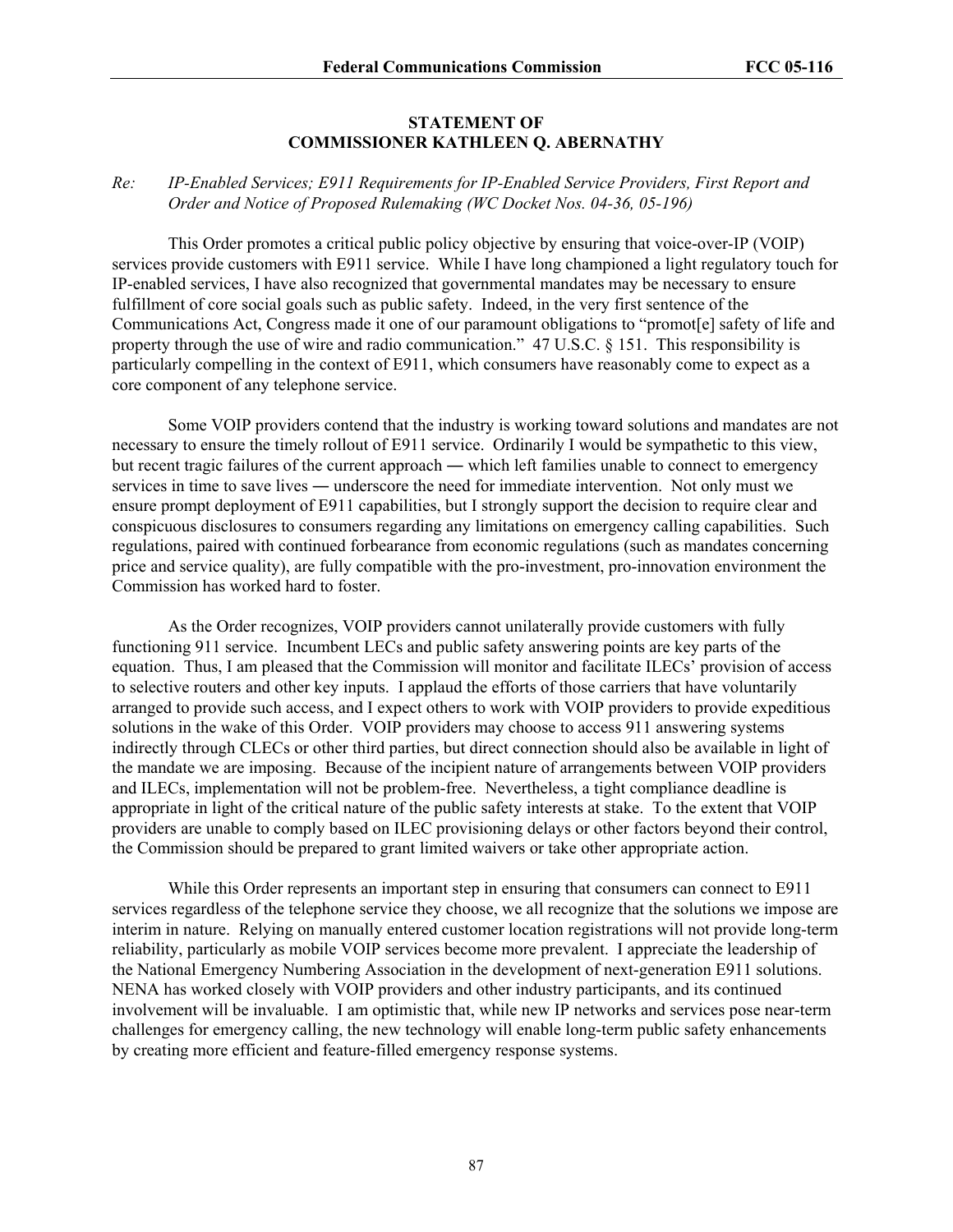### **STATEMENT OF COMMISSIONER MICHAEL J. COPPS**

# *Re: IP-Enabled Services; E911 Requirements for IP-Enabled Service Providers, First Report and Order and Notice of Proposed Rulemaking (WC Docket Nos. 04-36, 05-196)*

Last November the Commission asserted that certain VoIP services were interstate in nature and therefore subject to exclusive FCC jurisdiction. Seen by some as a grand and glorious pronouncement, others of us warned that a simple assertion of Washington control over these services without any indication of what this meant in such critical areas as public safety, homeland security and consumer protection was hardly the stuff of bold leadership. Preemption without policy is power without responsibility.

 Today the Commission attempts to put a policy into place regarding the responsibilities of VoIP providers to deliver effective E911 emergency calling services to their customers. For far too many years now, the Commission has engaged in all sorts of term-parsing and linguistic exegesis as if just finding the right descriptor for new technologies would magically create a policy framework for them. Yet here we are today still trying to determine if those who provide new calling technologies need also to provide upto-date emergency calling and location capabilities to those who use their services. The sad fact is that we have spent so much time splitting hairs about what is a telecommunications service and what is an information service that we have endangered public safety. At some point the semantic debates must end and reality must assert itself—when customers sign up for a telephone they expect it to deliver like a telephone. When an intruder is in the house and the homeowner goes to the phone to call the police, that's a call that just has to go through.

 Today we face up to this challenge. I want to commend Chairman Martin for putting this item before us today. In the discussions he and I have had about this subject, I have seen in him a genuine commitment to the idea that the safety of the people is always the first obligation of the public servant. The item we vote on today is ambitious. But being less than ambitious on public safety is simply not an acceptable option. I also want to thank each of my colleagues for their work to make this a better item.

Our work today flows directly from the first sentence of the Communications Act, which commands us to "make available . . . to all the people of the United States . . . a rapid, efficient, Nationwide ... communication service ... for the purpose of promoting safety of life and property." Sixty-five years after these words were signed into law, Congress updated them in the Wireless Communications and Public Safety Act, which designates 911 as the universal emergency telephone number in the United States.

Our decision builds on these mandates. We are putting in place rules that require interconnected VoIP providers to transmit 911 calls to a PSAP over the existing E911 network. We require interconnected VoIP providers to obtain location information from each customer about where the service will be used. We require VoIP providers to offer customers the ability to update this location information. Our goal here must be that this registration process be effectuated as quickly as possible.

Critically, we limit our requirements here to services that are capable of origination and termination on the public-switched network. This means they are directed squarely at substitutes for basic telephony. Our rules govern the kind of services that a parent or child or babysitter or co-worker will justifiably expect to work in a 911 emergency situation. By moving swiftly, we will save lives. The recent incidents in Texas and Connecticut and Florida that we have just heard about make this point with chilling and regrettable clarity.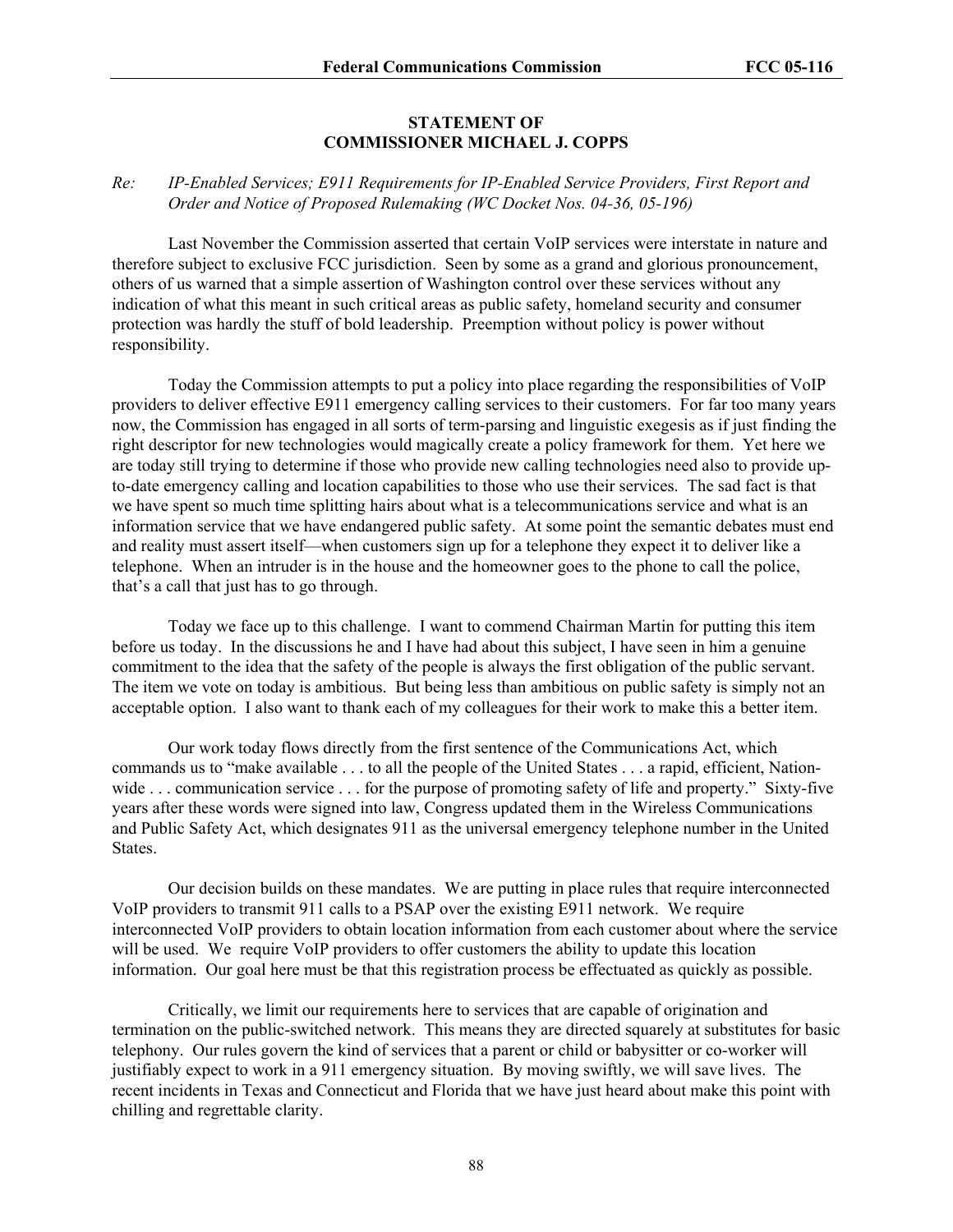So I am pleased to support today's decision. We must recognize, of course, that much work needs to be done to shore up the reliability of VoIP 911 services. As the decision notes, interconnected VoIP providers can obtain access to selective routers and other functionalities necessary to provide 911 capabilities through competitive carriers, third-parties, incumbent carrier tariffs, contracts with incumbent carriers, or a combination thereof. All of the Bell companies have now announced service offerings for VoIP providers. This is a positive and truly encouraging development. But access to selective routers has to be achieved and achieved soon, so if the options that we could agree on today prove insufficient, the Commission will need to step in to prevent the public safety of VoIP customers from falling through the cracks. By the same token, port blocking or discrimination could impede even the best VoIP E911 arrangements. I believe the Commission will need to be vigilant about this threat, too. Our goal must be to resolve these issues so we can avoid more horrible outcomes like those we have heard about so painfully today.

 We must also do more to coordinate with state and local authorities and PSAP officials. They are the unsung heroes of 911. They have played a vital and historic role in public safety matters involving both wireline and wireless technologies. We will need to do everything within our powers to ensure they have the resources necessary to respond to emergency calls. There's no solution without them.

 A 911 call is the single most important call any of us may ever make. Today we take significant steps to provide consumers with the confidence they expect when they dial for public safety. This is our obligation under the law. It is the right thing to do. I fully support it. Now let's all of us, as parties to its implementation, roll up our sleeves and get the job done.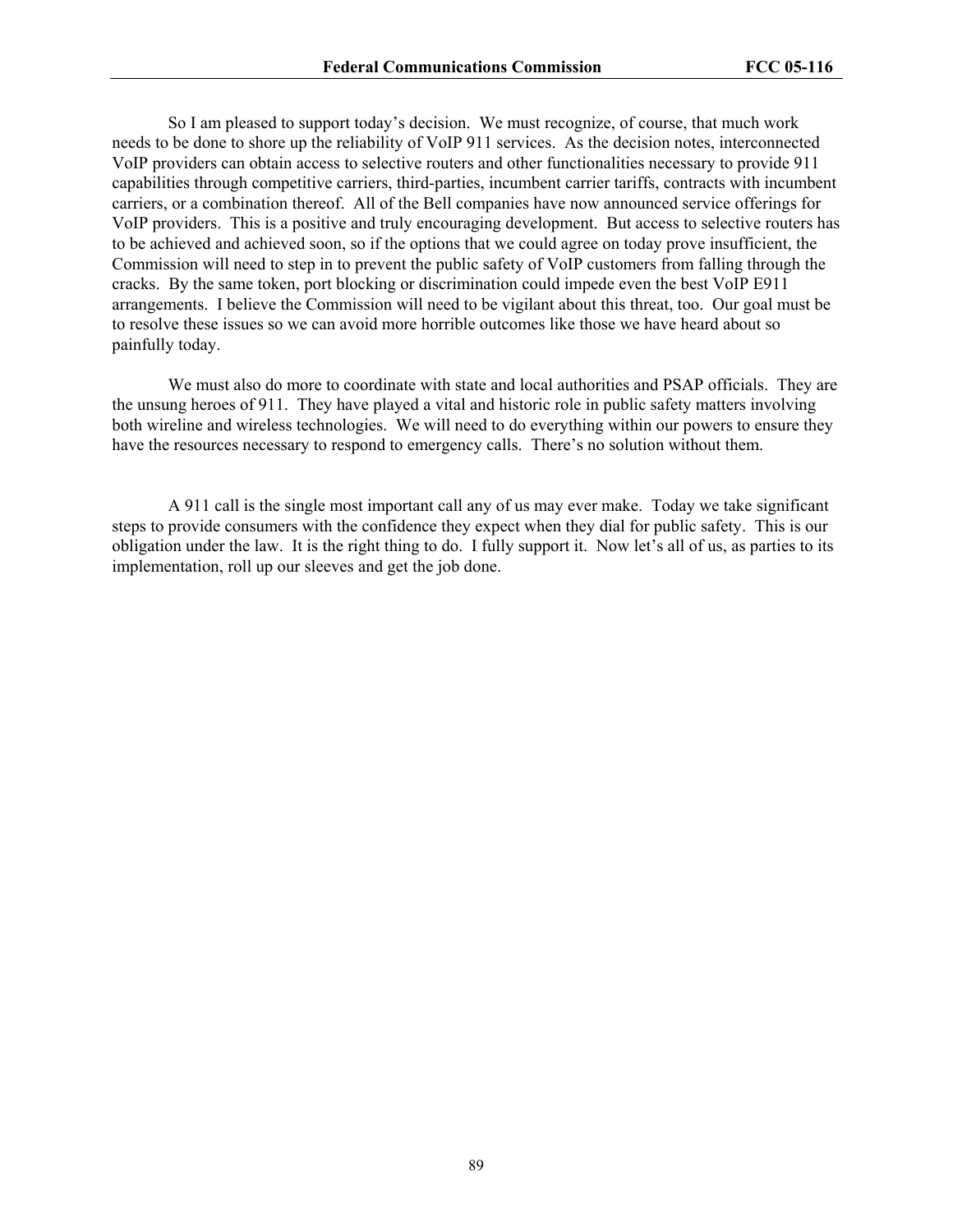#### **STATEMENT OF COMMISSIONER JONATHAN S. ADELSTEIN**

### *Re: IP-Enabled Services; E911 Requirements for IP-Enabled Service Providers, First Report and Order and Notice of Proposed Rulemaking (WC Docket Nos. 04-36, 05-196)*

There is no higher calling or higher priority for us at the Commission than improving 911 and E911 services. I support this Order because it reaffirms the commitment of both Congress and this Commission to a nationwide public safety system, even as our communications networks migrate to new and innovative technologies like Voice-over-Internet-Protocol (or VoIP).

Since its inception in the 1960s, "911" has become synonymous with help being just a phone call away. Americans make 200 million calls to 911 each year, with a third of those calls coming from wireless phones. The ability to reach public safety officials from both their homes and from mobile devices has had a remarkably beneficial impact on American consumers. One benefit of access to wireless 911 is that Emergency Medical Services (EMS) notification times for fatal crashes have dropped an average of 30%, shaving valuable minutes off that so-called "golden hour" where help is most crucial. These achievements have come through the vital partnership between service providers, the public safety community, State and local officials, the Commission, and Congress.

This Order builds on those past efforts by ensuring the benefits of our E911 networks extend to users of interconnected VoIP services that are increasingly used by American consumers to communicate with the rest of the voice phone network. All indicators suggest that the IP-based services, like VoIP, are rapidly becoming the building block for the future of telecommunications. Somewhere between one and two million Americans currently use some form of VoIP services. These services promise a new era of consumer choice, and we must continue to promote the deployment of new technologies. At the same time, we cannot let our desire to see VoIP proliferate come at the cost of providing the best emergency services available today, nor can we afford to take any steps backward. Given the rapid adoption rate for these new technologies, it is incumbent upon us to see that VoIP providers adapt their system design and operations to offer access to the safety net on which Americans have come to rely.

Through this item, we set tight deadlines for VoIP providers to offer these public safety capabilities to their consumers. This Order responds to calls from leading public safety organizations and others who have asked us to promptly implement E911 and warned about the dangers associated with the current practices of some VoIP providers. The heart-wrenching testimony of our guests at today's open meeting, Andrea and Douglas McClanaghan, Sosomma and Peter John, and Cheryl and Joe Waller, only serves to reinforce the urgency of this matter.

With this Order, we make clear that a VoIP customer must not discover in their time of need that the 911 service for which they carefully registered actually routes them to an administrative line with a recording. Nor can Americans stop trusting the emergency response system, for it will undermine the important work that industry, the public safety community and the Commission has already accomplished in making it a reliable source of help.

To achieve these goals, the Commission adopts a broadly-stated E911 requirement that applies to all interconnected VoIP services, while allowing providers flexibility to choose among technological solutions. The Order permits VoIP providers to meet this requirement by interconnecting indirectly through a third party such as a competitive local phone company, interconnecting directly with the E911 network, or through any other solution that allows a provider to offer 911/E911 service. The Order recognizes that some VoIP services, particularly those nomadic services that allow consumers to take their VoIP service from their home to their office or their beach house, face significant implementation